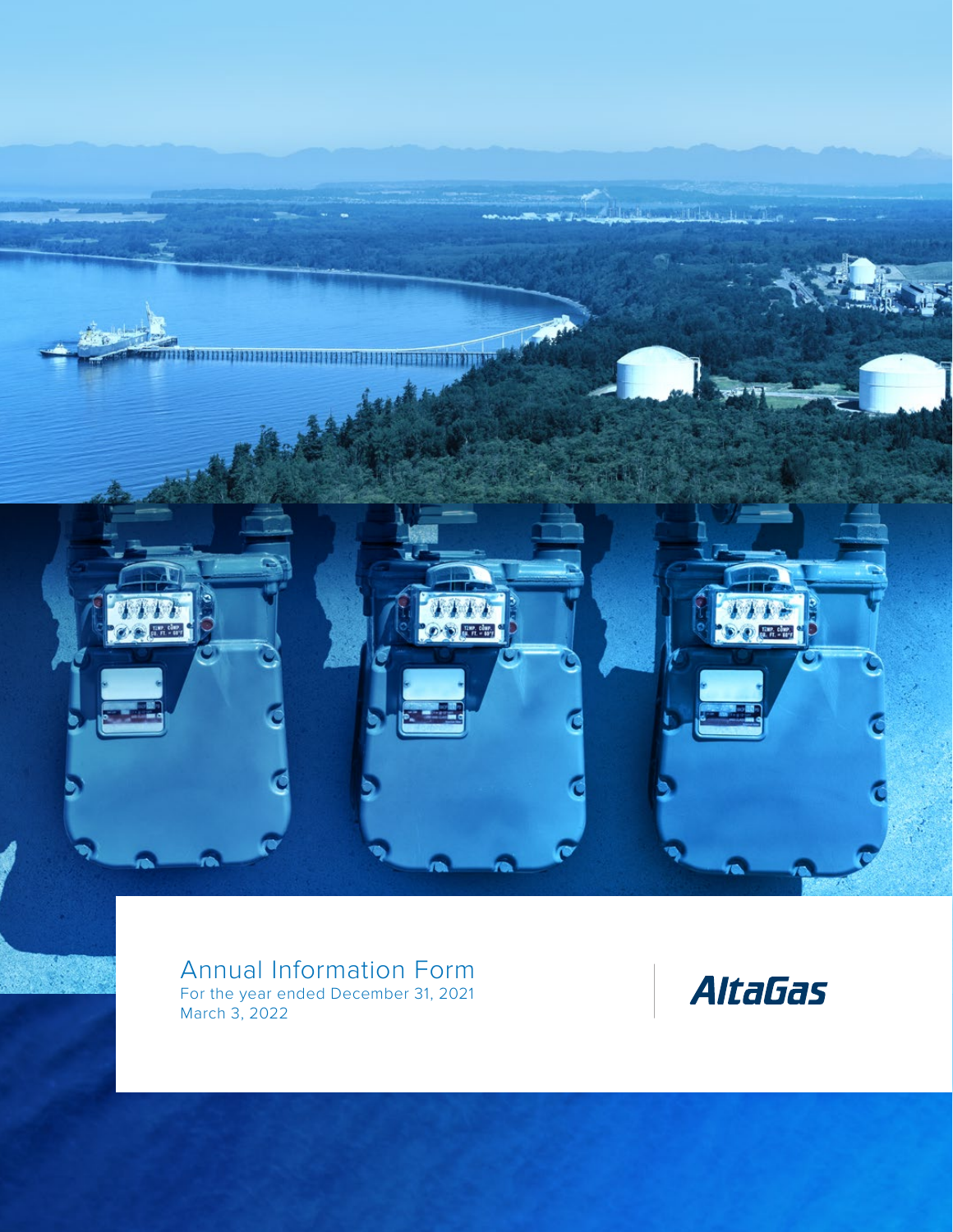| <b>GENERAL INFORMATION.</b>              | $\overline{2}$ |
|------------------------------------------|----------------|
|                                          | $\overline{2}$ |
| <b>CORPORATE STRUCTURE</b>               | $\overline{3}$ |
|                                          | $\overline{5}$ |
|                                          | 6              |
| GENERAL DEVELOPMENT OF ALTAGAS' BUSINESS | $\overline{7}$ |
|                                          | $\overline{7}$ |
|                                          | 10             |
|                                          | 11             |
|                                          | 12             |
|                                          | 12             |
|                                          | 28             |
|                                          | 44             |
|                                          | 46             |
| <b>GENERAL</b>                           | 48             |
|                                          | 48             |
| DIRECTORS AND OFFICERS <b>CONSTRUINE</b> | 48             |
| <b>EXECUTIVE OFFICERS.</b>               | 51             |
|                                          | 52             |
|                                          | 54             |
|                                          | 69             |
|                                          | 74             |
|                                          | 75             |
|                                          | 77             |
|                                          | 79             |
|                                          | 79             |
| <b>LEGAL PROCEEDINGS</b>                 | 80             |
| <b>REGULATORY ACTIONS</b>                | 80             |
|                                          | 80             |
|                                          | 80             |
|                                          | 80             |
| <b>METRIC CONVERSION</b>                 | 81             |
| <b>GLOSSARY</b>                          | 81             |
|                                          | 90             |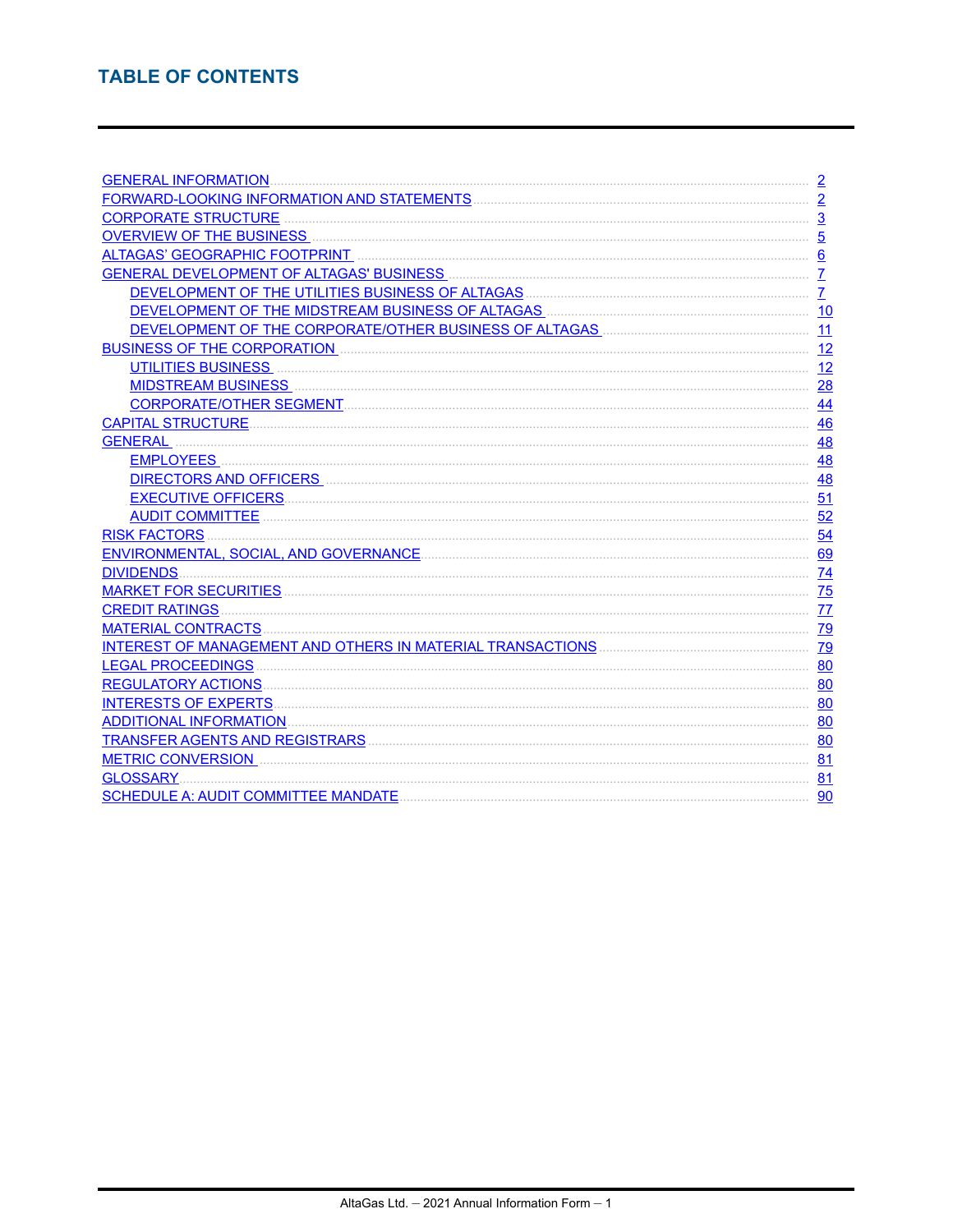## <span id="page-2-0"></span>**GENERAL INFORMATION**

Unless otherwise noted, the information contained in this AIF is stated as at December 31, 2021 and all dollar amounts in this AIF are in Canadian dollars. Financial information is presented in accordance with United States generally accepted accounting principles. For an explanation of certain terms and abbreviations used in this AIF, see the "Glossary" of this AIF.

## **FORWARD-LOOKING INFORMATION AND STATEMENTS**

This AIF contains forward-looking information (forward-looking statements). Words such as "may", "can", "would", "could", "should", "will", "intend", "plan", "anticipate", "believe", "aim", "seek", "propose", "contemplate", "estimate", "focus", "strive", "forecast", "expect", "project", "target", "potential", "objective", "continue", "outlook", "vision", "opportunity", and similar expressions suggesting future events or future performance, as they relate to the Corporation or any affiliate of the Corporation, are intended to identify forward-looking statements. In particular, this AIF contains forward-looking statements with respect to, among other things, business objectives, expected growth, results of operations, performance, business projects and opportunities and financial results.

Specifically, such forward-looking statements included in this document include, but are not limited to, statements with respect to the following: the Corporation's strategy, priorities and focus with regard to its Utilities and Midstream segments; the Corporation's 2022 strategic priorities; the Corporation's redemption of shares; timing of material regulatory filings, proceedings and decisions in the Utilities business; duration of orders by Utilities regulators addressing the COVID-19 public health emergency; expected capital expenditures, expected future growth and expansion opportunities, expected timing of costs related to merger commitments; Washington Gas' NGQSS levels; Washington Gas' potential remediation obligations related to real property; expected in-service and completion dates for current projects and transactions in the Midstream business; and expected effective dates of material environmental legislation.

These statements involve known and unknown risks, uncertainties and other factors that may cause actual results, events, and achievements to differ materially from those expressed or implied by such statements. Such statements reflect AltaGas' current expectations, estimates, and projections based on certain material factors and assumptions at the time the statement was made. Material assumptions include: the expected duration and impacts of the COVID-19 pandemic; expected commodity supply, demand and pricing; volumes and rates; exchange rates; inflation; interest rates; credit ratings; regulatory approvals and policies; future operating and capital costs; project completion dates; capacity expectations; and the outcomes of significant commercial contract negotiation.

AltaGas' forward-looking statements are subject to certain risks and uncertainties which could cause results or events to differ from current expectations, including, without limitation: risk related to COVID-19; health and safety risks; operating risks; natural gas supply risks; volume throughput; infrastructure; service interruptions; cyber security, information, and control systems; climate-related risks, including carbon pricing; regulatory risks; litigation; changes in law; political uncertainty and civil unrest; decommissioning, abandonment and reclamation costs; reputation risk; weather data; Indigenous and treaty rights; capital market and liquidity risks; general economic conditions; internal credit risk; foreign exchange risk; integration of Petrogas; debt financing, refinancing, and debt service risk; interest rates; counterparty and supplier risk; technical systems and processes incidents; dependence on certain partners; growth strategy risk; construction and development; transportation of petroleum products; underinsured and uninsured losses; impact of competition in AltaGas' businesses; counterparty credit risk; market risk; composition risk; collateral; rep agreements; market value of common shares and other securities; variability of dividends; potential sales of additional shares; labor relations; key personnel; risk management costs and limitations; commitments associated with regulatory approvals for the acquisition of WGL; cost of providing retirement plan benefits; failure of service providers; and the other factors discussed under the heading "Risk Factors" in this AIF.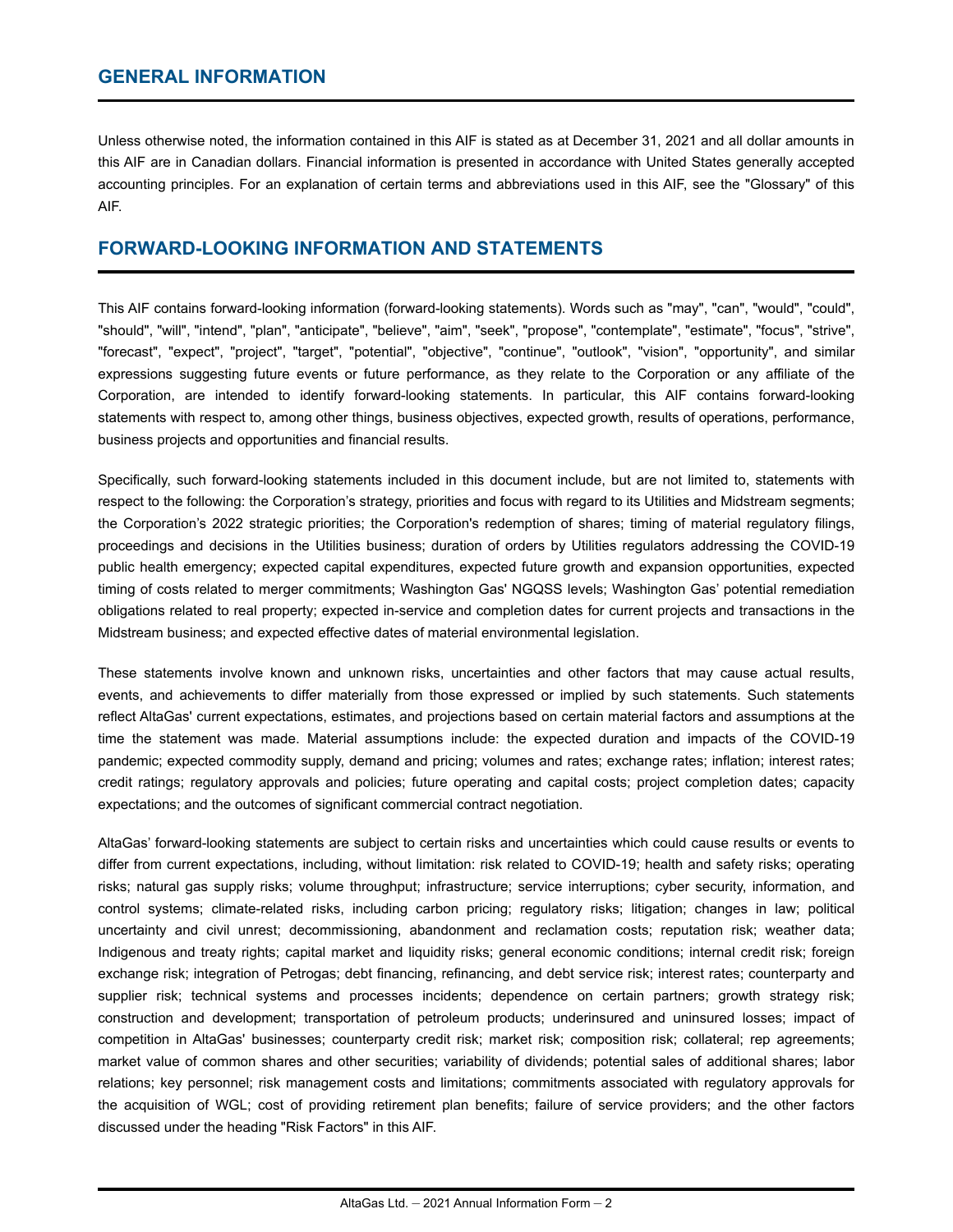<span id="page-3-0"></span>Many factors could cause AltaGas' or any particular business segment's actual results, performance, or achievements to vary from those described in this AIF, including, without limitation, those listed above and the assumptions upon which they are based proving incorrect. These factors should not be construed as exhaustive. Should one or more of these risks or uncertainties materialize, or should assumptions underlying forward-looking statements prove incorrect, actual results may vary materially from those described in this AIF as intended, planned, anticipated, believed, sought, proposed, estimated, forecasted, expected, projected, or targeted and such forward-looking statements included in this AIF should not be unduly relied upon. The impact of any one assumption, risk, uncertainty, or other factor on a particular forwardlooking statement cannot be determined with certainty because they are interdependent and AltaGas' future decisions and actions will depend on management's assessment of all information at the relevant time. Such statements speak only as of the date of this AIF. AltaGas does not intend, and does not assume any obligation, to update these forward-looking statements except as required by law. The forward-looking statements contained in this AIF are expressly qualified by these cautionary statements.

Financial outlook information contained in this AIF about prospective results of operations, financial position, or cash flow is based on assumptions about future events, including economic conditions and proposed courses of action, based on management's assessment of the relevant information currently available. Readers are cautioned that such financial outlook information contained in this AIF should not be used for purposes other than for which it is disclosed herein.

# **CORPORATE STRUCTURE**

#### **Incorporation**

AltaGas is a Canadian corporation amalgamated pursuant to the CBCA on January 1, 2020. AltaGas and/or its predecessors began operations in Calgary, Alberta on April 1, 1994 and AltaGas continues to maintain its head, principal, and registered office in Calgary, Alberta currently located at 1700, 355 – 4th Avenue SW, Calgary, Alberta T2P 0J1. AltaGas is a public company, the Common Shares of which trade on the TSX under the symbol "ALA".

#### **Amended Articles**

On July 1, 2010, AltaGas filed articles of arrangement under the CBCA to effect a corporate arrangement and the amalgamation of AltaGas Ltd., AltaGas Conversion Inc., and AltaGas Conversion #2 Inc. to form AltaGas. Subsequent to the filing of the articles of arrangement, AltaGas filed articles of amendment on the following dates in connection with the creation of each series of Preferred Shares: (i) August 13, 2010 to create the first series of Preferred Shares, Series A Shares and the second series of Preferred Shares, Series B Shares; (ii) June 1, 2012 to create the third series of Preferred Shares, Series C Shares and the fourth series of Preferred Shares, Series D Shares; (iii) December 9, 2013 to create the fifth series of Preferred Shares, Series E Shares and the sixth series of Preferred Shares, Series F Shares; (iv) June 27, 2014 to create the seventh series of Preferred Shares, Series G Shares and the eighth series of Preferred Shares, Series H Shares; (v) November 17, 2015 to create the ninth series of Preferred Shares, Series I Shares and the tenth series of Preferred Shares, Series J Shares; and (vi) February 15, 2017 to create the eleventh series of Preferred Shares, Series K Shares and the twelfth series of Preferred Shares, Series L Shares. On January 1, 2020, AltaGas filed articles of amalgamation to effect the amalgamation of AltaGas with its non-operating subsidiaries AltaGas Investment Ltd., 11801376 Canada Ltd., and Northwest Triumph Contracting Ltd. On January 7, 2022, AltaGas filed articles of amendment to create the thirteenth series of Preferred Shares, Series 2022-A.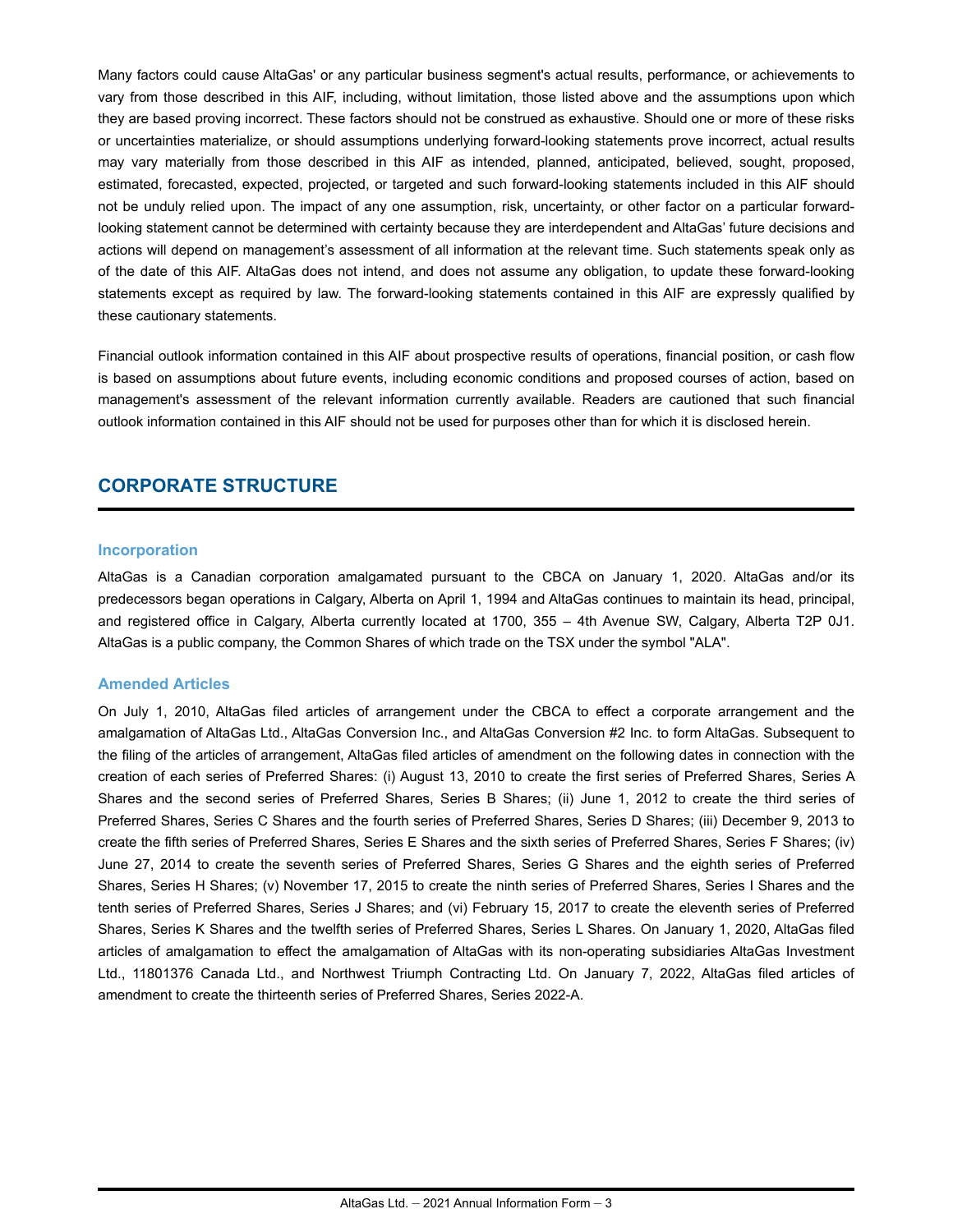#### **Subsidiary Entities**

The businesses of AltaGas are operated by the Company and a number of its subsidiaries including, without limitation, AltaGas Services (U.S.) Inc., AltaGas Utility Holdings (U.S.) Inc., WGL Holdings, Inc. (WGL), Wrangler 1 LLC, Wrangler SPE LLC, Washington Gas Resources Corporation, WGL Energy Services, Inc. (WGL Energy Services), and SEMCO Holding Corporation; in regard to the Utilities business, Washington Gas Light Company (Washington Gas), Hampshire Gas Company, and SEMCO Energy, Inc. (SEMCO); and in regard to the Midstream business, AltaGas Extraction and Transmission Limited Partnership, AltaGas Pipeline Partnership, AltaGas Processing Partnership, AltaGas Northwest Processing Limited Partnership, Harmattan Gas Processing Limited Partnership, Ridley Island LPG Export Limited Partnership, AltaGas Pacific Partnership, AltaGas LPG Limited Partnership, Petrogas Energy Corporation (Petrogas), Petrogas Holdings Partnership, and Petrogas, Inc. In the Corporate/Other segment, subsidiaries include AltaGas Power Holdings (U.S.) Inc., WGL Energy Systems, Inc. (WGL Energy Systems), and Blythe Energy Inc. (Blythe). SEMCO conducts its Michigan natural gas distribution business under the name SEMCO Energy Gas Company (SEMCO Gas), its Alaska natural gas distribution business under the name ENSTAR Natural Gas Company (ENSTAR) and its 65 percent interest in an Alaska regulated gas storage utility under the name Cook Inlet Natural Gas Storage Alaska LLC (CINGSA).

#### **Intercorporate Relationships**

The following organization diagram presents the name and the jurisdiction of incorporation of certain of AltaGas' subsidiaries as at the date of this Annual Information Form. The diagram does not include all of the subsidiaries of AltaGas. The assets and revenues of those subsidiaries omitted from the diagram individually did not exceed 10 percent, and in the aggregate did not exceed 20 percent, of the total consolidated assets or total consolidated revenues of AltaGas as at and for the year ended December 31, 2021.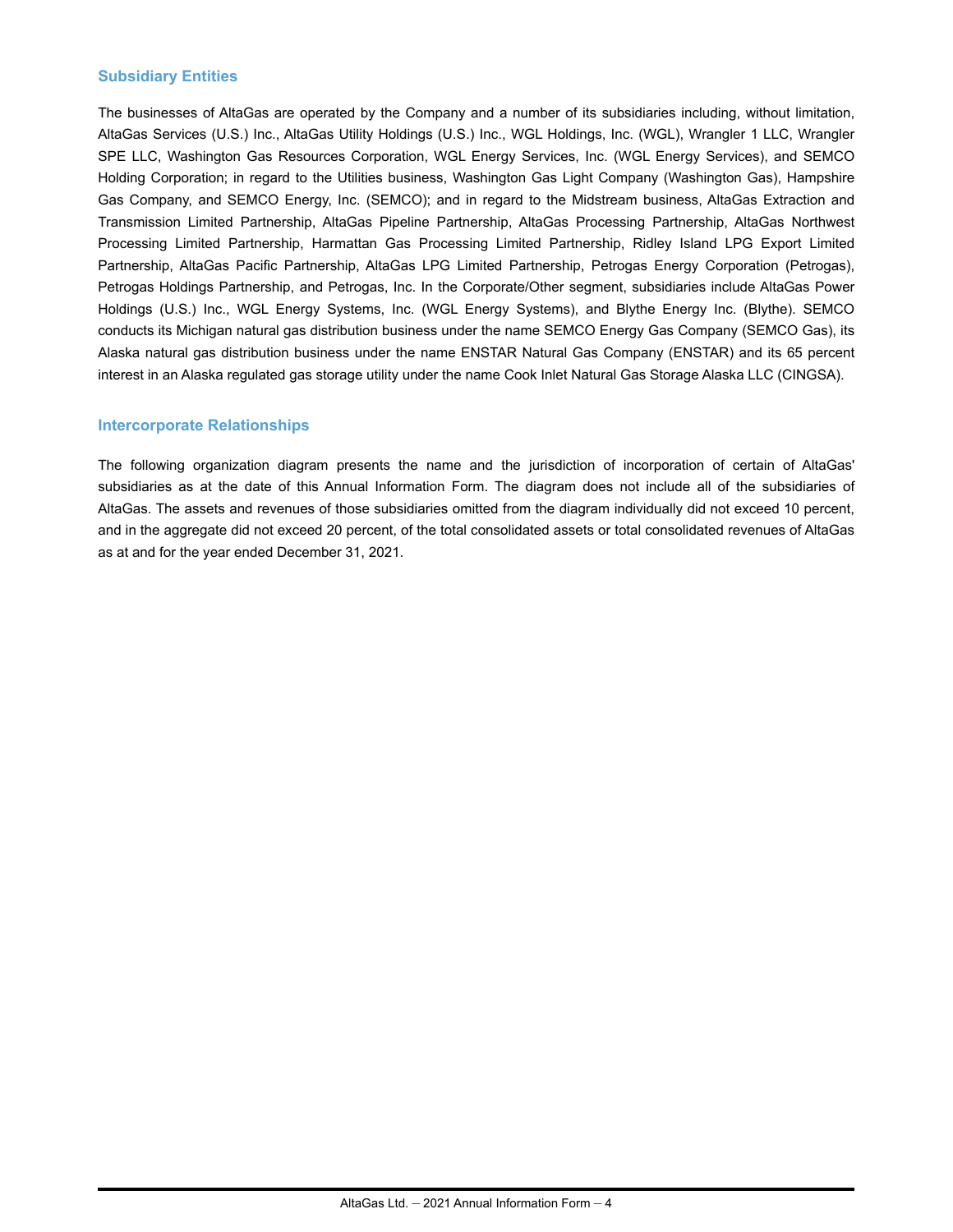<span id="page-5-0"></span>

- (1) Updated as of the date of this Annual Information Form.
- (2) Unless otherwise stated, ownership is 100%.

# **OVERVIEW OF THE BUSINESS**

AltaGas is a leading energy infrastructure company that connects natural gas and NGLs to domestic and global markets. The Company operates a diversified, lower-risk, high-growth energy infrastructure business that is focused on delivering resilient and durable value for its stakeholders.

AltaGas' operating segments include the following:

Utilities, which owns and operates franchised, cost-of-service, rate regulated natural gas distribution and storage utilities that provide safe, reliable, affordable energy to approximately 1.7 million residential and commercial customers. This includes operating four utilities that operate across five major U.S. jurisdictions with an average 2021 rate base of approximately US\$4.7 billion. The Utilities business also includes storage facilities and contracts for interstate natural gas transportation and storage services, as well as the affiliated retail energy marketing business, which sells natural gas and electricity directly to approximately 0.5 million residential, commercial, and industrial customers located in Maryland, Virginia, Delaware, Pennsylvania, Ohio, and the District of Columbia; and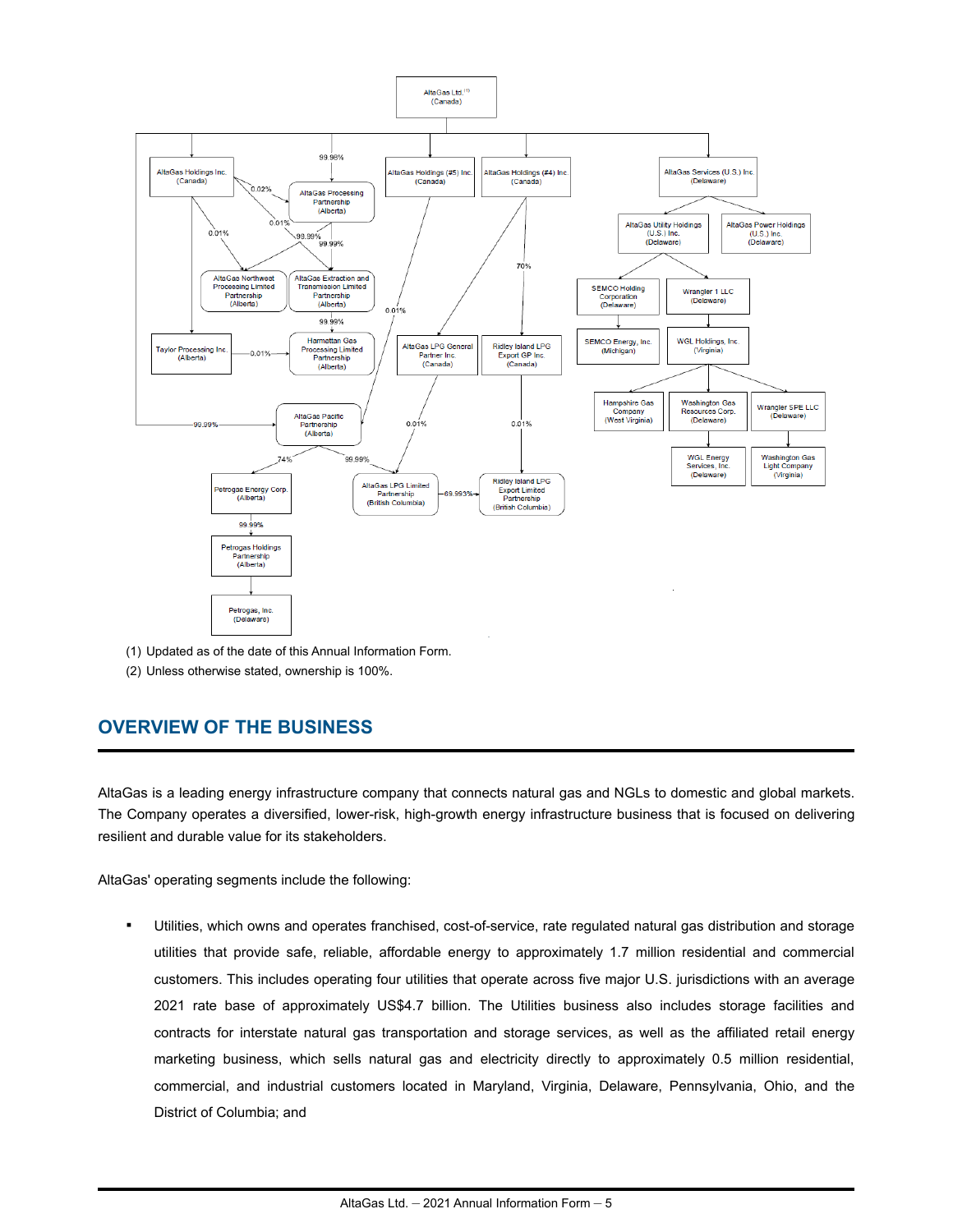<span id="page-6-0"></span>Midstream, which is a leading North American platform that connects customers and markets from wellhead to tidewater and beyond. The three pillars of the Midstream business include: 1) global exports, which includes AltaGas' two LPG export terminals; 2) natural gas gathering and extraction; and 3) fractionation and liquids handling. AltaGas' Midstream segment also includes its natural gas and NGL marketing business, domestic logistics, trucking and rail terminals, and liquid storage capability. The addition of Petrogas resulted in revenue of approximately \$4.7 billion for the year ended December 31, 2021.

The Corporate/Other segment consists of AltaGas' corporate activities and a small portfolio of gas-fired power generation and distribution assets capable of generating 578 MW of power in California and Colorado.

# **ALTAGAS' GEOGRAPHIC FOOTPRINT**

# **Utilities**

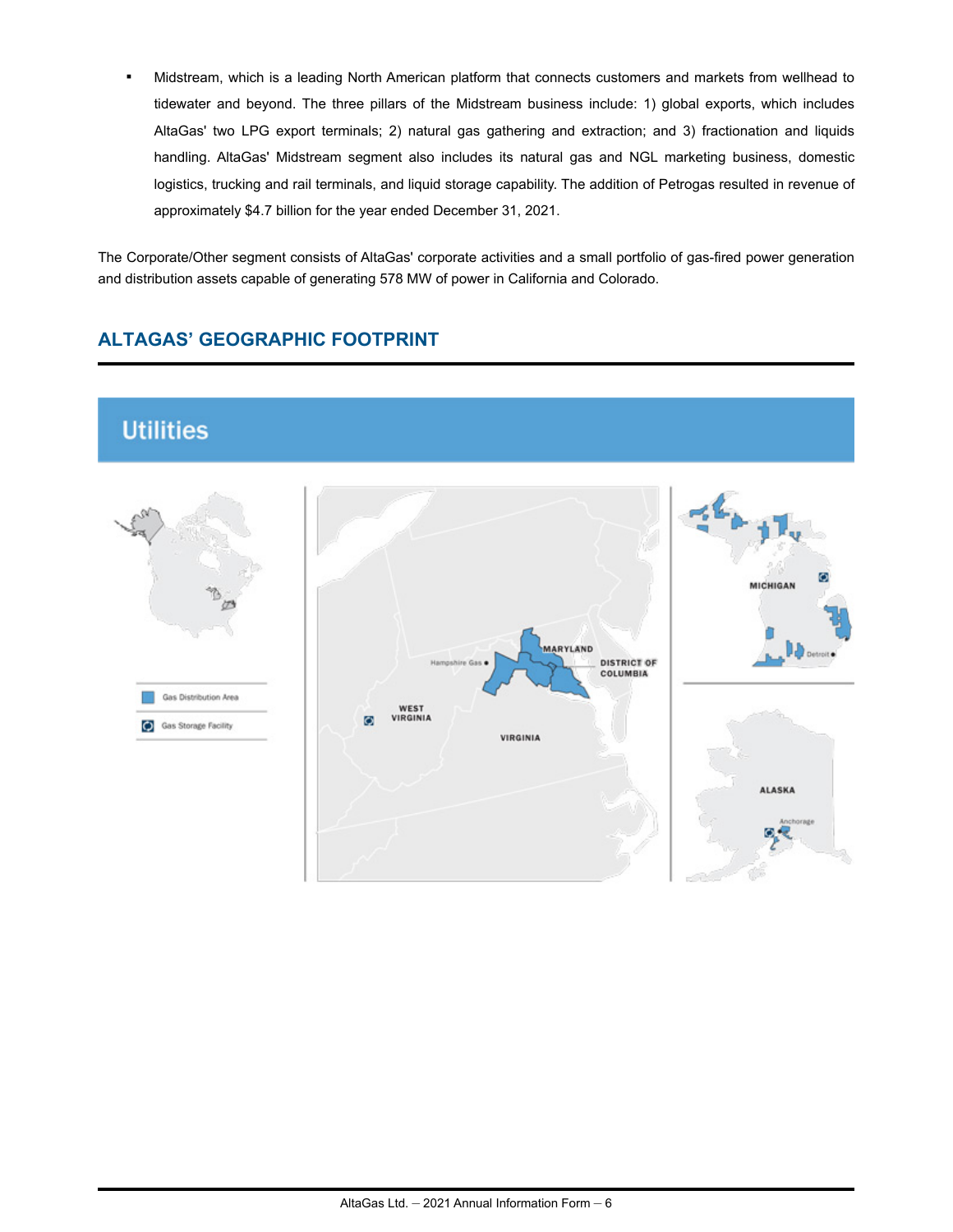# <span id="page-7-0"></span>**Midstream**



# **GENERAL DEVELOPMENT OF ALTAGAS' BUSINESS**

Below is a summary of key developments, acquisitions and dispositions, construction projects and other commercial arrangements not already discussed above, broken down by business segment, which have influenced the development of the business segments of the Corporation over the last three completed financial years.

#### **Utilities**

- On October 15, 2019, the PSC of MD issued a Final Order approving Washington Gas' settlement agreement in their recent rate case, reflecting a US\$27 million base rate increase effective October 15, 2019.
- On December 6, 2019, the MPSC issued a Final Order approving SEMCO Gas' settlement agreement in its recent rate case, reflecting a base rate increase of approximately US\$20 million effective January 1, 2020. See "Business of the Corporation - Utilities Business - SEMCO Gas - Material Regulatory Developments and Approvals".
- On March 16, 2020, the Council of the District of Columbia passed legislation prohibiting the disconnection of electric and gas services for non-payment of fees during the coronavirus public health emergency. The moratorium expired in October 2021, however Washington Gas continues to suspend disconnection activities until authorized by the PSC of DC. On April 19, 2021, Washington Gas filed an AMP proposal designed to help customers lower COVID-19 related arrearages, bring accounts current, improve payment behavior, and avoid disconnections. The PSC of DC approved the AMP on August 9, 2021 and began implementing the AMP on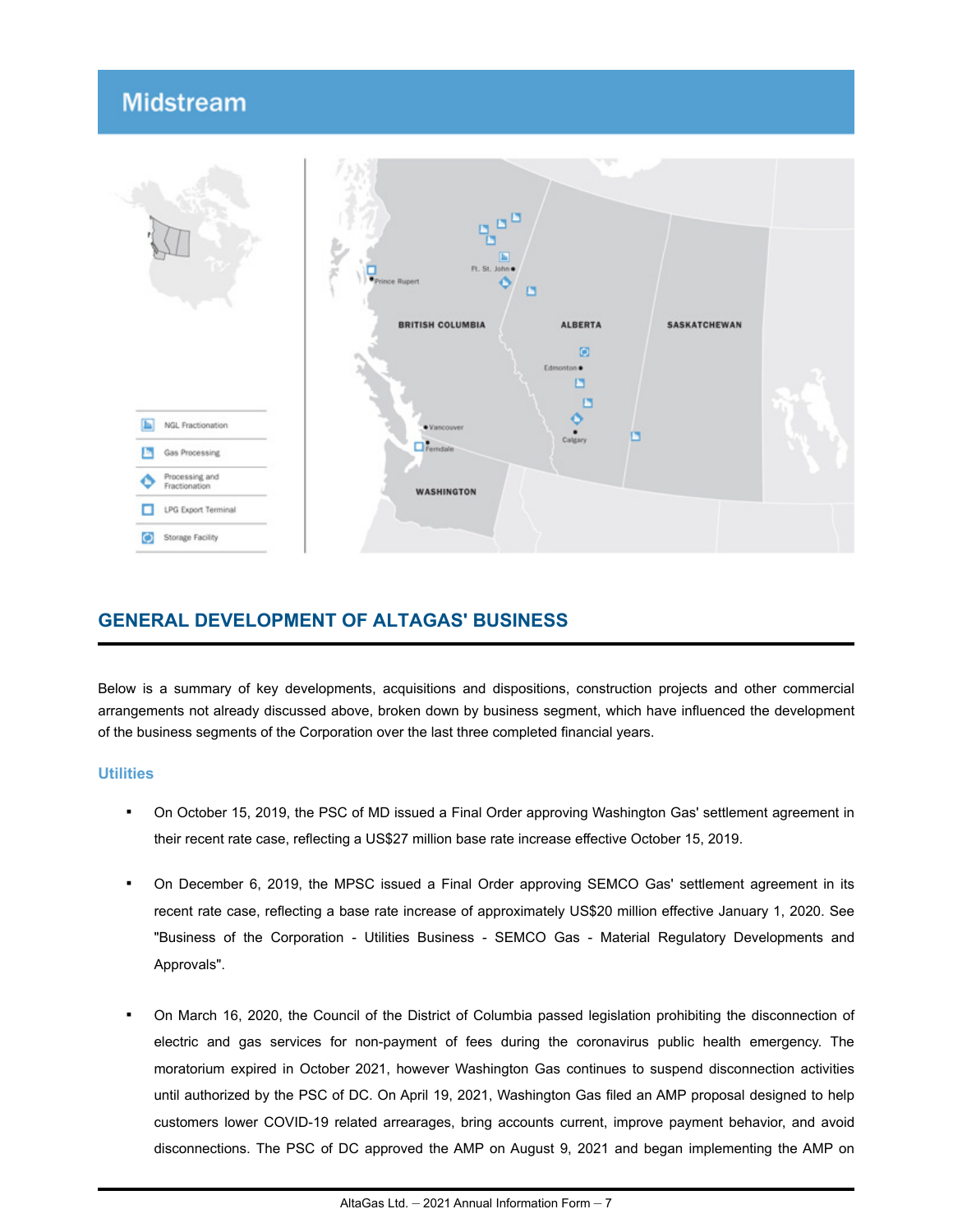November 1, 2021. See "Business of the Corporation - Utilities Business - Washington Gas - Material Regulatory Developments and Approvals".

- On March 16, 2020, the Governor of Maryland issued an Executive Order which ordered regulated utilities to cease disconnections and billing of late fees for residential customers. Although the moratorium ended in November 2021, Washington Gas continues to suspend dunning and disconnection activities until certain customer service thresholds have been met for three consecutive months. On February 15, 2021, the Maryland General Assembly passed the RELIEF Act to help Maryland residential customers who are in arrears. On June 15, 2021, the PSC of MD issued an order allocating US\$5.7 million to Washington Gas to be reflected on customer bills. Those funds have all been applied to customer accounts. See "Business of the Corporation - Utilities Business - Washington Gas - Material Regulatory Developments and Approvals".
- On March 16, 2020, the SCC of VA issued an order which prohibited disconnections of electricity, gas, water, and sewer utility services during the coronavirus public health emergency. The moratoriums ended on June 30, 2021. On December 8, 2020, Washington Gas was awarded US\$7.7 million under the Virginia CARES Relief Funding Award, to use for customer arrearages. In August 2021, the Virginia General Assembly appropriated US\$120 million of ARPA Funds as direct financial assistance to residential utility customers with arrearages over 60 days as of August 31, 2021. On December 6, 2021, Washington Gas received US\$6.9 million ARPA Funds that will be applied to customer arrearages. See "Business of the Corporation - Utilities Business - Washington Gas - Material Regulatory Developments and Approvals".
- On March 31, 2020, the Public Sector Pension Investment Board and the Alberta Teachers' Retirement Fund Board acquired all the issued and outstanding common shares of ACI for \$33.50 per share. AltaGas owned 11,025,000 (approximately 37 percent) of ACI's common shares and received cash proceeds of approximately \$369 million upon close.
- On April 10, 2020, the Governor of Alaska signed Senate Bill 241, which allows certificated utilities to record a regulatory asset for extraordinary costs and uncollectible residential utility bills that result from the COVID-19 public health disaster emergency declared by the governor on March 11, 2020. In 2021, ENSTAR received approximately US\$1.2 million of CARES Act funding from the Cities of Anchorage, Palmer, Wasilla and Mat-Su Borough. See "Business of the Corporation - Utilities Business - ENSTAR - Material Regulatory Developments and Approvals".
- On April 15, 2020, the MPSC issued an order for all utilities which allows for regulatory asset accounting to capture bad debts in excess of what is in approved rates. On February 18, 2021, the MPSC issued an order that requires the MPSC staff to establish an Energy Accessibility and Affordability Collaborative to coordinate efforts and find efficiencies between the EWR Low-Income workgroup and the Monthly Energy Assistance Program workgroup. See "Business of the Corporation - Utilities Business - SEMCO Gas - Material Regulatory Developments and Approvals".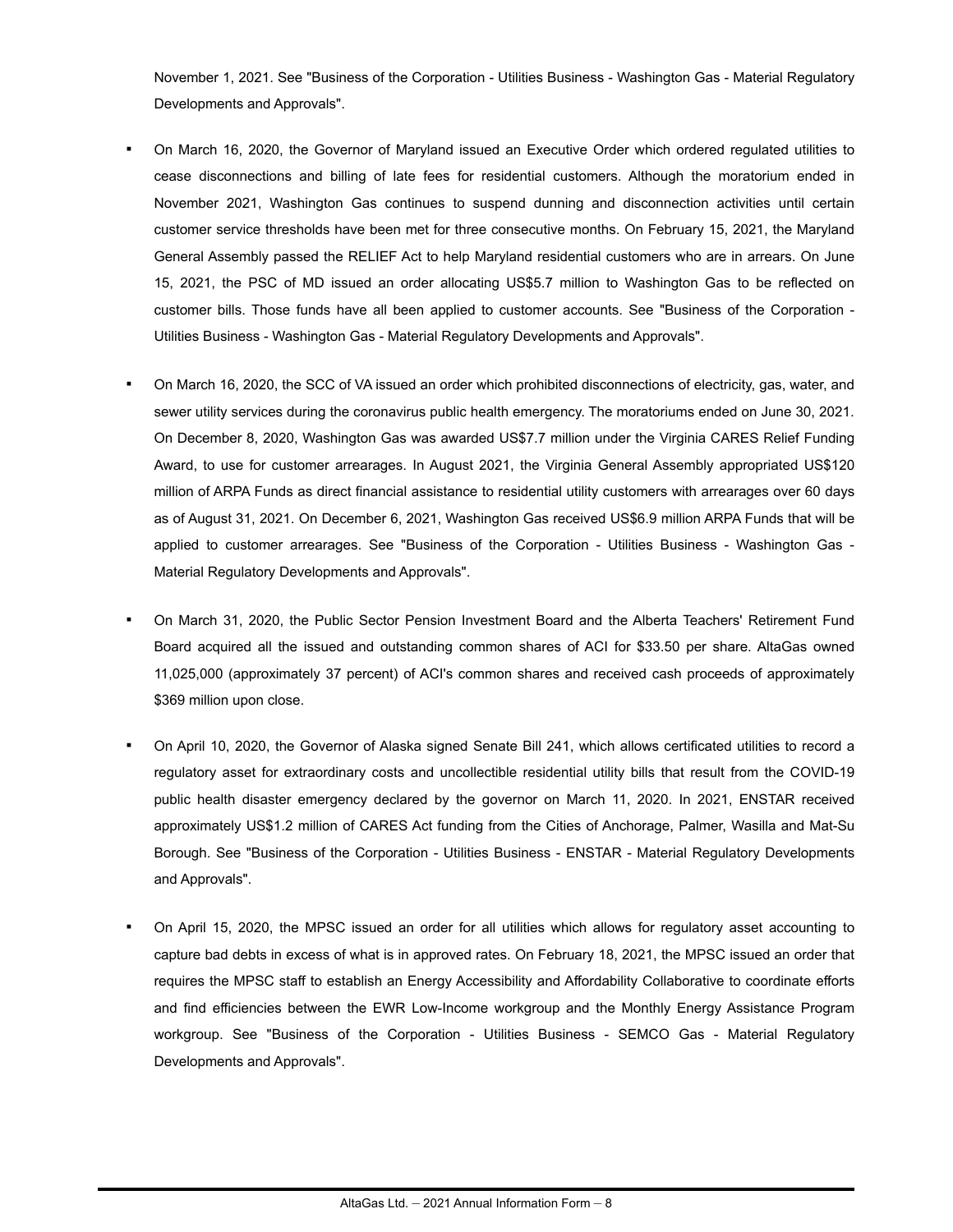- On February 24, 2021, the PSC of DC approved Washington Gas' settlement agreement in its recent rate case, reflecting a base rate increase of approximately US\$20 million effective April 1, 2021. See "Business of the Corporation - Utilities Business - Washington Gas - Material Regulatory Developments and Approvals".
- On April 9, 2021, the PSC of MD issued a Final Order affirming the PULJ in Washington Gas' recent rate case, reflecting a base rate increase of approximately US\$13 million effective on March 26, 2021. See "Business of the Corporation - Utilities Business - Washington Gas - Material Regulatory Developments and Approvals".
- On July 1, 2021, CINGSA filed a rate case with the RCA seeking approval for approximately US\$1.9 million revenue increase based on US\$105.5 million rate base, 11.9 percent ROE and 59.99 percent equity thickness. See "Business of the Corporation - Utilities Business - ENSTAR & CINGSA - Material Regulatory Developments and Approvals".
- On July 1, 2021, SEMCO submitted its 2022-2023 EWR Plan, a form of energy efficiency program for its customers, for approval by the MPSC. SEMCO proposes to spend approximately US\$30 million on energy waste reduction over 2022 and 2023 to achieve a combined first year energy savings goal of approximately 10.1 million therms. See "Business of the Corporation - Utilities Business - SEMCO Gas - Material Regulatory Developments and Approvals".
- On September 15, 2021, the PSC of DC issued an Order directing Washington Gas to submit a corrective action plan to bring Washington Gas into compliance with the NGQSS regarding call response time standards. Washington Gas was in compliance with the call answering and call abandonment NGQSS service metrics in January 2022, and expects to maintain NGQSS levels for these metrics going forward. Pursuant to a further Order issued by the PSC of DC on February 10, 2022, Washington Gas will not resume disconnections until authorized by the PSC of DC. See "Business of the Corporation - Utilities Business - Washington Gas - Material Regulatory Developments and Approvals".
- On September 30, 2021, the MD OPC filed a motion to establish a corrective action plan and impose civil penalties or, alternatively, to order Washington Gas to show cause why the Commission should not impose civil penalties in regards to violation of Condition 11 of the PSC of MD Order in the Washington Gas Merger proceeding with AltaGas. On October 15, 2021, the PSC of MD issued a show cause order directing Washington Gas to respond to the MD OPC motion. Washington Gas filed its reply to the MD OPC motion on October 22, 2021. On December 23, 2021, the PSC of MD accepted Washington Gas' proposed corrective action plan with modifications. A decision is pending from the Commission regarding the potential assessment of civil penalties. See "Business of the Corporation - Utilities Business - Washington Gas - Material Regulatory Developments and Approvals".
- On December 1, 2021, Washington Gas filed its proposed amendment for the 2023 to 2027 SAVE Plan, proposing to invest approximately US\$889 million from 2023 to 2027 to replace higher risk pipeline and facilities in Virginia. See "Business of the Corporation - Utilities Business - Washington Gas - Material Regulatory Developments and Approvals".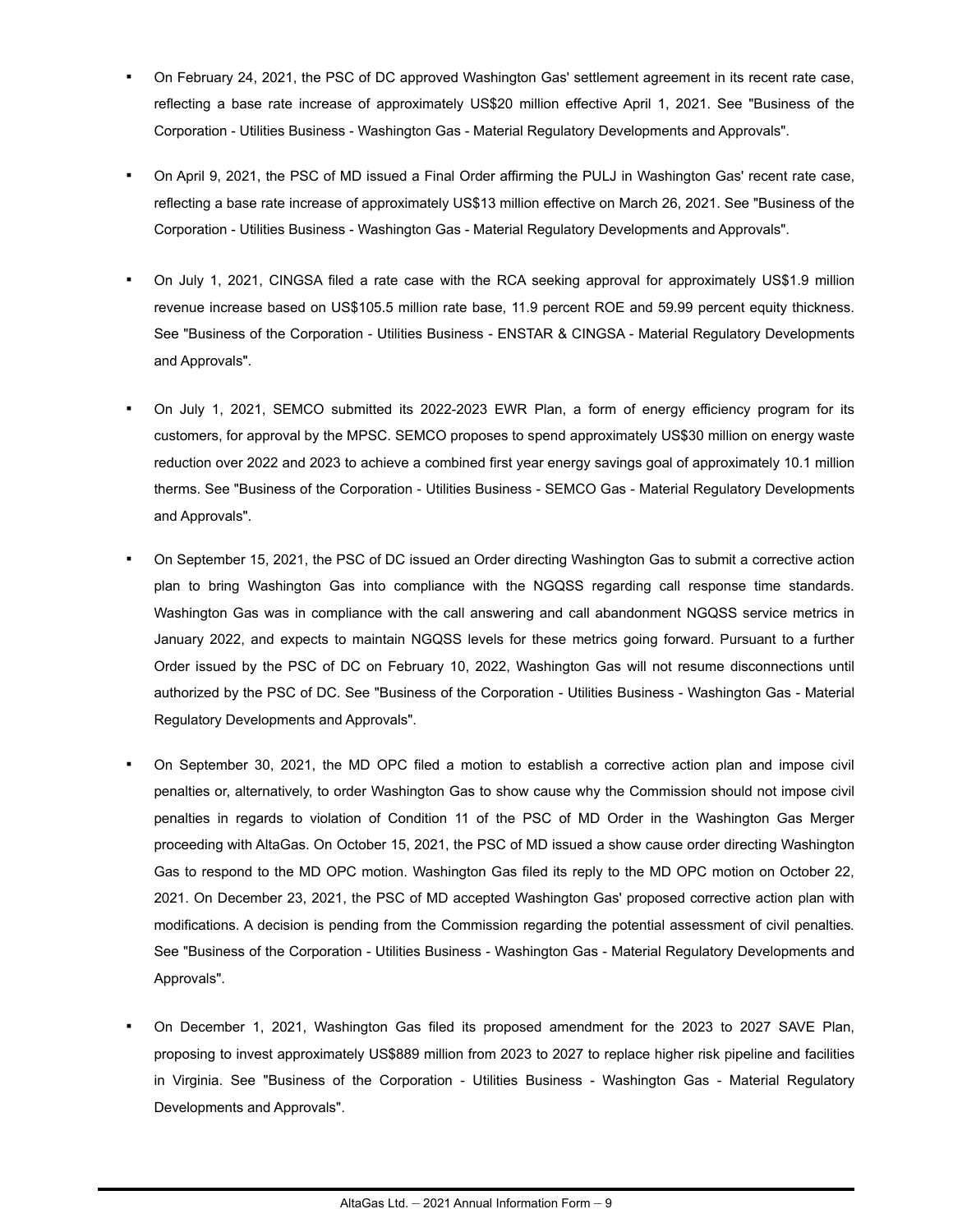<span id="page-10-0"></span>On December 17, 2021, Washington Gas filed a proposed amendment for its natural gas conservation and ratemaking efficiency plan (CARE Plan) for the period from May 2022 to April 2025, proposing to continue and expand its portfolio of energy efficiency programs to Virginia customers with a total three-year budget of approximately US\$12 million. See "Business of the Corporation - Utilities Business - Washington Gas - Material Regulatory Developments and Approvals".

#### **Midstream**

- On May 23, 2019, the first shipment of propane to Asia departed from RIPET, the first propane marine export facility on Canada's west coast. On August 21, 2020, the Canada Energy Regulator granted AltaGas an additional 25-year license to export an additional 46,000 Bbls/d of propane. For the year ended December 31, 2021, RIPET's export volumes averaged approximately 50,695 Bbls/d. For further details on RIPET see below under the heading "Business of the Corporation – Midstream Business – Global Exports".
- On May 31, 2019, AltaGas completed the disposition of WGL Midstream's entire interest in the Stonewall System to a wholly-owned subsidiary of DTE Energy for total gross proceeds of approximately \$379 million (US\$280 million).
- On September 30, 2019, AltaGas announced that it had entered into a definitive agreement for the sale of its indirect, non-operating interest in Central Penn held by its subsidiary WGL Midstream, Inc. to Meade Pipeline Investment, LLC, a subsidiary of NextEra Energy Partners, LP. Total cash proceeds for WGL Midstream's interest were approximately \$812 million (US\$611 million) and the transaction closed on November 13, 2019. Upon close of the sale, various escrow accounts were established to provide the purchaser a form of recourse for the settlement of indemnification obligations. In the third quarter of 2021, AltaGas received approximately \$3 million (US\$2 million) cash proceeds from the indemnity escrow account.
- On January 2, 2020, AltaGas announced that AIJVLP had received the Put Notice from SAM pursuant to which SAM exercised the Put Option with respect to SAM's approximate one-third interest in Petrogas effective December 31, 2019. On October 16, 2020, AltaGas announced that AIJVLP and SAM had entered into a definitive agreement whereby AltaGas would acquire SAM's 37 percent of Petrogas' equity for total consideration of \$715 million. On December 15, 2020, AltaGas completed the acquisition, increasing its indirectly held ownership interest in Petrogas to approximately 74 percent with Idemitsu owning the remaining interest of approximately 26 percent.
- In February 2020, following evaluations of the diminished underlying economics for the proposed Constitution pipeline project, the partners of Constitution elected not to proceed with the project. AltaGas held a 10 percent equity interest in Constitution.
- In the first half of 2020, the Company expanded its integrated northeast B.C. strategy with the completion of the North Pine and Townsend 2B expansions. The 10,000 Bbls/d North Pine expansion was completed and placed into service in the first quarter with additional capacity for the rail terminal to handle the additional volume. The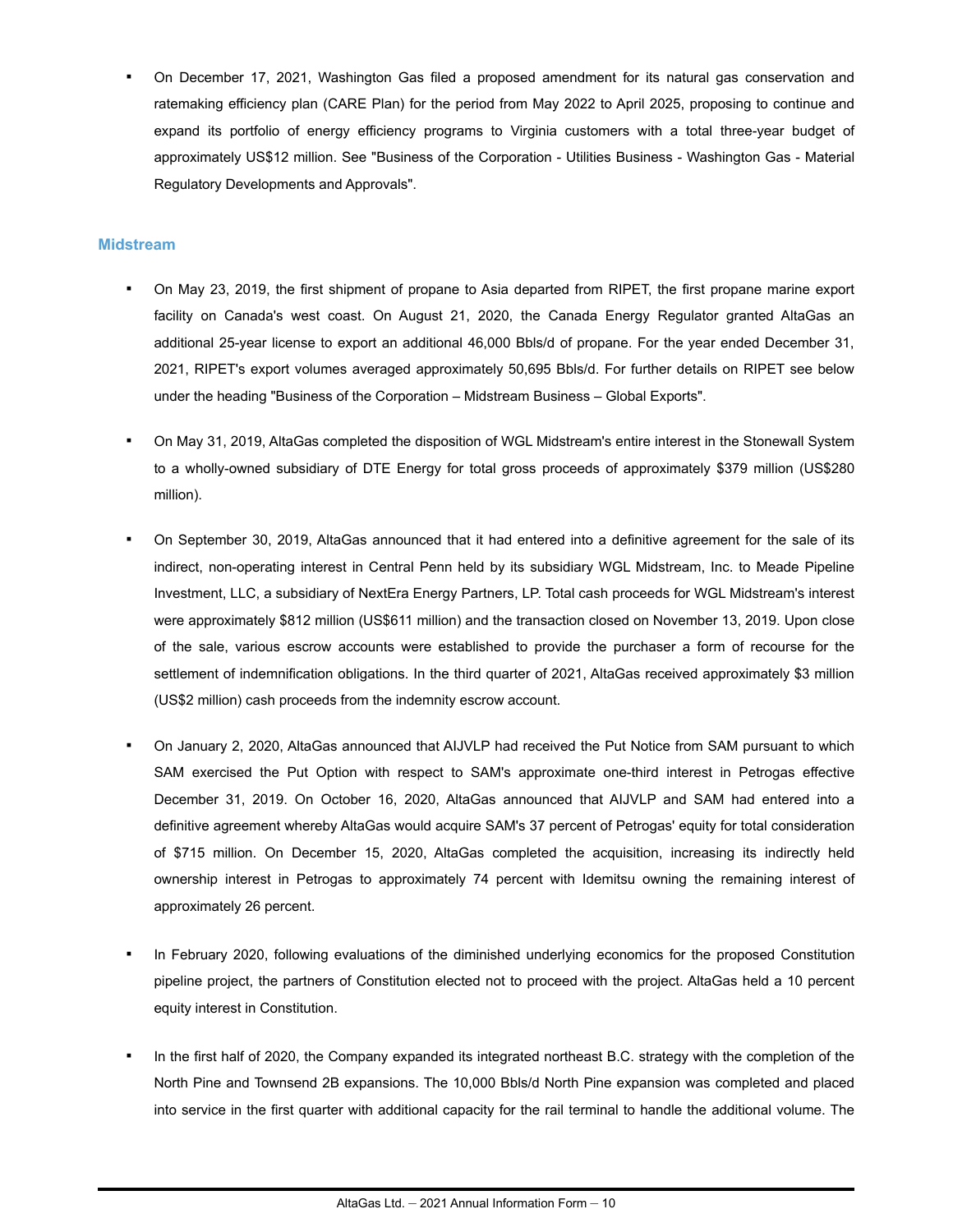<span id="page-11-0"></span>Townsend 2B expansion was commissioned in the second quarter and began flowing gas in early May. In March 2020, Townsend Complex licensed capacity was increased to 550 Mmcf/d.

- On April 23, 2021, AltaGas completed the sale of the majority of WGL Midstream's commodity business for cash proceeds of approximately \$341 million (US\$275 million).
- In January 2022, AltaGas agreed to sell one of its customers an interest in certain Midstream processing facilities for total consideration of approximately \$234 million. The transaction is expected to close in the second quarter of 2022.

#### **Corporate/Other**

- On January 31, 2019, AltaGas completed the sale of its remaining interest of approximately 55 percent in the Northwest Hydro facilities for net cash proceeds of approximately \$1.3 billion, resulting in a pre-tax gain of \$688 million. AltaGas remained operator of the facilities until the expiration of an operating and maintenance agreement on January 31, 2021.
- On August 13, 2019, AltaGas completed the sale of its equity ownership interests in Craven County Wood Energy LP and Grayling Generation Station LP for net proceeds of approximately \$25 million (US\$19 million).
- On September 26, 2019, AltaGas closed the sale of its portfolio of U.S. distributed generation assets held by its subsidiaries WGL Energy Systems, Inc. and WGSW, Inc., to TerraForm Power, Inc., an affiliate of Brookfield Asset Management. Total cash proceeds received were approximately \$975 million (US\$735 million) and a pretax gain on disposition of \$168 million was recorded in 2019. Following the transfer of ownership of the final remaining distributed generation project that was previously classified as held for sale, AltaGas recognized a pretax loss on disposition related to this project of approximately \$1 million, for the year ended December 31, 2021.
- In October 2019, AltaGas announced the successful recontracting of the Blythe facility to SCE. Under the tolling agreement, SCE has exclusive rights to all capacity, energy, ancillary services, and resource adequacy benefits from August 1, 2020 to December 31, 2023. California Public Utilities Commission approval was received on January 16, 2020.
- In the third quarter of 2020, AltaGas closed the dispositions of AltaGas Pomona Energy Storage Inc. and land related to a gas fired power generation facility in the U.S., as well as AltaGas Ripon Energy Inc. Aggregate gross proceeds for these dispositions, before working capital and other adjustments, were approximately \$67 million, resulting in a pre-tax gain of \$8 million.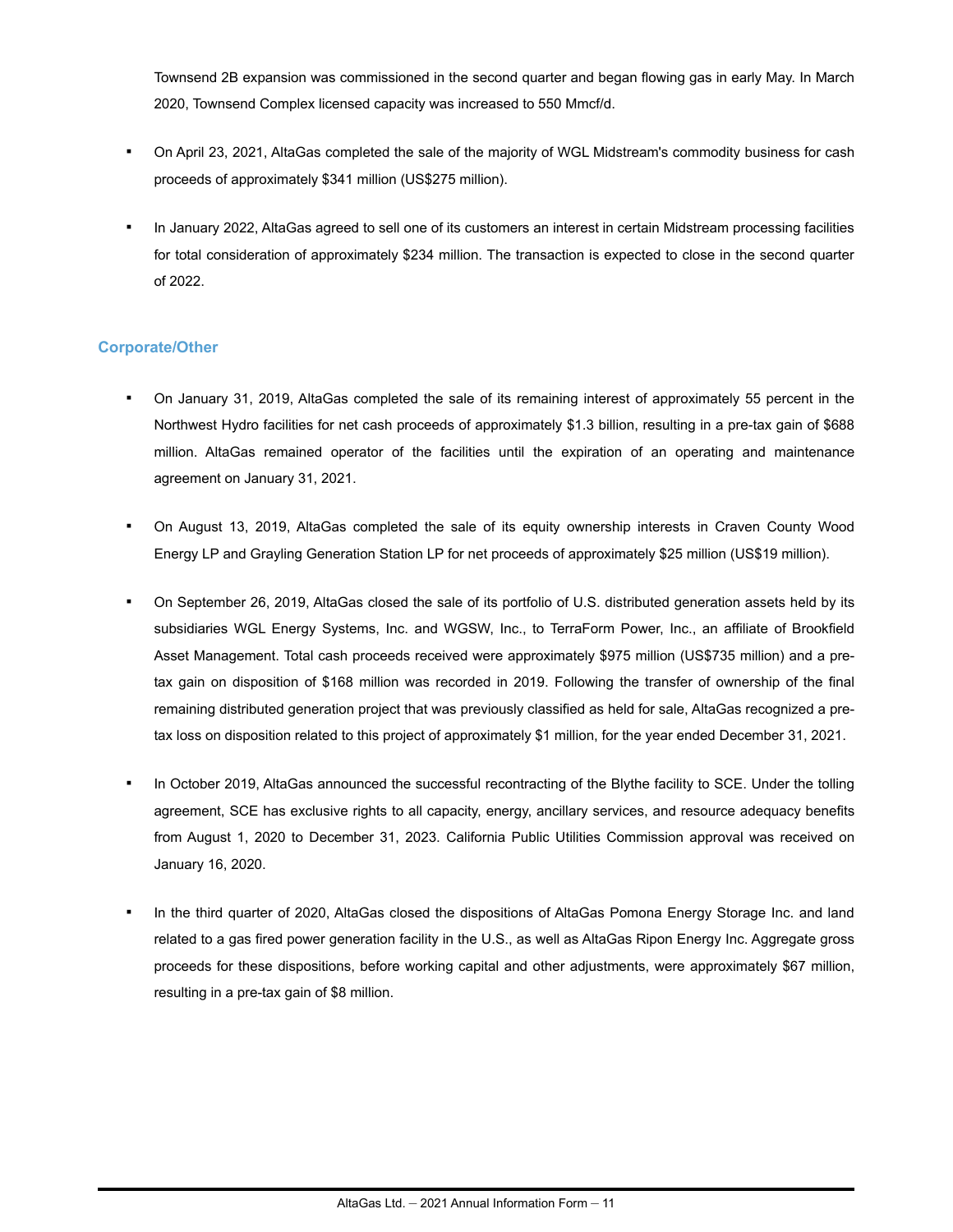## <span id="page-12-0"></span>**BUSINESS OF THE CORPORATION**

AltaGas' revenue for the year ended December 31, 2021 was approximately \$10.6 billion compared to \$5.6 billion for the year ended December 31, 2020. The primary reason for the increase relates to the full year impact of the consolidation of Petrogas in 2021. In 2021, 62 percent of revenue from AltaGas' operating segments (excluding Corporate/Other and intercompany eliminations) was from the Midstream segment and 38 percent was from the Utilities segment, compared to 30 percent and 70 percent, respectively, in 2020.

## **UTILITIES BUSINESS**

The Utilities business contributed revenue of \$3.9 billion for the year ended December 31, 2021 (2020 - \$3.8 billion), representing approximately 38 percent (2020 – 70 percent) of AltaGas' total revenue before Corporate/Other segment and intersegment eliminations.

#### **Utilities Business**

The Utilities segment owns utility assets that deliver natural gas to end-users in the United States, as well as operates a retail energy marketing business. The Utilities business is comprised of Washington Gas (in the District of Columbia, Maryland, and Virginia); Hampshire Gas, a regulated natural gas storage utility in West Virginia; SEMCO Gas in Michigan; ENSTAR in Alaska; a 65 percent interest in CINGSA, a regulated natural gas storage utility in Alaska; and WGL Energy Services, which sells natural gas and electricity to retail customers on an unregulated basis.

#### **Regulatory Process**

The Utilities business predominantly operates in regulated marketplaces where, as franchise or certificate holders, regulated utilities are allowed by the regulator to charge regulated rates that provide the utilities the opportunity to recover costs and earn a return on capital. The return on capital is to reflect a fair rate of return on approved utility investments (i.e. rate base) based on a regulatory deemed or targeted capital structure. The ability of a regulated utility to recover prudently incurred costs of providing service and earn the regulator-approved rate of return on equity depends on the utility achieving the cost levels established in the rate-setting processes.

SEMCO Gas and Washington Gas have accelerated pipe and infrastructure replacement programs in place in Michigan and in the District of Columbia, Maryland, and Virginia, respectively. These are long-term programs subject to both changing conditions and regulatory review and approval in multi-year increments. These programs enable SEMCO Gas and Washington Gas to accelerate pipe and infrastructure replacement to further enhance the safety and reliability of the natural gas delivery system. SEMCO Gas and Washington Gas are allowed to begin recovering the cost, including a return, for these investments immediately through approved surcharges for each accelerated pipe or infrastructure replacement program outside of a normal rate case process, mitigating regulatory lag. Once new base rates are put into effect in a given jurisdiction following approval of an application to increase rates, expenditures previously being recovered through the surcharge will be collected through the new base rates.

The Utilities business is subject to regulation over, among other things, rates, accounting procedures, and standards of service. The MPSC has jurisdiction over the regulatory matters related, directly or indirectly, to the services that SEMCO Gas provides to its Michigan customers. The RCA has jurisdiction over the regulatory matters related, directly or indirectly, to ENSTAR's and CINGSA's services provided to its Alaska customers. Washington Gas is regulated by the PSC of DC, the PSC of MD, and the SCC of VA, which approve its terms of service and the billing rates that it charges to its customers, regulate interactions with affiliates, and regulate retail competition for natural gas supply service. In all jurisdictions, the regulators approve distribution rates based on a cost-of-service regulatory model. In Alaska, the District of Columbia, and Maryland, rates are set using the results from a historical test year plus known and measurable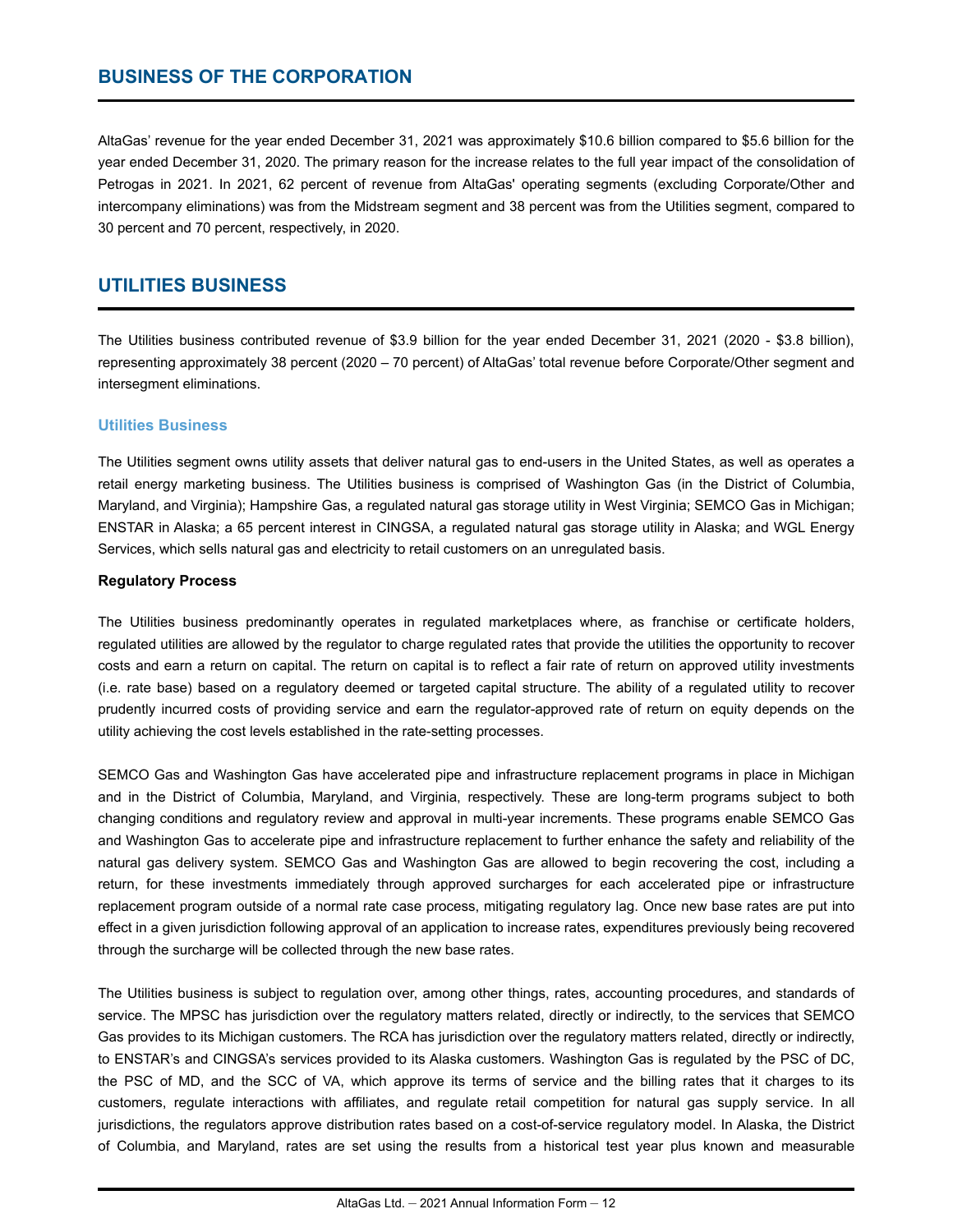changes. In Michigan and Virginia, rates are set using a projected test year. In all jurisdictions, the rates charged to utility customers are designed to provide the distribution utility with an opportunity to recover all prudently incurred operating, depreciation, income tax, and financing costs and to earn a reasonable return on its investment in the net assets used in its firm gas sales and delivery service.

#### **Utilities Business Key Utility Metrics**

The following table summarizes the average rate base for the Utilities business for the years ended December 31, 2021 and 2020:

| (US\$ millions)   | יממ  |              |
|-------------------|------|--------------|
| Rate base (1) (2) | ,655 | ററ<br>. ⊄,∠ອ |

(1) Rate base is indicative of the earning potential of each utility over time. Approved revenue requirement for each utility is typically based on the rate base as approved by the regulator for the respective rate application, but may differ from the rate base indicated above.

(2) Includes SEMCO Energy's 65 percent interest in CINGSA.

The following table summarizes the capital expenditures for the years ended December 31, 2021 and 2020:

| (US\$ millions)                         | 2021 | 2020 |
|-----------------------------------------|------|------|
| New business                            | 101S | 109  |
| System betterment and gas supply        | 200  | 191  |
| General plant                           | 25   | 29   |
| <b>Accelerated Replacement Programs</b> | 235  | 227  |
| Total                                   | 561  | 556  |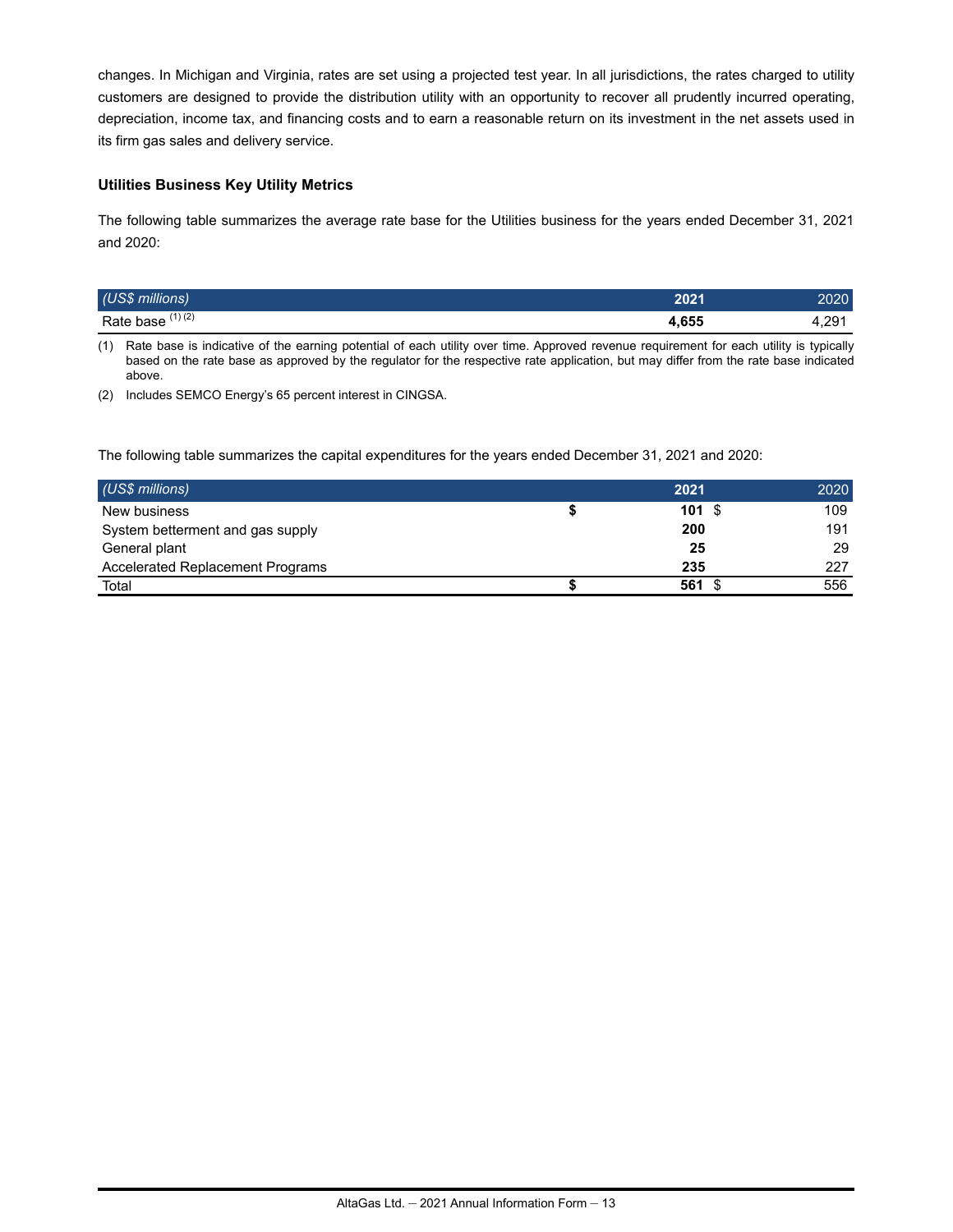| Regulated<br>Utility    | Regulated<br><b>Authority</b> | % of AltaGas'<br>Consolidated<br><b>Rate Base</b><br>as at<br>December<br>31, 2021 | <b>Allowed</b><br>Common<br>Equity $(\frac{9}{6})$ | ROE<br>(%)<br>2020 | Allowed Allowed<br>ROE<br>(%)<br>2021 | Significant Features/<br><b>Material Regulatory Developments</b>                                                                                                                                                                                                                                                                                                                                                                                                                                                                                                                                                                         |
|-------------------------|-------------------------------|------------------------------------------------------------------------------------|----------------------------------------------------|--------------------|---------------------------------------|------------------------------------------------------------------------------------------------------------------------------------------------------------------------------------------------------------------------------------------------------------------------------------------------------------------------------------------------------------------------------------------------------------------------------------------------------------------------------------------------------------------------------------------------------------------------------------------------------------------------------------------|
| Washington PSC of MD    |                               | 76%                                                                                | $52.1 -$                                           |                    |                                       | 9.2 - 9.7 9.2 - 9.7 · Distribution rates approved under cost of                                                                                                                                                                                                                                                                                                                                                                                                                                                                                                                                                                          |
| Gas                     | SCC of VA<br>PSC of DC        |                                                                                    | 53.5                                               |                    |                                       | service model.<br>Rate case filed in 2018 with the SCC of VA<br>for an increase in rates. The Final Order<br>was received in December 2019. In January<br>2020, a petition for reconsideration was filed<br>and denied, and the rate case is now final.                                                                                                                                                                                                                                                                                                                                                                                  |
|                         |                               |                                                                                    |                                                    |                    |                                       | Rate case filed in January 2020 with the<br>PSC of DC for an increase in rates.<br>Settlement agreement filed December 2020<br>and was approved in February 2021.                                                                                                                                                                                                                                                                                                                                                                                                                                                                        |
|                         |                               |                                                                                    |                                                    |                    |                                       | ■ Rate case filed in August 2020 with the PSC<br>of MD for an increase in rates. Evidentiary<br>hearing took place January 2021 and the<br>final order was issued in April 2021.                                                                                                                                                                                                                                                                                                                                                                                                                                                         |
| <b>SEMCO</b><br>Gas     | <b>MPSC</b>                   | 17%                                                                                | 45.86                                              | 9.87               | 9.87                                  | ■ Distribution rates approved under cost of<br>service model.                                                                                                                                                                                                                                                                                                                                                                                                                                                                                                                                                                            |
|                         |                               |                                                                                    |                                                    |                    |                                       | ■ Use of projected test year for rate cases with<br>10-month limit to issue a rate order.                                                                                                                                                                                                                                                                                                                                                                                                                                                                                                                                                |
|                         |                               |                                                                                    |                                                    |                    |                                       | Rate rider provides recovery relating to the<br>Main Replacement Program which allows<br>SEMCO Gas to accelerate the replacement<br>of older portions of its system. New IRIP<br>was approved in the 2019 rate case for the<br>years 2020 - 2025. Customers were billed a<br>surcharge beginning in 2021 for the IRIP.                                                                                                                                                                                                                                                                                                                   |
| <b>ENSTAR</b>           | <b>RCA</b>                    | 6%                                                                                 | 51.81                                              | 11.875             |                                       | 11.875 • Distribution rates approved under cost of<br>service model using historical test year and<br>allows for known and measurable changes.                                                                                                                                                                                                                                                                                                                                                                                                                                                                                           |
|                         |                               |                                                                                    |                                                    |                    |                                       | ln December 2020, RCA approved ENSTAR<br>motion to extend the filing of the next rate<br>case to June 2022 based on 2021 historical<br>test year.                                                                                                                                                                                                                                                                                                                                                                                                                                                                                        |
| <b>CINGSA</b>           | <b>RCA</b>                    | 1%                                                                                 | 53.04                                              | 10.25              | 10.25                                 | ■ Distribution rates approved under cost of<br>service model using historical test year and<br>allows for known and measurable changes.                                                                                                                                                                                                                                                                                                                                                                                                                                                                                                  |
|                         |                               |                                                                                    |                                                    |                    |                                       | Rate case hearing April 2019 with a decision<br>received in August 2019. The decision<br>included an ROE of 10.25<br>percent<br>(compared to 11.875 percent requested)<br>and 100 percent of Interruptible Storage<br>Service revenues payable to customers<br>(versus 50 percent requested). CINGSA<br>filed a petition for partial reconsideration on<br>September 3, 2019. The Commission<br>denied the petition and on November 4,<br>2019 CINGSA filed an appeal with the<br>Superior Court challenging one decision<br>from the order. This appeal was also denied<br>on May 6, 2021.<br>Rate case filed with the RCA in July 2021 |
|                         |                               |                                                                                    |                                                    |                    |                                       | seeking approval for approximately US\$1.9<br>million revenue<br>increase<br>based<br>on<br>US\$105.5 million rate base, 11.9 percent<br>ROE and 59.99 percent equity thickness. A<br>decision is expected in the third quarter of<br>2022.                                                                                                                                                                                                                                                                                                                                                                                              |
| <b>Hampshire</b><br>Gas | <b>FERC</b>                   | n/a                                                                                | n/a                                                | n/a                | n/a                                   | • Pass through cost of service tariff approved<br>by FERC.                                                                                                                                                                                                                                                                                                                                                                                                                                                                                                                                                                               |

The following table summarizes the nature of regulation applicable to each utility: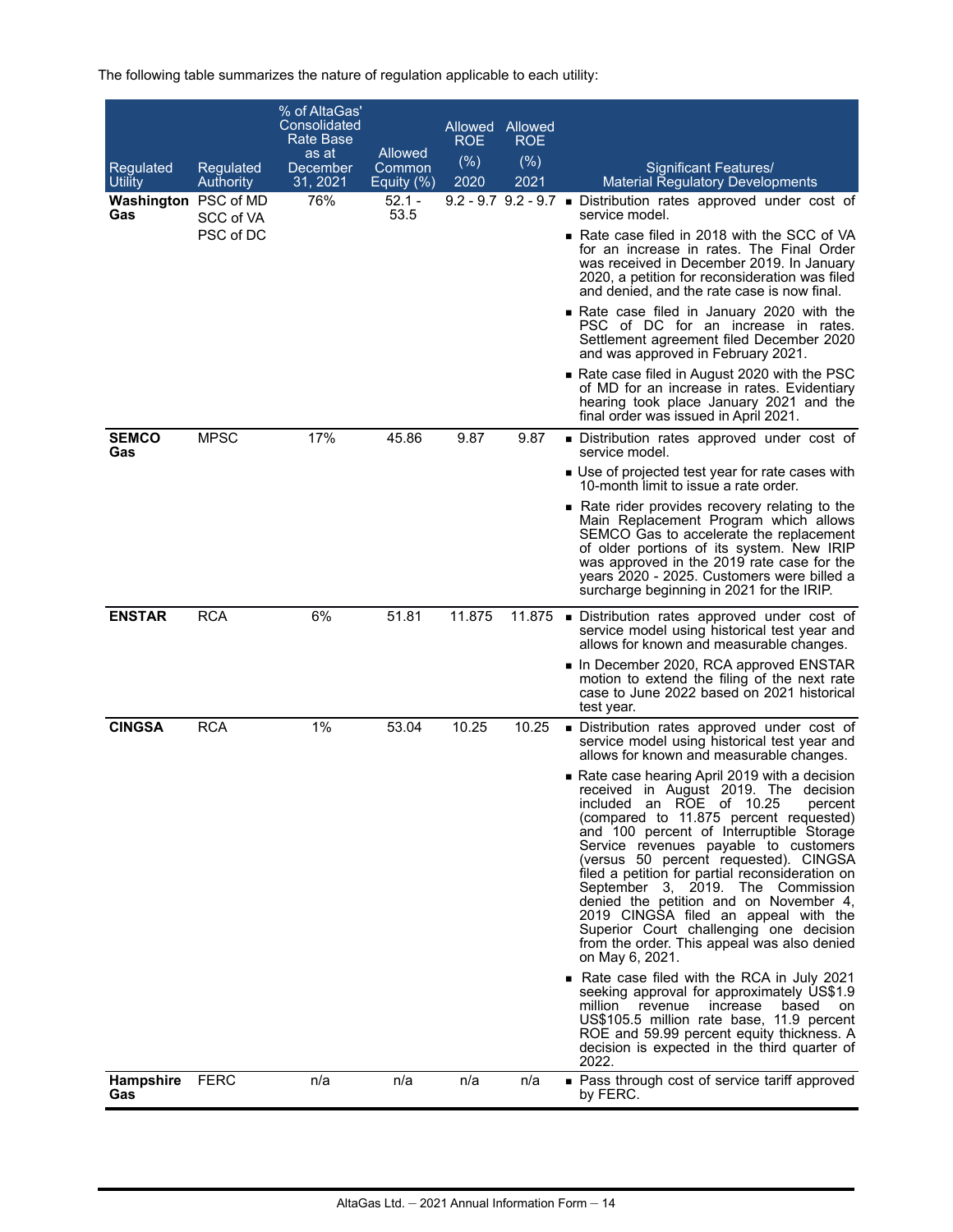#### **Washington Gas**

Washington Gas has been engaged in the natural gas distribution business since 1848 and provides regulated gas distribution services to end users in the District of Columbia, Maryland, and Virginia. The utility has approximately 1.2 million customers across these three jurisdictions: District of Columbia (~166,000; 13 percent), Maryland (~505,000; 42 percent), and Virginia (~546,000; 45 percent). Washington Gas operations are such that the loss of any one customer or group of customers would not have a significant adverse effect on its business.

The average number of customers at Washington Gas has increased by approximately 1 percent annually during the past two years (with an increase of 1 percent in 2021).

#### *Operations*

Washington Gas obtains natural gas supplies that originate from multiple regions throughout the U.S. At December 31, 2021, it had service agreements with four pipeline companies that provided firm transportation and storage services, with contract expiration dates ranging from 2022 to 2044. Washington Gas has also contracted with various interstate pipeline and storage companies to add to its storage and transportation capacity.

The following table sets out, by customer category, Washington Gas' deliveries:

|                               | 2021      | 2020      |
|-------------------------------|-----------|-----------|
| Deliveries: (MDth)            |           |           |
| Residential                   | 65,779    | 62,672    |
| Commercial                    | 20,099    | 18,845    |
| Transport                     | 80,062    | 79,424    |
| <b>Total deliveries</b>       | 165,940   | 160,941   |
|                               |           |           |
|                               | 2021      | 2020      |
| <b>Customers at Year End:</b> |           |           |
| Residential                   | 988,296   | 978,635   |
| Commercial                    | 49,369    | 48,464    |
| Transport                     | 179,514   | 178,430   |
| Total customers               | 1,217,179 | 1,205,529 |

#### *Seasonality*

The natural gas distribution business in the District of Columbia, Maryland, and Virginia is seasonal, as the majority of natural gas demand occurs during the winter heating season that extends from November to March. Accordingly, annualized individual quarterly revenues and earnings are not indicative of annual results.

Forecasted volumes in the District of Columbia are set based on the 30-year average Degree Days expected for the period. In Maryland and Virginia, there are billing mechanisms in place which are designed to eliminate the effects of variance in customer usage caused by weather and other factors such as conservation. In the District of Columbia, there is no weather normalization billing mechanism, nor does Washington Gas hedge to offset the effects of weather. As a result, colder or warmer weather will result in variances to financial results. See "Business of the Corporation - Utilities Business - Washington Gas - Material Regulatory Developments and Approvals - District of Columbia Jurisdiction".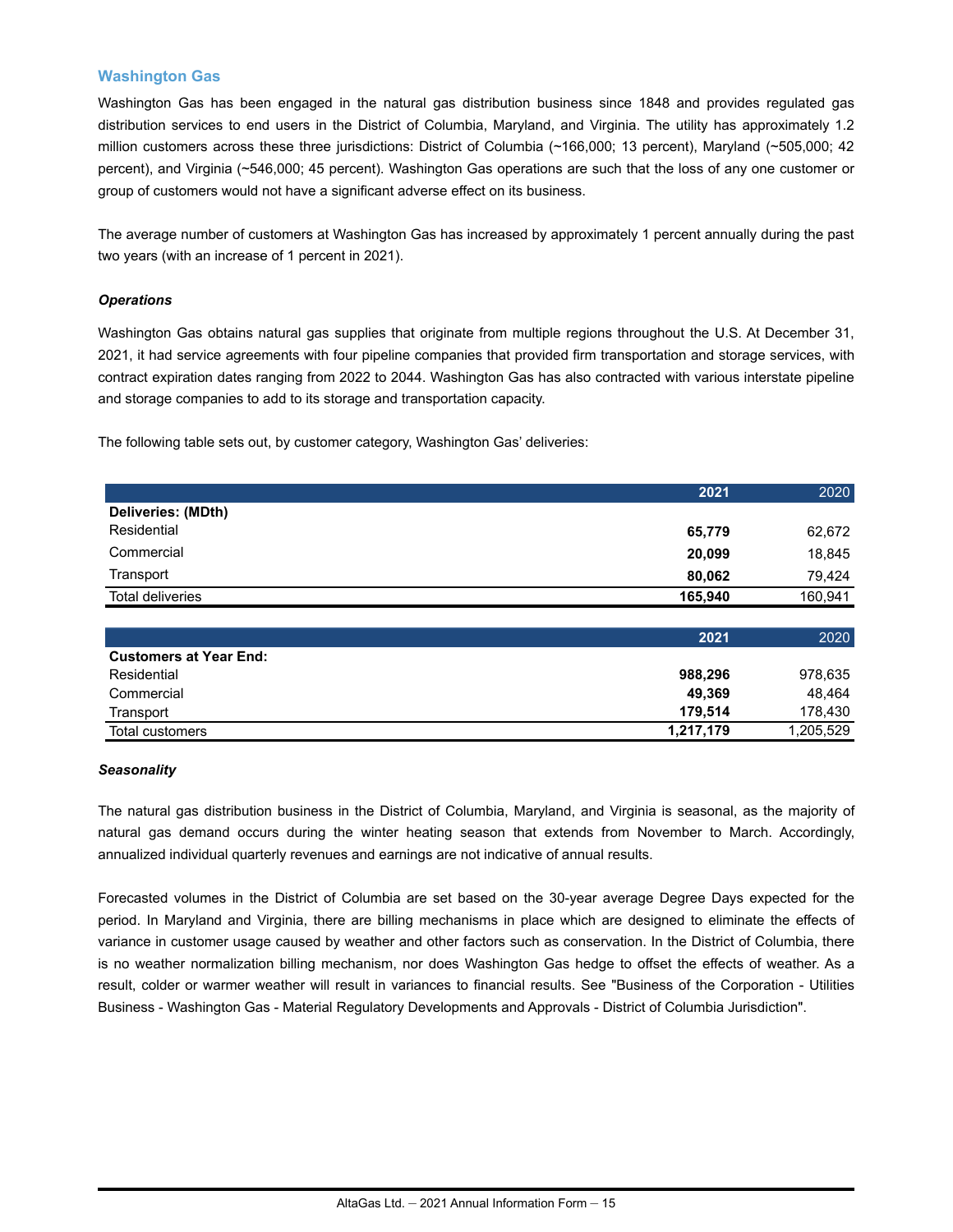#### **Material Regulatory Developments and Approvals**

#### *District of Columbia Jurisdiction*

Washington Gas has an Accelerated Pipe Replacement Plan (PROJECT*pipes*) for the replacement of higher-risk pipe associated with an aging infrastructure in its distribution system in the District of Columbia. The first phase of this plan expired in September 2019. In 2018, Washington Gas filed a request with the PSC of DC for the approval of the second phase of this plan (PROJECT*pipes* 2). Given the length of the proceeding, the PSC of DC approved additional extensions of the plan for the period from October 2019 to December 2020. On December 11, 2020, the PSC of DC approved a 3 year, US\$150 million plan covering the period from January 1, 2021 to December 31, 2023.

On January 13, 2020, Washington Gas filed an application with the PSC of DC to increase its base rates by approximately US\$35 million, including approximately US\$9 million pertaining to a PROJECT*pipes* surcharge that customers are currently paying in the form of a rate rider. The filing requested a return on equity of 10.4 percent on allowed common equity of 52.2 percent, which is based on a US\$532 million rate base value. Additionally, Washington Gas requested approval for a Revenue Normalization Adjustment mechanism to reduce customer bill fluctuations due to weather-related and conservation-related usage variations, similar to existing mechanisms in both Maryland and Virginia. On December 8, 2020, Washington Gas filed, for PSC of DC approval, a settlement agreement to resolve all issues in the case. The settling parties agreed to a US\$20 million increase in base rates including PROJECT*pipes* surcharges previously collected as a rider and return on equity of 9.25 percent. The settling parties agree that this settlement is limited to resolving PROJECT*pipes* costs that are completed and in service, as of the date of Washington Gas' filed rebuttal testimony (i.e., September 14, 2020). Washington Gas' rebuttal testimony included an amount of up to approximately US\$100 million of PROJECT*pipes* plant in service being transferred to base rates. This settlement does not set any precedent with respect to any future requests for PROJECT*pipes* cost recovery. Washington Gas agreed it would not file for a distribution rate increase or request any new rate or tariff mechanisms that have a related customer rate increase in the District of Columbia before August 31, 2021. On February 24, 2021, the PSC of DC approved the US\$20 million base rate case recommended in the settlement agreement. The new rates became effective on April 1, 2021.

On March 16, 2020, the Council of the District of Columbia (DC Council) passed legislation prohibiting the disconnection of electric and gas services for non-payment of fees during the coronavirus public health emergency. The moratorium expired in October 2021, however as a result of customer service issues, Washington Gas continues to suspend certain collection activities, including disconnections, until authorized by the PSC of DC. On April 15, 2020, the PSC of DC issued an order authorizing Washington Gas to establish a regulatory asset to capture and track the incremental costs related to COVID-19 that were prudently incurred beginning March 11, 2020. On April 19, 2021, Washington Gas filed an AMP proposal designed to help customers: 1) lower or eliminate existing COVID-19 related arrearages, 2) bring accounts current, 3) improve payment behavior on customers' new bills, and 4) avoid disconnection and allow customers to remain current in their payment obligations. Under the proposed AMP plan, each participating customer would be enrolled in the plan for approximately 12 months. After an eligible customer enrolls in the program and pays each new monthly amount due on a timely basis, Washington Gas will grant a pro-rated monthly arrearage reduction amount toward the goal of full arrearage elimination at the end of the 12 month period. On August 9, 2021, the PSC of DC approved Washington Gas' AMP. On October 8, 2021, Washington Gas filed new tariff provisions regarding the AMP and implemented the AMP starting November 1, 2021.

On September 15, 2021, the PSC of DC issued an Order directing Washington Gas to submit a corrective action plan to bring Washington Gas into compliance with the NGQSS regarding call response time standards. The Order also stated that Washington Gas shall not disconnect gas customers for non-payment until Washington Gas complies with NGQSS or such time as the PSC of DC otherwise determines. The PSC of DC also found that costs incurred by complying with this Order are not to be included in Washington Gas' COVID-19 regulatory asset. Finally, the Order stated that the PSC of DC found that although it cannot stop Washington Gas from seeking a rate increase, any petition for a rate increase may be held in abeyance either at the request of a party or by the PSC of DC until this performance issue is satisfactorily addressed. Washington Gas filed a corrective action plan with the PSC of DC on September 27, 2021. Washington Gas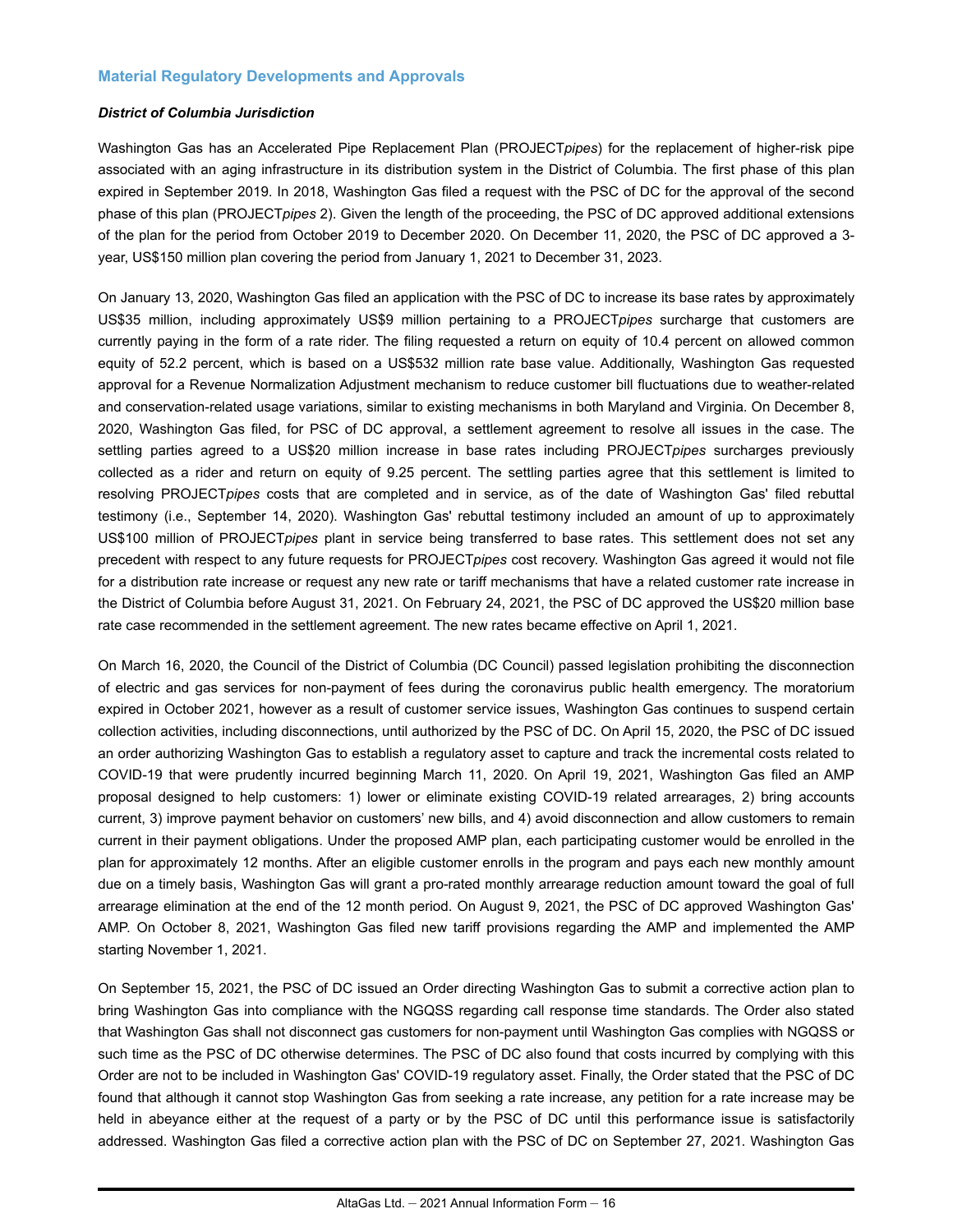was in compliance with the call answering and call abandonment NGQSS service metrics in January 2022, and expects to maintain NGQSS levels for these metrics going forward. Pursuant to an Order issued by the PSC of DC on February 10, 2022, Washington Gas will not resume disconnection activities until authorized by the Commission.

#### *Maryland Jurisdiction*

On December 18, 2020, the PSC of MD found that Washington Gas failed to file annual reports informing the PSC of MD of the status of Washington Gas' 2003 mercury regulator replacement program and imposed a US\$750,000 penalty on Washington Gas for reporting violations. The penalty was paid in January 2021 and Washington Gas believes that there is no additional liability as a result of the ruling from the PSC of MD. In its December 18, 2020 order, the PSC of MD also found that Washington Gas' proposed implementation plan to replace all remaining mercury regulators within five years of completing a mercury regulator survey adequately addresses the need to replace all remaining mercury regulators in Maryland, and is in the public interest. The costs of the proposed implementation program are not yet known, and the recovery of these costs must be deferred until a future rate case. Washington Gas continues to file required annual and other periodic reports on the status and costs of the program with the PSC of MD.

On March 16, 2020, the Governor of Maryland issued an Executive Order which ordered regulated utilities to cease disconnections and billing of late fees for residential customers through May 1, 2020, which was subsequently amended to extend the order through August 31, 2020. On April 9, 2020, the PSC of MD issued an order and authorized each utility company to establish a regulatory asset to record the effects of incremental collection and other costs related to COVID-19 prudently incurred beginning on March 16, 2020. On September 22, 2020, the PSC of MD took action that had the effect of extending the moratorium on service disconnections through November 15, 2020. Due to the winter moratorium on disconnections (November 1 to March 31), this had the effect of delaying residential terminations until April 1, 2021. On August 31, 2020, the PSC of MD issued an order directing, among other things, that Utilities may not engage in service terminations and/or charge late fees until October 1, 2020 and only after meeting termination notification requirements. The PSC of MD also added conditions for implementing customer payment plans. As requested by the PSC of MD, investor-owned utilities in Maryland filed a joint proposed AMP plan on October 7, 2020, which was followed by a legislative style hearing in November 2020. On December 21, 2020, the PSC of MD rejected the proposed AMP plan. The PSC of MD will continue to monitor the customer arrearage data provided by utilities, and may revisit this issue in the future. On February 15, 2021, the Maryland General Assembly passed the RELIEF Act. The RELIEF Act includes approximately US\$83 million in funds to help Maryland residential customers who are in arrears. On June 15, 2021, the PSC of MD issued an order allocating US\$5.7 million to Washington Gas to be reflected on customer bills. The funds were received in July and Washington Gas has applied the amounts in full to customer accounts.

On August 28, 2020, Washington Gas filed an application with the PSC of MD to increase its base rates by approximately US\$28 million, including approximately US\$6 million currently collected through the STRIDE surcharges for system upgrades. The proposed rates reflect a 10.45 percent return on equity and a 7.73 percent return on an average rate base. On December 8, 2020, Washington Gas filed rebuttal testimony with a revised revenue requirement of approximately US\$27 million. On February 12, 2021, the PULJ issued a Proposed Order in the Case and an ERRATA filing correcting of the Proposed Order on February 19, 2021. The Proposed Order, as corrected, authorizes Washington Gas to increase its Maryland natural gas distribution rates by approximately US\$13 million (including US\$5 million for the STRIDE surcharge), reflecting a return of equity of 9.70 percent. On April 9, 2021, after considering the appeals, the PSC of MD issued an order which authorized Washington Gas to increase its Maryland natural gas distribution rates by approximately US\$13 million (including US\$5 million currently collected through the STRIDE surcharge), reflecting a return on equity of 9.70 percent. The revenue increase became effective on March 26, 2021. On May 14, 2021, the MD OPC filed a petition for re-hearing and on June 2, 2021, Washington Gas filed an opposition to the re-hearing. On July 29, 2021, the PSC of MD denied the petition for rehearing. On August 31, 2021, the MD OPC filed an appeal of the PSC of MD's denial of their petition for a re-hearing with the Circuit Court of Baltimore. Washington Gas has filed a notice of intervention. The MD OPC's Initial Memorandum was filed on December 15, 2021, and the PSC of MD and Washington Gas filed their Answering Memoranda on January 14, 2022. The MD OPC's following Reply Memorandum was filed on January 31,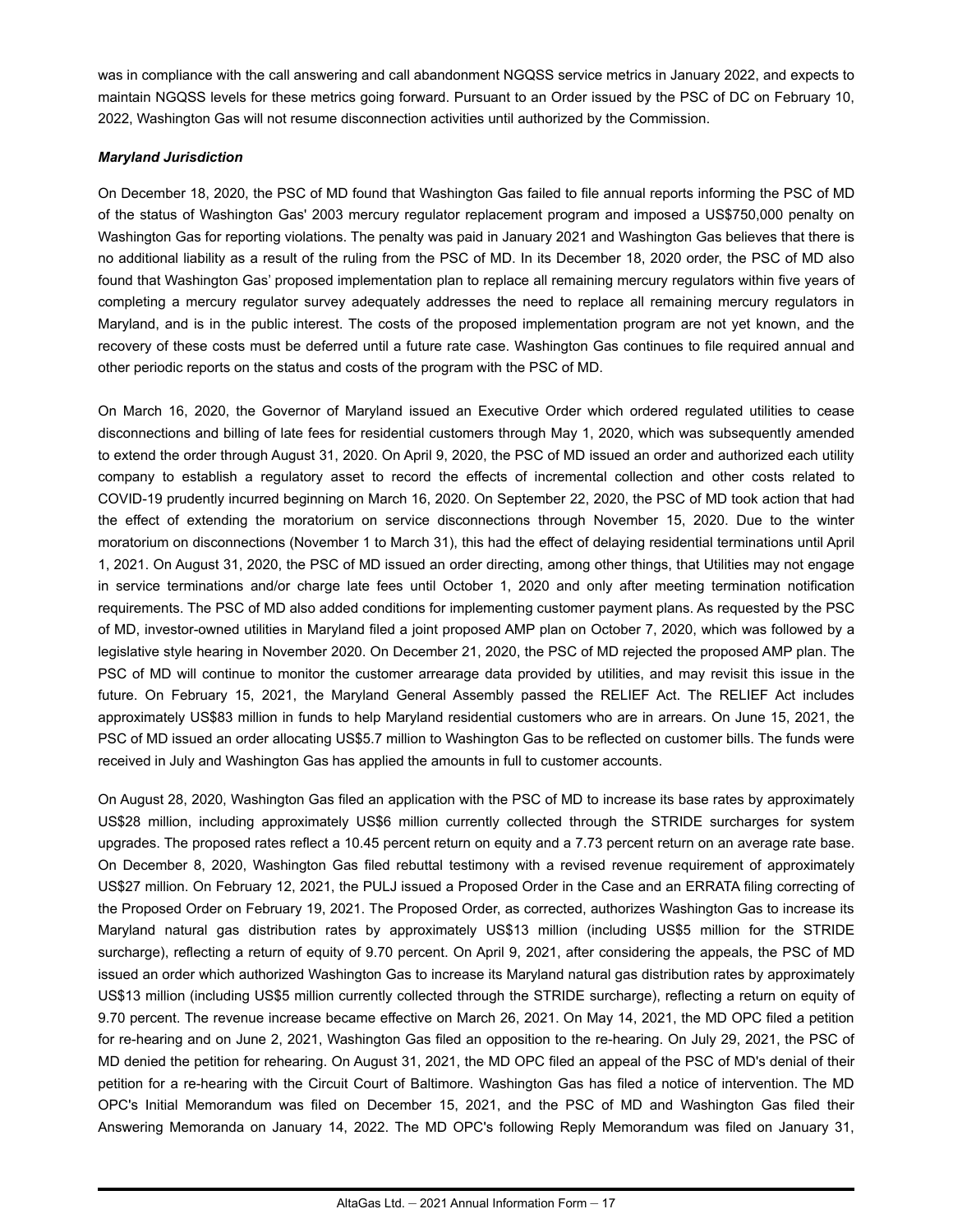2022, and the Circuit Court trial was held on February 16, 2022. On February 25, 2022, the Circuit Court of Baltimore City reversed the July 29, 2021 order from the PSC of MD and remanded two issues back to the PSC of MD.

On September 30, 2021, the MD OPC filed a motion to establish a corrective action plan and impose civil penalties or, alternatively, to order Washington Gas to show cause why the Commission should not impose civil penalties. The MD OPC's request asserts that Washington Gas has violated Condition 11 of the PSC of MD Order in the Washington Gas Merger proceeding with AltaGas because it has not devoted the resources necessary to ensure continued compliance with all Commission regulations. In particular, the MD OPC asserts that Washington Gas' failure to devote enough resources to customer service has made it impossible for customers to successfully and promptly communicate complaints and disputes. Finally, MD OPC asserts that because Washington Gas cannot receive complaints and disputes, it is unable to satisfactorily resolve them or report them pursuant to its obligations under the Code of Maryland regulations. On October 15, 2021, the PSC of MD issued a show cause order directing Washington Gas to respond to the MD OPC motion and to show cause why the PSC of MD should not impose civil penalties. Additionally, the PSC of MD ordered Washington Gas to include a proposed corrective plan, which addresses the decline in customer service post-merger. On October 22, 2021, Washington Gas filed its reply to the MD OPC's motion. On November 12, 2021, the MD OPC, Montgomery County and Staff filed responses to Washington Gas' reply. On December 23, 2021, the PSC of MD found that, among other things: (1) Washington Gas violated the Maryland Code of Regulations from 2016 through June 22, 2021; (2) Washington Gas violated Conditions 11 and 11F of the AltaGas Merger Order from June 2018 through June 22, 2021; (3) the Commission will schedule a hearing to address whether and to what extent civil penalties are appropriate; and (4) Washington Gas' proposed Corrective Action Plan was accepted with modifications. On January 24, 2022, Washington Gas filed for rehearing of two issues from the Order, including the imposition of certain call center performance metrics and the creation of a regulatory liability to account for past costs. Washington Gas has accrued US\$350,000 in anticipation of civil penalties related to reporting violations. On February 2, 2022, the Staff of the Maryland Public Service Commission (the MD Staff) filed comments regarding the penalty for Washington Gas' violations of the Code of Maryland Regulations (COMAR) and merger conditions. The MD Staff recommended that the Commission assess a civil penalty against Washington Gas in the range of US\$750,000 to US\$1.5 million. The Commission held a hearing on February 9, 2022 to address civil penalties and to consider Washington Gas' rehearing request. A decision is pending. The PSC of MD's decision may also address its current directive that Washington Gas shall continue the suspension of dunning letters, disconnections, and late fees until Washington Gas meets required customer service standards for three consecutive months.

#### *Virginia Jurisdiction*

On July 31, 2018, Washington Gas filed an application with the SCC of VA to increase its base rates for natural gas service by US\$38 million, which included US\$15 million related to the SAVE surcharge. Additionally, the requested revenue increase incorporated the effects of the TCJA. Interim rates became effective, subject to refund, for usage in the January 2019 billing cycle. On April 12, 2019, Washington Gas filed rebuttal testimony and revised its original return on equity down from 10.6 percent to 10.3 percent and its overall rate of return down from 7.94 percent to 7.81 percent. On December 20, 2019, the Commission issued a Final Order that approved: (i) an increase in base rates of US\$13 million to reflect the transfer of US\$102 million of SAVE investment from the SAVE rider to rate base; (ii) an ROE range of 8.7 percent to 9.7 percent with a mid-point of 9.2 percent; (iii) the amortization of unprotected excess deferred income tax over eight years; and (iv) the refund of a US\$26 million TCJA liability over a 12-month period as a sur-credit.

On March 16, 2020, SCC of VA issued an order which prohibited disconnections of electricity, gas, water, and sewer utility services during the coronavirus public health emergency, and established certain consumer protection measures. While the SCC of VA order was extended, the disconnection order, but not the consumer protections expired on October 5, 2020. However, following the expiration of the disconnection order, on October 16, 2020, the Virginia General assembly approved legislation that would extend the disconnection prohibition for residential customers for nonpayment of bills or fees until the Governor determines the prohibition does not need to remain in place or until at least 60 days after the state of emergency declared on March 12, 2020 ends, whichever is sooner. The legislation also codified the consumer protection plans, requiring utilities to offer customers in arrears fee-free repayment plans without deposit or eligibility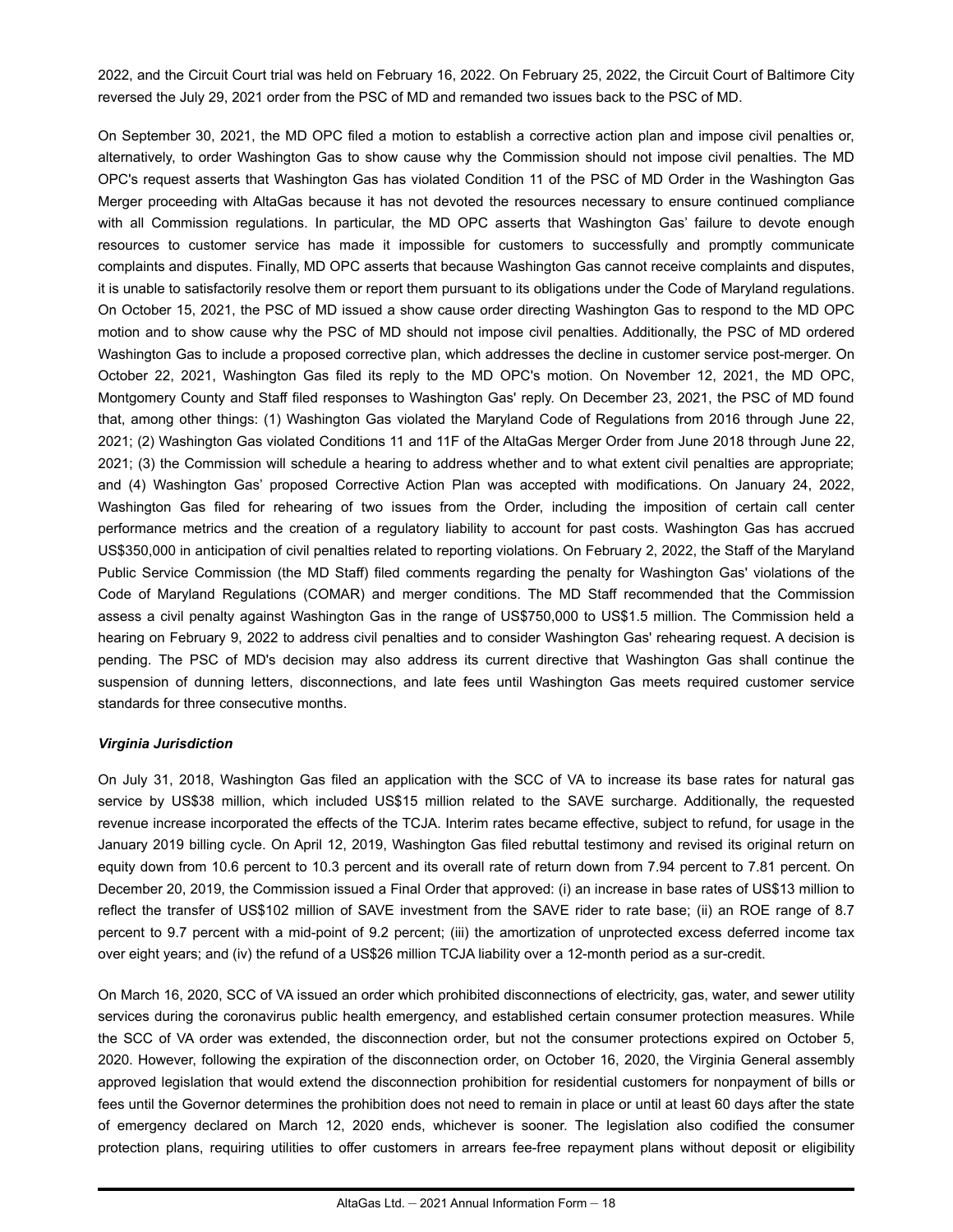requirements. The legislation became effective in November 2020. On April 29, 2020, the SCC of VA issued an order approving a request from Washington Gas and other Virginia utilities to create a regulatory asset to record incremental prudently incurred costs and suspended late payment fees attributable to the COVID-19 pandemic. The October 16, 2020 legislation approved by the general assembly established certain reporting requirements for utilities to report bad debt information and provides utilities with certain exemptions from such requirements based on a utilities' particular facts and circumstances. On December 8, 2020, Washington Gas was awarded US\$7.7 million under the Virginia CARES Relief Funding Award, to use for customer arrearages. Virginia customers must meet the criteria established by the program to receive the funds. The funds have been fully applied.

In August 2021, the Virginia General Assembly appropriated US\$120 million of ARPA Funds as direct financial assistance to residential utility customers with arrearages over 60 days as of August 31, 2021. On December 6, 2021, Washington Gas received US\$6.9 million of ARPA Funds to be applied to residential customers arrearages.

On December 1, 2021, Washington Gas filed its proposed amendment for the 2023 to 2027 SAVE Plan, proposing to invest approximately US\$889 million from 2023 to 2027 to replace higher risk pipeline and facilities in Virginia. Interested parties may file comments with the SCC of VA on or before April 8, 2022. Staff of the SCC of VA shall file its report with the Commission on or before April 22, 2022 containing its findings and recommendations, and Washington Gas may file its response to the Staff report on or before May 8, 2022. A decision from the SCC of VA is expected around May 30, 2022.

On December 17, 2021, Washington Gas filed a proposed amendment for its natural gas conservation and ratemaking efficiency plan (CARE Plan) for the period from May 2022 to April 2025, proposing to continue and expand its portfolio of energy efficiency programs to Virginia customers with a total three-year budget of approximately US\$12 million. The Staff Report on findings and recommendation is due March 18, 2022, and Washington Gas comment on the Report is due April 1, 2022. A decision from the SCC of VA is expected in the second quarter of 2022.

In connection with the WGL Acquisition, AltaGas and WGL have made commitments related to the terms of the PSC of DC settlement agreement and the conditions of approval from the PSC of MD and the SCC of VA. Among other things, these commitments include rate credits distributable to both residential and non-residential customers to partially offset rate increases resulting from gas expansion, extension of natural gas service over a 10-year period and other programs, various public interest commitments, and safety programs. As at December 31, 2021, approximately US\$7 million of these merger commitments have been charged to expense but not paid. Additionally, there are a number of operational commitments, including the funding of leak mitigation and reducing leak backlogs, the funding of damage prevention efforts, developing projects to extend natural gas service, maintaining pre-merger quality of service standards including odor call response times, increasing supplier diversity, achieving synergy savings benefits, as well as reporting and tracking related to all the commitments, and developing 15 megawatts of either electric grid energy storage or Tier 1 renewable resources within five years after the merger closed.

#### **Hampshire Gas**

Hampshire owns underground natural gas storage facilities, including pipeline delivery facilities located in and around Hampshire County, West Virginia, and operates these facilities to serve Washington Gas. Hampshire is regulated by the FERC. Washington Gas purchases all of the storage services of Hampshire, and includes the cost of the services in the commodity cost of its regulated energy bills to customers. Hampshire operates under a "pass-through" cost-of-service based tariff approved by FERC.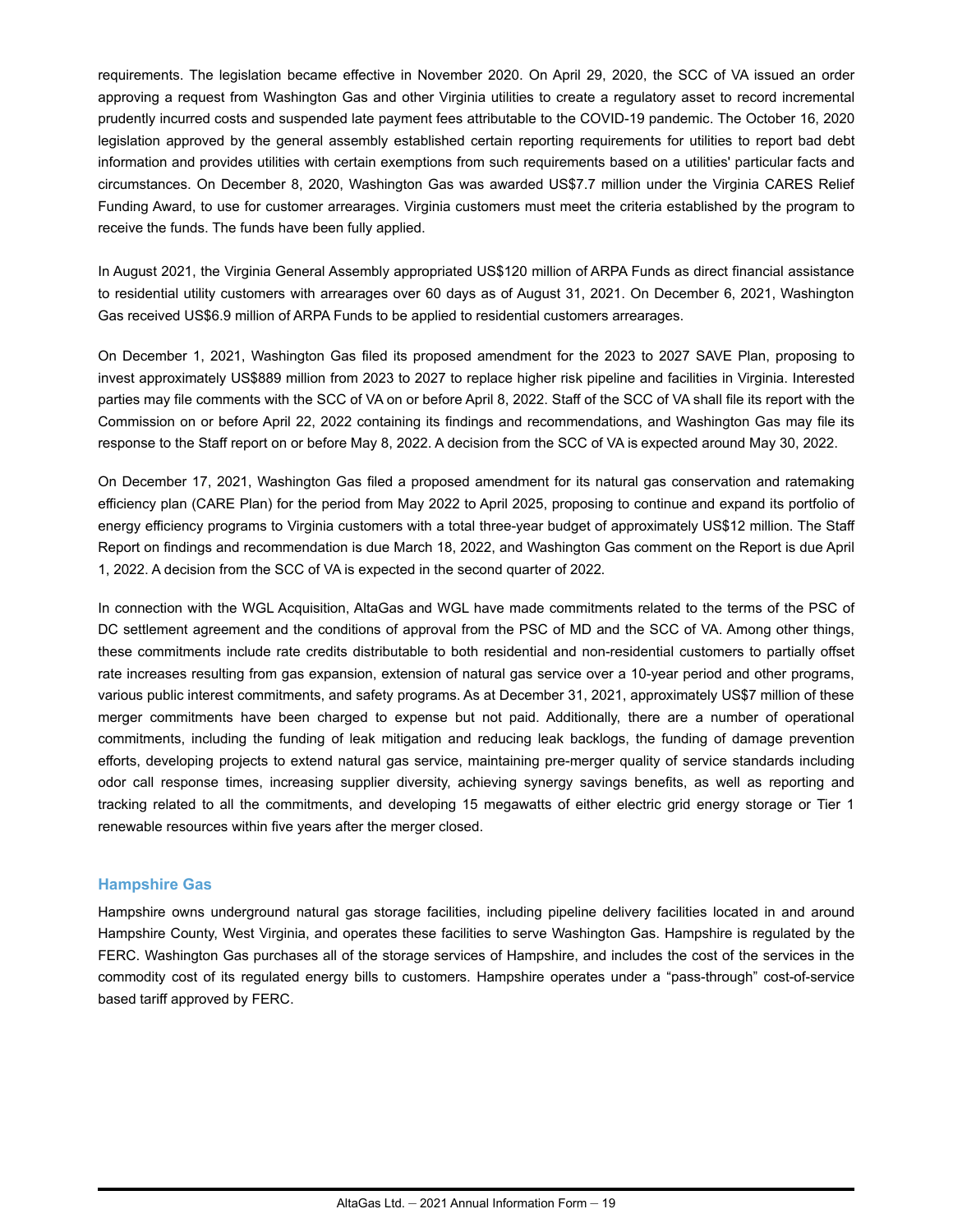#### **SEMCO Energy**

SEMCO Energy's head office is located in Port Huron, Michigan. SEMCO Energy's primary business is a gas utility business. It operates regulated natural gas transmission and distribution divisions in Michigan, doing business as SEMCO Gas, and in Alaska, doing business as ENSTAR. SEMCO Energy's gas utility business also includes a 65 percent ownership interest in CINGSA, a regulated natural gas storage utility in Alaska. The gas utility business accounts for approximately 99 percent of SEMCO Energy's 2021 consolidated revenues. The gas utility business purchases, transports, distributes, stores and sells natural gas and related gas distribution services to residential and C&I customers and is SEMCO Energy's largest business segment.

#### **SEMCO Gas**

In Michigan, SEMCO Gas distributes natural gas to approximately 317,000 regulated customers located in both southern Michigan and Michigan's Upper Peninsula, approximately 92 percent of which are residential. The remaining customers include power plants, food production facilities, furniture manufacturers, and other industrial customers.

The average number of customers at SEMCO Gas has increased by an average of approximately 1 percent annually during the past three years (with an increase of approximately 1 percent in 2021). While there may occasionally be variations in this pattern, average per customer annual gas consumption in Michigan over the longer-term has been gradually decreasing because of, among other things, the availability of and incentive to invest in more energy efficient homes and appliances.

SEMCO Gas pursues opportunities to develop service areas that are not currently served with natural gas. Expansion opportunities that currently exist represent relatively minor asset growth, but SEMCO Gas remains committed to its strategy of pursuing expansion projects that meet management's target return on investment.

#### *Operations*

The SEMCO Gas natural gas transmission and delivery system in Michigan includes approximately 197 miles of gas transmission pipelines and 6,460 miles of gas distribution mains. The pipelines and mains are located throughout the southern half of Michigan's Lower Peninsula (including in and around the cities of Albion, Battle Creek, Holland, Niles, Port Huron, and Three Rivers) and also in the central, eastern, and western areas of Michigan's Upper Peninsula.

SEMCO Gas has access to natural gas supplies throughout the U.S. and Canada via interstate and intrastate pipelines in and near Michigan. To provide gas to SEMCO Gas sales customers, SEMCO Gas has negotiated standard terms and conditions for the purchase of natural gas under the NAESB form of agreement with a variety of suppliers.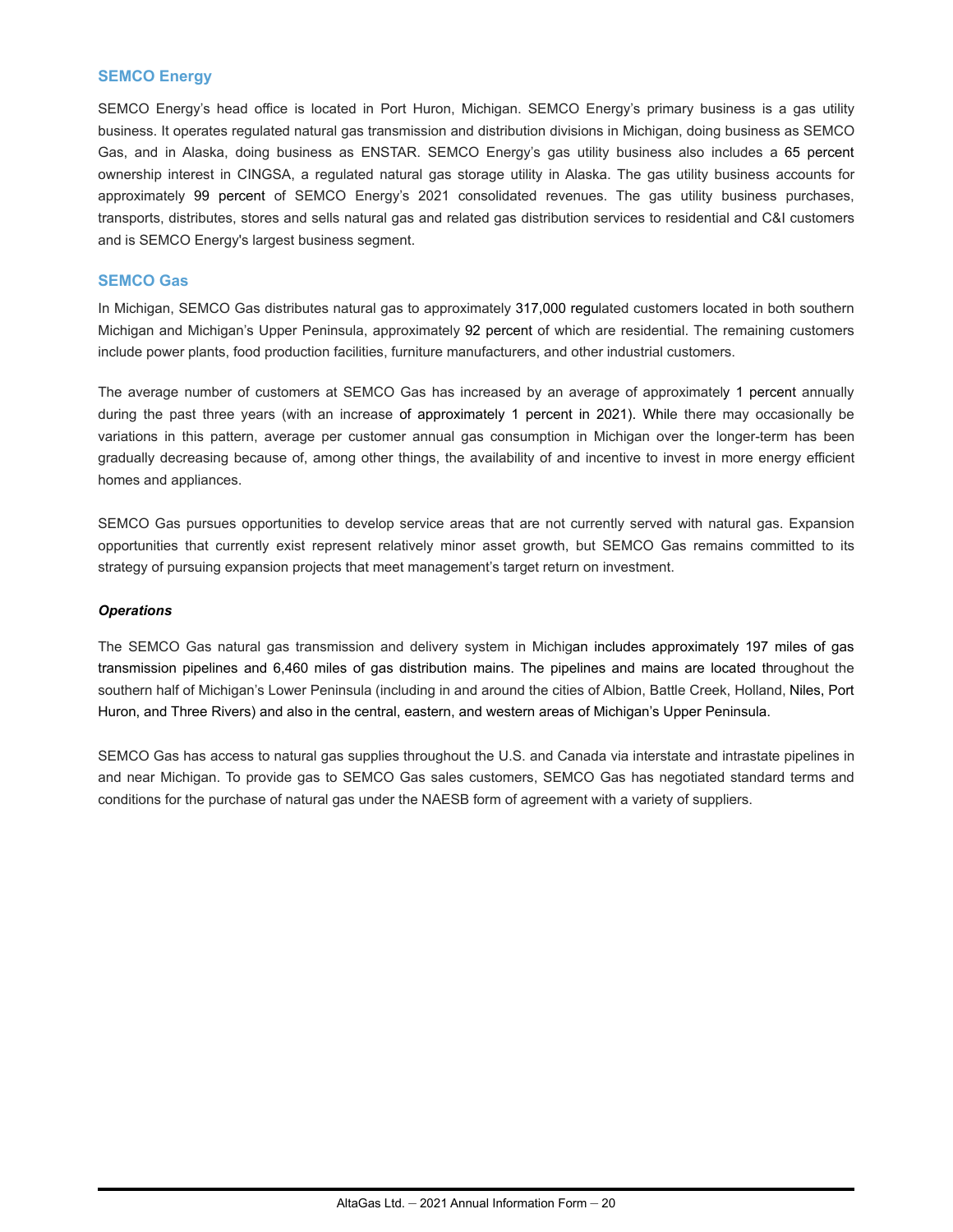The following table sets out, by customer category, SEMCO Gas' deliveries:

|                                    | 2021   | 2020   |
|------------------------------------|--------|--------|
| Deliveries: (MDth)                 |        |        |
| Residential                        | 24,245 | 24,973 |
| Commercial                         | 14,027 | 14,072 |
| Transport                          | 20,920 | 21,422 |
| Gas Customer Choice <sup>(1)</sup> | 3,049  | 3.219  |
| <b>Total deliveries</b>            | 62.241 | 63,686 |
|                                    |        |        |

|                                    | 2021    | 2020    |
|------------------------------------|---------|---------|
| Customers at Year End (2):         |         |         |
| Residential                        | 270,312 | 265.168 |
| Commercial                         | 24,500  | 24,113  |
| Transport                          | 268     | 255     |
| Gas Customer Choice <sup>(1)</sup> | 21.490  | 22.988  |
| Total customers                    | 316,570 | 312.524 |

(1) In Michigan, the MPSC has a program known as the Gas Customer Choice Program, under which gas sales customers may choose to purchase natural gas from third-party suppliers, while SEMCO Gas continues to charge these customers applicable distribution charges and customer fees, plus a balancing fee.

(2) Excludes customers from SEMCO Gas' non-regulated business.

#### *Seasonality*

The natural gas distribution business in Michigan is seasonal, as the majority of natural gas demand occurs during the winter heating season that extends from November to March. Accordingly, annualized individual quarterly revenues and earnings are not indicative of annual results.

Forecasted volumes for SEMCO Gas are set based on the 15-year rolling average Degree Days expected for the period. Temperature fluctuations impact the operating results of SEMCO Gas.

#### *Material Regulatory Developments and Approvals*

As required by an order issued by the MPSC in September 2012, SEMCO Gas filed a depreciation study with the MPSC in September 2017, using 2016 data. On April 9, 2018, the MPSC issued an order approving the settlement agreement and new depreciation rates. The new rates reflect an approximately US\$2 million upward adjustment to depreciation expense when compared to the current rates and were effective on January 1, 2019. SEMCO Gas is required to file a new depreciation case and updated depreciation study with the MPSC no later than September 30, 2022, using 2021 data.

On May 31, 2019, SEMCO Gas filed a request with the MPSC seeking authority to increase SEMCO Gas' base rates by approximately US\$38 million on an annual basis established with a forecasted test year of 2020. The increase in rates requested captured the inflation of operations and maintenance costs from the last rate case in 2010 as well as the investment in the Marquette Connector Pipeline. With the upcoming sunset of the MRP in 2020, this case included the addition of a new MRP and the introduction of an IRIP to recover the capital costs associated with the replacement of certain mains, services, and other infrastructure through surcharges similar to the currently-enacted MRP program. In November 2019, a settlement agreement was filed for a rate increase of approximately US\$20 million and an allowed return on equity of 9.87 percent. The MPSC approved the settlement in December 2019 and the new rates were effective January 1, 2020. Pursuant to the approval of the IRIP, SEMCO Gas will complete certain projects totaling US\$55 million to improve the reliability of infrastructure and customers will be billed a surcharge beginning in 2021. SEMCO Gas cannot seek an increase in its general rates to take effect prior to January 1, 2023.

On April 15, 2020, the MPSC issued an order for all utilities which allows for regulatory asset accounting to capture bad debts in excess of what is in approved rates. Incremental cost recovery was not addressed in the order; however, utilities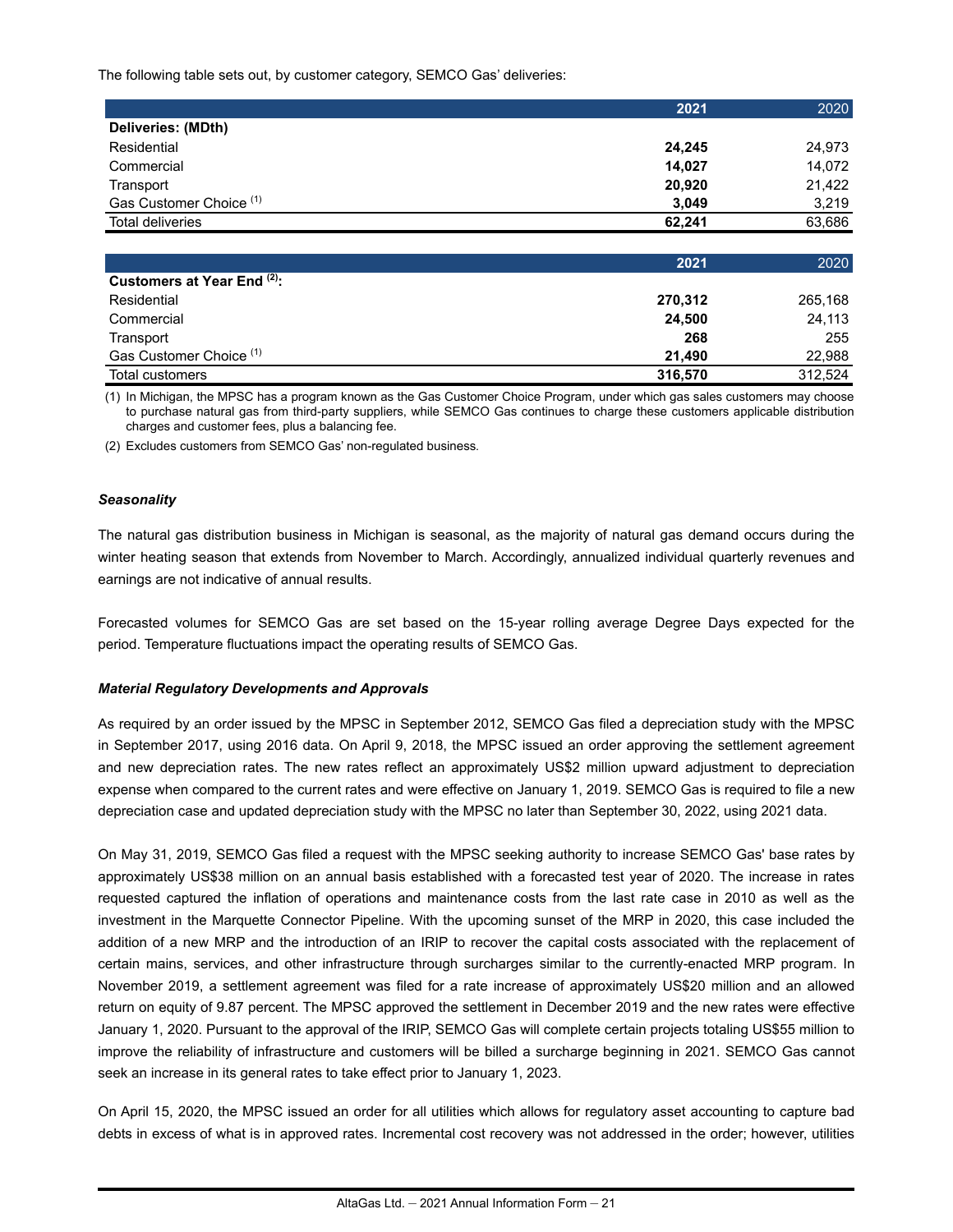filed comments and reply on April 30, 2020 and May 13, 2020, respectively, on what extraordinary costs, costs savings, and incremental revenues related to COVID-19 should be considered by the MPSC and how those costs should be tracked. In addition, the order included a list of additional customer protection requirements. On July 23, 2020, the MPSC issued an order asking that any rate-regulated utility seeking recovery of COVID-19 related expenses beyond uncollectible expenses make an informational filing with the MPSC no later than November 2, 2020. SEMCO Gas did not establish a regulatory asset for bad debts since the bad debt expense is not expected to exceed the level approved in the last rate case proceeding. Furthermore, SEMCO Gas determined that the benefit would be de minimis to proceed with filing for the recovery for the incremental COVID-19 costs considering the legal fees associated with completing such a regulatory filing.

The MPSC issued an order on February 18, 2021, following a MPSC staff report on energy accessibility and affordability. The order requires the MPSC Staff to establish an Energy Accessibility and Affordability Collaborative to coordinate efforts and find efficiencies between the EWR Low-Income workgroup and the Monthly Energy Assistance Program workgroup. The Collaborative's first meeting occurred on April 8, 2021. MPSC Staff filed an interim report on progress and recommendations on December 17, 2021, which recommended continuation of collaboration between energy waste reduction services and energy assistance to promote energy affordability and accessibility.

On July 1, 2021, SEMCO submitted its 2022-2023 EWR Plan, a form of energy efficiency program for its customers, for MPSC approval. SEMCO proposes to spend approximately US\$30 million on energy waste reduction over 2022 and 2023 to achieve a combined first year energy savings goal of approximately 10.1 million therms. SEMCO filed its Brief and Reply Brief on December 3, and December 22, 2021, respectively. A Commission order is expected around the second quarter of 2022.

#### **ENSTAR**

In Alaska, ENSTAR distributes natural gas to approximately 150,000 customers in the metropolitan Anchorage area and surrounding Cook Inlet area, approximately 91 percent of which are residential. The remaining gas sales customers include hospitals, universities, and government buildings. ENSTAR also provides gas transportation service to power plants and an LNG plant. ENSTAR's service area encompasses over 60 percent of the population of Alaska.

The average number of customers at ENSTAR has increased by an average of approximately 1 percent annually during the past three years (with an increase of 1 percent in 2021). While there may occasionally be variations in this pattern, average per customer annual gas consumption in Alaska over the longer term has been gradually decreasing due to the availability of and incentive to invest in more energy efficient homes and appliances.

#### *Operations*

ENSTAR's natural gas delivery system (including SEMCO Energy's Alaska Pipeline Company) includes approximately 444 miles of gas transmission pipelines and 3,199 miles of gas distribution mains. ENSTAR's pipelines and mains are located in Anchorage and the Cook Inlet area of Alaska.

Historically, ENSTAR has had access to significant natural gas supplies in Cook Inlet, which are within or adjacent to its service territory. ENSTAR's distribution system, including the Alaska Pipeline Company transmission-level pipeline system, is not linked to major interstate or intrastate pipelines and thus does not have access to natural gas supplies elsewhere in Alaska, Canada, or the lower 48 states. As a result, ENSTAR must procure its natural gas supplies under gas supply agreements from producers in and near the Cook Inlet area. Natural gas production in Cook Inlet has decreased significantly in recent years as has the amount of deliverability available from Cook Inlet producers. The majority of ENSTAR's gas supply and deliverability needs are provided by long-term contracts with Cook Inlet producers into 2033.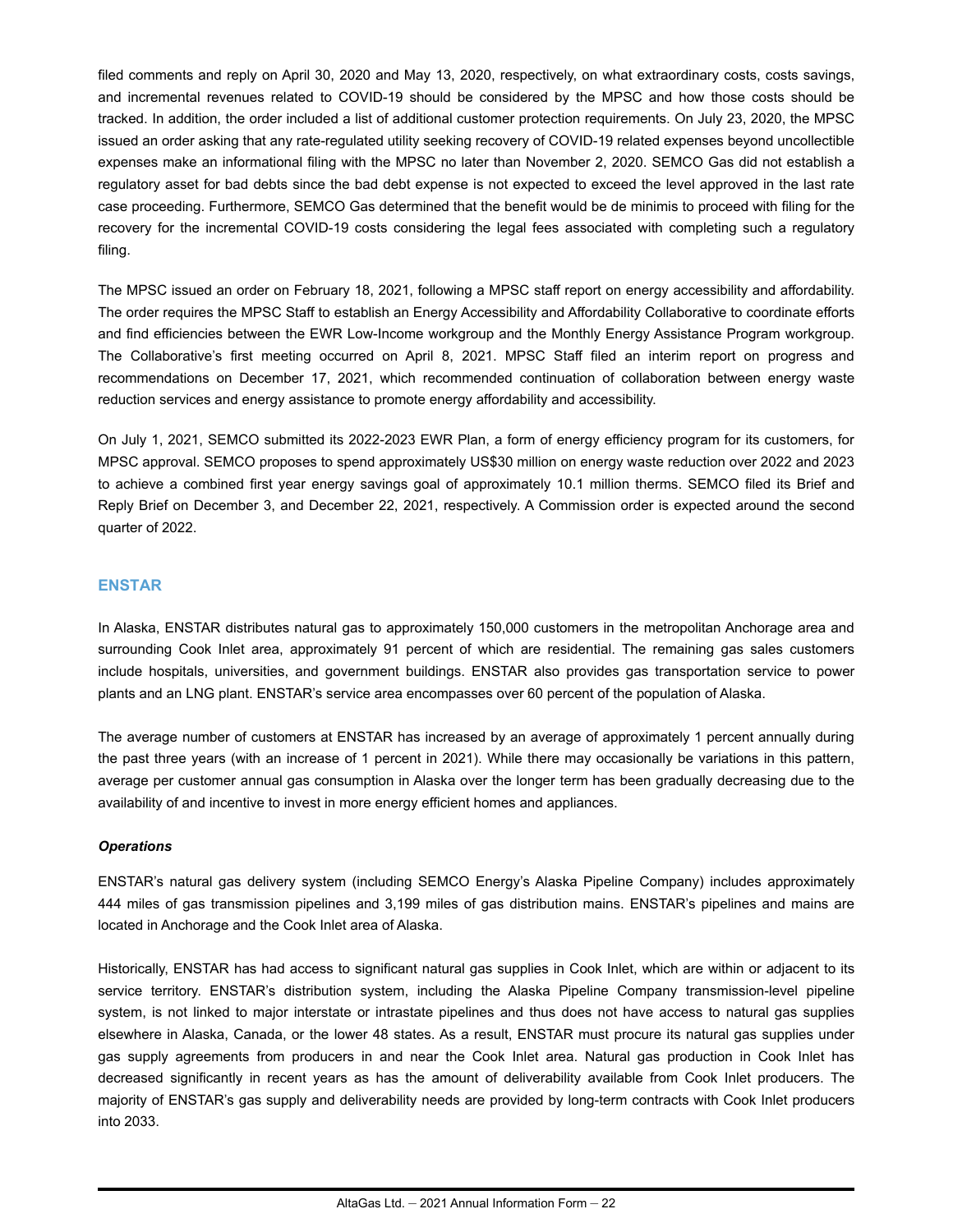In order to better address the seasonal deliverability demands of ENSTAR's customers, SEMCO Energy developed the CINGSA Storage facility.

The following table sets out, by customer category, ENSTAR's deliveries:

|                    | 2021   | 2020   |
|--------------------|--------|--------|
| Deliveries: (MDth) |        |        |
| Residential        | 21,230 | 20,738 |
| Commercial         | 14,203 | 13,887 |
| Transport          | 22.385 | 22.046 |
| Total deliveries   | 57.818 | 56,671 |
|                    |        |        |

|                               | 2021    | 2020    |
|-------------------------------|---------|---------|
| <b>Customers at Year End:</b> |         |         |
| Residential                   | 137,229 | 135,782 |
| Commercial                    | 13,114  | 13,096  |
| Transport                     | 13      | 13      |
| Total customers               | 150,356 | 148,891 |

#### *Seasonality*

The natural gas distribution business in Alaska is seasonal, as the majority of natural gas demand occurs during the winter heating season that extends from November to March. Accordingly, annualized individual quarterly revenues and earnings are not indicative of annual results.

Forecasted volumes for ENSTAR are set based on the 10-year rolling average Degree Days expected for the period. Temperature fluctuations impact the operating results of ENSTAR.

#### *Material Regulatory Developments and Approvals*

On March 23, 2018, the RCA sent a letter to several investor-owned utilities in Alaska, asking for the utilities' proposed response to the TCJA. On April 26, 2018, ENSTAR filed its proposed reduction in rates with the RCA, reflecting a US\$5 million decrease from the annual revenue requirement that was determined in October 2017. On May 29, 2018, the RCA approved ENSTAR's proposed rate decrease and the reduced rates went into effect on June 1, 2018. ENSTAR anticipates addressing excess deferred income taxes in its next rate case. On November 4, 2020, ENSTAR filed a motion requesting relief from the obligation to file a rate case on June 1, 2021 based on a 2020 test year, requesting that filing deadline be moved to June 1, 2022 based on a 2021 test year. Three ENSTAR customers filed joinders in the motion and the Attorney General filed a non-opposition. The RCA issued an order on December 15, 2020 extending the filing deadline of the next ENSTAR rate case to June 1, 2022 based on a 2021 test year.

On November 30, 2018, Southcentral Alaska experienced a magnitude 7.1 earthquake with an epicenter close to Anchorage, Alaska. ENSTAR experienced a large number of above and below ground gas leaks in its service territory. On December 2, 2019, ENSTAR filed a request to establish a regulatory deferred asset with the RCA to recover uninsured losses associated with the earthquake in its next rate case. On October 20, 2020, the RCA approved creation of a regulatory asset in the amount of approximately US\$1 million, to be amortized and recovered through rates over a period of time to be determined at ENSTAR's next rate case.

On April 10, 2020, the Governor of Alaska signed Senate Bill 241, which allows certificated utilities to record a regulatory asset for extraordinary costs and uncollectible residential utility bills that result from the COVID-19 public health disaster emergency declared by the governor on March 11, 2020. The determination as to whether an extraordinary expense resulted from the COVID-19 emergency is subject to approval by the RCA before recovery occurs through future rates. In response to Senate Bill 241, on April 15, 2020, the RCA opened an information docket to gather information including how utilities are dealing with COVID-19 and its effects. It will also discuss specific sections of Senate Bill 241 regarding deadlines for Commission actions and regulatory assets in a later public meeting. ENSTAR received approximately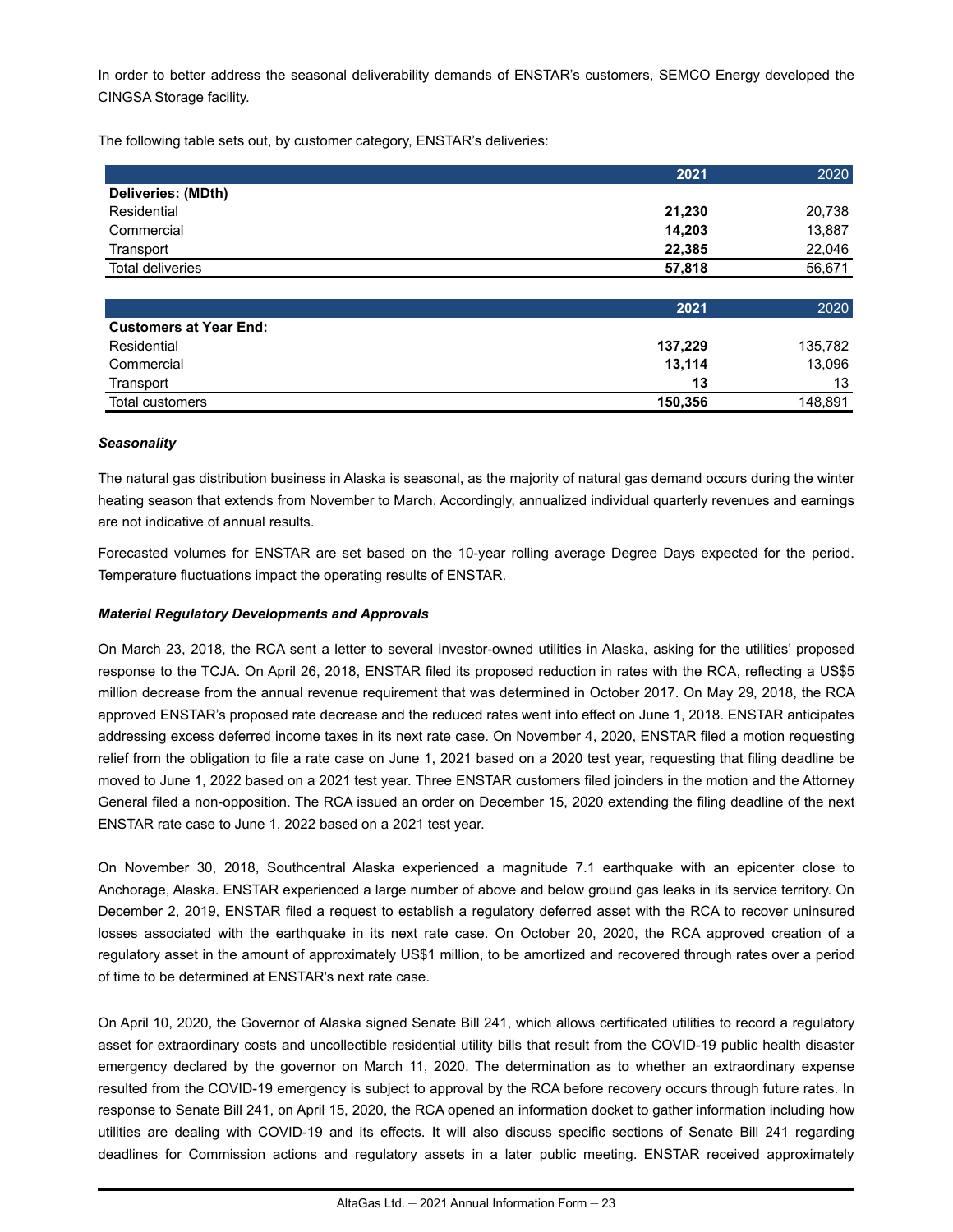US\$1.2 million of CARES Act funding from the Cities of Anchorage, Palmer, Wasilla and Mat-Su Borough, all of which has been applied toward ENSTAR customer accounts.

#### **CINGSA**

SEMCO Energy, through a subsidiary, holds a 65 percent interest in CINGSA. CINGSA was formed to construct, own, and operate the CINGSA Storage facility. Natural gas is injected into the CINGSA Storage facility during each summer and withdrawn as needed for use each winter.

CINGSA provides firm gas storage service to ENSTAR and to two Cook Inlet area electric utilities and provides interruptible gas storage service to ENSTAR and four other customers. ENSTAR has subscribed for approximately 80 percent of CINGSA's initial capacity and approximately 69 percent of the associated initial gas injection and withdrawal capability, with the remainder of the capacity and injection and withdrawal capability split among the other customers.

#### *Material Regulatory Developments and Approvals*

On March 2, 2020, CINGSA filed a FRM proposal as required by the RCA in the August 2019 CINGSA rate case decision. CINGSA submitted its direct testimonies in August 2020 and other parties filed their responsive testimonies in November 2020. CINGSA filed its reply testimony on January 15, 2021. On February 22, 2021, CINGSA filed a stipulation with the RCA. The RCA issued an order on May 21, 2021 accepting the stipulation.

On July 1, 2021, CINGSA filed a rate case with the RCA seeking approval for approximately US\$1.9 million revenue increase based on US\$105.5 million rate base, 11.9 percent ROE and 59.99 percent equity thickness. The filing proposed an across-the-board 2 percent interim rate increase to be effective August 1, 2021, which the RCA approved on July 29, 2021. Discovery on CINGSA's direct testimony closed on December 30, 2021, CINGSA filed supplemental testimony on January 31, 2022, and interveners' testimony was due February 11, 2022. Evidentiary hearing is scheduled for June 2022, and a decision is expected around the end of the third quarter of 2022.

#### **Retail Energy Marketing**

AltaGas' retail energy marketing business consists of the operations of WGL Energy Services, which sells natural gas and electricity directly to residential, commercial, and industrial customers located in Maryland, Virginia, Delaware, Pennsylvania, Ohio, and the District of Columbia.

WGL Energy Services has a secured supply arrangement with Shell Energy North America (US), L.P. Under this arrangement, WGL Energy Services has the ability to purchase the majority of its power, natural gas, and related products from Shell Energy in a structure that reduces WGL Energy Services' cash flow risk from collateral posting requirements. While Shell Energy is intended to be the majority provider of natural gas and electricity, WGL Energy Services retains the right to purchase supply from other providers. The supply arrangement with Shell Energy expires in March 2024.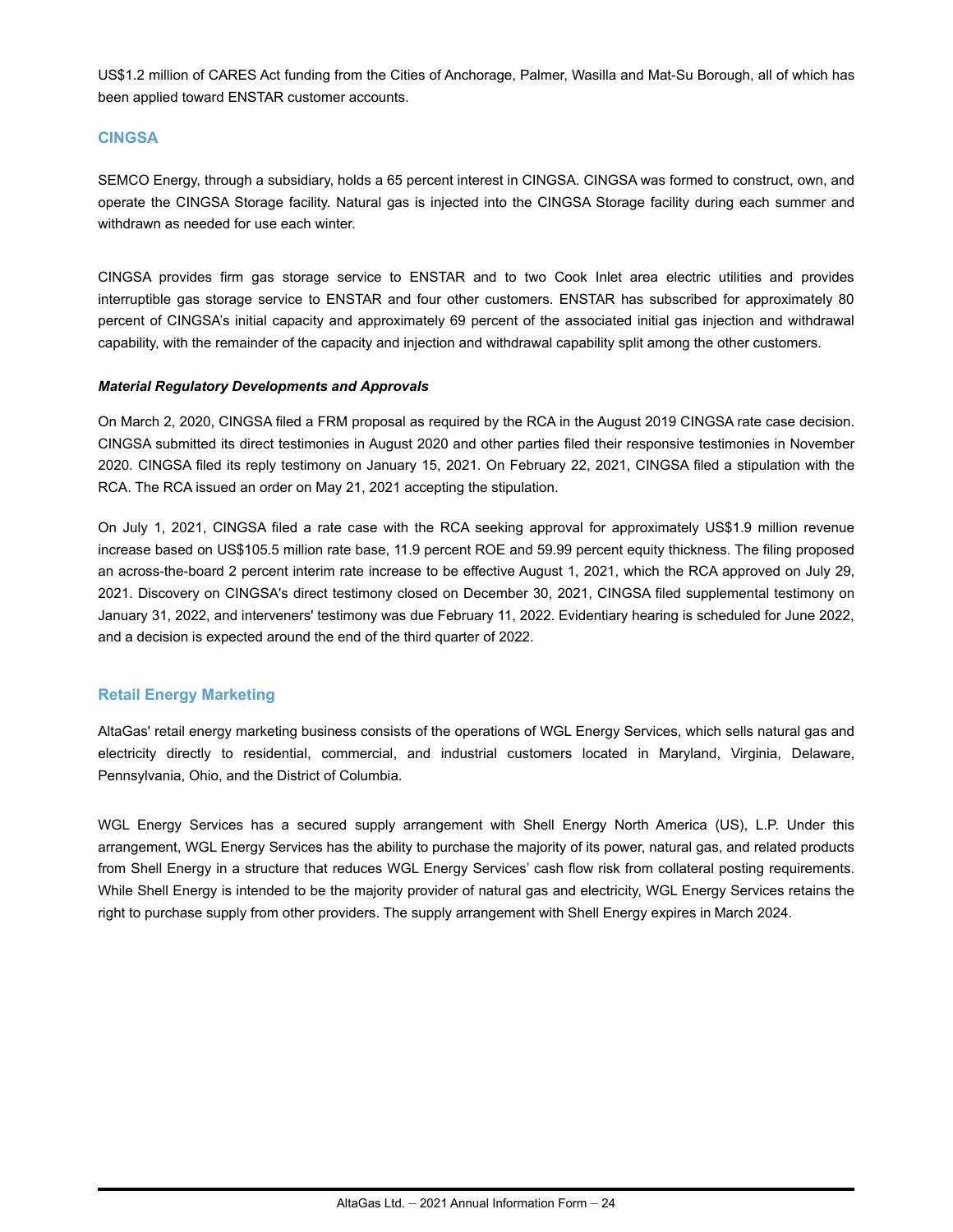#### **Natural Gas**

As of December 31, 2021, WGL Energy Services served approximately 89,500 residential, commercial and industrial natural gas customers located in Maryland, Virginia, Delaware, Pennsylvania, and the District of Columbia. WGL Energy Services is subject to regulation by the public service regulatory commission of the jurisdictions in which it is authorized as a competitive service provider. WGL Energy Services contracts for storage and pipeline capacity to meet its customers' needs primarily through transportation releases and storage services allocated from the utility companies in the various service territories through several interstate natural gas pipelines. To supplement WGL Energy Services' natural gas supplies during periods of high customer demand, WGL Energy Services maintains gas storage inventory in storage facilities that are assigned by natural gas utilities such as Washington Gas. This storage inventory enables WGL Energy Services to meet daily and monthly fluctuations in demand and to minimize the effect of market price volatility.

#### **Electricity**

As of December 31, 2021, WGL Energy Services served approximately 88,100 residential, commercial, and industrial electricity customer accounts located in Maryland, Delaware, Pennsylvania, Ohio, and the District of Columbia. WGL Energy Services does not own or operate any other electric generation, transmission, or distribution assets.

#### **Competition**

WGL Energy Services competes with wholesale energy suppliers, regulated electric utilities, and other third-party marketers to sell natural gas and electricity to customers. Marketers of natural gas and electric supply compete largely on price; therefore, gross margins are relatively small.

Operations can be positively or negatively affected by significant volatility in the wholesale price of natural gas. Accordingly, risk management policies and procedures are designed to minimize the risk that purchase commitments and the related sale commitments do not closely match. In general, profit opportunities for trading activities are increased with increased volatility in natural gas prices. These opportunities are primarily in short-term transportation and storage spreads, seasonal storage spreads, and long-term supply or basis transactions.

To provide competitive pricing to its retail customers and in adherence to its risk management policies and procedures, WGL Energy Services manages its contract portfolios by attempting to closely match the commitments for deliveries from suppliers with requirements to serve sales customers. WGL Energy Services' residential and small commercial electric customer growth opportunities are significantly affected by the price for SOS offered by electric utilities. These rates are periodically reset for each customer class based on the regulatory requirements in each jurisdiction. Customer growth opportunities either expand or contract due to the relationship of these SOS rates to current market prices.

#### **Environmental Considerations Impacting the Utilities Business**

#### Washington Gas

Washington Gas is subject to federal, state, and local laws and regulations related to environmental matters. These laws and regulations may require sustained expenditures over time to control environmental effects. The cost of compliance associated with environmental laws and regulation can be significant and is subject to change. Almost all environmental liabilities associated with Washington Gas operations are costs expected to be incurred to remediate sites where Washington Gas or a predecessor affiliate operated MGPs or gas holder sites. Estimates of liabilities for environmental response costs are difficult to determine with precision because of the various and variable factors that can affect eventual remediation costs for a given site. These factors include, but are not limited to, the following:

- the complexity of the site;
- changes in environmental laws and regulations at the federal, state, and local levels;
- the number of regulatory agencies or other parties involved;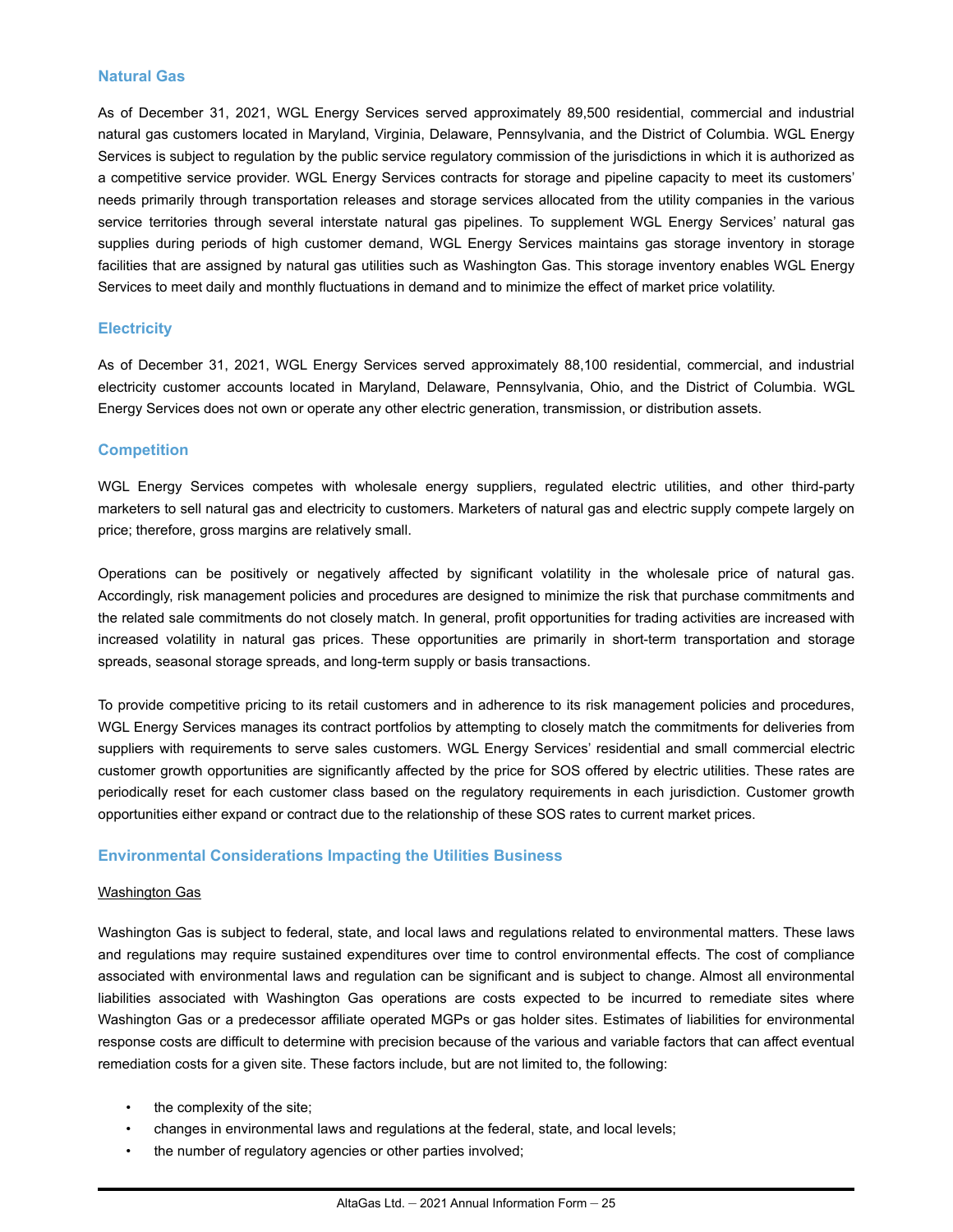- new technology that renders previous technology obsolete or experience with existing technology that proves ineffective;
- the level of remediation required; and
- variations between the estimated and actual time required to remediate an environmentally contaminated site.

Washington Gas has identified up to ten sites where it or its predecessors may have operated MGPs. Washington Gas last used any such plant in 1984. In connection with these operations, Washington Gas is aware that coal tar and certain other by-products of the gas manufacturing process are present at or near some former sites and may be present at others.

Washington Gas is currently remediating its East Station property located in Washington, D.C., which is adjacent to the Anacostia River, under a 2012 Consent Decree with the District of Columbia and federal government. Remedial measures include ground water pump and treat, tar recovery, soil encapsulation, and other treatment. In addition, at another adjoining property located to the east of the property owned by the District of Columbia, Washington Gas agreed to perform a site investigation and report the findings pursuant to oversight by the Department of Energy and Environment (DOEE). Additional remediation may be required at this property.

At another adjoining property known as the "Eastern Power Boat Club Property", located to the east of the property owned by the District of Columbia, Washington Gas agreed to perform a site investigation and report the findings pursuant to oversight by the DOEE. The property was subject to a July 12, 2019 Administrative Order from the DOEE. That Administrative Order was withdrawn, and Washington Gas entered into a negotiated Administrative Order on Consent with the DOEE that was effective on March 11, 2020. Under the terms of the Administrative Order on Consent, Washington Gas submitted a Remedial Investigative Report on February 26, 2021. On March 11, 2021, Washington Gas received an Administrative Order related to the alleged presence of sheens in the Anacostia River. Washington Gas filed an appeal of the Administrative Order with the District of Columbia Office of Administrative Hearings on March 26, 2021. The appeal is pending.

Washington Gas may be responsible for environmental cleanup and government costs associated with the Anacostia River Sediment Project (ARSP). In February 2016, Washington Gas received a letter from the DOEE and National Park Service (NPS) regarding the ARSP, indicating that the District of Columbia is conducting a separate remedial investigation and feasibility study of the river to determine if and what cleanup measures may be required and to prepare a natural resource damage assessment. Subsequently, the DOEE issued an Interim Record of Decision (ROD) for remediation of "Early Action Areas" in the Anacostia River. Although the Interim ROD identifies East Station as one of fifteen potential environmental cleanup sites, the DOEE is proposing to continue the remediation of East Station under Washington Gas' existing Consent Decree rather than as part of the ARSP. On June 14, 2021, Washington Gas received letters from the DOEE and NPS notifying the Company that it may be responsible for environmental cleanup and government costs associated with the ARSP. On November 12, 2021, Washington Gas was notified by DOEE, the U.S. Department of Interior, and the National Oceanic and Atmospheric Administration that those agencies, as Trustees, will perform a Natural Resource Damage Assessment of the Anacostia River and that Washington Gas was identified as a potentially responsible party. Washington Gas is not able to estimate the total amount of potential damages or timing associated with the District of Columbia's environmental investigation on the Anacostia River at this time. While an allocation method has not been established, Washington Gas has accrued an amount based on a potential range of estimates for its share of the feasibility study costs.

On May 27, 2021, Washington Gas submitted an application to the Maryland Department of Environment's Voluntary Cleanup Program (VCP) for a former gas holder site located in Chillum, Maryland. Based upon the VCP application, Washington Gas has accrued an amount for the Chillum site based on the potential costs of a range of remedial options. Regulatory orders issued by the PSC of MD allow Washington Gas to recover the costs associated with the sites applicable to Maryland over the period ending in 2035. Rate orders issued by the PSC of DC allow Washington Gas a three-year recovery of prudently incurred environmental response costs and allow Washington Gas to defer additional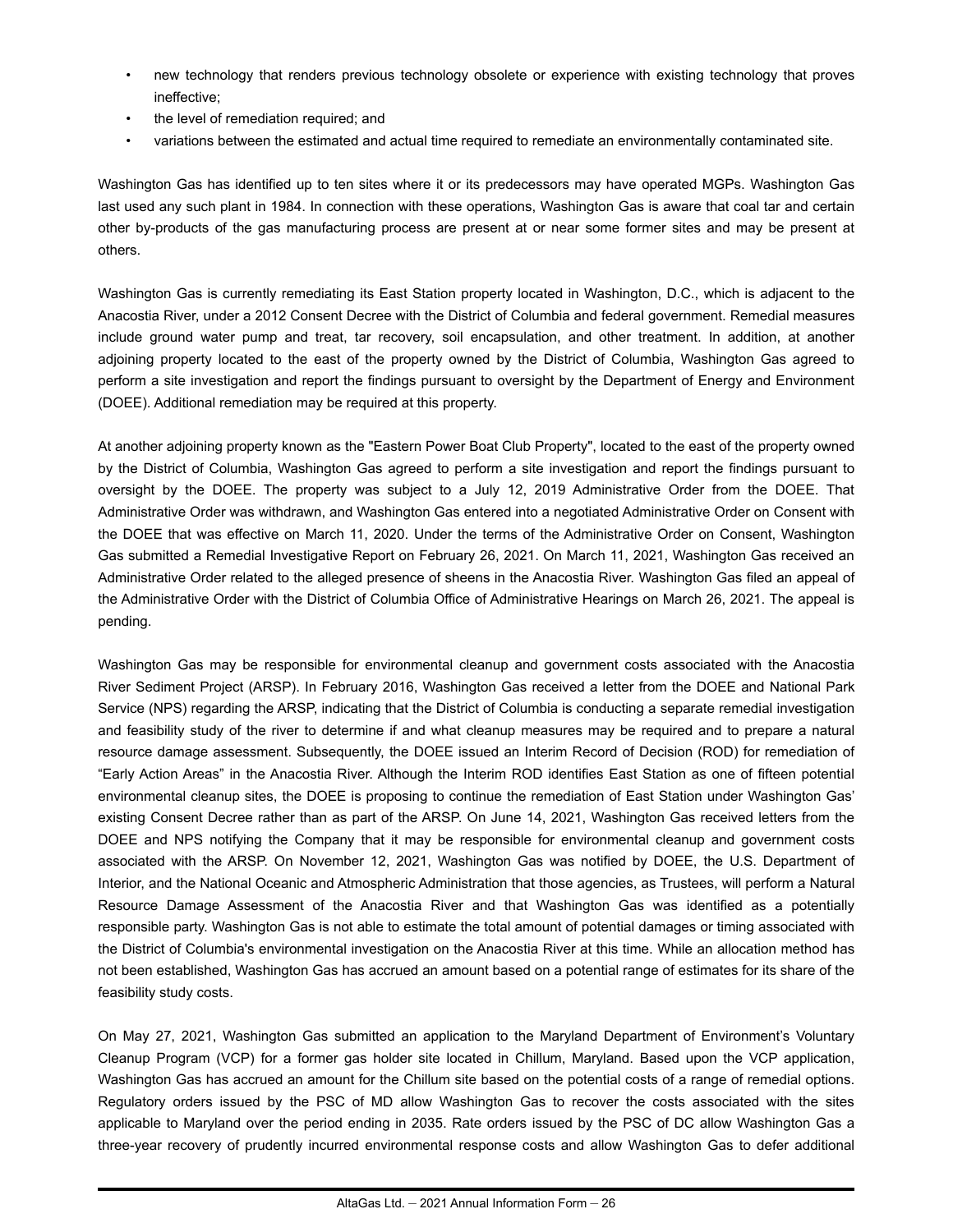costs incurred between rate cases. Regulatory orders from the SCC of VA have generally allowed the recovery of prudent environmental remediation costs to the extent they were included in the underlying financial data supporting an application for rate change.

If revisions to applicable environmental laws or regulations require further investigation and remediation to be performed at the sites in the future, Washington Gas could incur a material liability. This liability would be offset by a corresponding regulatory asset. To the extent that any costs are not fully recoverable from customers through regulatory proceedings or from insurance or other potentially responsible persons in any of Washington Gas' jurisdictions, these costs would reduce its earnings and results of operations.

#### SEMCO Gas

SEMCO Gas had completed its investigation and remediation at the two MGP sites it was responsible for and has received NFA letters from the Michigan Department of Environment, Great Lakes, and Energy for both sites. SEMCO Gas will continue to monitor these sites in the future as required by the NFA letters.

In accordance with an MPSC accounting order, SEMCO Gas' environmental investigation and remediation costs associated with these MGP sites are deferred and amortized over ten years. Rate recognition of the related amortization expense does not begin until the costs are subject to review by the MPSC in a base rate case. To the extent that any costs are not fully recoverable from customers through regulatory proceedings or from insurance or other potentially responsible persons, these costs would reduce SEMCO Gas' earnings and results of operations.

As a result of the NFA letters received to date, SEMCO Gas believes that the likelihood of any further liability at either of these sites is remote. However, if applicable environmental laws change that require further investigation and remediation to be performed at the sites in the future, SEMCO Gas could incur a material liability. This liability would be offset by a corresponding regulatory asset.

Environmental, health, and safety regulations may also require SEMCO Gas to install pollution control equipment, modify its operations, or perform other corrective actions at its facilities.

#### **U.S. Federal Air and GHG Regulations**

#### Greenhouse Gas Reporting Program (U.S. GHGRP)

The U.S. GHGRP requires reporting of GHG data and other relevant information from large GHG emission sources, fuel, and industrial gas suppliers, and CO2 injection sites in the United States. A total of 41 categories of reporters are covered by the U.S. GHGRP. Facilities determine whether they are required to report based on the types of industrial operations located at the facility, their emission levels, or other factors. Facilities are generally required to submit annual reports under Part 98 if:

- GHG emissions from covered sources exceed 25,000 metric tons  $CO<sub>2</sub>$ e per year;
- Supply of certain products would result in over  $25,000$  metric tons  $CO<sub>2</sub>e$  of GHG emissions if those products were released, combusted, or oxidized; or
- The facility receives 25,000 metric tons or more of CO2 for underground injection.

All of AltaGas' operating facilities and certain of its utilities located in the U.S. operate under and comply with requirements set forth by the U.S. GHGRP.

For further discussion of the U.S. federal and state air emission regulations, please see "Business of the Corporation -Corporate/Other Segment – Environmental Considerations Impacting the Corporate/Other Segment".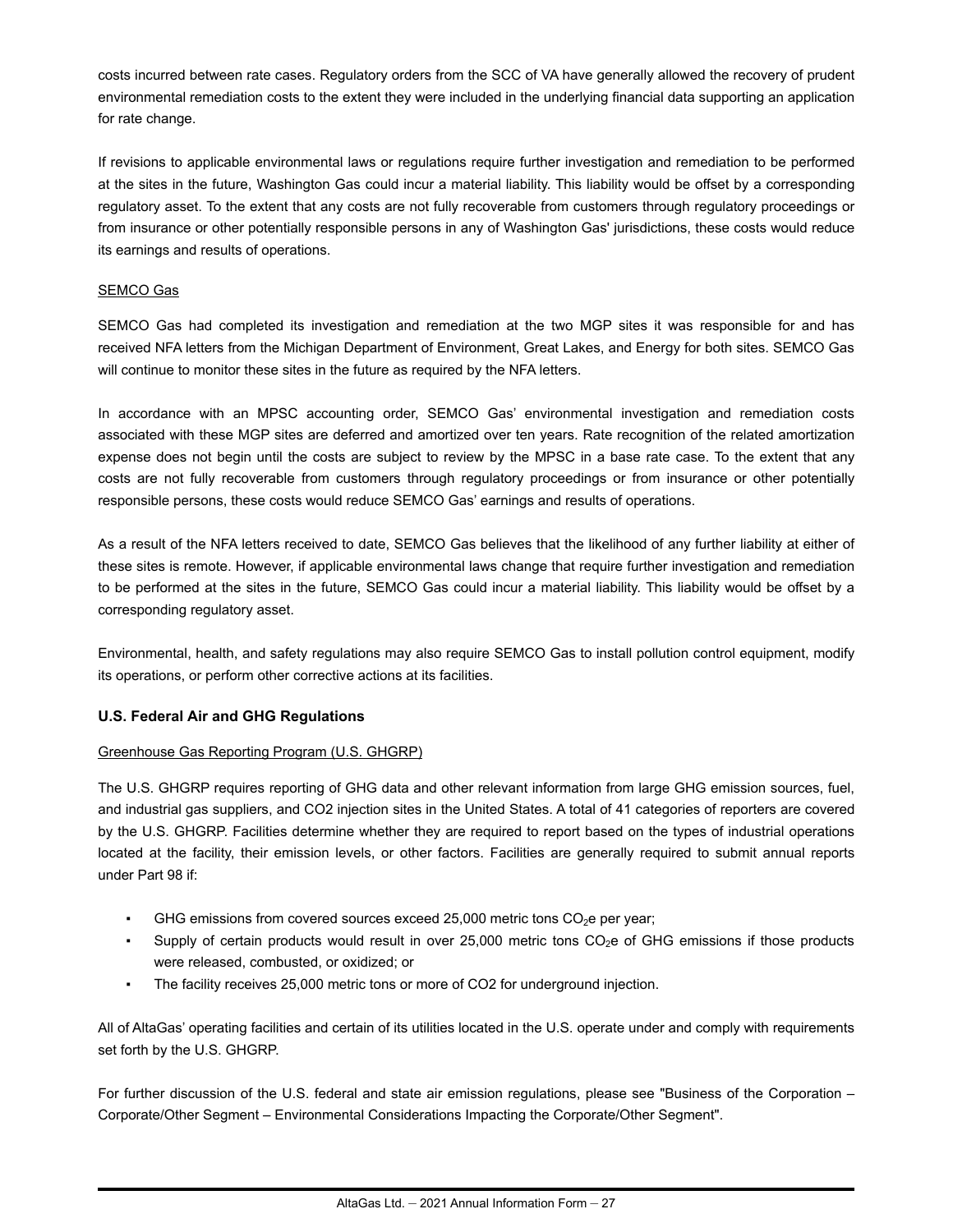## <span id="page-28-0"></span>**MIDSTREAM BUSINESS**

AltaGas' Midstream business contributed revenue of \$6.5 billion for the year ended December 31, 2021 (2020 - \$1.6 billion), representing approximately 62 percent (2020 – 30 percent) of AltaGas' total revenue before the Corporate/Other segment and intersegment eliminations. The primary driver of this increase relates to the full year impact of the consolidation of Petrogas in 2021.

#### **Midstream Business**

AltaGas' Midstream segment is a leading North American platform that connects customers and markets. From wellhead to tidewater and beyond, the Company is focused on providing its customers with safe and reliable service and connectivity that facilitates the best outcomes for their businesses. This includes global market access for North American LPGs, which provides North American producers and aggregators with attractive netbacks for propane and butane while delivering diversity of supply and supporting stronger energy security in Asia.

AltaGas' Midstream platform is heavily focused on the Montney resource play in Northeastern B.C. and centers around global exports, which is where the Company believes the market is headed for resource development over the long-term. AltaGas also operates a broader set of midstream infrastructure assets across the Western Canadian Sedimentary Basin (WCSB) and select regions in the U.S., which are all focused on connecting customers and markets in the most efficient manner possible.

There are three core pillars to AltaGas' Midstream platform that are integral to each other and facilitate the Company's wellhead to tidewater and beyond value chain. These include:

- Global Exports, which includes AltaGas' two LPG export terminals where the Company has capacity to export up to 150,000 Bbl/d of propane and butane to key markets in Asia;
- Natural Gas Gathering and Extraction, which includes 1.2 Bcf/d of extraction processing capacity and approximately 1.2 Bcf/d of raw field gas processing capacity, which is heavily focused on the Montney; and
- Fractionation and Liquids Handling platform, which includes 65 MBbl/d of fractionation capacity and a sizable liquids handling footprint that operates under the AltaGas and Petrogas banners.

The Midstream segment also consists of natural gas and NGL marketing business, domestic logistics, trucking and rail terminals, and approximately 3.2 million barrels of liquid storage capability though a network of underground salt caverns through the Company's Strathcona Storage JV with ATCO Energy Solutions Ltd, as well as AltaGas' 10 percent interest in the Mountain Valley Pipeline.

#### **Global Exports**

AltaGas' global export assets are focused on providing North American producers global market access and incremental value for NGLs. Global export assets extend AltaGas' integrated value chain and attract additional volumes to the AltaGas system, supporting future growth of the overall Midstream infrastructure platform with current export capacity of up to 150,000 Bbls/d to Asian markets.

On October 15, 2021, AltaGas filed an application with the Canada Energy Regulator for a 25-year butane export license for 40,000 Bbls/d. The application positions AltaGas and its partners to continue to connect growing LPG production volumes from Western Canada to global markets.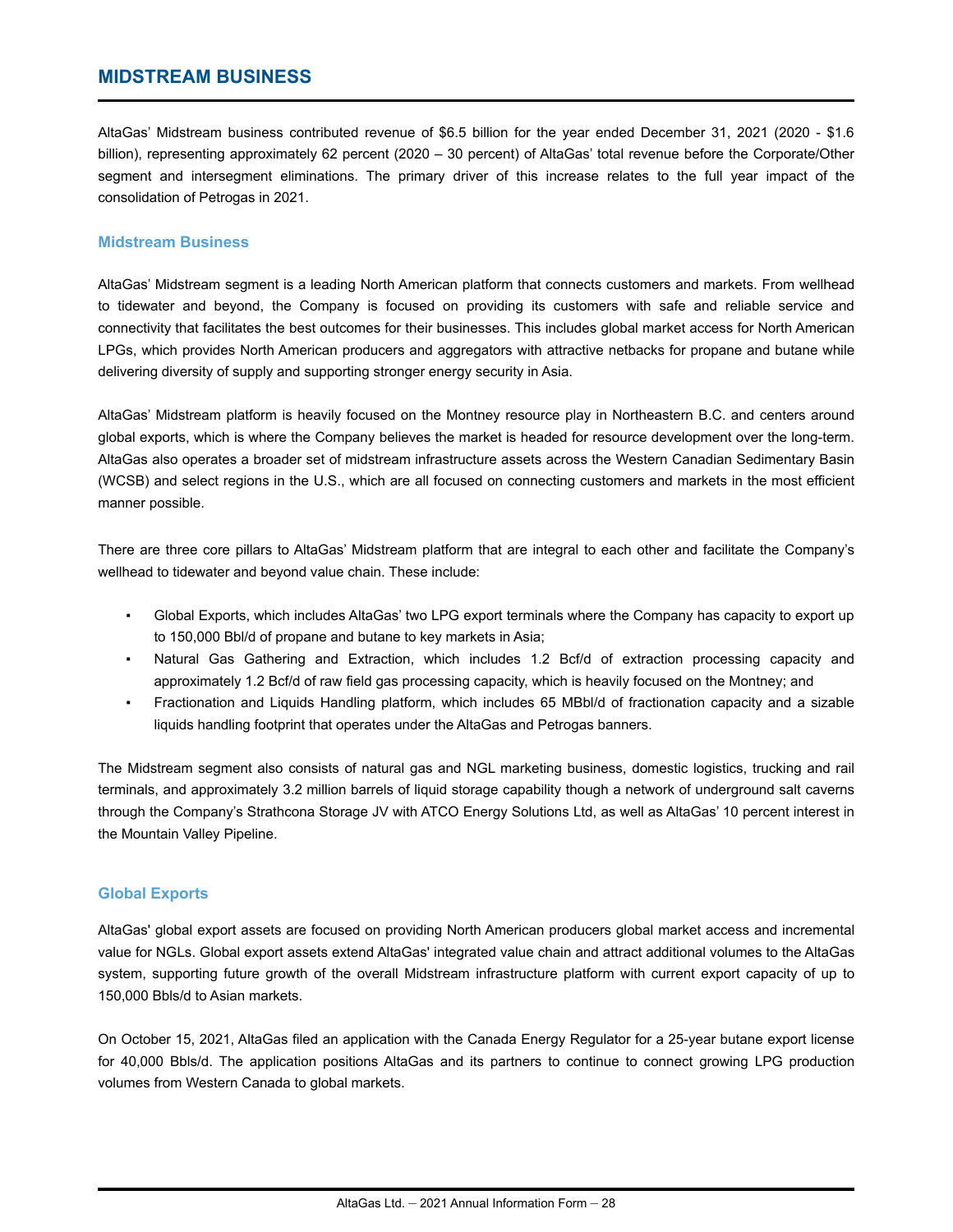#### RIPET

On October 16, 2015, AltaGas entered into a project agreement with RTI for RIPET, with construction commencing in April 2017. In May 2017, AltaGas entered into a joint venture agreement with Vopak pursuant to which Vopak acquired a 30 percent interest in RIPET. The commercial operations of RIPET commenced in May 2019, with the first propane shipment departing from the terminal to Asia.

Based on production at AltaGas' Midstream facilities and commercial contracts executed or under negotiation, RIPET ended the year with physical throughput of approximately 54,000 Bbls/d in December of 2021, with the ability to increase throughput to upwards of 80,000 Bbls/d.

The terminal leverages CN's existing railway network and the deepest harbor in North America to offer Canada's natural gas producers direct access to international markets and a 15-day shipping advantage versus the U.S. Gulf Coast. With RIPET being the closest North American LPG terminal to Asia, it allows Canadian natural gas and propane producers and aggregators to diversify their market access to Asia, a premium market for propane. RIPET is capable of storing 600,000 Bbls of propane. AltaGas expects to increase throughput from RIPET as it builds on the operational capabilities and global counterparty networks for RIPET. On August 21, 2020, the Canada Energy Regulator granted AltaGas an additional 25 year license to export up to 46,000 Bbls/d of propane to North American and global markets from RIPET, bringing the aggregate propane export capacity under 25 year export licenses to 92,000 Bbls/d. In December 2020, the Minister of Natural Resources approved the additional license.

#### Ferndale LPG Export Facility

Located approximately 100 miles north of Seattle, the Ferndale LPG export terminal represents a strategic outlet point for North American LPG volumes. Like RIPET, it is competitively situated to serve the high-demand Far East market with shorter average shipping times and has a competitive arbitrage as RIPET vs. the U.S. Gulf Coast.

Terminal demand is supported through various long-term purchase agreements with Canadian and U.S. suppliers, primarily from key producing regions, processing facilities and refineries in parts of Western Canada and the Northern U.S., including the Bakken in North Dakota. Petrogas also maintains service agreements with numerous Tier 1 rail providers in order to leverage existing railway networks to take advantage of competitively priced product across North America. The terminal is also pipeline connected to two regional refineries, providing additional supply, sales and fee-forservice opportunities for the terminal. The terminal is capable of handling upwards of 75,000 Bbls/d of throughput capacity, with 800,000 Bbls of on-site storage capacity and rail siding capacity for up to 40 railcars.

#### **Gas Processing and Extraction**

Midstream processing activities are comprised of gathering systems that move natural gas on behalf of producers from the wellhead to AltaGas plants where impurities and certain hydrocarbon components are removed, and the gas is compressed to meet the operating specifications of downstream pipeline systems. AltaGas' Midstream processing facilities serve customers primarily in the WCSB that deliver natural gas into downstream pipeline systems and can connect producers to the global export markets for LPG. AltaGas has a total net licensed processing capacity of approximately 2.4 Bcf/d, of which approximately 15 percent is capable of processing sour gas. All AltaGas' processing facilities are capable of extracting NGLs. The main drivers of AltaGas' processing activities are throughput, inlet composition, gathering and processing fees, and operating costs, with several facilities having the benefit of take-or-pay contracts. Throughput is impacted by new well tie-ins, re-activations, re-completions, well optimizations performed by producers, natural production declines in areas served by AltaGas' processing facilities, and gas available on the main lines.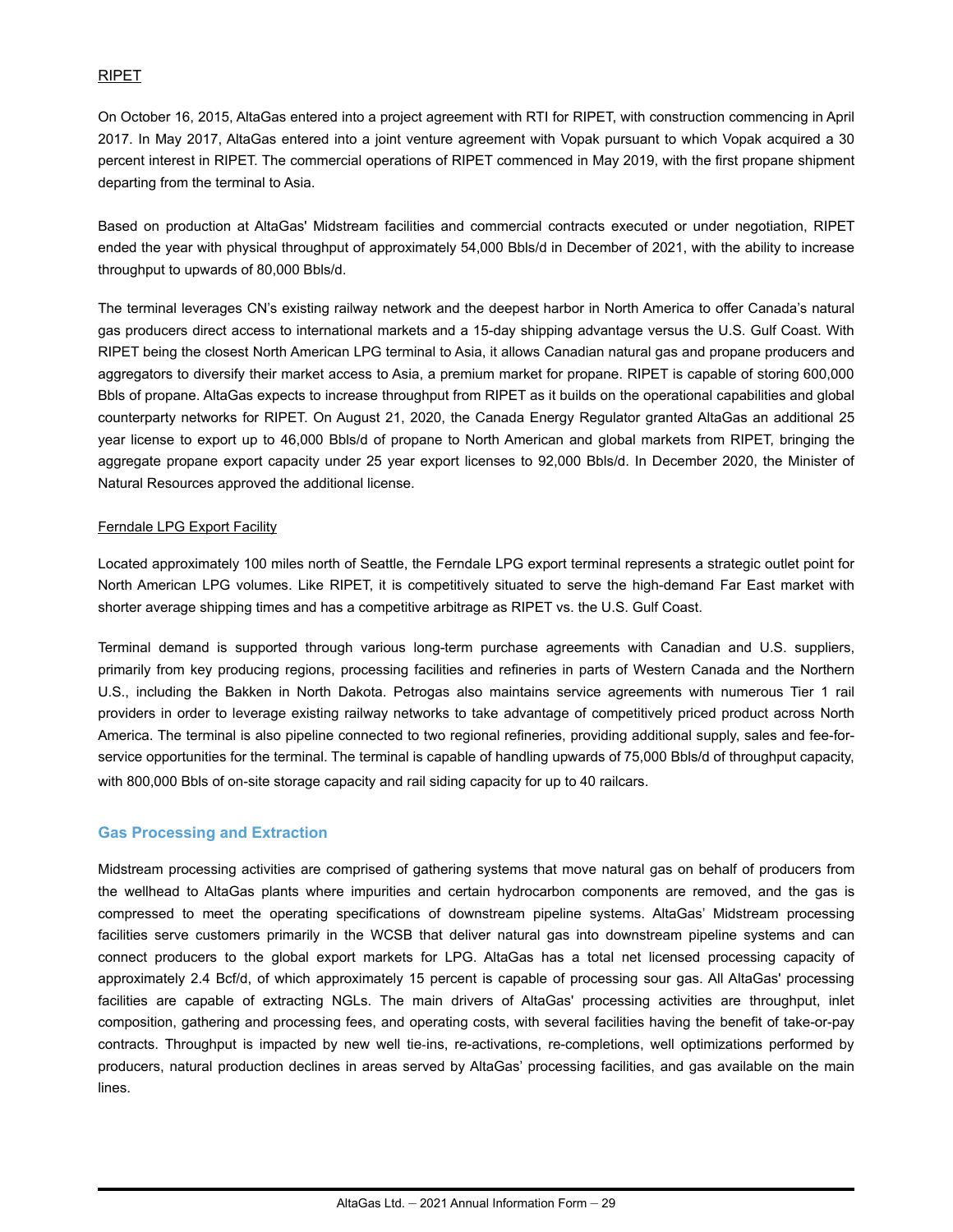AltaGas' significant processing facilities are as follows:

| <b>2021 Licensed Capacity (Net)</b> |                            |                 |                             |                                                              |  |  |
|-------------------------------------|----------------------------|-----------------|-----------------------------|--------------------------------------------------------------|--|--|
| Facility                            | Location                   | Interest<br>(%) | Operated / Non-<br>Operated | <b>Licensed Capacity</b><br>Gas Processing -<br>Net (Mmcf/d) |  |  |
| Townsend                            | North of Fort St. John, BC | 100 %           | Operated                    | 550                                                          |  |  |
| Gordondale                          | Bonanza, AB                | 100 $%$         | Operated                    | 150                                                          |  |  |
| <b>Blair Creek</b>                  | North of Fort St. John. BC | 100 %           | Operated                    | 120                                                          |  |  |
| Aitken Creek <sup>(1)(2)</sup>      | Aitken, BC                 | 50%             | Non-Operated                | 145                                                          |  |  |
| <b>JEEP</b>                         | Joffre, AB                 | 100 %           | Operated                    | 250                                                          |  |  |
| EEEP                                | Edmonton, AB               | $100 \%$        | Operated                    | 390                                                          |  |  |
| Empress Pembina (PEEP)              | Empress, AB                | $11\%$          | Non-Operated                | 135                                                          |  |  |
| Harmattan                           | Sundre, AB                 | $100 \%$        | Operated                    | 490                                                          |  |  |
| Younger                             | Taylor, BC                 | 28 %            | Non-Operated                | 213                                                          |  |  |
| Total                               |                            |                 |                             | 2,443                                                        |  |  |

(1) As total actual throughput is included, future capacity associated with projects not yet in-service is excluded. (2) Includes Aitken Creek North and Nig Creek.

#### Townsend Complex

The Townsend facility, which is wholly owned by AltaGas, is a 550 Mmcf/d gas processing facility located approximately 100 km north of Fort St. John and 20 km southeast of AltaGas' Blair Creek facility. The majority of the processing capacity is contracted with Montney producers in the area under long-term take-or-pay agreements. In addition, the Townsend facility is able to provide NGL handling, treatment, and storage services to producers. Refer to the "Fractionation and Logistics" section below.

A 25 km gas gathering line connects the Blair Creek field gathering area to the Townsend facility.

In August 2018, AltaGas entered into definitive agreements with Kelt to provide an energy infrastructure solution for the liquids-rich Inga Montney development located in British Columbia. In the second quarter of 2020, Townsend 2B and a gas gathering pipeline that connects upstream fields to AltaGas facilities were commissioned, which added 198 Mmcf/d C3+ deep cut gas processing capacity at the Townsend Complex. The expanded facility provided Kelt with firm processing of 75 Mmcf/d of raw gas under an initial 10 year take-or-pay agreement. In the third quarter of 2020, ConocoPhillips acquired oil and gas assets in the Inga/Fireweed/Stoddart division in the Montney area from Kelt. All operating agreements of AltaGas remain in effect with ConocoPhillips since the acquisition.

#### **Gordondale**

AltaGas owns 100 percent of the Gordondale facility which has licensed capacity of 150 Mmcf/d for processing sour natural gas. AltaGas operates the facility which is located in the Gordondale area of the Montney reserve area approximately 100 km northwest of Grande Prairie, Alberta. The Gordondale facility processes gas gathered from Birchcliff's Gordondale Montney development under a long-term take-or-pay contract. The plant is equipped with liquids extraction facilities to capture the NGL value for the producer. The plant also has peaking power plant generators which serve as emergency back-up generation for the plant as well as power supply to the grid when demand is high or supply is low.

#### Blair Creek

AltaGas owns 100 percent of the Blair Creek facility which has licensed capacity of 120 Mmcf/d of natural gas. AltaGas operates the facility which is located approximately 140 km northwest of Fort St. John, British Columbia. The facility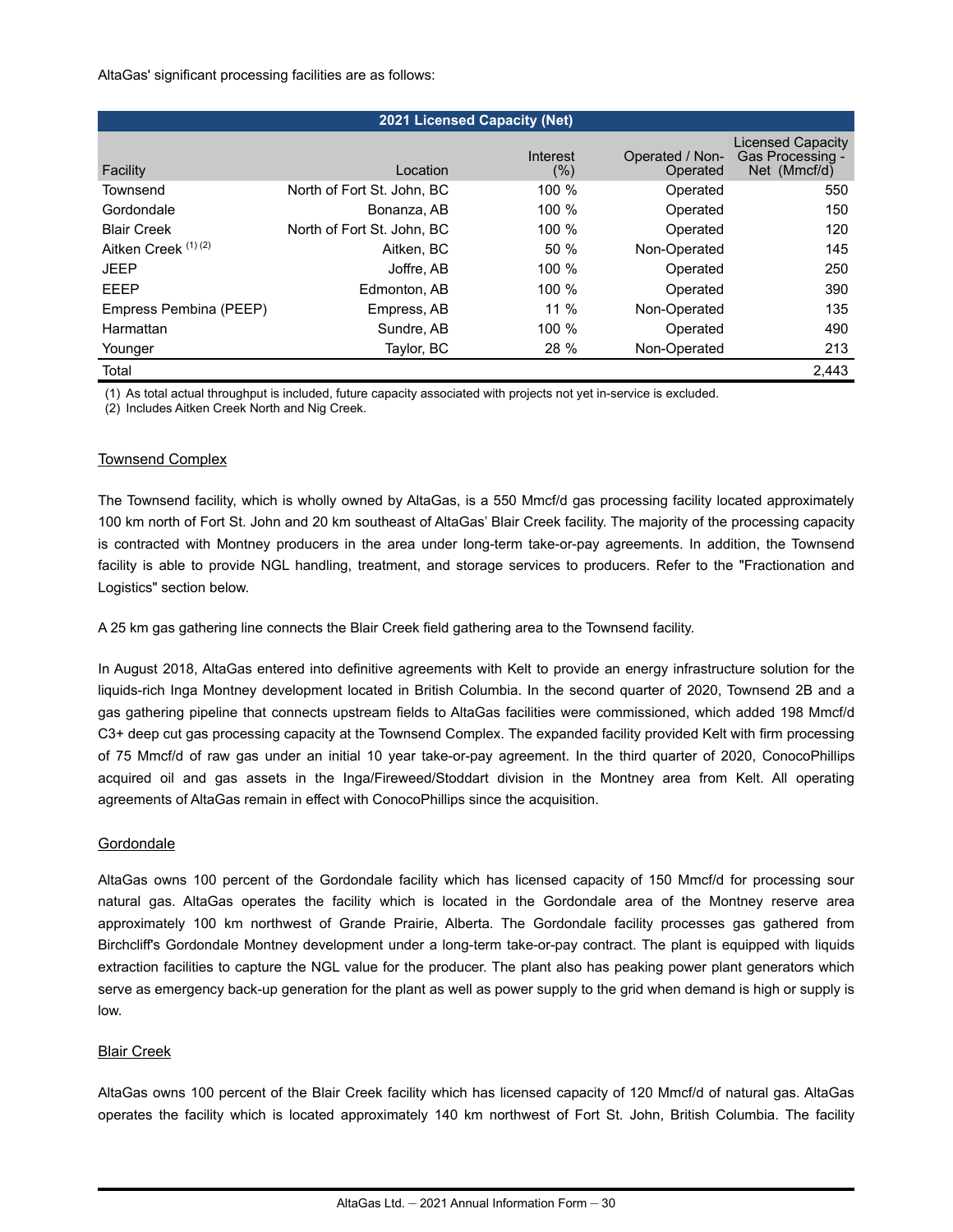processes gas gathered from Montney producers in the area. The plant is equipped with liquids extraction facilities to capture the NGL value for the producer.

#### Aitken Creek

In October 2018, AltaGas acquired a 50 percent ownership in the Aitken Creek processing facilities, including Aitken Creek North and Nig Creek from Black Swan Energy Ltd. Aitken Creek North is a shallow gas plant with current capacity of 110 Mmcf/d (55 Mmcf/d net). Nig Creek is a deep cut gas plant with capacity of 180 Mmcf/d (90 Mmcf/d net) and came on-stream in the third quarter of 2019. Phase 1 of Nig Creek GP2B increased inlet capacity by 55 Mmcf/d (28 Mmcf/d net) by adding inlet compression, sales compression, and other plant equipment. Phase 1 of Nig Creek GP2B was completed early in the third quarter of 2021 and is now on stream. The second phase increased capacity by an additional 25 Mmcf/d gross (12.5 Mmcf/d net) and includes a deep cut plant for additional liquids recoveries. Phase 2 was completed at the end of the fourth quarter of 2021. The Aitken processing facilities are located in the liquids-rich Montney resource play in NEBC and are operated by Tourmaline. AltaGas and Tourmaline have long-term processing, transportation, and marketing agreements that include AltaGas liquids handling infrastructure in NEBC.

#### JEEP

AltaGas owns 100 percent of JEEP which has processing capacity of 250 Mmcf/d of natural gas and is capable of producing up to 10,400 Bbls/d of ethane and other NGLs.

The plant is adjacent to Nova Chemicals' Joffre petrochemical complex and recovers ethane and other NGLs from the fuel gas used at the complex. All ethane production from JEEP is sold under a long-term, cost-of-service type contract with Nova Chemicals. AltaGas delivers its NGL production to the Harmattan fractionation plant for further processing. The resulting spec products are sold into markets throughout North America to maximize plant gate netbacks.

#### EEEP

AltaGas owns 100 percent of EEEP. EEEP is directly connected to the Alberta Ethane Gathering System and to Plains Midstream Canada's Co-Ed NGL pipeline. The plant has a licensed gross inlet capacity of 390 Mmcf/d of natural gas and gross production capacity of 30,500 Bbls/d of ethane and other NGLs.

The processed gas from the facility supplies end-use markets in the city of Edmonton, Alberta. Almost all of EEEP ethane production capacity is currently sold to ethane buyers under long-term fee-for-service contracts. The NGL production is delivered to a Fort Saskatchewan fractionator for further processing. AltaGas takes the resulting spec products in-kind and sells to North American and global markets, through RIPET, to maximize plant gate netbacks.

Gas is supplied to EEEP under a gas supply agreement with NGTL which includes the right for AltaGas to extract liquids from all gas processed at EEEP.

#### **Harmattan**

AltaGas owns a 100 percent interest in Harmattan located 100 km north of Calgary, Alberta. Harmattan has natural gas processing capacity of 490 Mmcf/d consisting of sour gas treating, co-stream processing, and NGL extraction. In addition, Harmattan has fractionation and terminalling facilities (see the "Fractionation and Logistics" section below). Harmattan's raw natural gas supply is based on producer activity in the west-central region of Alberta. Harmattan is well-positioned as the high-volume, low-cost processing facility in its service area.

At Harmattan, natural gas processing services are provided to approximately 70 producers under contracts with a variety of commercial arrangements and terms. Approximately 17 percent of the natural gas volume processed at Harmattan is done under the terms of the Rep Agreements which have life-of-reserves dedications. The balance of the raw natural gas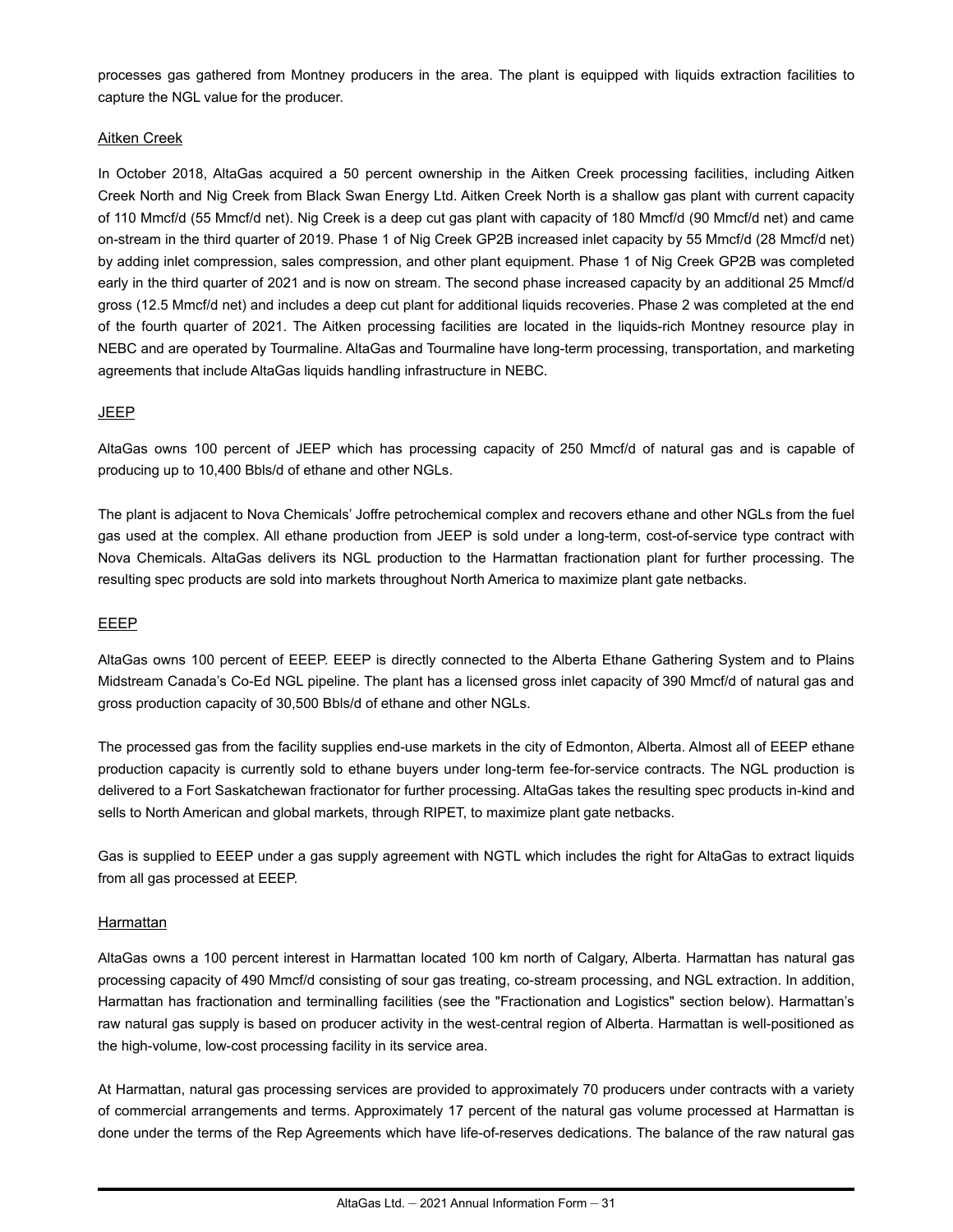processed at Harmattan is processed under contracts with terms varying from one month to life-of-reserves. The majority of the contracts provide for fee escalation based on CPI.

The Co-stream processing allows the extraction of NGLs from gas in the west leg of the NGTL system using unused capacity in the NGL recovery units at Harmattan. The Co‑stream processing has resulted in increased utilization at the plant, with the added benefit that the equipment installed for the Co-stream process increases reliability and efficiency for both gas processing and Co-streaming customers. AltaGas entered into a 250 Mmcf/d cost-of-service Co-stream processing agreement with Nova Chemicals related to ethane and other NGL extraction at Harmattan in 2012 for an initial term of 20 years. AltaGas will deliver all NGLs or Co-stream gas products on a full cost-of-service basis to Nova Chemicals.

AltaGas has 45 MW of cogeneration capacity in Alberta through three co-generation facilities, each of which can generate 15 MW of power. The co-generation facilities are located at AltaGas' Midstream Harmattan facility and have a heat recovery steam generator that is capable of producing all of the steam required to process gas at Harmattan from the waste heat in the exhaust gases from the turbine. Excess electricity from the co-generation units are delivered to the Alberta power market.

Management had identified environmental issues associated with the prior activities of Harmattan. An environmental allocation agreement is in place with the former operator that allocates the liability. This agreement significantly reduces soil and groundwater contamination liability to AltaGas. See "Risk Factors - Decommissioning, Abandonment, and Reclamation Costs" in this AIF.

#### **Younger**

Effective April 1, 2018, AltaGas' ownership was reduced to a 28.33 percent interest in Younger processing and extraction assets and a 50 percent interest in Younger's fractionation and terminalling assets (see the "Fractionation and Logistics" section below). Younger has licensed capacity to process up to 750 Mmcf/d of natural gas and AltaGas' share of such capacity is 213 Mmcf/d. The remaining interest is held by Pembina and Pembina has assumed plant operatorship. Younger processes natural gas transported on the West Coast transmission system and other regional transmission systems to recover NGLs. Natural gas supply to Younger is dependent on the amount of raw gas processed at the McMahon gas plant, which is based on the robust natural gas producing region of northeastern British Columbia.

#### **Fractionation and Logistics**

Fractionation production is a function of NGL mix volumes processed, liquids composition, recovery efficiency of the plants, and plant on-line time. Due to the integration and inter-connectivity of AltaGas' Midstream assets, the fractionation and logistics activities provide integral services to the other Midstream segments and customers by providing access to NGL products with access to North American and global markets through rail networks, pipelines, RIPET, and the Ferndale terminal.

AltaGas' logistics infrastructure consists of NGL pipelines, treating, storage, truck and rail terminal infrastructure centered around AltaGas' key Midstream operating assets at RIPET, Ferndale, Harmattan, and in NEBC, Townsend and North Pine. In the NEBC area, a network of NGL pipelines connects upstream gas plant producers to the AltaGas North Pine facility. The NEBC NGL pipelines consist of three liquids egress lines, with the third line commissioned in the third quarter of 2020, connecting the Townsend facility to the Townsend truck terminal on the Alaska Highway (30 km) and AltaGas' North Pine facility (70 km). In addition, NGL and spec propane lines that connect the Townsend complex in the North, to the Aitken Creek facilities through a 60 km NGL pipeline (Aitken Connector), Canadian Natural Resources Limited's Nig plant through a lateral, and to the Tourmaline Gundy facility in the West, through a 15 km spec propane line were all commissioned in the first half of 2020. AltaGas' logistics infrastructure also consists of a 15,000 Bbls/d NGL treatment facility at the Townsend complex designed to process mercaptan rich NGL volumes delivered from the Townsend deep-cut plant and Aitken Connector.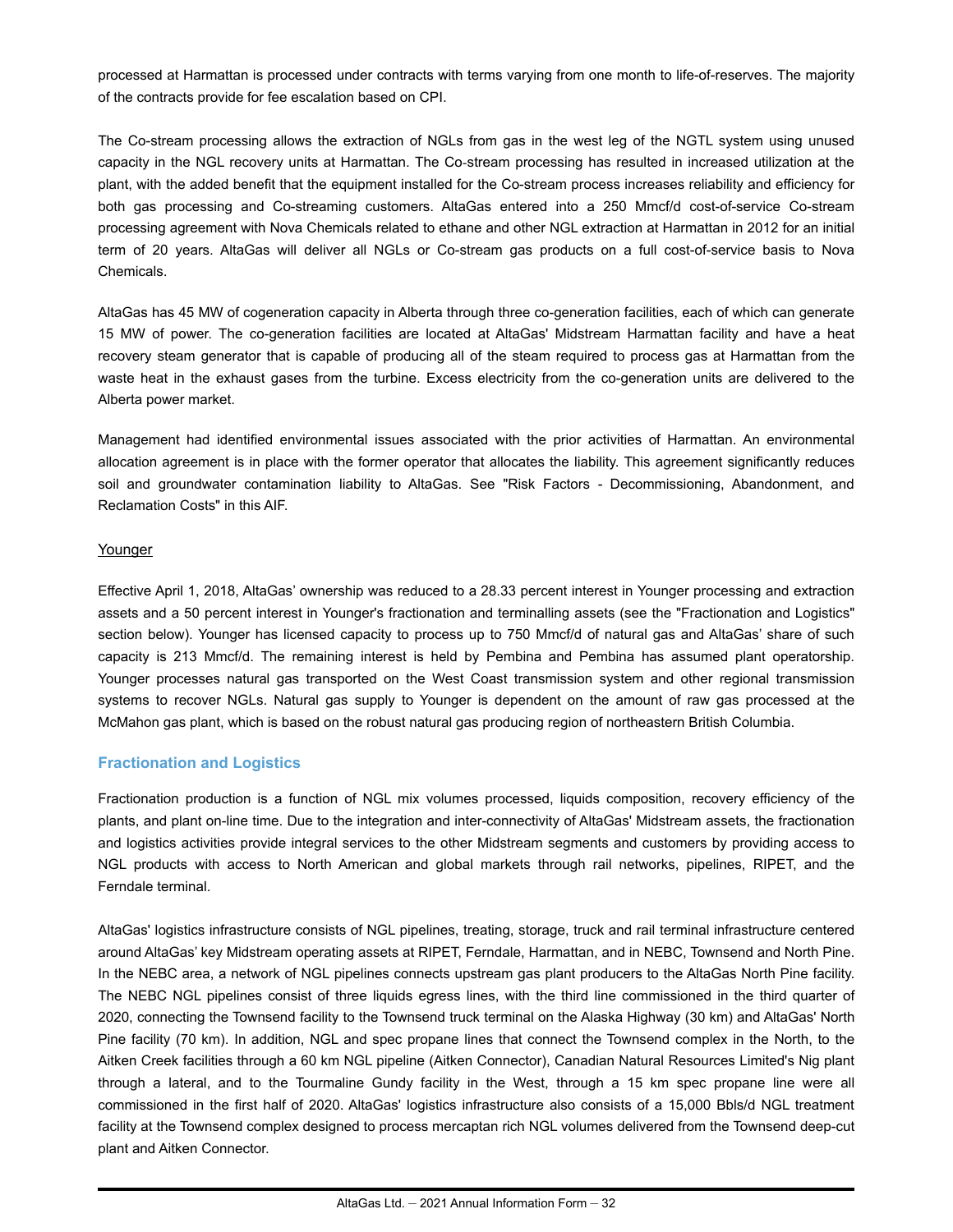AltaGas' significant fractionation facilities are as follows:

| <b>2021 Licensed Capacity (Net)</b> |                   |                 |                             |                                                                 |  |  |
|-------------------------------------|-------------------|-----------------|-----------------------------|-----------------------------------------------------------------|--|--|
| Facility                            | Location          | Interest $(\%)$ | Operated / Non-<br>Operated | <b>Licensed Capacity NGL</b><br>Fractionation - Net<br>(Bbls/d) |  |  |
| Harmattan                           | Sundre, AB        | 100 %           | Operated                    | 35,000                                                          |  |  |
| Younger                             | Taylor, BC        | 50%             | Non-Operated                | 9.750                                                           |  |  |
| North Pine                          | Fort St. John, BC | 100 %           | Operated                    | 20,000                                                          |  |  |
| Total                               |                   |                 |                             | 64.750                                                          |  |  |

#### **Harmattan**

Harmattan has NGL fractionation capacity of 35,000 Bbls/d, a 450 Bbls/d capacity frac oil processing facility, and a 200 tonnes/d capacity industrial grade CO2 facility. Harmattan is the only deep-cut and full fractionation plant in its operating area. Fractionation services at Harmattan are provided under contracts with a variety of commercial arrangements and terms, typically fee-for-service revenues. Harmattan fractionation services include a truck terminal for NGL mix delivered from adjacent plants in the area, as well as a rail terminal at Didsbury with a loading capacity of approximately 10,000 Bbls/d.

#### Younger

Effective April 1, 2018, AltaGas' ownership was reduced to a 50 percent interest in Younger's fractionation, storage, loading, treating and terminalling of NGL, with the remaining interest held by Pembina, which has assumed plant operatorship. While Younger is the only straddle plant in its operating area, the Alliance pipeline competes for local natural gas supply. Pembina is responsible for sourcing AltaGas' gas supply and AltaGas markets its share of NGLs produced.

#### **North Pine Facility**

The North Pine facility is the only custom fractionation plant in B.C., providing area producers with a lower cost, higher netback alternative for their NGLs than transporting and fractionating in Edmonton. Commissioning of the first train of the North Pine facility was completed in 2017. The first train of the North Pine facility is capable of processing up to 10,000 Bbls/d of NGL mix. The second train, commissioned in the first quarter of 2020, provides an additional 10,000 Bbls/d of NGL mix.

The North Pine facility is connected via the North Pine pipelines to the Townsend truck terminal which has a capacity of 10,000 Bbls/d and is contracted through long-term supply agreements with the producers at the Townsend and Aitken Creek facilities. The North Pine facility is also connected to the Tourmaline Gundy facility, and has access to the CN rail network, allowing for the transportation of propane, butane, and condensate to North American markets and propane to global markets via RIPET.

#### Aitken

AltaGas and Tourmaline have entered into long-term processing, transportation and marketing agreements including the AltaGas liquids handling infrastructure at the Townsend complex and North Pine facility. In March 2020, the Aitken liquids pipeline was placed in service, and connected to the Townsend North Liquids pipelines to transport NGL volumes from the Aitken Creek and Nig Creek facilities to the Townsend Complex.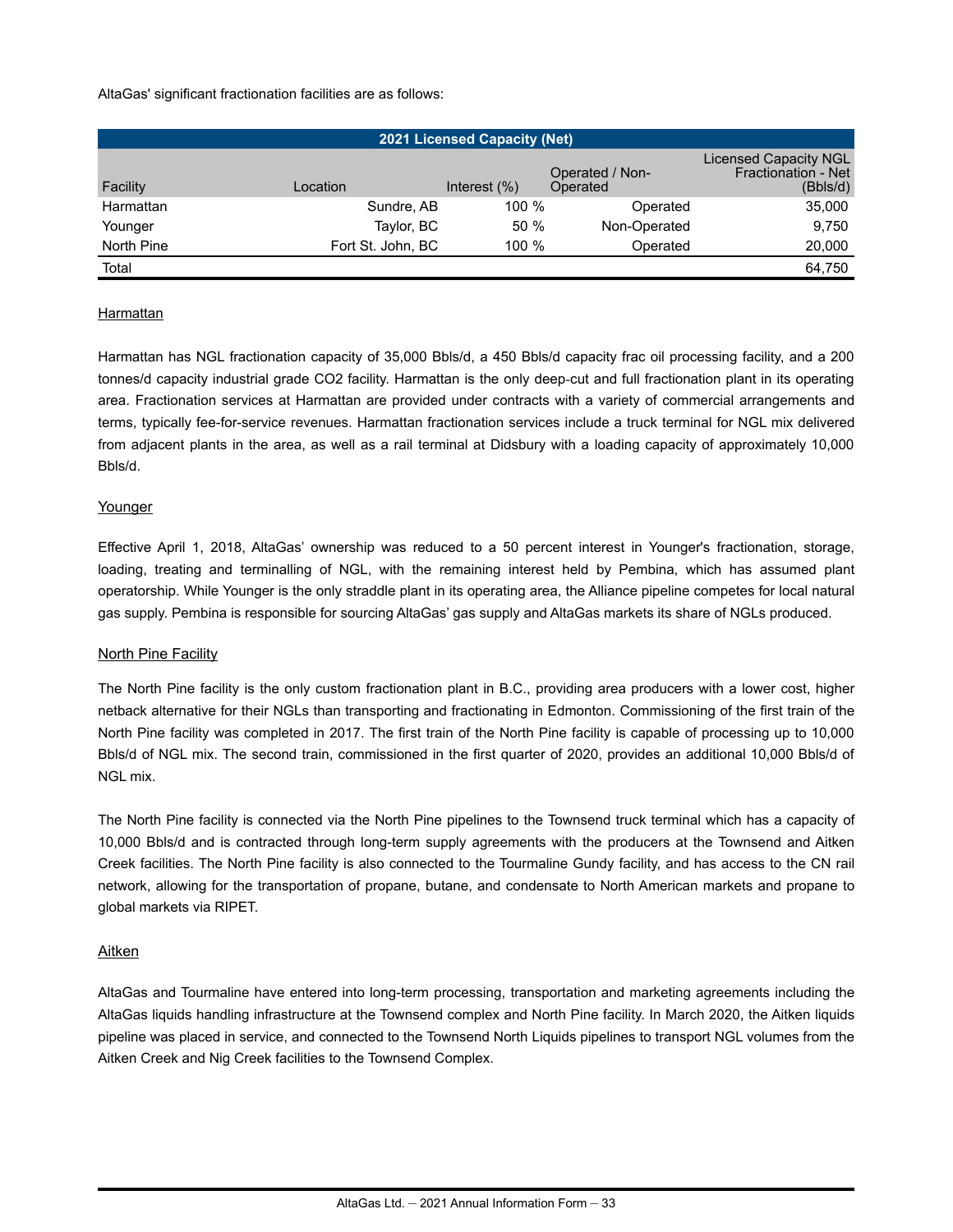#### **Terminals and Storage Business**

AltaGas' Midstream business also includes Petrogas' terminals business, which provides support to its marketing and distribution business by providing the ability to source, transport, process, store, and deliver products through strategically located fixed assets throughout North America. In addition, the terminals business provides various terminalling services to third party customers through take-or-pay or fee-for-service agreements which provide earnings stability through volatile commodity price environments.

The terminals business consists of strategically located crude oil and NGL assets which provide storage, blending, rail and truck logistical support and waterborne LPG export capabilities.

AltaGas' significant terminals are as follows:

| <b>2021 Licensed Capacity</b>              |                       |        |                          |                                             |                        |  |  |
|--------------------------------------------|-----------------------|--------|--------------------------|---------------------------------------------|------------------------|--|--|
|                                            |                       |        | Interest Operated / Non- | Operational<br>Capacity LPG/<br>NGL/Crude - | Gross Storage Capacity |  |  |
| Facility                                   | Location              | $(\%)$ | Operated                 | (Bbls/d)                                    | - Gross (Bbls)         |  |  |
| Griffith LPG Terminal <sup>(1)</sup>       | Griffith, IN          | 74 %   | Operated                 | 12.000                                      | 700,000                |  |  |
| Fort Sask. NGL Terminal <sup>(1)</sup>     | Fort Saskatchewan, AB | 74 %   | Operated                 | 25,000                                      | 180,000                |  |  |
| Strathcona Storage JV <sup>(1)</sup>       | Fort Saskatchewan, AB | 30%    | Non-Operated             |                                             | 2,516,000              |  |  |
| Petrogas Blending Terminals <sup>(1)</sup> | Various               | 74 %   | Operated                 | 12,900                                      | 20,000                 |  |  |
| Total                                      |                       |        |                          | 49,900                                      | 3,416,000              |  |  |

(1) Acquired as part of the Petrogas Acquisition on December 15, 2020.

|                    | <b>2021 Licensed Capacity</b> |                 |              |                                                   |
|--------------------|-------------------------------|-----------------|--------------|---------------------------------------------------|
| Facility           | Location                      | Interest $(\%)$ | Operated     | Operated / Non- Storage Capacity<br>- Gross (Bcf) |
| Sarnia Gas Storage | Sarnia, ON                    | 50%             | Non-Operated | 6.4                                               |

#### Griffith LPG Terminal

100 percent owned and operated by Petrogas, the Griffith LPG terminal directly supports domestic propane and butane marketing efforts. Equipped with inbound and outbound truck and rail infrastructure, the terminal is capable of handling approximately 12,000 Bbls/d, and can be easily expandable to 30,000 Bbls/d. Underground caverns provide 700,000 barrels of storage and rail siding capacity exists for up to 220 railcars. Storage services are provided on a fee for service basis including to pipeline connected refiners.

#### Fort Saskatchewan NGL Terminal

100 percent owned and operated by Petrogas, this greenfield facility was built by Petrogas and provides multiproduct storage and handling support to the marketing business while also generating fee-for-service revenues through third party agreements.

Pipeline connected to a regional fractionation facility and to the Strathcona Storage Caverns through a 10 km Petrogas constructed and owned pipeline, the Fort Saskatchewan facility is equipped with truck and rail loading and offloading infrastructure, providing 25,000 Bbls/d of throughput capacity. The terminal has rail siding capacity for up to 265 railcars and on-site tank storage for 180,000 Bbls. The terminal is an important staging area for RIPET and Ferndale destined product, providing key export exposure optionality to regional producers.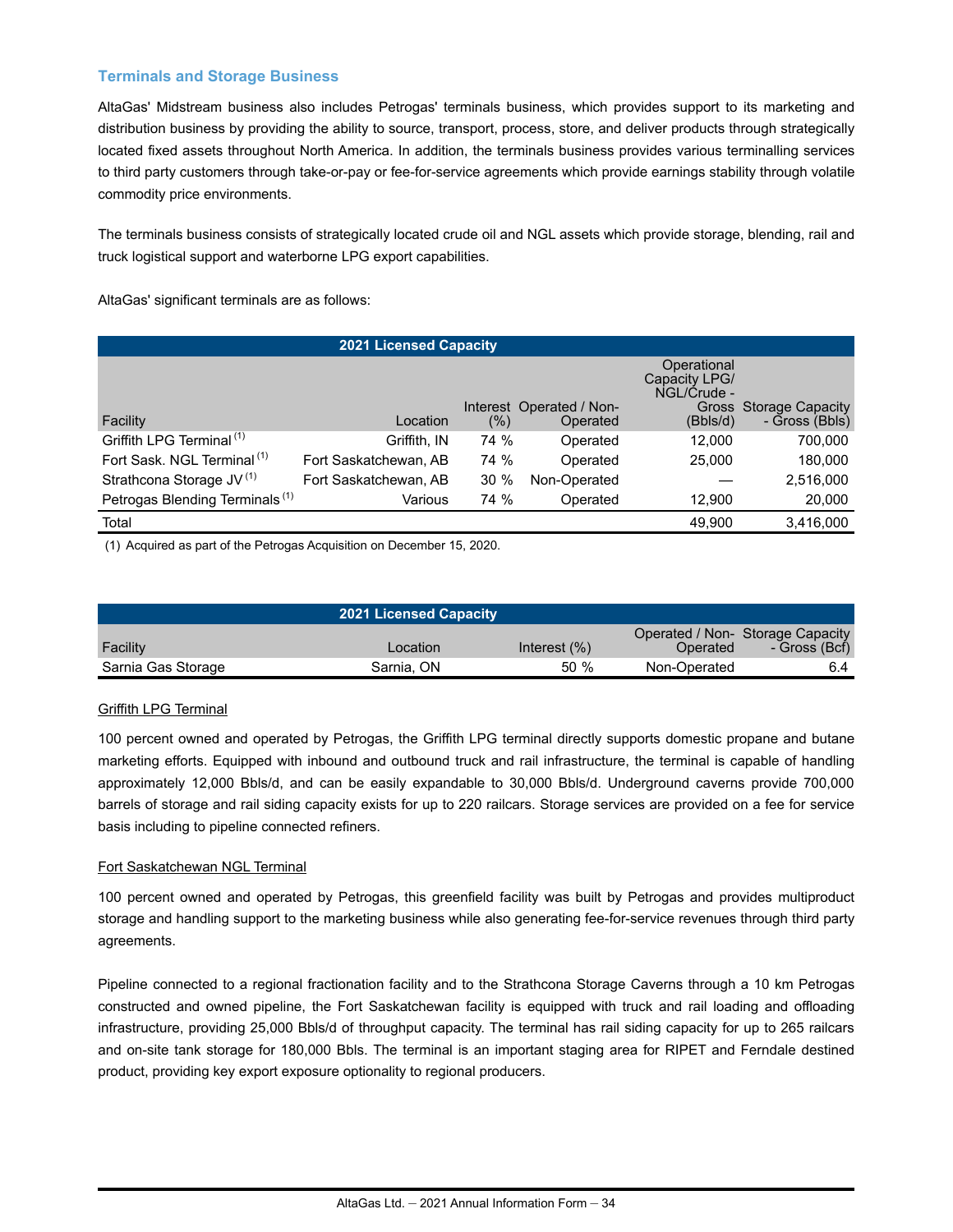#### Sarnia Storage and Crude Oil Terminal JV Agreement

The Sarnia storage and crude oil terminal is a joint venture agreement with Nova Chemicals, providing Petrogas with crude oil storage and crude-to-rail infrastructure accessibility. Situated in southern Ontario, this terminal provides the ability to service crude oil demand needs to eastern refiners and end users through regional rail networks and Enbridge pipeline infrastructure. The joint venture partner supplies and manages the terminal assets, while Petrogas manages the marketing and commercial agreements for the terminal. The right to access the terminal assets under the joint venture arrangement have been recorded as a lease by Petrogas. This terminal provides up to 2.1 million Bbls of crude oil and refined product storage capacity with outbound throughput supported by 10,000 Bbls/d of rail loading capacity. The terminal generates revenue through storage contracts and storage tank leases, rail loading, and term commitments for crude oil supply. The joint venture agreement expires in 2028 and can be renewed at the discretion of the parties.

#### Strathcona Storage JV

The Strathcona Storage facility is a joint venture with ATCO Energy Solutions Ltd. which is located near Fort Saskatchewan. Petrogas holds a 40 percent working interest in the facility, resulting in AltaGas' 30 percent net ownership interest. The facility is strategically positioned to help satisfy storage needs from increased liquids rich production from the Duvernay and Montney shale basins, while also supporting petrochemical requirements in the Edmonton area. The facility consists of four underground storage salt caverns in service, which have a combined storage capacity of 2,516,000 Bbls. A fifth cavern is under development and is expected to be placed in service in the first half of 2022.

#### Crude Blending Terminals

100 percent owned and operated by Petrogas, the crude blending terminals consist of five blending terminals located throughout Alberta and Southern Saskatchewan. These terminals blend heavier grade crude oil to meet pipeline specification requirements and are designed to operate at an average capacity of 15,300 Bbls/d. Feedstock is sourced through trucking infrastructure and pipeline connected batteries, with offloading capability through connections to regional pipelines.

#### **Other**

Petrogas maintains an assortment of ancillary owned and leased storage assets across North America to support marketing and distribution and terminal efforts. Locations include the Yahk BC propane truck terminal, Scranton propane terminal, Guernsey and Edmonton leased crude tanks and various other strategic leased NGL storage at key hubs.

In addition, AltaGas' natural gas storage assets include a 50 percent ownership of the 6.4 Bcf Sarnia natural gas storage facility connected to the Dawn Hub in Eastern Canada.

#### *Trucking and Wellsite Fluids*

#### Trucking Business

AltaGas' Midstream business includes Petrogas' three primary trucking entities, which provide transportation related services within the WCSB and the United States Pacific Northwest by hauling frac fluid, produced water, crude oil and NGLs between producers, terminals, customers and end users. Trucking operations are instrumental in connecting suppliers and customers to either the Petrogas infrastructure assets, third party terminals, or long-haul transportation to domestic wholesale markets.

In addition to first party volumes, the trucking business maintains various agreements with regional oil and gas production companies for hauling services from remote drilling locations. Agreements could include master service agreements, evergreen term contracts or spot loadings. Third party hauling rates are determined by receipt location, delivery point and length of haul.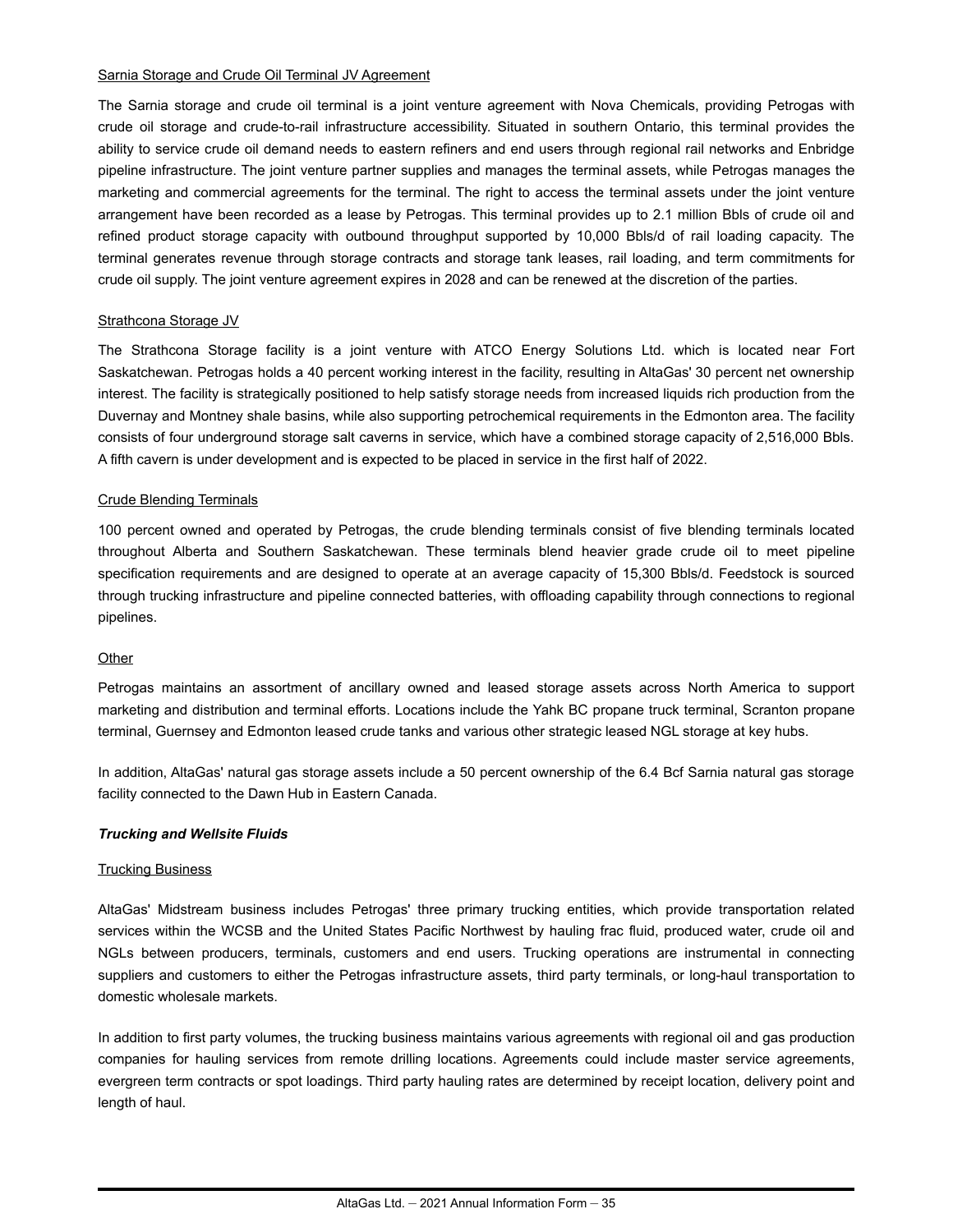### Wellsite Fluids and Fuels

Enerchem International Inc., a wholly owned subsidiary of Petrogas, is a Canadian corporation which focuses on the production of drilling and wellsite fluids, and consumer fuels. Through the fractionation of crude oil feedstock, Enerchem produces and distributes proprietary hydrocarbon fluids for drilling oil and gas wells to improve productivity and to resolve oilfield production challenges for downstream producers.

Enerchem operates two primary facilities located in Sundre and Slave Lake Alberta, which are capable of processing over 1.5 million Bbls of finished products per year. These plants are supported by various ancillary storage and distribution facilities located across the WCSB providing over 150,000 Bbls of storage capacity, strategically placed within the vicinity of active drilling regions.

# **Other Liquids Handling Services**

To support LPG and NGL handling, AltaGas manages a rail logistics network consisting of approximately 4,600 rail cars. AltaGas is active in identifying opportunities to buy and resell NGLs for producers and exchange, reallocate, or resell pipeline capacity and storage to earn a profit. Net revenues from these activities are derived from low risk opportunities based on transportation cost differentials between pipeline systems and differences in commodity prices from one period to another. Margins are earned by locking in buy and sell transactions in compliance with AltaGas' credit and commodity risk policies. AltaGas also provides energy procurement services for utility gas users and manages the third-party pipeline transportation requirements for many of its gas marketing customers.

Petrogas' marketing business is focused on the purchase, sale, exchange, and distribution of NGLs and crude oil, primarily in proximity to its strategically owned and leased asset base. By leveraging Petrogas' fully integrated infrastructure base and extensive logistical capabilities, the marketing team is able to source competitively priced supply at the key hubs and across various hydrocarbon basins in order to capture arbitrage opportunities derived through regional pricing differentials. Marketing efforts are driven by two primary focuses: 1) domestic NGL and crude oil wholesale, and 2) LPG waterborne exports. Additionally, this business provides operational support to the Ferndale export terminal by providing product supply and export sales agreement negotiation services. Petrogas supports its distribution efforts by maintaining an extensive leased rail fleet. Leases are established on a staggered maturity schedule with multiple lessors, to ensure railcar integrity and up-to-date DOT classification and all leases are on a full-service basis.

On April 23, 2021, AltaGas completed the sale of the majority of WGL Midstream's commodity business for cash proceeds of approximately \$341 million (US\$275 million).

### **Mountain Valley**

AltaGas owns a 10 percent equity interest in Mountain Valley. The proposed FERC regulated interstate natural gas pipeline, which is being developed, constructed, and owned by Mountain Valley (a venture of EQT and other entities), is planned to transport approximately 2.0 Bcf/d of natural gas and to extend 300 miles from Equitrans LP's system in Wetzel County, West Virginia to Transco's Station 165 in Pittsylvania County, Virginia.

On January 25, 2022, the Fourth Circuit Court of Appeals vacated U.S. Forest Service and Bureau of Land Management permits that allow the pipeline to pass through 3.5 miles of the Jefferson National Forest. On February 2, 2022, the Fourth Circuit Court also issued a decision vacating MVP's U.S. Fish and Wildlife Service Endangered Species Act Biological Opinion (Biological Opinion), remanding it on specific issues. Until the pipeline has a valid Biological Opinion, the Army Corps has stated they will not approve the necessary permits. MVP continues to review these decisions and evaluate the possible paths forward, which include working with the relevant federal agencies and the considerations of potential legal appeals. As of December 31, 2021, approximately 94 percent of the project is complete, which includes construction of all original interconnects and compressor stations. AltaGas' exposure is contractually capped to the original estimated contributions of approximately US\$352 million, which was met as of December 31, 2021. In the fourth quarter of 2021,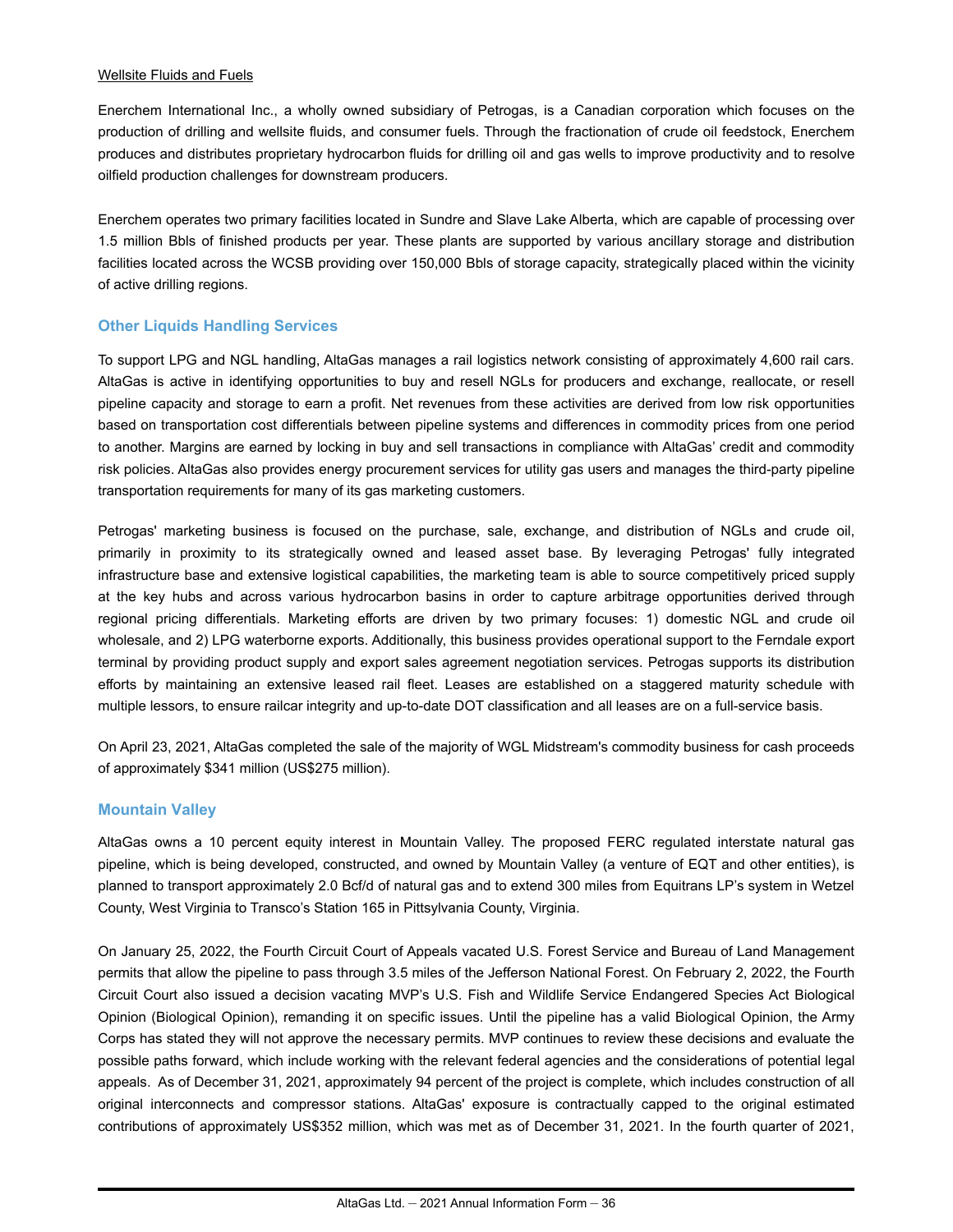AltaGas impaired its equity investment in MVP to a carrying value of US\$352 million as a result of these ongoing legal and regulatory challenges. See Note 14 of the 2021 Annual Consolidated Financial Statements for additional details.

In April 2018, AltaGas entered into a separate agreement with EQM to acquire a 5 percent equity interest in a lateral project to build an interstate natural gas pipeline (MVP Southgate project). The proposed pipeline would receive gas from the Mountain Valley mainline in Pittsylvania County, Virginia and extend approximately 73 miles south to new delivery points in Rockingham and Alamance counties, North Carolina. Due to the evolving regulatory and legal environment for pipeline construction and ongoing challenges related to MVP and the MVP Southgate project, MVP is evaluating the MVP Southgate project, including engaging in discussions with the shipper regarding options for the project, including potential changes to the project design and timing in lieu of pursuing the project as originally contemplated. As originally designed, AltaGas' total capital contributions were expected to be approximately US\$20 million for the project. In the fourth quarter of 2021, AltaGas' impaired its investment in the MVP Southgate project to a carrying value of \$nil as a result of these ongoing legal and regulatory challenges. See Note 14 of the 2021 Annual Consolidated Financial Statements for additional details.

### **Competition**

As a leading provider of LPG services connecting producers to domestic and global markets, AltaGas has refined its strategy and realigned its assets to increase the utilization of its existing assets and attract future growth while facilitating the delivery of affordable, reliable and cleaner sources of energy for today and tomorrow. AltaGas' unique integrated value chain from wellhead to tidewater and beyond offers customers egress solutions and higher netbacks as a result of access to higher value global energy markets, including Asia.

Through its integrated infrastructure value chain, AltaGas is able to connect North American producers from the wellhead to the global LPG markets via RIPET and Ferndale. With the recent addition of two VLGCs to its value chain that are currently under construction, AltaGas' integrated value proposition is a unique offering that is challenging to replicate. Regardless, ensuring consistent cost competitiveness and the highest netbacks is critical as AltaGas is competing for LPG supply from the WCSB. Currently, RIPET and Ferndale, at upwards of 150,000 Bbls/d of throughput capacity, account for approximately one third of the LPG demand in the WCSB. The expectation of continued North American natural gas development and the resulting LPG supply/demand imbalance in North America, combined with strong Asian demand, is expected to maintain a robust pricing differential between North America and Asia. AltaGas' structural and locational advantage through RIPET and Ferndale will enhance producers' netbacks and be highly competitive with other North American LPG exports for LPG supply as AltaGas' global export operations continue to be optimized. To protect and enhance our competitive advantage, logistics optimization is AltaGas' top priority.

On the upstream side of the value chain, AltaGas competes with large, sophisticated integrated upstream natural gas exploration and production entities, as well as other midstream entities operating in the WCSB for natural gas processing services. AltaGas' core gas processing facilities are strategically located in liquids rich basins and offer additional services such as LPG fractionation, liquids handling and rail loading. These facilities provide AltaGas' producers and other customers with access to lower cost and higher netback alternatives for their NGL, the opportunity to market their LPGs regionally and most importantly, attracts supply to AltaGas' export terminals. In 2021, AltaGas processed an average of 1.5 Bcf/d, which is approximately 14 percent of volumes produced in the WCSB. The majority of WCSB processing capacity generally continues to be provided by the upstream natural gas exploration and production companies. With the ability to provide Western Canadian producers a fully integrated value chain, supported by liquids processing and handling and global export capabilities, AltaGas is well positioned to compete for incremental throughput for its existing processing facilities and attract future growth.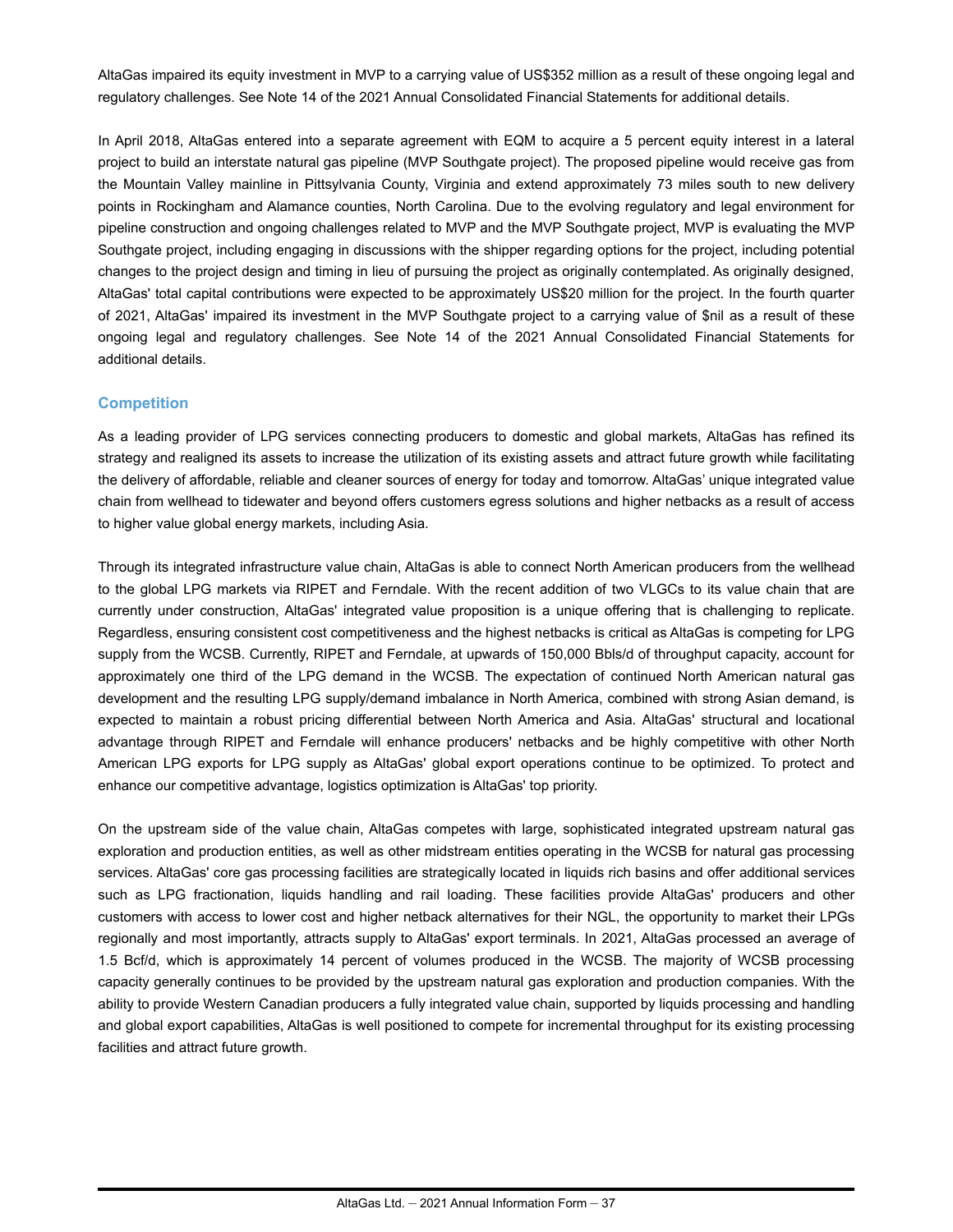### **Midstream Utilization**

AltaGas strives for continued improvement, operational excellence, and maximum utilization of all facilities over which it has operational control and to consistently exceed WCSB average utilization rates. Volume additions at plants, which come from new well tie-ins and from re-activations, re-completions, and well optimizations performed by producers, are offset by natural production declines. Global export volumes are driven by production at AltaGas' Midstream facilities, LPG supply from the WCSB, and various long-term purchase agreements with Canadian and American suppliers.

### Global Exports

Average global exports utilization at RIPET was 63 percent in 2021 and 2020, however, with the additional license granted to RIPET in 2020, throughput volumes increased to 50,695 Bbls/d during the year ended December 31, 2021, compared to 39,285 Bbls/d in 2020. The increase in throughput volumes was mainly due to improved logistics and supply volumes. There were 32 shipments to Asia during the year ended December 31, 2021, compared to 27 shipments in the same period of 2020. Propane and butane export volumes at Ferndale averaged 38,636 Bbls/d, with 28 shipments to Asia during the year ended December 31, 2021, compared to 33,979 Bbls/d, with 2 shipments for the 2020 period subsequent to close of the Petrogas Acquisition.

### Gas Processing

Average processing facility utilization of core assets increased to 62 percent in 2021 from 57 percent in 2020 primarily due to increased throughput volumes at the extraction facilities and a ramp up in volumes at the Townsend complex.

### **Fractionation**

Average fractionation utilization of 47 percent in 2021 is higher than 38 percent utilization in 2020 due to the North Pine expansion project being placed in-service in the first quarter of 2020 and additional liquids volumes from the NEBC facilities including the Townsend deep cut facility, higher volumes at Younger due to a scheduled turnaround in 2020, and higher trucked-in volumes at Harmattan.

### *Significant Operating Areas and Customers*

### Global Exports

As two of the only three LPG terminals operating on the west coast of North America and the only two able to ship with VLGCs and Large Gas Carriers, RIPET and the Ferndale terminal offer significantly reduced shipping times to the Asian LPG markets compared to the other North American LPG terminals that are not located on the west coast. Both terminals are connected to the key North American hubs with rail networks.

#### Processing and Fractionation

Approximately 47 percent of AltaGas' processing volumes are processed through the Townsend complex, Blair Creek facility, Gordondale facility, Aitken Creek facilities, and the Younger facility located in the liquids-rich Montney resource play in NEBC.

AltaGas has also fractionation capacity in the NEBC area through the North Pine and Younger facilities. The North Pine facility is interconnected to the Townsend complex, and is the only custom fractionation plant in British Columbia, providing area producers with a lower cost, higher netback alternative for their NGLs than fractionating in Edmonton.

The JEEP and EEEP facilities are strategically located and take advantage of the gas consumption by the petrochemical industry and the City of Edmonton. Harmattan is a significant service provider with a large capture area in west central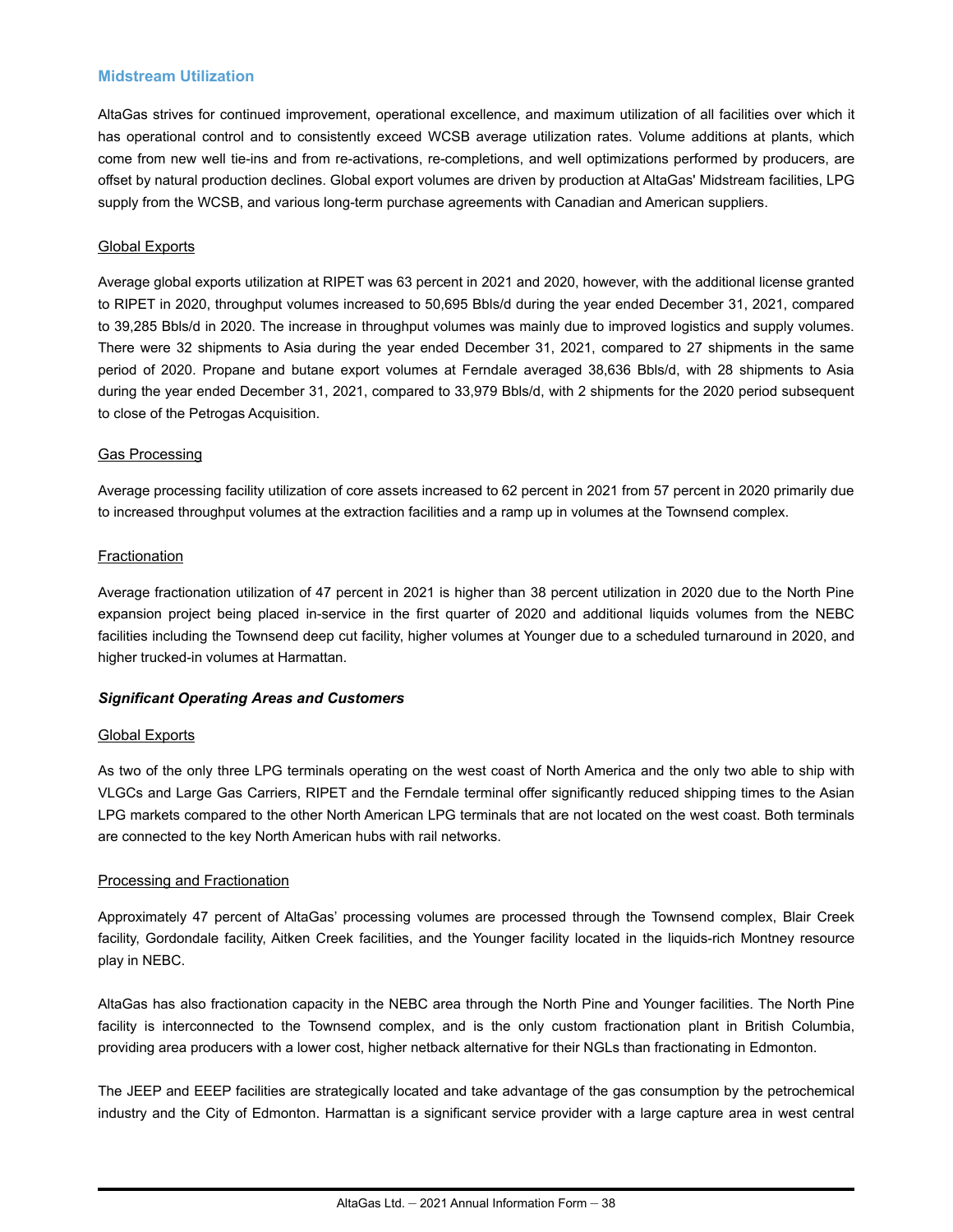Alberta. Many other facilities in the Harmattan area are currently underutilized, providing AltaGas with opportunities to consolidate and increase asset utilization and profitability.

### *Midstream Contractual Arrangements*

### **Global Exports**

RIPET and Ferndale annual capacity is currently managed through a combination of merchant supply agreements and tolling arrangements for both propane and butane. AltaGas' plans are to have an increasing amount of RIPET and Ferndale's capacity underpinned by tolling arrangements with focus on creating an integrated value chain for AltaGas' customers and suppliers in the WCSB from the wellhead to the global export markets.

In 2022, AltaGas has in place agreements for the purchase of approximately 75 percent of the propane expected to be shipped from RIPET. Approximately 67 percent of RIPET propane volumes are exported under term and semi-term contracts, while 33 percent are under current year strip or spot contracts.

In 2022, AltaGas also has in place agreements for propane and butane offtake volumes, for the purchase of approximately 76 percent of the product expected to be shipped from Ferndale. Approximately 76 percent of Ferndale propane and butane volumes are exported under term and semi-term contracts, while 24 percent are under current year strip or spot contracts.

### Processing and Fractionation

AltaGas gathers, processes, and fractionates natural gas and NGL under contracts with natural gas producers. There are approximately 208 active processing contracts with approximately 60 counterparties. These contracts, in general:

- Establish fees for the gathering and processing services offered by AltaGas;
- Establish operating costs flow through to the producers for a significant portion of the contracts;
- Define the producers' access rights to gathering and processing services;
- Establish minimum throughput commitments with producers and use appropriate fee structures to recover invested capital early in the life of the contract where capital investment is required by AltaGas;
- Define the terms and conditions under which future production is processed at an AltaGas facility; and
- Establish processing fees at several facilities on a take-or-pay basis.

The majority of contracts in place at December 31, 2021 were subject to annual price escalation related to changes in CPI.

Where natural gas reserves have been dedicated under a contract, the contract normally extends beyond one year and up to the life of the reserves, depending on the amount of capital AltaGas has invested in the facility. Where reserves have not been dedicated under a contract or AltaGas has not made a significant capital investment, the contracts are normally subject to termination by either party upon one to three months' notice. Producing wells typically remain connected to a processing system for their entire productive lives.

Natural gas processing facility owners have the right to extract liquids from the natural gas stream, either directly as the owner of the natural gas, or through NGL extraction agreements. The typical commercial arrangement involves the ethane and NGL extraction plant owner contracting with the gas shipper on a natural gas transmission system for the right to extract NGL from the transporter's natural gas. Ethane and NGL are extracted from the energy content of the shipper's natural gas.

The value of ethane and NGL extraction is a function of the difference between the value of the ethane, propane, butane and condensate as separate marketable commodities and their heating value as constituents of the natural gas stream. If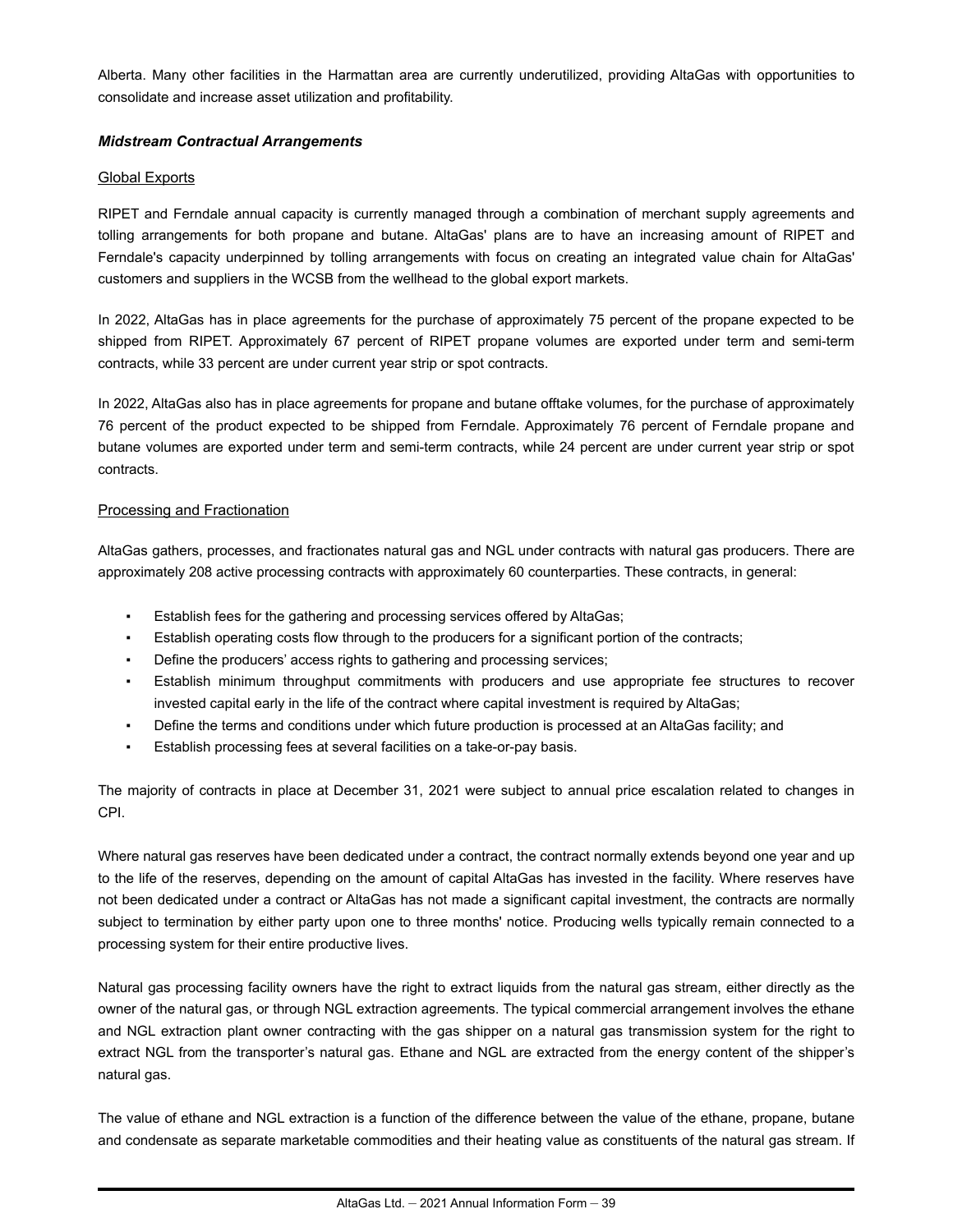the components are not extracted and sold at prices that reflect the value for each of the individual commodities, they are sold as part of natural gas and generate revenue for their heating value at the prevailing natural gas price.

Fractionation facilities charge a fee to separate NGL mix into specification propane, butane, and condensate.

### **Environmental Considerations Impacting the Midstream Business**

The Midstream business is subject to the following environmental regulations:

#### *Canadian Federal Air and GHG Regulations*

#### Multi-Sector Air Pollutants Regulations

The Multi-Sector Air Pollutants Regulation promulgated under the *Canadian Environmental Protection Act, 1999* (the Canadian EPA), was passed on June 17, 2016. The regulation requires owners and operators of specific industrial facilities and equipment types to meet consistent performance standards across the country. The objectives of the regulations are to limit the amount of NOx emitted from modern (new) and pre-existing (existing), gaseous-fuel-fired nonutility boilers and heaters used in many industrial facilities.

Certain provisions of the Multi-Sector Air Pollutants Regulations came into effect on July 1, 2017, requiring registration and compliance reporting for modern engines. Compliance obligations for pre-existing engines were introduced in 2019 that will include NOx limits, NOx testing and O2 measurements, specified maintenance/operational requirements, and annual reporting and record keeping. Regulated entities will be subject to enforcement and compliance requirements and penalties as specified under the Canadian EPA.

AltaGas is currently focused on evaluating and implementing emissions reductions opportunities to reduce NOx emission associated with its engine, heater, and boiler fleet. Through a combination of engine modifications, implementation of technology, and/or changes in operating parameters, AltaGas expects to achieve a limit of 4g/kWh for 50 percent of the total rated brake power of AltaGas' regulated engines, with the goal of achieving a NOx limit of 4g/kWh for all pre-existing engines by 2026.

#### Federal Carbon Pricing

On December 9, 2016, the Government of Canada formally announced the "Pan-Canadian Framework on Clean Growth and Climate Change". As a result, on June 21, 2018, the federal government enacted the Greenhouse Gas Pollution Pricing Act to implement a carbon pollution pricing system that took effect beginning in 2019, to be applied in provinces and territories that do not have a carbon pricing system that aligns with the federal benchmark.

In December 2020, the government released its strengthened climate plan, "A Healthy Environment and a Healthy Economy", which proposed to implement annual carbon price increases of \$15/tonne of carbon dioxide equivalent (CO<sub>2</sub>e) GHG emissions from 2023 to 2030 and to consider changes to strengthen the federal benchmark criteria. In August 2021, the Government of Canada updated the federal benchmark for carbon pricing post-2022. This update includes confirming the national minimum price on carbon pollution to 2030 and strengthening the criteria that all provincial pricing systems across Canada must meet.

The federal carbon pollution pricing scheme is composed of two elements, both of which may impact AltaGas' business:

- A carbon levy applied to combusted fossil fuels, priced at \$50 per tonne in 2022, and then increasing by \$15 per year starting in 2023, reaching \$170 per tonne of carbon emitted in 2030; and,
- An output-based pricing system for industrial facilities that emit 50,000 tonnes of  $CO<sub>2</sub>e$  per year or more, with an opt-in capability for smaller facilities with emissions below the threshold.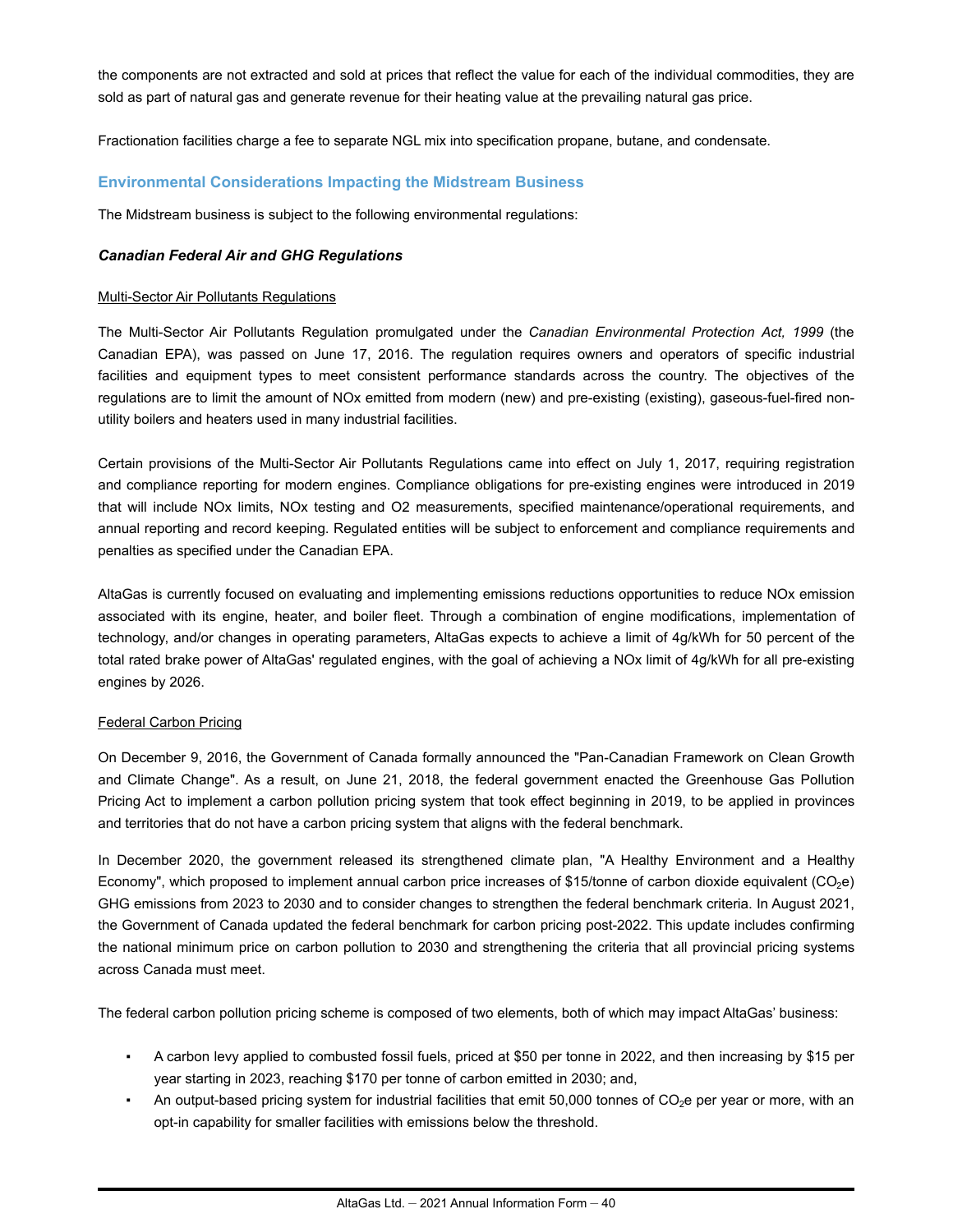The output-based pricing system will apply to emissions from fuel combustion as well as emissions of synthetically produced GHG's from industrial processes and products. As of December 31, 2021, AltaGas has three processing facilities that would exceed the 50,000 tonnes of CO<sub>2</sub>e per year threshold, including two facilities in Alberta and one facility in British Columbia. These facilities will continue to be regulated by the carbon pricing and reporting systems within those provinces. The carbon pricing schemes in both Alberta and British Columbia have been granted equivalency by the federal government until 2022.

Beginning in 2023, provincial and territorial carbon pollution pricing systems will be required to meet the strengthened 2023 to 2030 benchmark criteria to be a federally recognized carbon pollution pricing system. The minimum requirements include:

- Carbon pollution pricing systems must have a minimum carbon pollution price of at least \$65 per tonne of GHG emissions calculated in CO<sub>2</sub>e in 2023, rising by \$15 per year to \$170 per tonne of CO<sub>2</sub>e in 2030; and,
- The carbon pollution price must apply to an equivalent percentage of GHG emissions from combustion sources as would be covered by the federal backstop system in the jurisdiction.

The federal government will seek confirmation from provinces and territories on whether they intend to maintain or implement a carbon pollution pricing system for the 2023 to 2030 period. The federal government will assess provincial and territorial submissions against the updated federal benchmark criteria in 2022. This will inform the application of the federal backstop carbon pollution pricing system as of 2023, pursuant to the Greenhouse Gas Pollution Pricing Act.

### Federal Greenhouse Gas Reporting Program (GHGRP)

Environment and Climate Change Canada reduced the reporting threshold for the GHGRP reports for the 2017 operating year. Under this rule, the GHGRP will apply to a wider range of GHG emitting operations in Canada. The reporting threshold for industrial facilities was reduced from 50,000 tonnes  $CO<sub>2</sub>e$  to 10,000 tonnes  $CO<sub>2</sub>e$ .

As of June 1, 2021, nine facilities within the Midstream segment reported to the GHGRP as a result of the lower reporting threshold.

#### *Alberta*

### TIER

TIER automatically applies to facilities that produce 100,000 tonnes or more of emissions per year. Facilities under this threshold have the option to voluntarily become a regulated facility under TIER by becoming an aggregate facility. Emission reduction obligations under TIER are determined according to a facility specific benchmark approach and highperformance benchmark approach. Under the facility specific benchmark methodology, a facility is required to reduce emissions intensity by 10 percent relative to the facility's historical production weighted average emissions intensity. The stringency of the facility specific benchmark will increase by 1 percent annually beginning in 2021. High performance benchmarks are set to the average emission intensity of the most efficient facilities producing each benchmarked product over selected reference years.

TIER provides regulated facilities with the same compliance options available to them, as they did under the CCIR. Emission performance credits and emissions offsets combined may not be used to satisfy more than 60 percent of the facility's total compliance obligation for a single compliance year. TIER will also maintain the credit expiry timeline for emission performance credits and offsets, where credits will expire eight years after creation. Both AltaGas' Harmattan and Gordondale facilities produce 100,000 tonnes or more of emissions per year and are regulated under the TIER program.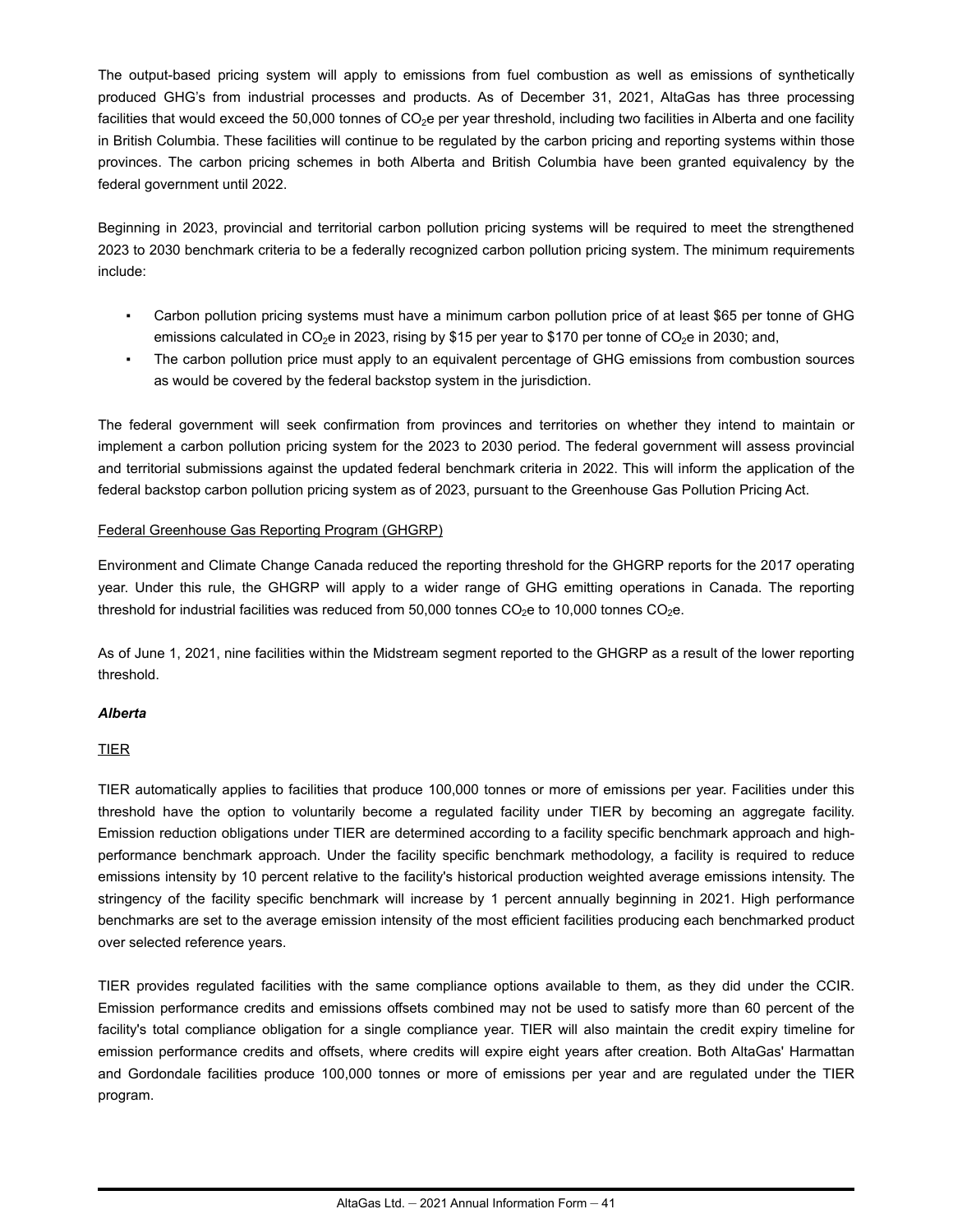The Government of Canada applied the federal fuel charge in Alberta beginning January 1, 2020 under the *Greenhouse Gas Pollution Pricing Act* (GGPPA). The charge applies to all fossil fuels used in Alberta, including those in the oil and gas sector, that previously had been given a carbon tax exemption until 2023 under the previous provincial administration, while the province focused on methane reduction. The GGPPA includes provisions to exempt facilities subject to provincial policies that meet the federal benchmark criteria. The TIER program was designed to meet federal requirements and protect regulated facilities from the full costs of complying with the GGPPA, while achieving emission reductions using an approach that is cost efficient and tailored to Alberta's industry. AltaGas facilities under 100,000 tonnes of emissions in Alberta have voluntarily opted in to the TIER program as an aggregate facility. Each opted in facility will be required to meet the compliance requirements under the TIER program, but will be exempt from paying the federal fuel charge under the GGPPA.

### Methane Reduction Regulation

The Government of Alberta has committed to reduce methane emissions from oil and gas operations by 45 percent relative to 2014 levels by 2025. Execution of the new oil and gas methane standards will be led by the Alberta Energy Regulator, in collaboration with Alberta Energy and the Alberta Climate Change Office. Details with respect to the Alberta Government's methane reduction program were released on December 13, 2018, and effective January 1, 2020. The AER Directive 060 sets out requirements for flaring, incinerating, and venting in Alberta at all upstream petroleum industry wells and facilities, with specific operational requirements to address fugitive emissions and venting, which are the primary sources of methane emissions from the oil and gas industry. These operational requirements could result in significant equipment retrofit, equipment replacement, advanced planning, and investment to ensure compliance. In addition, companies are also required to have in place a fugitive emissions management program that must be designed to reduce fugitive emissions over time to achieve the 45 percent reduction target relative to 2014 levels. Companies will also be required to conduct leak detection surveys at their facilities at a prescribed frequency (annually or tri-annually) based on equipment or facility type. The AER Directive 017 also sets out measurement requirements associated with the requirements under AER Directive 060.

#### *British Columbia (B.C.)*

#### Greenhouse Gas Industrial Reporting and Control Act

On January 1, 2016, the *Greenhouse Gas Industrial Reporting and Control Act* came into force to, among other things, ensure LNG facilities in B.C. have an emissions cap. The legislation replaced the previous *Greenhouse Gas Reduction (Cap and Trade) Act*.

The Blair Creek facility, Townsend complex, North Pine facility, RIPET, and other assets in B.C. are subject to the reporting obligations and as at December 31, 2021, are in compliance with the Greenhouse Gas Emission Reporting Regulation.

#### Methane Reduction

The amended Oil and Gas Commission Drilling and Production Regulation in B.C took effect on January 1, 2020. Amendments to the regulation included Leak Detection and Repair. A facility permit holder in B.C. will be required to conduct leak detection surveys at their facilities at a prescribed frequency (annually or tri-annually) based on equipment or facility type.

Detected leaks at a facility identified during a survey must be repaired within 30 days or, if the repair requires the facility to be shut down, then the repair must be completed at the next turnaround. Records of the surveys at a facility must be maintained and include date of survey and method used, leak rate for any leak detected, and leak repair information.

In addition to the above requirements, the amended regulations contain various natural gas vent gas limits or restrictions on the following types of equipment: tanks, compressors, gas conservation equipment, pneumatic devices, pneumatic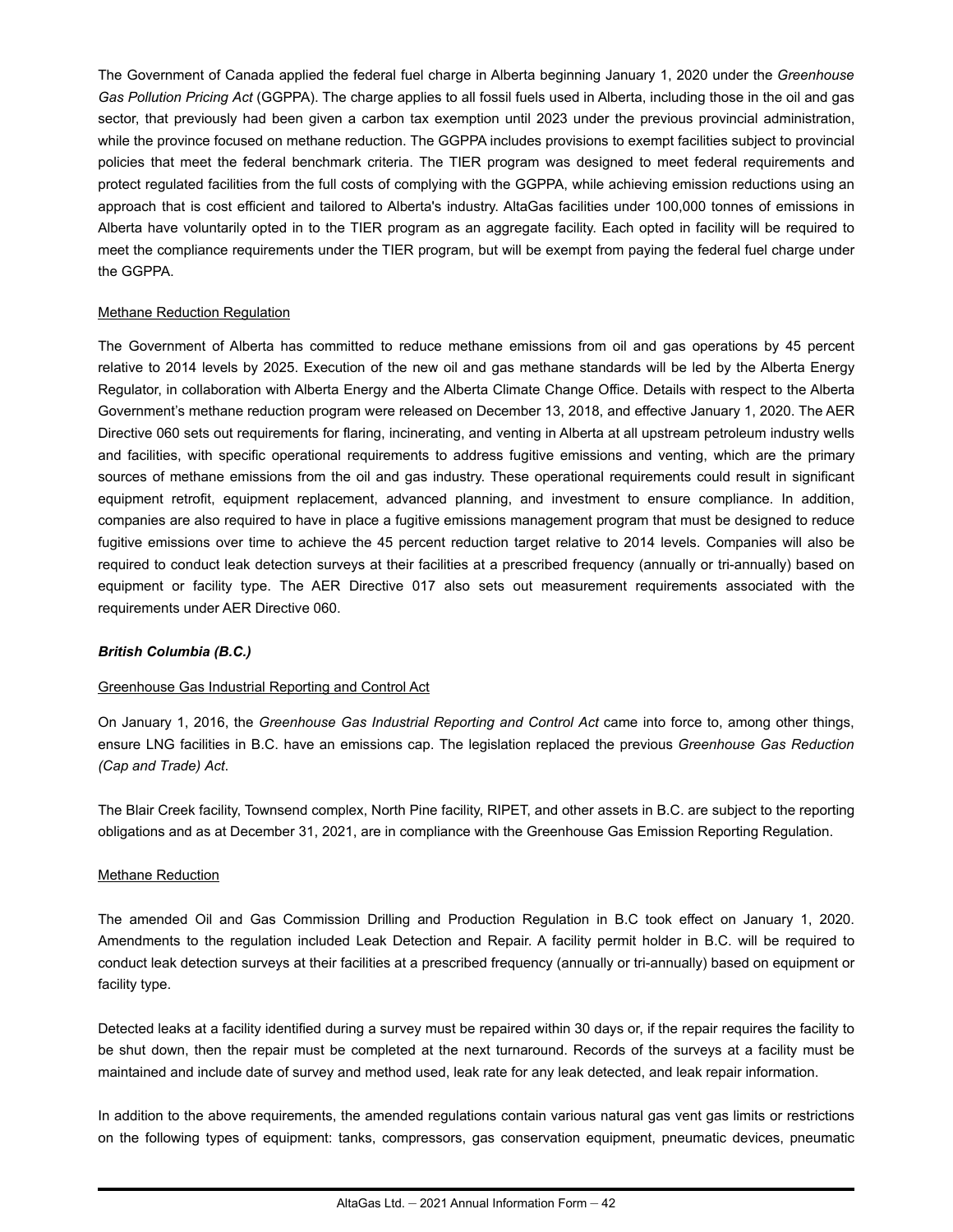pumps and compressor starters and glycol dehydrators. These equipment specific natural gas vent limits may result in equipment retrofit or replacement.

### Carbon Tax Act

AltaGas' operating facilities in B.C. operate under and comply with requirements set forth by the *Carbon Tax Act* of B.C. B.C.'s carbon tax is currently set at \$45 per tonne of  $CO<sub>2</sub>e$  and will increase to \$50 per tonne on April 1, 2022.

## CleanBC

In October 2021, the Government of British Columbia announced an updated clean energy plan, "CleanBC Roadmap to 2030", which seeks to ensure that B.C. achieves its GHG emissions reduction target by 2030 and sets the course to fulfill their net-zero commitment by 2050. The B.C. plan includes several strategies targeting the industrial, transportation, construction, and waste sectors of the B.C. economy. Key initiatives include:

- A stronger price on carbon pollution, aligned with or exceeding federal requirements from 2023 to 2030, with built-in supports for people and businesses;
- Increased clean fuel requirements and doubling the target for renewable fuels produced in B.C. to 1.3 billion litres by 2030;
- Stronger methane policies that will reduce methane emissions from the oil and gas sector by 75 percent by 2030 and nearly eliminate all industrial methane emissions by 2035;
- Requirements for new large industrial facilities to work with government to demonstrate how they align with B.C.'s legislated targets and submit plans to achieve net-zero emissions by 2050;
- Enhancing the CleanBC Program for Industry to reduce emissions while supporting a strong economy;
- Implement programs and policies so that oil and gas emissions are reduced in line with sectoral targets;
- A cap on emissions for natural gas utilities with a variety of pathways to achieve it;
- Support for innovation in areas like low to no carbon solutions such as hydrogen, the forest-based bioeconomy and negative emissions technologies.

### *Washington State*

### Department of Ecology Reporting of Emissions of Greenhouse Gases

The Department of Ecology has established Greenhouse Gas Reporting requirements for any facility that exceeds the threshold of 10,000 metrics tonnes of  $CO<sub>2</sub>e$  or more per calendar year in total GHG emissions from applicable source categories. If the reporting threshold is exceeded, an annual GHG report must be filed with Department of Ecology.

As of December 31, 2021, the Ferndale LPG export facility was in material compliance with its GHG emissions reporting requirements.

# *U.S. Federal Air and GHG Regulations*

The U.S. GHGRP requires reporting of GHG data and other relevant information from large GHG emission sources, fuel, and industrial gas suppliers, and  $CO<sub>2</sub>$  injection sites in the United States. A total of 41 categories of reporters are covered by the U.S. GHGRP. Facilities determine whether they are required to report based on the types of industrial operations located at the facility, their emission levels, or other factors. Facilities are generally required to submit annual reports under Part 98 if:

- GHG emissions from covered sources exceed 25,000 metric tons  $CO<sub>2</sub>$ e per year;
- Supply of certain products would result in over  $25,000$  metric tons  $CO<sub>2</sub>$ e of GHG emissions if those products were released, combusted, or oxidized; or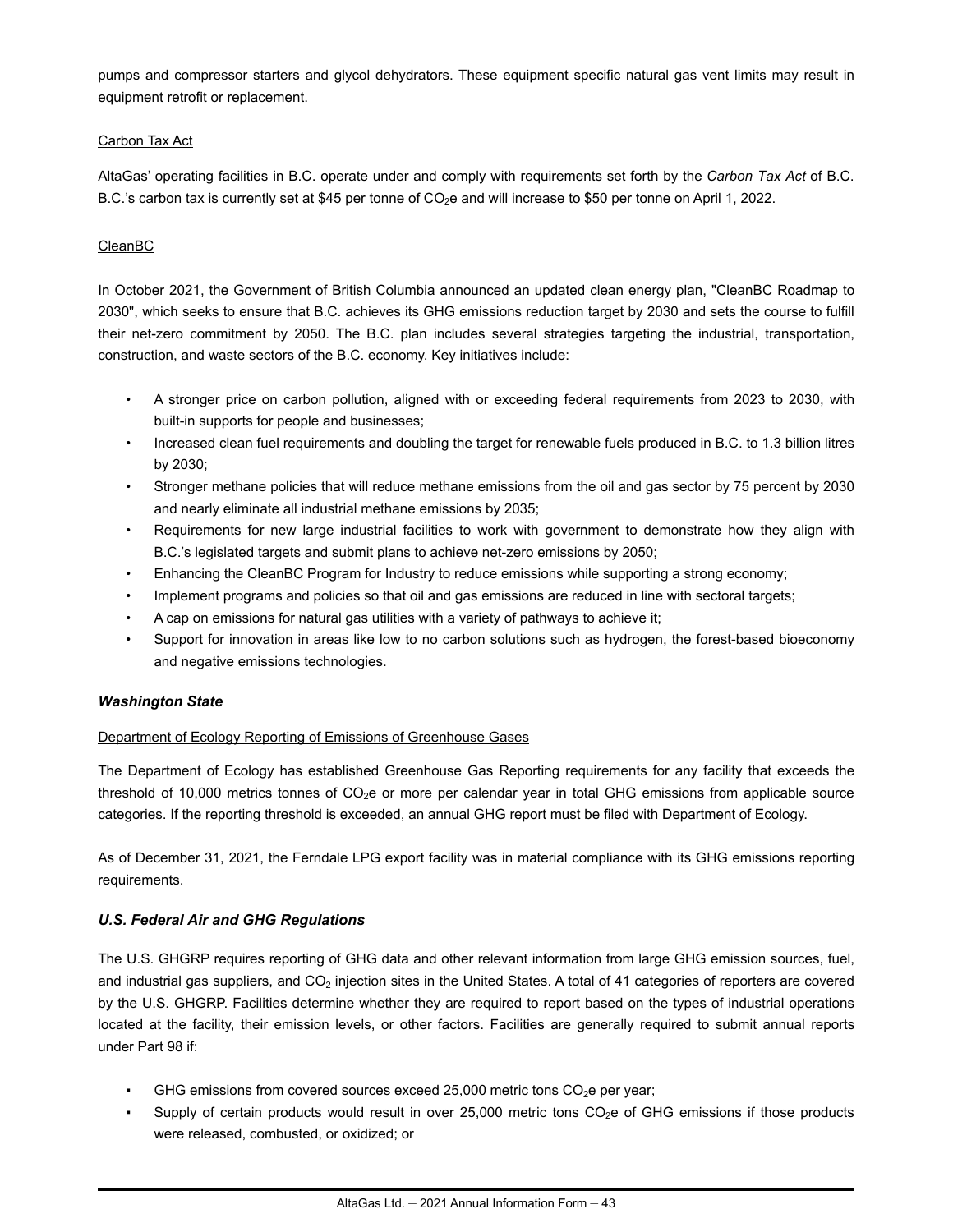The facility receives 25,000 metric tons or more of CO2 for underground injection.

All of AltaGas' operating facilities located in the U.S. operate under and comply with requirements set forth by the U.S. GHGRP.

# **CORPORATE/OTHER SEGMENT**

The Corporate/Other business consists of power assets and AltaGas' corporate activities, including general corporate investments and other revenue and expense items, such as general corporate overhead and interest expense, which are not directly attributable to AltaGas' operating business segments. For the year ended December 31, 2021, the revenue for the Corporate/Other business was \$108 million excluding intersegment eliminations and risk management and trading activities (2020 – \$135 million).

#### **Power Assets**

AltaGas' power assets are engaged in the generation and sale of capacity, electricity, ancillary services, and related products in California and Colorado. After the sale of Pomona and Ripon in the third quarter of 2020, AltaGas has 578 MW of installed power capacity from a combination of gas-fired and remaining distributed generation assets, as more particularly set forth in the below table:

| Facility               | Interest<br>$(\%)$ | Capacitv<br>(MW) | Type      | Geographic Region           | Contracted<br><b>Expiry Date</b> |
|------------------------|--------------------|------------------|-----------|-----------------------------|----------------------------------|
| <b>Blythe</b>          | 100%               | 507              | Gas-fired | California, U.S.            | 2023                             |
| Brush II $(1)$         | 100 %              | 70               | Gas-fired | Colorado, U.S.              | 2022                             |
| Distributed Generation | 100 %              |                  | Various   | Various regions in the U.S. | Various                          |
| Total                  |                    | 578              |           |                             |                                  |

(1) In February 2022, AltaGas entered into agreement to sell the Brush II plant. The transaction is expected to close in the second quarter of 2022.

### Gas-Fired Generation

In southern California, the 507 MW Blythe Energy Center utilizes gas-fired generation to produce power and serves the transmission grid operated by the CAISO to cover periods of high demand primarily driven by the Los Angeles area. Due to the structure of the long-term PPA with SCE, the majority of the revenue from the facility is derived from being available to produce and not from actual production, therefore providing stable cash flow. The facility is directly connected to an El Paso Gas Company natural gas pipeline for its primary supply and a Southern California Gas Company pipeline as a secondary supply source, and interconnects to SCE and CAISO via a 67-mile transmission line also owned by Blythe and part of the Blythe Energy Center. In 2019, AltaGas announced the successful recontracting of the Blythe facility to SCE. Under the tolling agreement, SCE has exclusive rights to all capacity, energy, ancillary services, and resource adequacy benefits. The agreement became effective on August 1, 2020 and runs through December 31, 2023.

#### **Competition**

The Blythe Energy Center is contracted under a PPA until December 31, 2023. Under the tolling agreement(s), SCE has exclusive rights to all capacity, energy, ancillary services, and resource adequacy benefits during the PPA term.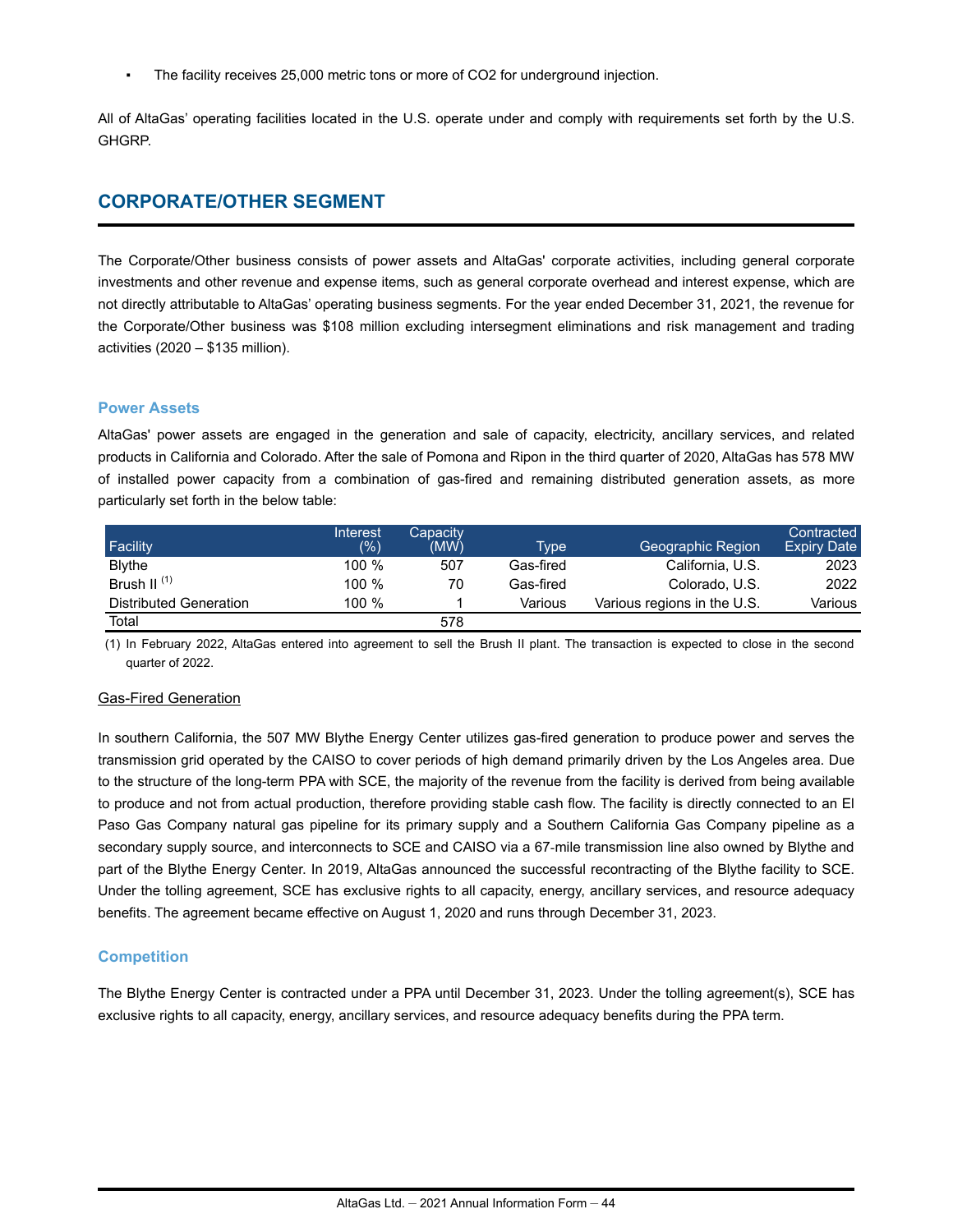## **Environmental Considerations Impacting the Corporate/Other Segment**

AltaGas' power assets included in the Corporate/Other segment are subject to the following environmental regulations:

### **U.S. Federal Air and GHG Regulations**

#### Clean Air Act

Under the *Clean Air Act*, the USEPA has the authority to set federal ambient air quality standards for certain air pollutants which apply throughout the U.S. The *Clean Air Act* could increase regulatory burdens for AltaGas' natural gas-fired power plants, which emit volatile organic compounds and nitrogen oxides, by leading to additional control requirements, obligations to obtain emission offsets, or permitting delays.

Individual states must ensure that, at a minimum, their air quality meets the ambient federal standards set by the USEPA. In general, states may choose to impose stricter performance requirements than does the USEPA.

In addition, the *Clean Air Act* requires certain facilities to obtain construction and operating permits for their air emissions.

As of December 31, 2021, AltaGas' operating natural gas-fired power generation facility in California was in compliance with its air permit requirements, which are issued in accordance with federal and state emissions standards.

### **California GHG Regulations**

#### Cap-and-Trade Program

The California ARB originally designed the California cap-and-trade regulations to meet the requirements of Assembly Bill No. 32 (AB 32). The California cap-and-trade program is a mandatory market-based system designed to reduce GHG emissions over time from multiple sources by setting a declining cap on GHG emissions. The program began in 2013 and has been extended to 2030. The emissions cap declines at approximately 3 percent per annum with the objective of reaching at least a 40 percent reduction in GHG emissions by 2030 compared to 1990 levels. Large GHG emitters must submit compliance instruments to the ARB in proportion to their annual emissions. Compliance instruments include emission allowances purchased at auction or in private sales, emission allowances distributed to certain industry participants, and limited proportions of offset credits.

As of December 31, 2021, AltaGas' Blythe facility in California was in compliance with cap and trade requirements. Costs associated with meeting AB 32 and California's cap-and-trade program have been passed through to the utilities pursuant to the applicable PPA.

#### California Groundwater Regulation

In California, water supply availability can be volatile, particularly as implementation moves forward on the SGMA. SGMA will require adoption of new mandatory requirements with the aim of managing groundwater "sustainably" over the long term. SGMA gives primary responsibility for regulating groundwater to local agencies referred to as GSAs. GSAs must develop plans that allow the maximum quantity of groundwater to be withdrawn without causing the lowering of groundwater levels, reduction of storage, seawater intrusion, degraded water quality, land subsidence, or depletion of interconnected surface water. Although SGMA focuses on groundwater supplies, reduced availability of groundwater might increase surface water demands, whether originating from local or imported surface water supply sources. It is uncertain whether or how SGMA may impact water supplies for Blythe. Blythe was designed to operate with wastewater capture and other water recycling techniques. Water is reused at Blythe in steam generation, reducing the amount of water used by the facility.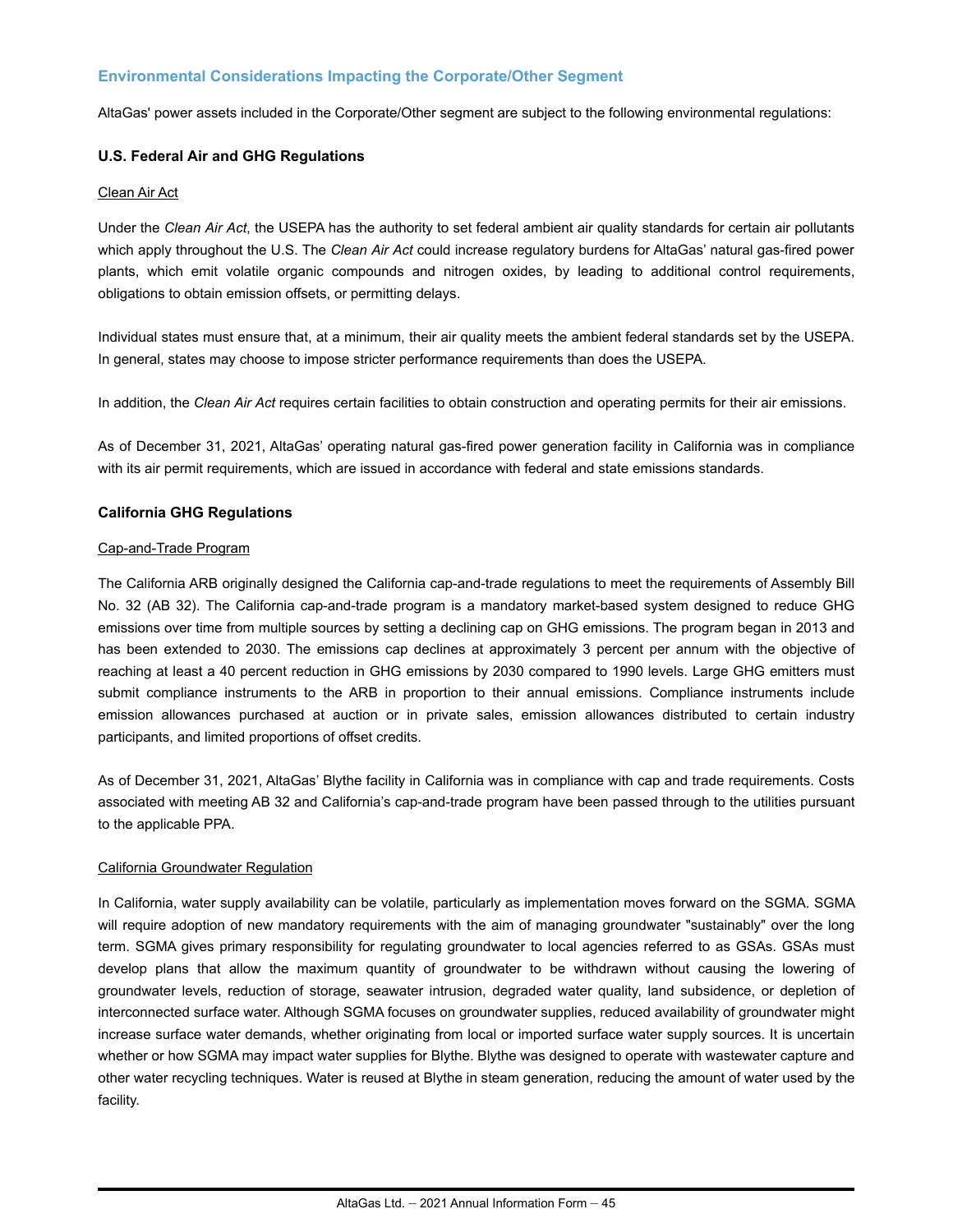# **CAPITAL STRUCTURE**

### **Description of Capital Structure**

The authorized share capital of AltaGas consists of an unlimited number of Common Shares and such number of Preferred Shares issuable in series at any time as have aggregate voting rights either directly or on conversion or exchange that in the aggregate represent less than 50 percent of the voting rights attaching to the then issued and outstanding Common Shares. At December 31, 2021, AltaGas had 280,269,038 outstanding Common Shares, 6,746,679 outstanding Series A Shares, 1,253,321 outstanding Series B Shares, 8,000,000 outstanding Series C Shares, 8,000,000 outstanding Series E Shares, 6,885,823 outstanding Series G Shares, 1,114,177 Series H Shares, and 12,000,000 outstanding Series K Shares.

On December 31, 2020, AltaGas redeemed all its 8,000,000 issued and outstanding Series I Shares for a redemption price equal to \$25.00 per Series I Share, in accordance with the terms of the Cumulative Redeemable 5-Year Minimum Rate Reset Preferred Shares, Series I.

The summary below of the rights, privileges, restrictions and conditions attaching to the Common Shares and the Preferred Shares is subject to, and qualified by reference to, AltaGas' articles and by-laws.

#### **Common Shares**

Holders of Common Shares are entitled to one vote per share at meetings of Shareholders of AltaGas, to receive dividends if, as and when declared by the Board of Directors and to receive the remaining property and assets of AltaGas upon its dissolution or winding-up, subject to the rights of shares having priority over the Common Shares.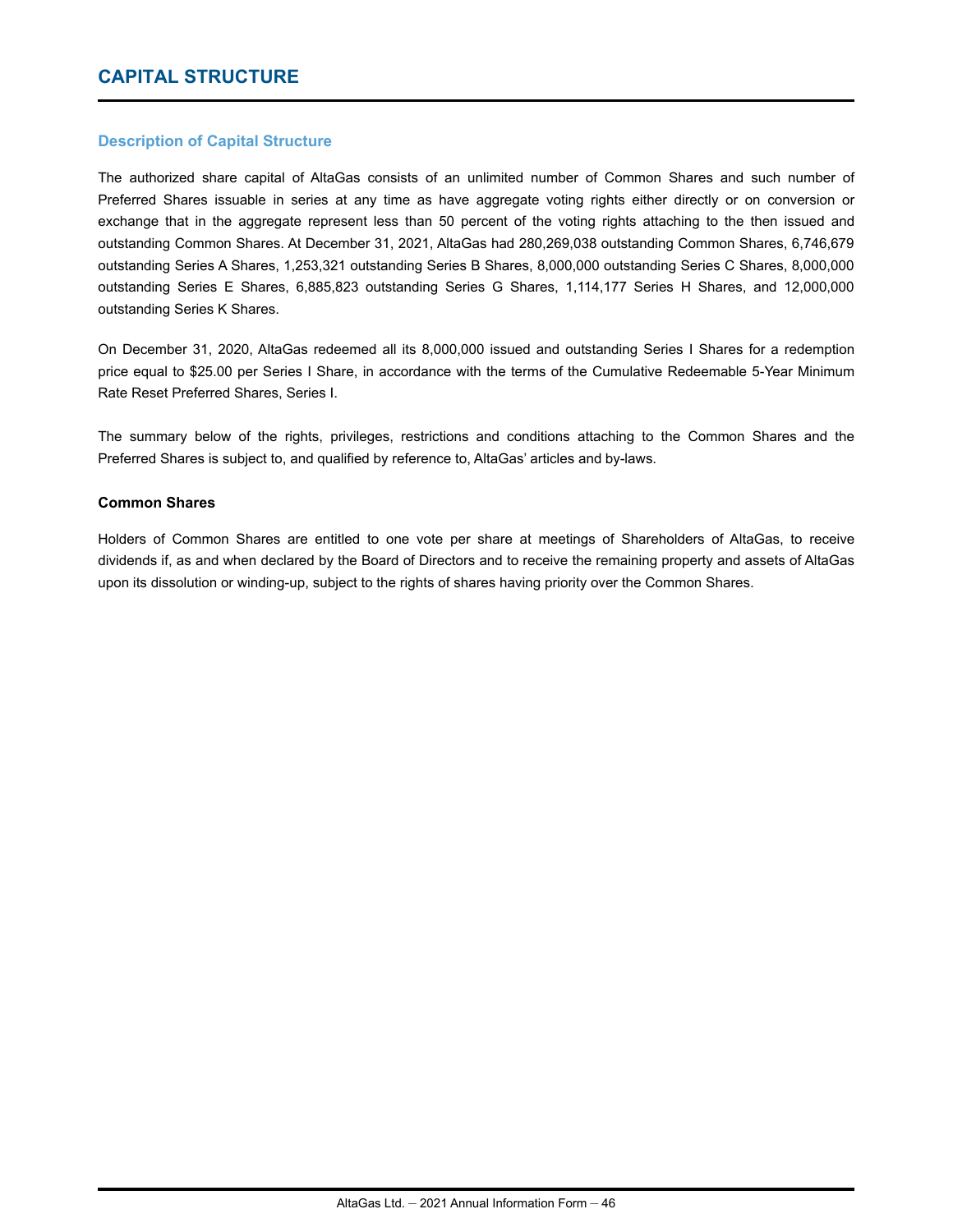## **Preferred Shares (1)**

The following table summarizes AltaGas' preferred shares outstanding as at December 31, 2021:

|                                | <b>Current Yield</b> | Annual dividend<br>per share <sup>(2)</sup> | <b>Redemption</b><br>price<br>per share <sup>(7)</sup> | <b>Redemption and</b><br>conversion<br>option date (3) (7) | $Right toconvert into (4)$ |
|--------------------------------|----------------------|---------------------------------------------|--------------------------------------------------------|------------------------------------------------------------|----------------------------|
| Series A Shares <sup>(5)</sup> | 3.060%               | \$0.76500                                   | \$25                                                   | September 30, 2025                                         | Series B                   |
| Series B Shares (6) (7)        | Floating             | Floating                                    | \$25                                                   | September 30, 2025                                         | Series A                   |
| Series C Shares <sup>(8)</sup> | 5.290%               | US\$1.32250                                 | <b>US\$25</b>                                          | September 30, 2022                                         | Series D                   |
| Series E Shares <sup>(5)</sup> | 5.393%               | \$1.34825                                   | \$25                                                   | December 31, 2023                                          | Series F                   |
| Series G Shares <sup>(5)</sup> | 4.240%               | \$1.06050                                   | \$25                                                   | September 30, 2024                                         | Series H                   |
| Series H Shares (6) (7)        | Floating             | Floating                                    | \$25                                                   | September 30, 2024                                         | Series G                   |
| Series K Shares                | 5.000%               | \$1.25000                                   | \$25                                                   | March 31, 2022                                             | $n/a^{(3)}$                |

(1) This table only includes those series of preferred shares that are currently issued and outstanding. The Corporation is authorized to issue up to 8,000,000 of each of Series D Shares, Series F Shares, subject to certain conditions, upon conversion by the holders of the applicable currently issued and outstanding series of preferred shares noted opposite such series in the table on the applicable conversion option date. If issued upon the conversion of the applicable series of preferred shares, Series F Shares are also redeemable for \$25.50 and Series D Shares are redeemable for US\$25.50 on any date after the applicable conversion option date, plus all accrued but unpaid dividends to, but excluding, the date fixed for redemption.

(2) The holders of Series A Shares, Series C Shares, Series E Shares, Series G Shares, and Series K Shares are entitled to receive a cumulative quarterly fixed dividend as and when declared by the Board of Directors. The holders of Series B Shares and Series H Shares are entitled to receive a quarterly floating dividend as and when declared by the Board of Directors. If issued upon the conversion of the applicable series of Preferred Shares, the holders of Series D Shares and Series F Shares will be entitled to receive a quarterly floating dividend as and when declared by the Board of Directors.

(3) AltaGas may, at its option, redeem all or a portion of the outstanding shares for the redemption price per share, plus all accrued and unpaid dividends on the applicable redemption option date and on every fifth anniversary thereafter. On February 16, 2022, Series K holders received formal notice that all outstanding Series K preferred shares will be redeemed on March 31, 2022.

(4) The holder will have the right, subject to certain conditions, to convert their preferred shares of a specified series into Preferred Shares of that other specified series as noted in this column of the table on the applicable conversion option date and every fifth anniversary thereafter.

(5) Holders of Series A Shares, Series E Shares, and Series G Shares will be entitled to receive cumulative quarterly fixed dividends, which will reset on the redemption and conversion option date and every fifth year thereafter, at a rate equal to the sum of the then five-year Government of Canada bond yield plus 2.66 percent (Series A Shares), 3.17 percent (Series E Shares), and 3.06 percent (Series G Shares).

- (6) Holders of Series B Shares and Series H Shares will be entitled to receive cumulative quarterly floating dividends, which will reset each quarter thereafter at a rate equal to the sum of the then 90-day Government of Canada Treasury Bill rate plus 2.66 percent (Series B Shares) and 3.06 percent (Series H Shares). Each quarterly dividend is calculated as the annualized amount multiplied by the number of days in the quarter, divided by the number of days in the year. Commencing December 31, 2021, the floating quarterly dividend rate is \$0.17192 per share for Series B Shares and \$0.196582 per share for Series H Shares for the period starting December 31, 2021 to, but excluding, March 31, 2022.
- (7) Series B Shares can be redeemed for \$25.50 per share on any date after September 30, 2015 that is not a Series B conversion date, plus all accrued and unpaid dividends to, but excluding, the date fixed for redemption. Series H Shares can be redeemed for \$25.50 per share on any date after September 30, 2019 that is not a Series H conversion date, plus all accrued and unpaid dividends to, but excluding, the date fixed for redemption.
- (8) Holders of Series C Shares will be entitled to receive cumulative quarterly fixed dividends, which will reset on the redeemable and conversion option date and every fifth year thereafter, at a rate equal to the sum of the five-year U.S. Government bond yield plus 3.58 percent.

Preferred Shares may be used by AltaGas for any appropriate corporate purposes, including, without limitation, public or private financing transactions or issuance as a means of obtaining additional capital for use in AltaGas' business and operations or in connection with acquisitions of other businesses and properties. AltaGas does not intend to use Preferred Shares as a defensive tactic to block take-over bids.

The Board of Directors may divide any unissued Preferred Shares into series and fix the number of shares in each series and the designation, rights, privileges, restrictions, and conditions thereof. The Preferred Shares of each series will rank on parity with Preferred Shares of every other series with respect to accumulated dividends and return of capital and the holders of Preferred Shares will rank prior to the holders of Common Shares and any other shares of AltaGas ranking junior to the Preferred Shares with respect to the payment of dividends and the distribution of assets in the event of liquidation, dissolution or winding-up of AltaGas, whether voluntary or involuntary.

The rights, privileges, restrictions and conditions attaching to the Preferred Shares as a class may be repealed, altered, modified, amended or amplified or otherwise varied only with the sanction of the holders of the Preferred Shares given in such manner as may then be required by law, subject to a minimum requirement that such approval be given by resolution in writing executed by all holders of Preferred Shares entitled to vote on that resolution or passed by the affirmative vote of at least 66⅔ percent of the votes cast at a meeting of holders of Preferred Shares duly called for such purpose.

For the specific rights, privileges, restrictions, and conditions attaching to the currently issued and, as applicable, outstanding: (i) Series A Shares and the Series B Shares, reference should be made to the prospectus supplement of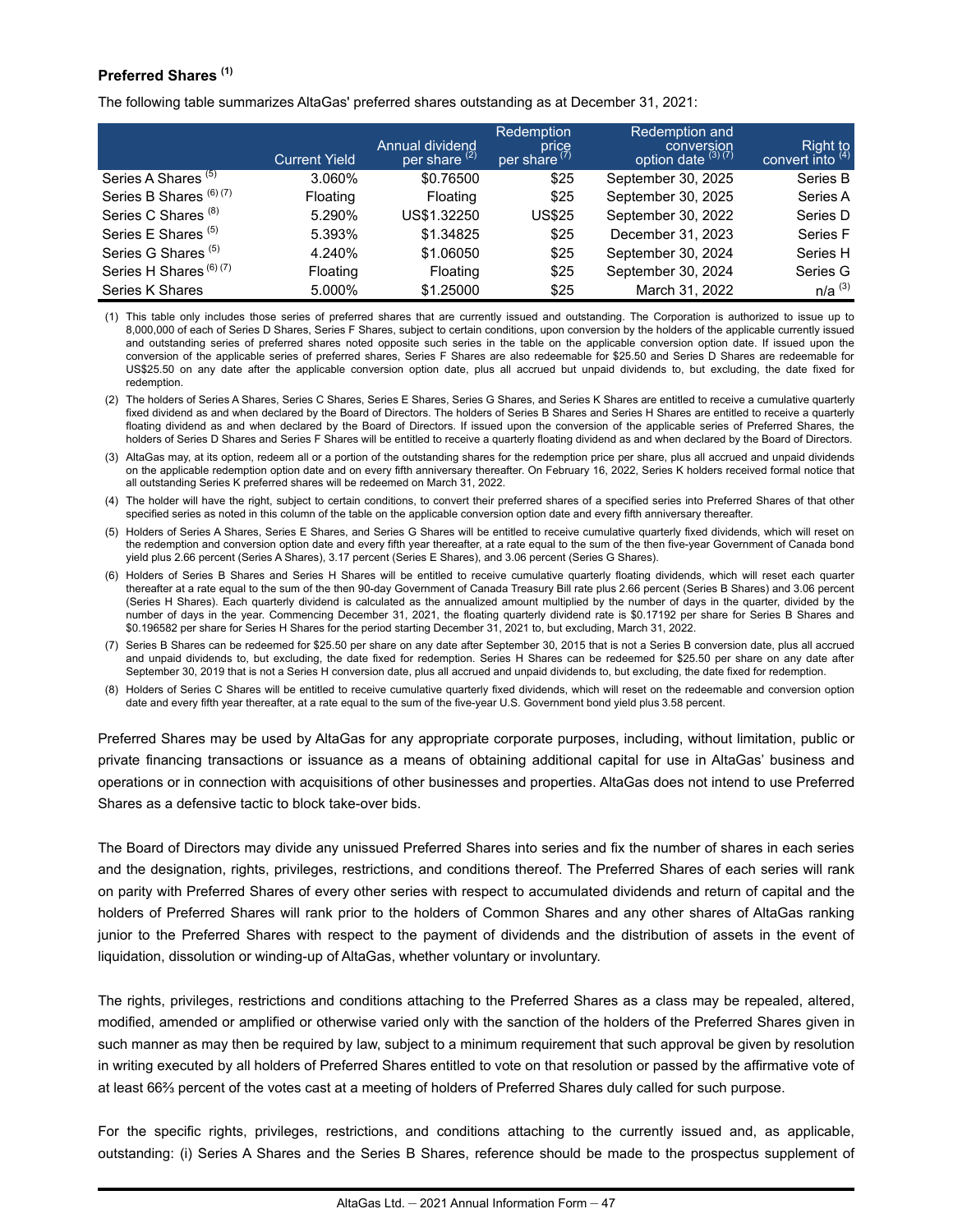AltaGas dated August 11, 2010; (ii) Series C Shares and the Series D Shares, reference should be made to the prospectus supplement of AltaGas dated May 30, 2012; (iii) Series E Shares and Series F Shares, reference should be made to the prospectus supplement of AltaGas dated December 6, 2013; (iv) Series G Shares and Series H Shares, reference should be made to the prospectus supplement of AltaGas dated June 25, 2014; (v) Series I Shares and Series J Shares, reference should be made to the prospectus supplement of AltaGas dated November 16, 2015; and (vi) Series K Shares and Series L Shares, reference should be made to the prospectus supplement of AltaGas dated February 15, 2017. The articles of the corporation and each of the prospectus supplements described herein have been filed with, and may be retrieved from, SEDAR at www.sedar.com.

#### **Medium Term Notes**

AltaGas has issued senior unsecured notes in the form of MTNs. Details with respect to the issued and outstanding MTNs can be found in Note 16 to AltaGas' audited Consolidated Financial Statements as at and for the year ended December 31, 2021 filed on SEDAR at www.sedar.com. The MTNs are not listed or quoted on any exchange.

#### **WGL and Washington Gas Notes**

WGL and Washington Gas issue long-term notes with individual terms regarding interest rates, maturities and call or put options. These notes can have maturity dates of one or more years from the date of issuance. For a complete list of such notes currently outstanding please refer to Note 16 of AltaGas' audited Consolidated Financial Statements as at and for the year ended December 31, 2021.

### **Fixed-to-Fixed Rate Subordinated Notes, Series 1**

On January 11, 2022, AltaGas closed its offering of \$300 million of 5.25 percent Fixed-to-Fixed Rate Subordinated Notes, Series 1, due January 11, 2082. Details with respect to the issuance can be found in Note 33 of AltaGas' audited Consolidated Financial Statements as at and for the year ended December 31, 2021.

# **GENERAL**

### **Employees**

At December 31, 2021, there were 2,926 individuals employed by AltaGas.

|                  | December 31, 2021 <sup>1</sup> |
|------------------|--------------------------------|
| <b>Utilities</b> | 2.141                          |
| Midstream        | 566                            |
| Corporate/Other  | 219                            |
| Total            | 2,926                          |

### **Directors and Officers**

As at February 25, 2022, the directors and executive officers of AltaGas Ltd., as a group, owned beneficially, directly or indirectly, or exercised control or direction over 1,909,570 of the outstanding Common Shares, or approximately 0.68 percent of the 280,443,077 Common Shares issued and outstanding.

### **Directors**

The number of directors of AltaGas is to be determined from time to time by resolution of the Board of Directors. The number of directors is currently 11, of which 10 are independent directors.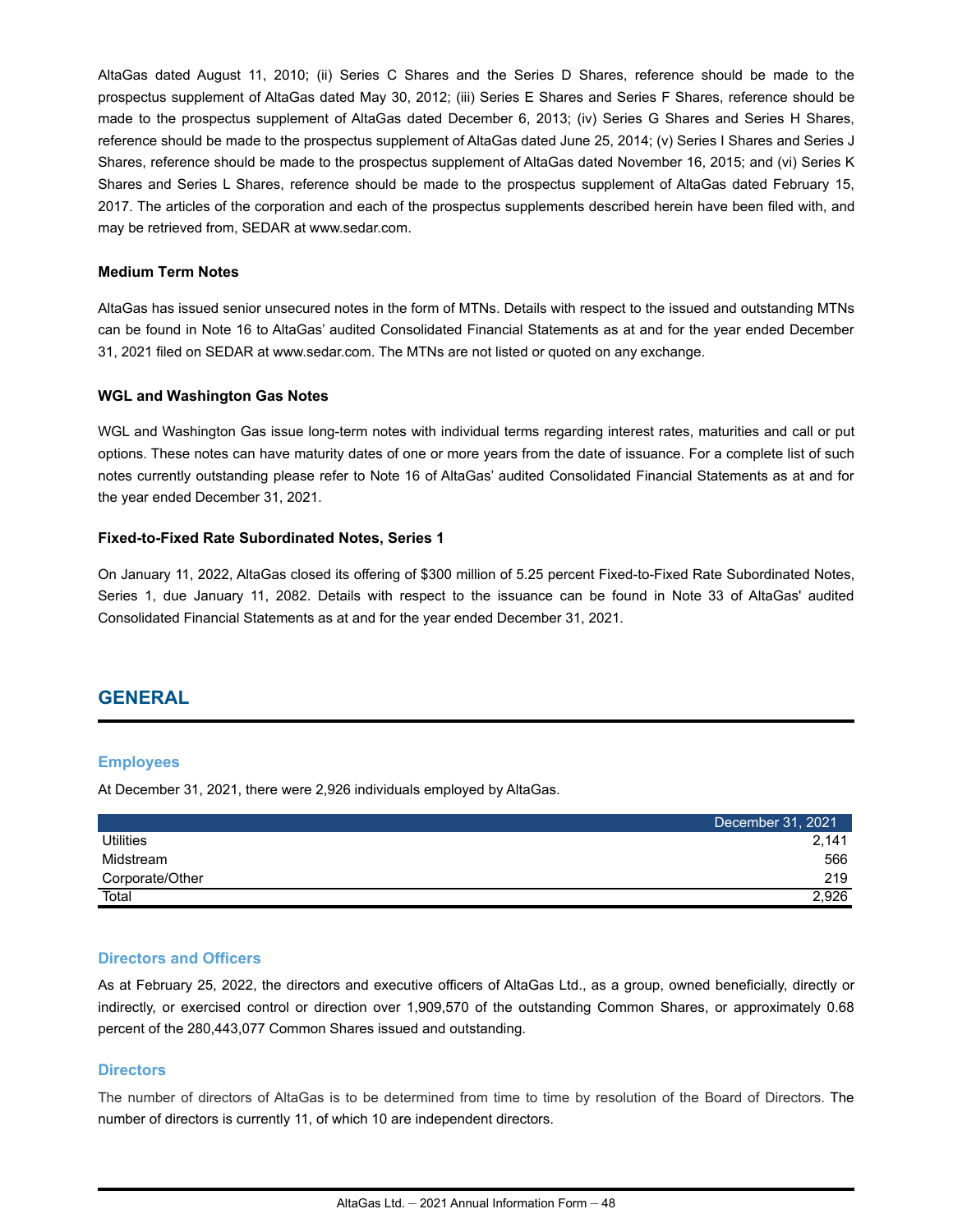The term of office of any director continues until the annual meeting of Shareholders of AltaGas next following the director's election or appointment, unless the term ends earlier in the event of death, resignation, or removal, disqualification or other reason in accordance with the constating documents of AltaGas. The Shareholders are annually entitled to elect the Board of Directors. Mr. McCallister has advised that he will retire at the 2022 meeting of shareholders.

The following table sets forth the names of the directors of AltaGas on February 25, 2022, their municipalities of residence, and their principal occupations within the last five years.

| Name of Director,<br>Municipality of<br>Residence, and Position                              | Principal Occupation During the Past Five Years                                                                                                                                                                                                                                                                                                                                                                                                                                                   | <b>Director Since</b>                                                |
|----------------------------------------------------------------------------------------------|---------------------------------------------------------------------------------------------------------------------------------------------------------------------------------------------------------------------------------------------------------------------------------------------------------------------------------------------------------------------------------------------------------------------------------------------------------------------------------------------------|----------------------------------------------------------------------|
| Victoria A. Calvert <sup>(1)</sup><br>Calgary, Alberta, Canada<br>Director                   | Ms. Calvert is a Corporate Director and Professor<br>Emerita of Business at Mount Royal University in<br>Calgary, where she taught from 1988 to 2018. She<br>was also a Director of the Canadian Alliance of<br>Community Service Learning from 2009 to 2017. Prior<br>to this, she held corporate positions at Hudson's Bay<br>Oil and Gas and the Bank of Nova Scotia.                                                                                                                          | November 1, 2015                                                     |
| David W. Cornhill (1)(2)<br>Calgary, Alberta, Canada<br>Director                             | Mr. Cornhill is a founding shareholder of AltaGas and<br>its predecessors. Mr. Cornhill was Chief Executive<br>Officer from 1994 to 2016 and served as interim Co-<br>CEO from July to December 2018. He was Chairman<br>of the Board from 1994 to April 2019. Prior to forming<br>AltaGas, Mr. Cornhill served in various capacities with<br>Alberta and Southern Gas Co. Ltd., including Vice<br>President, Finance and Administration, Treasurer and<br>President and Chief Executive Officer. | Director of AltaGas<br>(and its predecessors)<br>since April 1, 1994 |
| Randall L. Crawford <sup>(3)</sup><br>Naples, Florida, USA<br>Director                       | Mr. Crawford has been the Chief Executive Officer<br>since December 2018. Refer to the disclosure under<br>"Executive Officers" for further information.                                                                                                                                                                                                                                                                                                                                          | December 10, 2018                                                    |
| Jon-Al Duplantier <sup>(1)(4)</sup><br>Houston, Texas, USA<br>Director                       | Mr. Duplantier retired from Parker Drilling Company in<br>July 2020, where he held a number of executive roles<br>since joining in 2009, most recently as President,<br>Rental Tools and Well Services from April 2018. Prior<br>thereto, he served as Senior Vice President, Chief<br>Administrative Officer and General Counsel from April<br>2014 to March 2018.                                                                                                                               | February 2, 2021                                                     |
| Robert B. Hodgins <sup>(1)(5)</sup><br>Calgary, Alberta, Canada<br>Director                  | Mr. Hodgins is a CA, CPA and has been an<br>independent businessman since November 2004. Mr.<br>Hodgins has been serving as a non-executive part-<br>time Senior Advisor, Investment Banking for<br>Canaccord Genuity Corp. since September 2018. Mr.<br>Hodgins also held the positions of Chief Financial<br>Officer of Pengrowth Energy Trust, Vice President and<br>Treasurer of Canadian Pacific Limited and Chief<br>Financial Officer of TransCanada PipeLines Limited.                    | Director of AltaGas<br>(and its predecessors)<br>since March 2, 2005 |
| Cynthia Johnston <sup>(1)</sup><br>Victoria, B.C., Canada<br>Director                        | Ms. Johnston is a Corporate Director. She was<br>Executive Vice President, Gas, Renewables and<br>Operations Services at TransAlta Corporation from<br>2015 to 2017. From 2011 to 2015, she held various<br>positions, including Executive Vice President,<br>Enterprise Risk and Corporate Services and Executive<br>Vice President Corporate Services. Prior thereto, Ms.<br>Johnston held various executive leadership positions<br>with TransAlta and FortisAlberta Inc.                      | July 25, 2018                                                        |
| Pentti O. Karkkainen <sup>(1)</sup><br>West Vancouver, B.C.,<br>Canada<br>Chair of the Board | Mr. Karkkainen is the Chair of the Board. He was a co-<br>founder and General Partner of KERN Partners from<br>2000 to 2014, and was the firm's Senior Strategy<br>Advisor from 2014 until his retirement in 2015. Prior<br>thereto, Mr. Karkkainen was the Managing Director<br>and Head of Oil and Gas Equity Research at RBC<br>Capital Markets.                                                                                                                                               | July 25, 2018                                                        |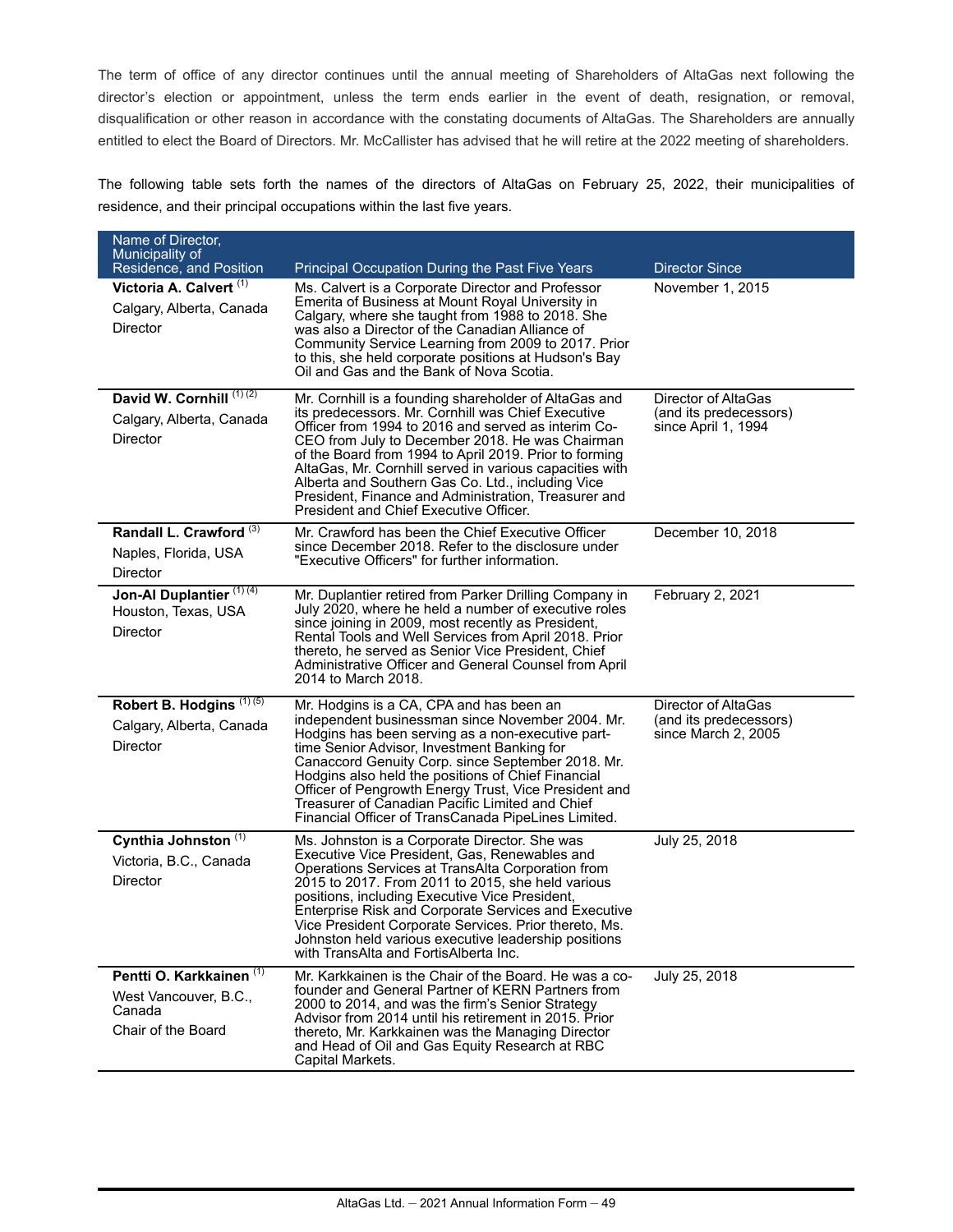| Name of Director,<br>Municipality of<br>Residence, and Position          | <b>Principal Occupation During the Past Five Years</b>                                                                                                                                                                                                                                                                                                                                                                                                                                                                                                                                                                                                                                                                                                                              | <b>Director Since</b> |
|--------------------------------------------------------------------------|-------------------------------------------------------------------------------------------------------------------------------------------------------------------------------------------------------------------------------------------------------------------------------------------------------------------------------------------------------------------------------------------------------------------------------------------------------------------------------------------------------------------------------------------------------------------------------------------------------------------------------------------------------------------------------------------------------------------------------------------------------------------------------------|-----------------------|
| Phillip R. Knoll (1) (2)<br>Kelowna, B.C., Canada<br>Director            | Mr. Knoll is a Professional Engineer and has been the<br>President of Knoll Energy Inc., a private consulting<br>company, since 2006. Mr. Knoll served as interim Co-<br>CEO of AltaGas from July to December 2018. He was<br>CEO of Corridor Resources Inc. from October 2010 to<br>September 2014. Prior thereto, Mr. Knoll held senior<br>roles with a number of companies, including Duke<br>Energy Gas Transmission, Maritimes & Northeast<br>Pipeline, Westcoast Energy Inc., TransCanada<br>Pipelines Limited and Alberta Natural Gas Company<br>Ltd.                                                                                                                                                                                                                        | November 1, 2015      |
| Terry D. McCallister (1)(2)<br>Santa Fe, New Mexico,<br>USA.<br>Director | Mr. McCallister is an independent businessman. He<br>was the Chair and Chief Executive Officer of WGL and<br>Washington Gas from October 2009 until his<br>retirement in July 2018. Prior to this, he served as<br>President and Chief Operating Officer of WGL and<br>Washington Gas, joining Washington Gas in 2000 as<br>Vice President of Operations. He has also held various<br>leadership positions with Southern Natural Gas and<br>Atlantic Richfield Company.                                                                                                                                                                                                                                                                                                             | July 25, 2018         |
| Linda G. Sullivan (1)<br>Moneta, Virginia, USA<br>Director               | Ms. Sullivan is a Corporate Director. She was<br><b>Executive Vice President and Chief Financial Officer at</b><br>American Water Works Company, Inc. from 2016 until<br>her retirement in August 2019, and prior thereto was<br>Senior Vice President and Chief Financial Officer from<br>2014. Prior to joining American Water Works, she held<br>various roles with the Edison International companies<br>during her 22 years there, including Senior Vice<br>President and Chief Financial Officer at Southern<br>California Edison Company.                                                                                                                                                                                                                                    | January 9, 2020       |
| Nancy G. Tower <sup>(1)</sup><br>Calgary, Alberta, Canada<br>Director    | Ms. Tower served as President and Chief Executive<br>Officer of Tampa Electric Company, a regulated electric<br>utility and a subsidiary of Emera Incorporated, from<br>December 2017 until 2021. As part of her planned<br>retirement she transitioned from the role of President<br>in February 2021 and retired in June 2021. From 2014<br>to 2017, she was the Chief Corporate Development<br>Officer of Emera. Since joining Emera in 1997, Ms.<br>Tower has held several senior positions in corporate<br>finance and in operations at Emera and with its<br>subsidiaries, including Controller and Vice President,<br>Customer Operations of Nova Scotia Power Inc., Chief<br>Financial Officer of Emera, and Chief Executive Officer<br>of Emera Newfoundland and Labrador. | January 9, 2020       |

(1) Independent director.

(2) The Board has determined that Mr. Cornhill and Mr. McCallister are independent under National Instrument 52-110. Mr. Cornhill retired as CEO of AltaGas in April 2016 and Mr. McCallister retired as CEO of Washington Gas in July 2018. In each case, over three years has elapsed from their respective dates of retirement and they are no longer deemed to be in a material relationship with AltaGas. Mr. Cornhill and Mr. Knoll acted as interim Co-CEOs from July 24, 2018 to December 9, 2018 until the appointment of Mr. Crawford as CEO, however the interim role did not impact their independence.

(3) Mr. Crawford, as current CEO of the Corporation, is not considered independent.

(4) Mr. Duplantier was an officer of Parker Drilling Company (Parker) from 2009 until July 2020. Parker and certain of its U.S. subsidiaries (collectively, the Debtors) commenced voluntary Chapter 11 proceedings and filed a prearranged Joint Chapter 11 Plan of Reorganization under Chapter 11 of the United States *Bankruptcy Code* in the United States Bankruptcy Court for the Southern District of Texas, Houston Division. The Plan was subsequently amended and was confirmed by the Bankruptcy Court on March 7, 2019. The Plan became effective on March 26, 2019 and the Debtors emerged from the Chapter 11 Cases.

(5) Mr. Hodgins was a director of Skope Energy Inc. (Skope) from December 15, 2010 to February 19, 2013. On November 27, 2012, Skope was granted protection from its creditors by the Court of Queen's Bench of Alberta pursuant to the CCAA to implement a restructuring which was approved by the required majority of Skope's creditors. The restructuring was sanctioned by the Court of Queen's Bench of Alberta in February of 2013.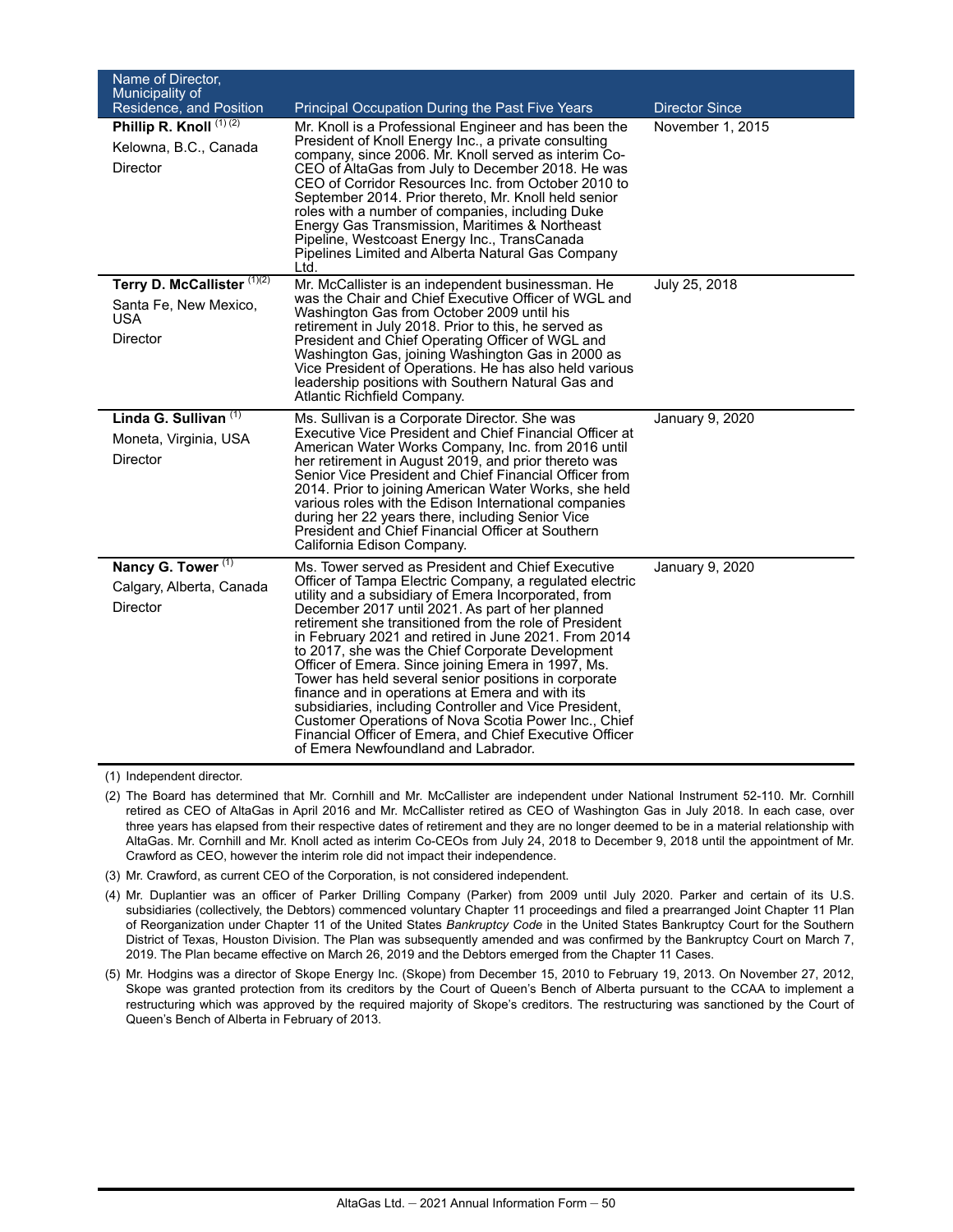AltaGas has four standing committees of the Board of Directors: (1) Audit, (2) Governance, (3) Human Resources and Compensation (HRC), and (4) Environment, Health and Safety (EH&S). The members of each of these committees as of February 25, 2022 are identified below:

| <b>Director</b>      | <b>Audit Committee</b> | Governance<br>Committee | <b>HRC Committee</b> | <b>EH&amp;S Committee</b> |
|----------------------|------------------------|-------------------------|----------------------|---------------------------|
| Victoria A. Calvert  |                        |                         | п                    |                           |
| David W. Cornhill    |                        |                         |                      |                           |
| Jon-Al Duplantier    |                        | ٠                       | п                    |                           |
| Cynthia Johnston     | ٠                      |                         |                      | Chair                     |
| Pentti O. Karkkainen |                        |                         |                      |                           |
| Robert B. Hodgins    | Chair $(1)$            |                         |                      |                           |
| Phillip R. Knoll     |                        | Chair                   |                      |                           |
| Terry D. McCallister |                        |                         |                      |                           |
| Linda G. Sullivan    | ٠                      |                         | $\blacksquare$       |                           |
| Nancy G. Tower       | ٠                      |                         | Chair                |                           |

(1) Ms. Sullivan will assume the role of Chair of the Audit Committee on March 5, 2022.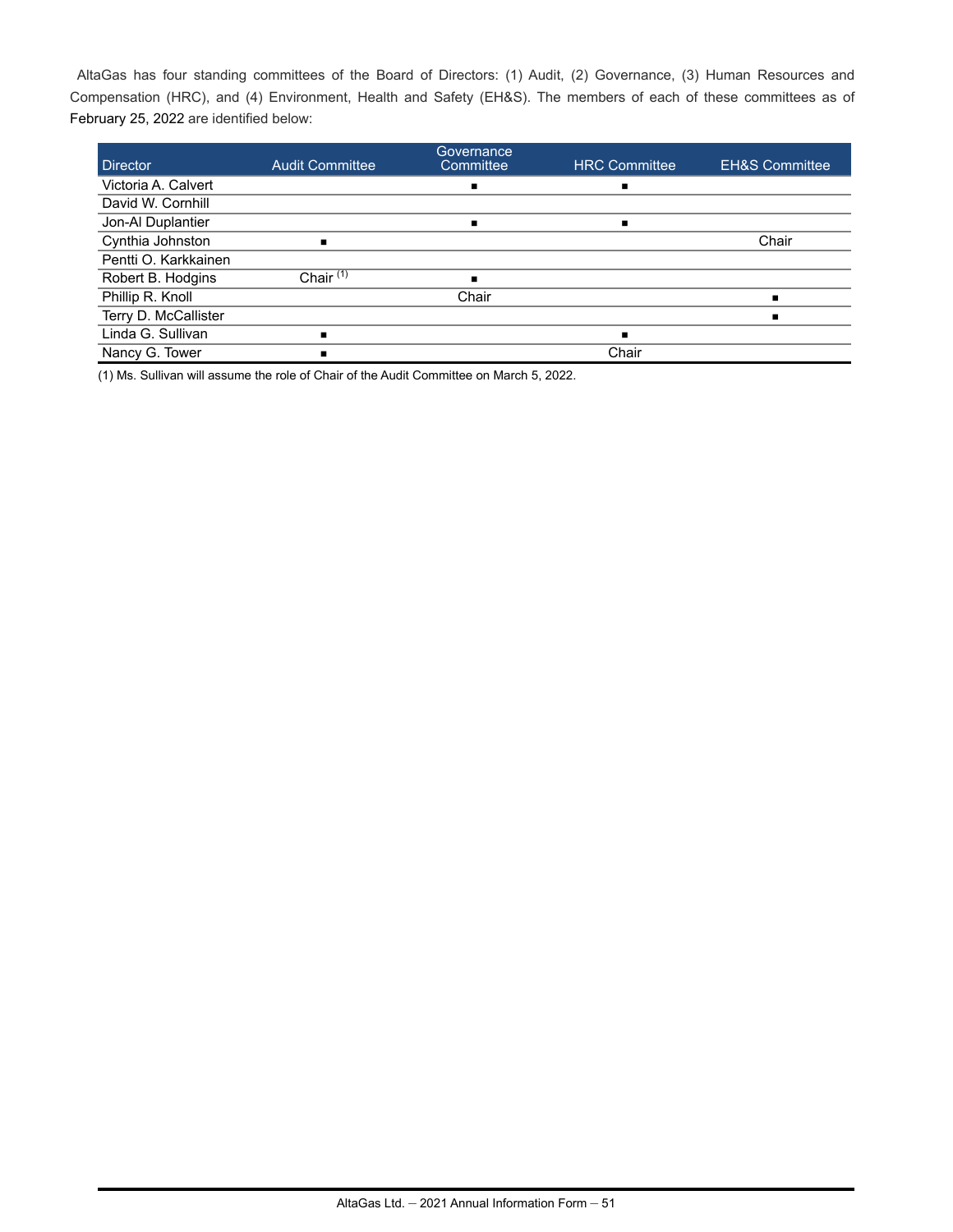# **Executive Officers**

The names, municipality of residence and position of each of the current executive officers of AltaGas are as follows:

| Name of Officer, Municipality of Residence, and<br>Position with AltaGas Ltd.                                                                          |                                                                                                                                                                                                                                                                                                                                                                                                                                                                                                                                                                                          |
|--------------------------------------------------------------------------------------------------------------------------------------------------------|------------------------------------------------------------------------------------------------------------------------------------------------------------------------------------------------------------------------------------------------------------------------------------------------------------------------------------------------------------------------------------------------------------------------------------------------------------------------------------------------------------------------------------------------------------------------------------------|
| Randall L. Crawford<br>Naples, Florida, USA<br><b>President and Chief Executive Officer</b>                                                            | Principal Occupation During the Past Five Years<br>President and Chief Executive Officer of AltaGas since<br>December 2018. Prior to joining AltaGas, Mr. Crawford<br>was with EQT Midstream Partners, LP from 2012 to<br>2017, most recently as Executive Vice President and<br>Chief Operating Officer, and with EQT Corporation as                                                                                                                                                                                                                                                    |
| Director                                                                                                                                               | Senior Vice President and President Midstream,<br>Commercial and Distribution from 2007 to 2017.                                                                                                                                                                                                                                                                                                                                                                                                                                                                                         |
| <b>D. James Harbilas</b><br>Calgary, Alberta, Canada<br><b>Executive Vice President and Chief Financial Officer</b>                                    | Executive Vice President and Chief Financial Officer of<br>AltaGas from June 2019. Prior to joining AltaGas, Mr.<br>Harbilas was the Executive Vice President and Chief<br>Financial Officer of Enerflex Ltd. from 2007.                                                                                                                                                                                                                                                                                                                                                                 |
| Corine R.K. Bushfield<br>Airdrie, Alberta, Canada<br>Executive Vice President, Chief Administrative Officer                                            | Executive Vice President, Chief Administrative Officer<br>of AltaGas from December 2016. Senior Vice President<br>and Chief Financial Officer of Long Run Exploration<br>Ltd. from March 2013 to September 2016. Vice<br>President and Assistant Controller of Encana<br>Corporation from 2010 to March 2013.                                                                                                                                                                                                                                                                            |
| <b>Donald M. Jenkins</b><br>Oxon Hill, Maryland, USA<br>Executive Vice President and President Utilities,<br>President of Washington Gas Light Company | Executive Vice President and President, Utilities of<br>AltaGas from December 2019. President of WGL and<br>Washington Gas from December 2019. Prior thereto,<br>Mr. Jenkins was with EQT Corporation from 2012, most<br>recently as Chief Commercial Officer.                                                                                                                                                                                                                                                                                                                           |
| Randy W. Toone<br>Calgary, Alberta, Canada<br>Executive Vice President and President, Midstream                                                        | Executive Vice President and President, Midstream<br>from January 2019. Executive Vice President and<br>Acting President from July to December 2018.<br>Executive Vice President Gas from June 2017.<br><b>Executive Vice President, Commercial and Business</b><br>Development from December 2016 to June 2017. Chief<br>Operating Officer of CSV Midstream Solutions from<br>July 2014 to November 2016. Country Manager of TAG<br>Oil Ltd. from May 2013 to June 2014. Other roles with<br>AltaGas prior to 2014 include President Utilities,<br>President Gas, and Co-President Gas. |
| <b>Bradley B. Grant</b><br>Calgary, Alberta, Canada<br>Executive Vice President and Chief Legal Officer                                                | Executive Vice President and Chief Legal Officer of<br>AltaGas since July 2018. Prior thereto, Vice President<br>and General Counsel of AltaGas from May 2015.<br>Partner with the law firm of Stikeman Elliott LLP from<br>January 2004 to May 2015.                                                                                                                                                                                                                                                                                                                                    |
| <b>Shaheen Amirali</b><br>Calgary, Alberta, Canada<br>Executive Vice President, Chief External Affairs and<br><b>Sustainability Officer</b>            | Executive Vice President, Chief External Affairs and<br>Sustainability Officer from October 2020. Also served as<br>Corporate Secretary until May 2021. Prior thereto,<br>Senior Vice President and Corporate Secretary from<br>May 2019, Vice President and Corporate Secretary from<br>October 2017, Associate General Counsel from January<br>2017 and Senior Corporate Counsel from 2007 to 2016.                                                                                                                                                                                    |

### **Audit Committee**

### **Composition of the Audit Committee**

The Committee is currently comprised of four members, Robert Hodgins, Cynthia Johnston, Linda Sullivan and Nancy Tower. Mr. Hodgins is the chair of the Committee. Ms. Sullivan will assume the role of chair on March 5, 2022. All of the members of the Committee are independent and financially literate as defined under Canadian securities law.

## **Relevant Education and Experience**

Mr. Hodgins was the Chief Financial Officer at Pengrowth Energy Trust from 2002 to 2004. Mr. Hodgins was Vice President and Treasurer at Canadian Pacific Limited from 1998 to 2002 and Chief Financial Officer of TransCanada PipeLines Limited from 1993 to 1998. Mr. Hodgins has an Honours Degree in Business from the Richard Ivey School of Business at the University of Western Ontario, and is a CA, CPA in Ontario and Alberta. He has served on a number of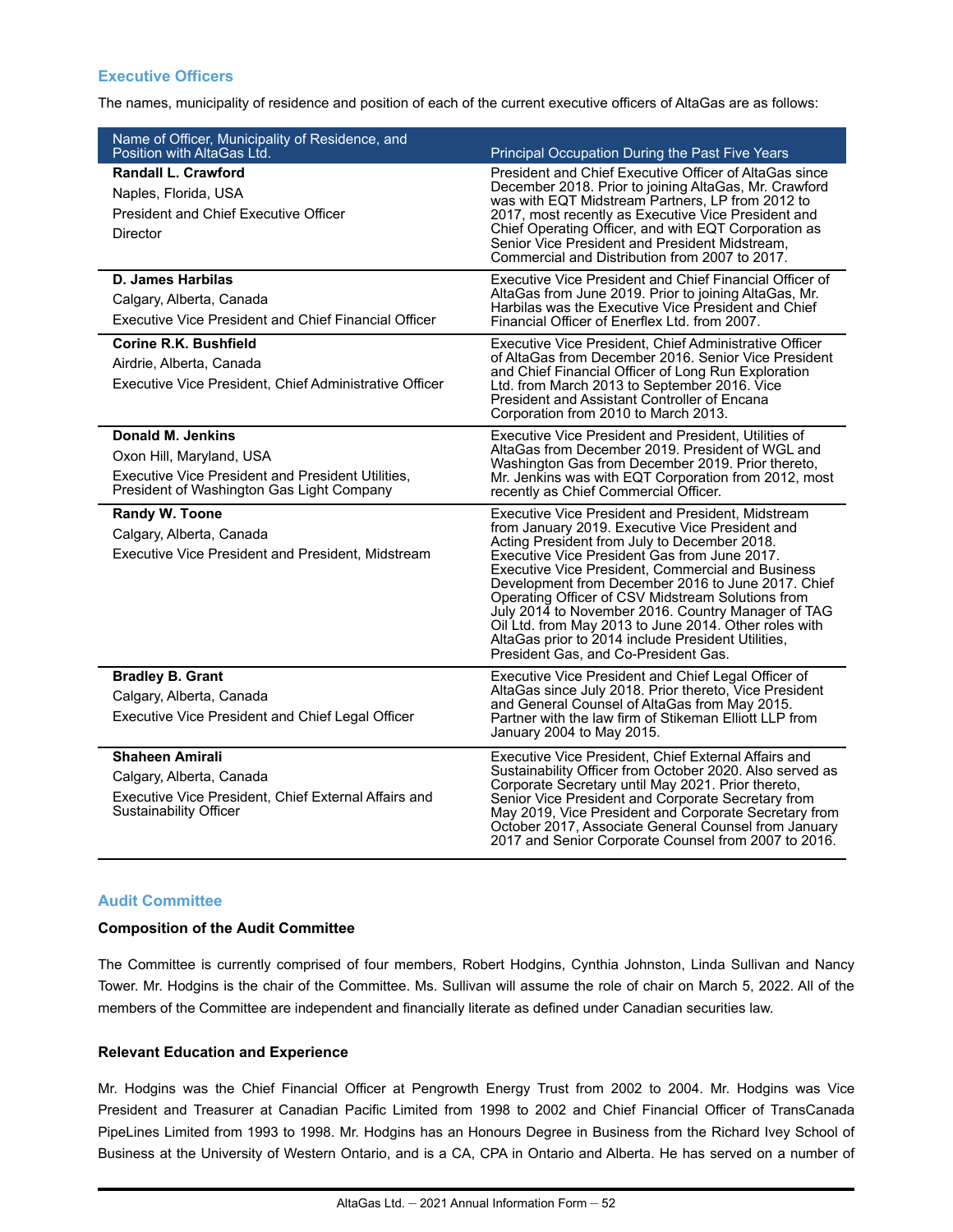public company audit committees, and is currently chair of the audit and risk management committee of Enerplus Corporation and serves on the audit committees of Gran Tierra Energy Inc. and MEG Energy Corp.

Ms. Sullivan was Executive Vice President and Chief Financial Officer at American Water Works Company, Inc. from 2016 until 2019, and prior thereto was Senior Vice President and Chief Financial Officer from 2014. Prior to joining American Water Works, she held various roles with the Edison International companies, last serving as Senior Vice President and Chief Financial Officer at Southern California Edison Company from 2009 to 2014. Ms. Sullivan began her career in public accounting as an auditor with Arthur Andersen. Ms. Sullivan has over 30 years of utility finance and regulatory experience. She received her Certified Public Accountant designation (inactive) and Certified Management Accountant designation in 1991 and 1996, respectively. Ms. Sullivan holds a Bachelor of Science in Business Administration and Accounting from Portland State University. Ms. Sullivan is the chair of the audit committee at NorthWestern Energy, a U.S. public company.

Ms. Johnston was Executive Vice President, Gas, Renewables and Operations Services at TransAlta Corporation from 2015 to 2017. From 2011 to 2015, she held a number of other executive positions with TransAlta, including Chief Operating Officer of TransAlta Renewables Inc., President, TAMA Transmission, and Executive Vice President, Enterprise Risk and Corporate Services. Prior thereto, Ms. Johnston held various executive leadership positions with TransAlta and FortisAlberta. In these roles, she had financial oversight responsibilities and actively supervised financial officers and public accountants. She also had executive accountability for the enterprise risk management function of a large publicly traded company. She is on the audit committee of Russel Metals Inc., a public company, and has served on the audit committees of other private entities, including as chair. She holds a Bachelor of Arts in Economics from the University of Calgary and a Masters in Applied Economics from the University of Victoria.

Ms. Tower served as President and Chief Executive Officer of Tampa Electric Company, a regulated electric utility and a subsidiary of Emera Incorporated in Tampa, Florida from 2017 until her retirement in 2021. Prior thereto, she was the Chief Corporate Development Officer of Emera from 2014 to 2017. From 1997 until 2014, Ms. Tower held several senior positions in corporate finance and in operations at Emera and with its subsidiaries, including Controller and Vice President, Customer Operations of Nova Scotia Power Inc., Chief Financial Officer of Emera, and Chief Executive Officer of Emera Newfoundland and Labrador. Ms. Tower holds a Bachelor of Commerce from Dalhousie University and received her Fellow Chartered Accountant designation in 1985.

### **Pre-Approval Policies and Procedures**

As set forth in the Committee's charter, the Committee must pre-approve services provided by the external auditor and has direct responsibility for overseeing the work of the external auditor.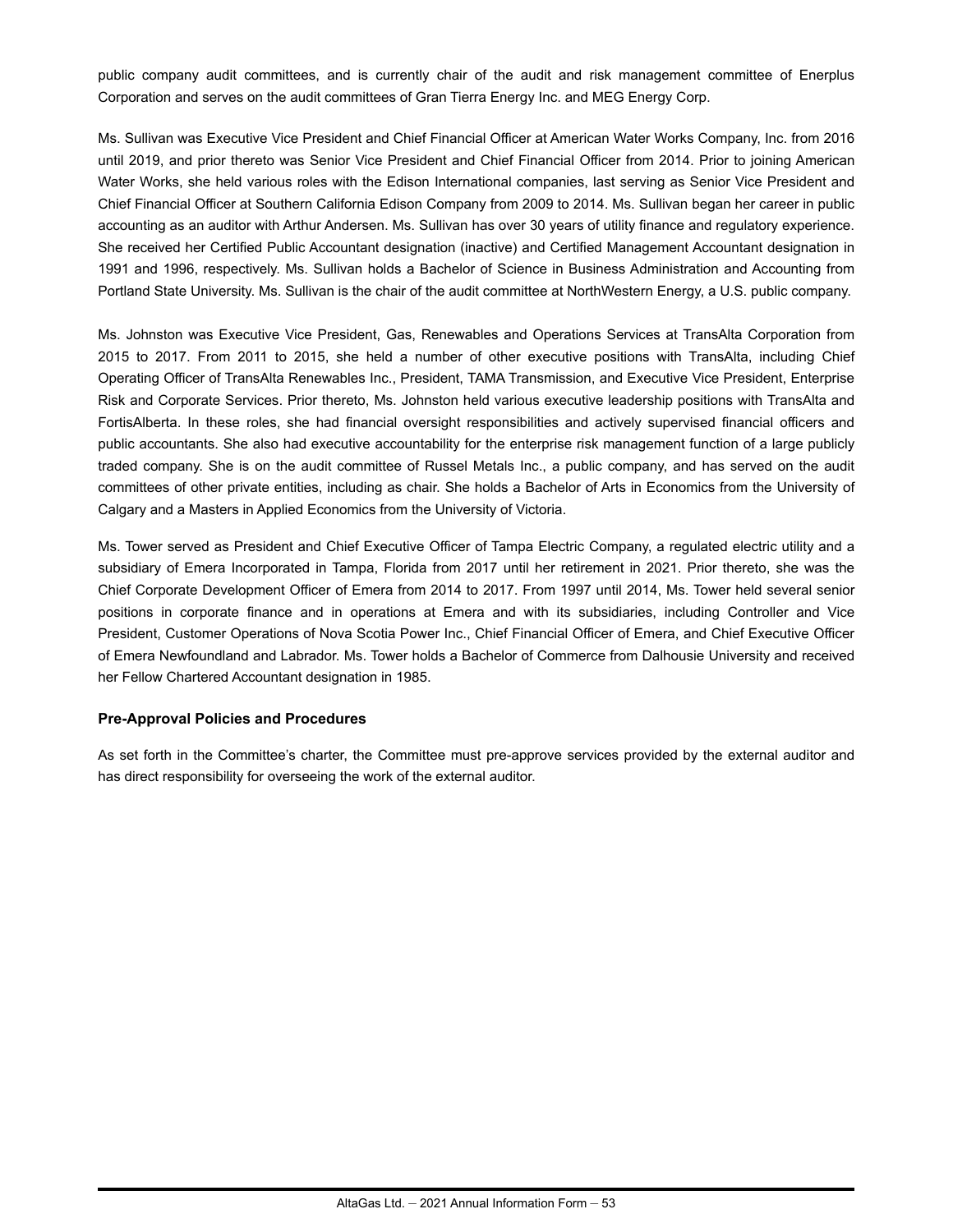### **External Auditor Service Fees by Category**

The fees billed by Ernst & Young LLP (E&Y), AltaGas' external auditor, during 2021 and 2020 were as follows:

| Category of External Auditor Service Fee (1) (\$ millions) | 2021    | 2020 |
|------------------------------------------------------------|---------|------|
| Audit fees                                                 | 4.2 $$$ | 4.9  |
| Audit-related fees <sup>(2)</sup>                          | 0.3     | 1.2  |
| Tax compliance fees (3)                                    | 0.3     | 0.1  |
| All other fees (4)                                         | 0.4     | 0.7  |
| Total                                                      | 5.2     | 6.9  |

(1) Due to the timing of invoices received, \$1.7 million of fees relating to 2019 were paid in 2020.

(2) Represent the aggregate fees billed by E&Y for assurance and related services that were reasonably related to the performance of the audit or review of AltaGas' financial statements and were not reported under "Audit fees". During 2021 and 2020, the nature of the services provided included: review of prospectuses and security filings; research of accounting and audit-related issues; review of pro forma consolidated financial statements; specified audit procedures; review of the change in accounting principle related to pensions; internal controls assessment; cost allocation manual audits; environmental, social, and governance services; and registration costs for the Canadian Public Accountability Board.

(3) During 2021 and 2020, the nature of the services provided was for tax consultations, tax compliance, and transfer pricing.

(4) Represents the aggregate fees billed by E&Y for products and services, other than those reported with respect to the other categories of service fees, as well as any out-of-pocket costs incurred. During 2021 and 2020, the nature of the services provided was for translation services and an assessment of AltaGas' IT risk management and cyber security.

# **RISK FACTORS**

Set forth below is a summary of certain risk factors relating to AltaGas and the business of AltaGas. The risks described below are not an exhaustive list of all risks, nor should they be taken as a complete summary of all the risks associated with the applicable business being conducted. Security holders and prospective security holders of AltaGas should carefully review and consider the risk factors set out below as well as all other information contained and incorporated by reference in this AIF before making a decision on investment and should consult their own experts where necessary. Information regarding AltaGas' risk management activities can be found in AltaGas' management information circular dated March 11, 2021 and will also be included in AltaGas' management information circular for its 2022 annual meeting of Shareholders.

### **Pandemics, epidemics or disease outbreaks, such as the COVID-19 pandemic, may adversely affect local and global economies and our business, operations or financial results**

Disruptions caused by pandemics, epidemics or disease outbreaks could materially adversely affect AltaGas' business, operations, financial results and forward-looking expectations. As seen in response to the COVID-19 pandemic, emergency measures enacted by governments to combat the spread of the virus and its variants include restrictions on business activity and travel, mandates related to vaccination, and public health directives such as requirements to isolate or quarantine. These actions have interrupted business activities and supply chains; disrupted travel; contributed to significant volatility in the financial and commodity markets; impacted social conditions; impacted national and international economic conditions, and disrupted the labor market. Additionally, such actions have put inflationary pressures on operating costs such as labour, materials and equipment, which have decreased price predictability. There can be no assurance that AltaGas' strategies to address potential disruptions will mitigate these risks or the adverse impacts to its business, operations and financial results. Future adverse impacts to AltaGas' business, operations and financial results may materialize that are not yet known.

In response to the COVID-19 pandemic, AltaGas, with its subsidiaries, activated its pandemic response team early in 2020 to monitor developments related to COVID-19 and to ensure the Corporation was responding swiftly and appropriately. Continuity plans and preparedness measures have been implemented at each of AltaGas' businesses, with safeguarding the well-being of its personnel as the primary concern. To date, AltaGas has been able to respond to the COVID-19 related challenges without materially disrupting its operations and business. As the COVID-19 pandemic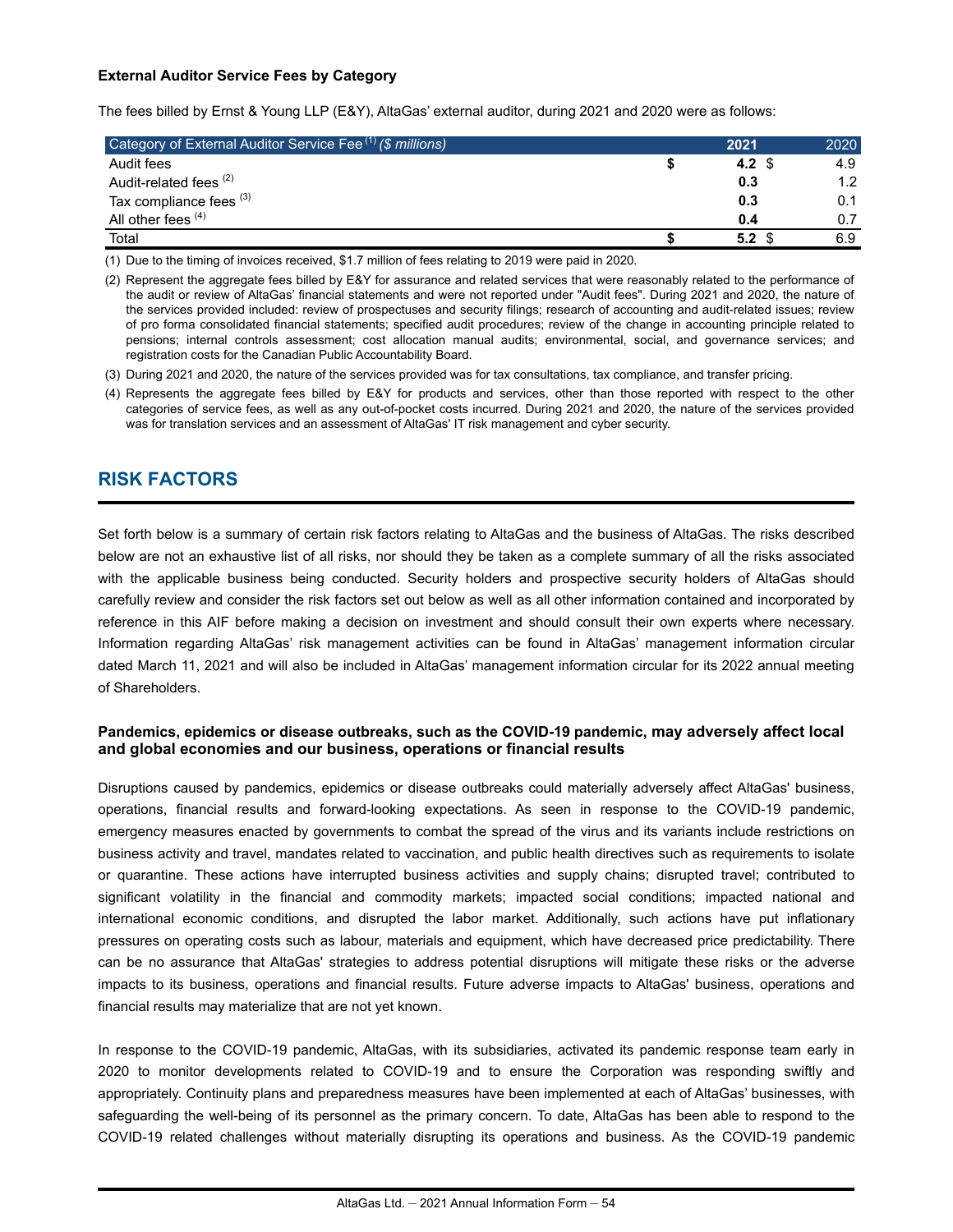persists, AltaGas continues to take proactive steps to effectively prepare for and address the evolving risks and regulatory mandates in the jurisdictions in which it operates, including changing international travel restrictions, potential for higher incidents of colds and influenza in the winter season, vaccination rates and mandates, vaccine effectiveness, and the evolution of COVID-19 variants. While the Company is moving toward reintegration of its workplaces, AltaGas' approach has been, and will continue to be, risk-based and guided by its core values. The health and safety of AltaGas' employees, customers, contractors, and the communities in which it operates is the top priority and is integrated into each aspect of AltaGas' response efforts.

Given the ongoing and dynamic nature of the circumstances surrounding the COVID-19 pandemic, it is difficult to predict the ultimate duration or magnitude of the impact on North American or global economies or our business. The extent of such impact will depend on future developments and factors which are highly uncertain and rapidly evolving. To the extent these risks materialize, the Corporation's ability to carry out its business plans for 2022 may be adversely impacted.

### **Health and Safety**

The ownership and operation of AltaGas' business is subject to hazards of gathering, processing, transporting, fractionating, storing, and marketing hydrocarbon products, including, without limitation, blowouts, fires, explosions, gaseous leaks, releases and migration of harmful substances, hydrocarbon spills, corrosion, and acts of vandalism and terrorism. Any of these hazards can interrupt operations, impact AltaGas' reputation, cause loss of life or personal injury, result in loss of or damage to equipment, property, information technology systems, related data and control systems, and cause environmental damage that may include polluting water, land or air.

Further, such ownership and operations carry the potential for liability related to worker health and safety, including, without limitation, the risk of any or all of government imposed orders to remedy unsafe conditions, potential penalties for contravention of health and safety laws, licenses, permits and other approvals, and potential civil liability. Compliance with health and safety laws (and any future changes) and the requirements of licenses, permits and other approvals are expected to remain material to AltaGas' business.

Safety has been and continues to be a core value of AltaGas and is integral to how AltaGas operates. AltaGas actively works with industry groups and communities within which it operates to improve safety. Also, AltaGas has policies, procedures, and emergency response plans in place, which AltaGas regularly monitors and evaluates to identify opportunities for improvement in its safety programs. In addition, in the Utilities business, with support from each of certain regulatory commissions, AltaGas is accelerating the replacement of aging pipeline infrastructure prioritized on a riskbased approach and has implemented preventive and remedial measures to address increased leak rates in its distribution system caused by an increase in the volume of natural gas containing low concentration of light hydrocarbons received from its suppliers.

However, no assurances can be given that the occurrence of any of the above listed events or the additional workers' health and safety issues relating thereto will not require unanticipated expenditures, or result in fines, penalties or other consequences (including, without limitation, changes to operations) material to AltaGas' business and operations.

### **Operating Risk**

AltaGas' businesses are subject to the risks normally associated with the operation and development, and storage and transportation of natural gas, NGL, LNG, LPG, and power systems and facilities, including, without limitation, mechanical failure, transportation problems, physical degradation, operator error, manufacturer defects, constraints on natural resource development, delay of or restrictions for projects due to climate change policies and initiatives, protests, activist activity, sabotage, terrorism, failure of supply, weather, wind or water resource deviation, catastrophic events and natural disasters, fires, floods, explosions, earthquakes, and other similar events. These types of events could result in injuries to personnel, damage to property and the environment, as well as unplanned outages or prolonged downtime for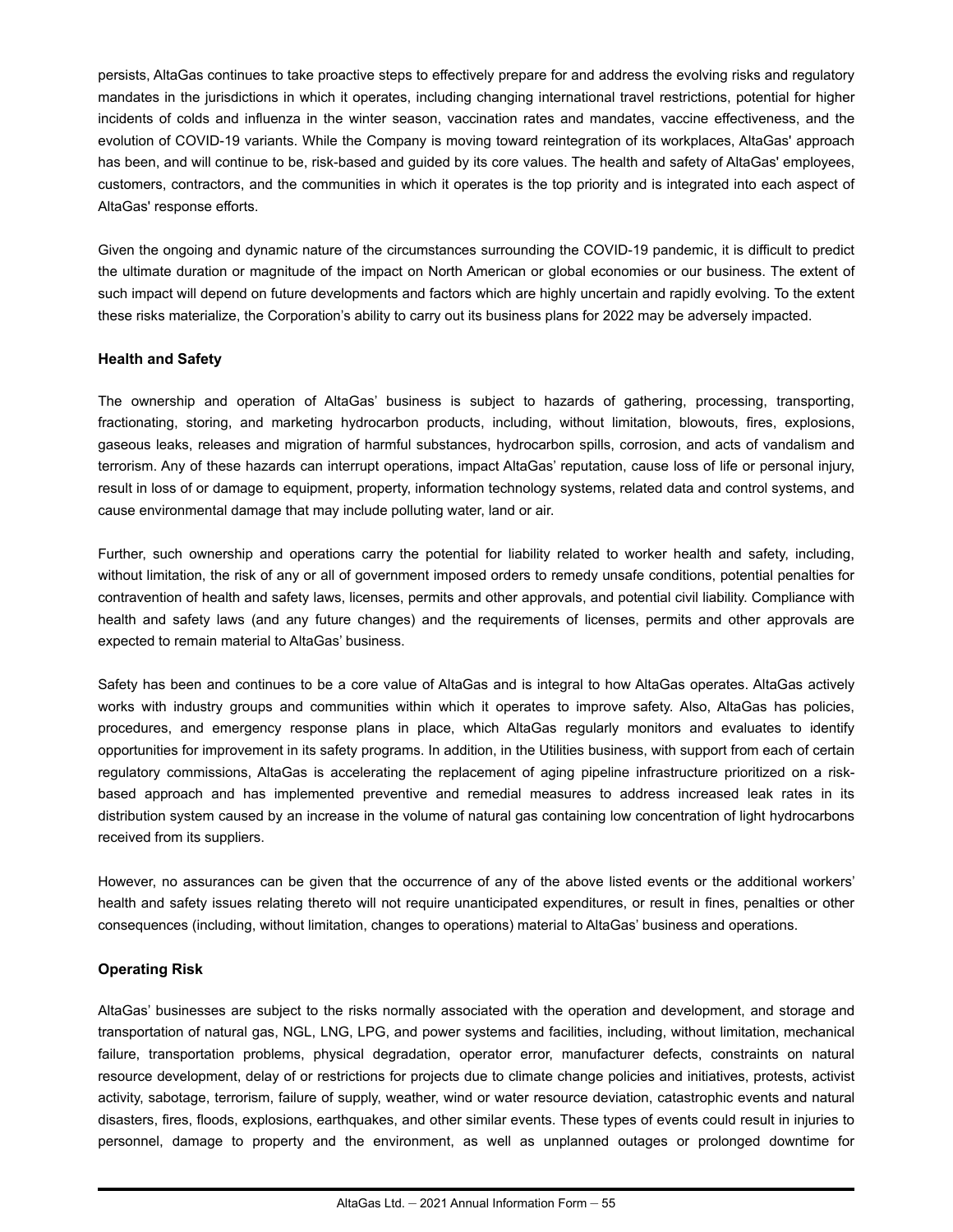maintenance and repair. Among other things, these events typically increase operation and maintenance expenses and reduce revenues. The occurrence or continuation of any of these events could increase AltaGas' costs and reduce its ability to process, store, transport, deliver, or distribute natural gas, NGLs, LNG, and LPG, and result in significant losses for which insurance may not be sufficient or available. Environmental damage could also result in increased costs to operate and insure AltaGas' assets and have a negative impact on AltaGas' reputation and its ability to work collaboratively with stakeholders.

As AltaGas continues to grow and diversify its energy infrastructure businesses, the risk profile of AltaGas may change. Operating entities may enter into or expand business segments where there is greater economic exposure and more "atrisk" capital.

### **Natural Gas Supply Risk**

Adequate supplies of natural gas and pipeline and storage capacity may not be available to satisfy committed obligations as a result of economic events, natural occurrences, and/or failure of a counterparty to perform under gas purchase, capacity, or storage contracts and, accordingly, could have a material adverse effect on AltaGas' business, financial conditions and cash flow.

In addition, Washington Gas, SEMCO Gas, and ENSTAR must acquire additional interstate pipeline transportation or storage capacity and construct transmission and distribution pipe to deliver additional capacity into growth areas on its system. The specific timing of any larger customer additions to its market may not be forecasted with sufficiently long lead time and the availability of these supply options to serve any of its customer additions may be limited by market supply and demand, the timing of Washington Gas' participation in new interstate pipeline construction projects, local permitting requirements, and the ability to acquire necessary rights of way. These limitations could result in an interruption in Washington Gas' ability to satisfy the needs of some of its customers.

ENSTAR's gas distribution system, including, without limitation, the Alaska Pipeline Company pipeline system, is not linked to major interstate and intrastate pipelines or natural gas supplies in the lower 48 states of the United States or in Canada. As a result, ENSTAR procures natural gas supplies under long-term RCA-approved contracts from producers in and near the Cook Inlet area. Declining production from the Cook Inlet gas fields may result in potential deliverability problems in ENSTAR's service area. There is ongoing exploration for natural gas in the Cook Inlet area, including, without limitation, producers that have supply contracts with ENSTAR. Activity also continues with respect to the possible construction of a natural gas pipeline that would extend from Alaska's North Slope, through interior Alaska to a liquefaction facility located in south central Alaska. There are no assurances, however, with respect to these gas supply-related matters, including when such pipelines might be constructed and put in service or whether natural gas supplies transported by such pipelines would be available to ENSTAR's customers and secured by ENSTAR on terms and conditions that would be acceptable to the RCA.

#### **Volume Throughput**

AltaGas' businesses process, transport, and store natural gas, ethane, NGLs, and other commodities. Throughput within the business is dependent on a number of factors, including the level of exploration and development activity within the WCSB, the long-term supply and demand dynamics for the applicable commodities, and the regulatory and stakeholder environment for market participants. Notably, as a result of the development of non-conventional shale gas supplies in North America, the price of natural gas in North America has declined and there has been a shift towards richer, wet gas with higher NGL content. Areas with dryer gas have seen depressed activity. These factors and industry trends may result in AltaGas being unable to maintain throughput in certain areas. Consequently, AltaGas may be exposed to declining cash flow and profitability arising from reduced natural gas, ethane, and NGL throughput and from rising operating costs.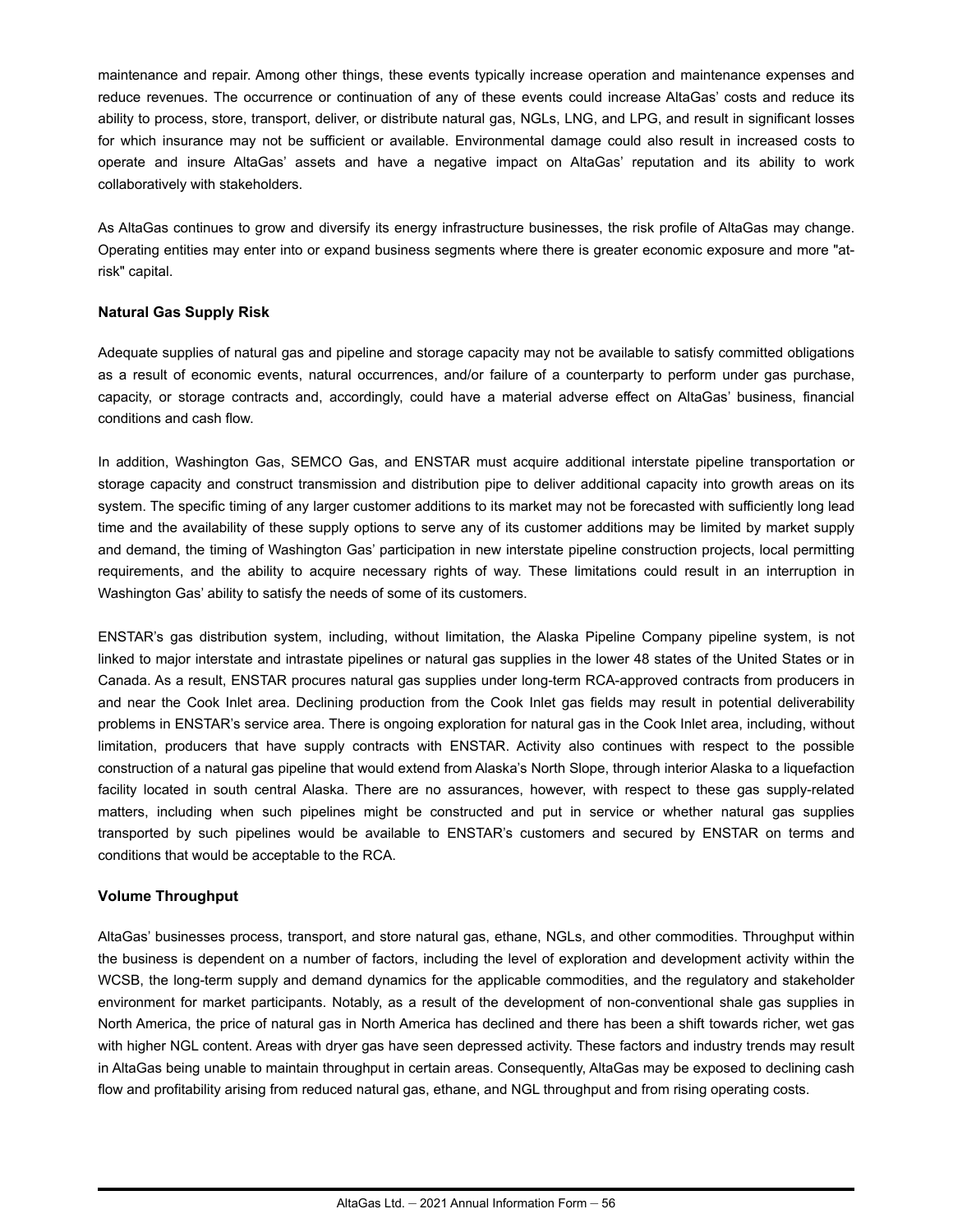#### **Infrastructure**

As utilities infrastructure matures, several of AltaGas' utilities have implemented replacement programs to replace aging infrastructure and taken other preventative and remedial measures. If certain pipelines and related infrastructure were to become unexpectedly unavailable for delivery of current or future volumes of natural gas because of repairs, damage, spills or leaks, or any other reason, it could have a material adverse impact on financial conditions and results of operation of the utilities business. Although the costs of infrastructure replacement programs are typically recovered in rates, ongoing capital is required to fund such programs. In addition, operating issues resulting from maturing infrastructure such as leaks, equipment problems and incidents, including, without limitation, explosions and fire, could result in legal liability, repair and remediation costs, increased operating costs, increased capital expenditures, regulatory fines and penalties, and other costs and a loss of customer confidence. Any liabilities resulting from the occurrence of these events may not be fully covered by insurance or rates.

### **Service Interruptions**

Service interruption incidents that may arise through unexpected major power disruptions to facilities or pipeline systems, third-party negligence or unavailability of critical replacement parts could cause AltaGas to be unable to safely and effectively operate its assets. This could adversely affect AltaGas' business operations and financial results.

### **Cyber Security, Information, and Control Systems**

AltaGas' business processes are increasingly reliant upon information systems and automation provided by infrastructure, technologies, and data. A failure of these information systems could lead to the impairment of business processes, and there is a risk of cascading failure of information systems leading to the impairment of multiple business processes. The risk of cyber-attacks is increasing, with strong evidence of the energy industry being specifically targeted. In addition, AltaGas collects and stores sensitive information in the ordinary course of business, including personal information in respect of its employees and proprietary information in respect of its stakeholders, including customers, suppliers, and investors.

Increased volume and sophistication of targeted cyber-attacks have been seen since the declaration of the global COVID-19 pandemic. Pandemic-adjusted operations, such as work from home arrangements and remote access to the Corporation's systems, may pose heightened risk of cyber security and privacy breaches and may put additional stress on the Corporation's IT infrastructure. A failure of such infrastructure could severely limit AltaGas' ability to conduct ordinary operations. To date, AltaGas' systems have functioned capably, and it has not experienced a material impact to its operations as a result of an IT infrastructure issue.

Security breaches of AltaGas' information technology or operational technology infrastructure, including, without limitation, cyber-attacks and cyber-terrorism, or other failures of AltaGas' information technology and operational technology infrastructure could result in disruptions of natural gas distribution operations and other operational outages, ability to operate safely, delays, damage to assets, the environment or to AltaGas' reputation, diminished customer confidence, lost profits, lost data including, without limitation, the unauthorized release of customer, employee, financial, or company data that is crucial to AltaGas' operational security or could adversely affect the ability to deliver and collect on customer bills, increased regulation and other adverse outcomes, including, without limitation, material legal claims and liability or fines or penalties under applicable laws and adversely affect its business operations and financial results. If any of AltaGas' systems are damaged, fail to function properly, or otherwise become unavailable, AltaGas may incur substantial costs to repair or replace them.

AltaGas' cybersecurity strategy focuses on identifying, detecting, and protecting information technology assets, and responding and recovering when an incident occurs, which includes, without limitation, continuous security event and incident management monitoring, ongoing cybersecurity training and awareness, conducting third-party vulnerability and penetration testing, and cyber incident response planning and testing. However, there is no assurance that AltaGas will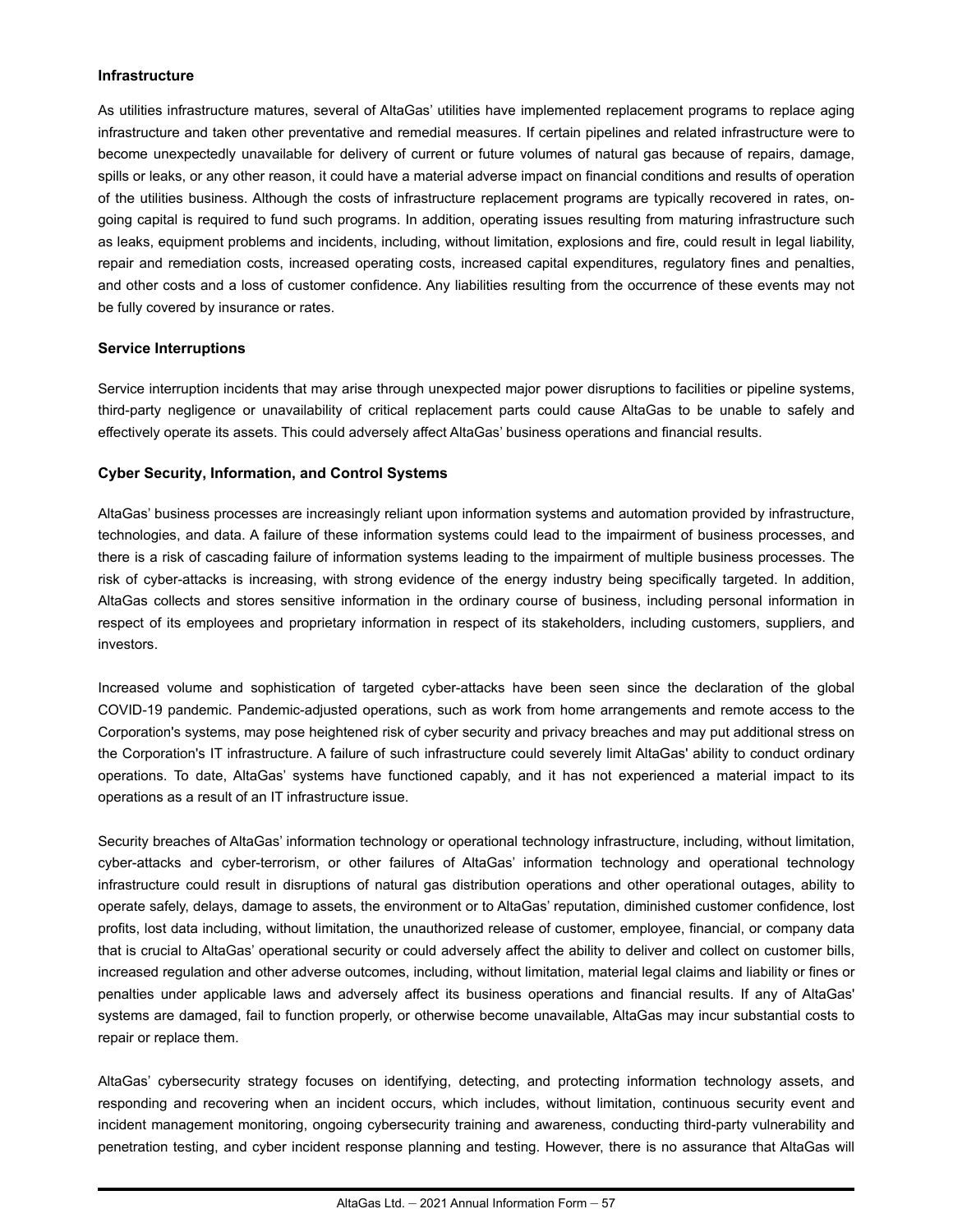not suffer a cyber-attack or an information technology failure notwithstanding the implementation of this strategy and the measures taken pursuant to that strategy, including, without limitation, as set forth above and the occurrence of any of these cyber events could adversely affect AltaGas' financial condition and results of operations.

AltaGas relies on third parties and managed service providers for various services. If these third parties undergo cyberattacks, the services they provide AltaGas could be disrupted. The disruption could interfere with AltaGas' ability to conduct its business, which it turn could negatively affect AltaGas' financial condition and reputation. Additionally, the theft, damage, or improper disclosure of sensitive data held by these third parties may subject AltaGas to adverse consequences.

### **Climate-Related Risks including Carbon Pricing**

AltaGas may be subject to both transition and physical risks related to climate change. See sections "Environmental Regulation", "Business of the Corporation – Utilities Business – Environmental Regulations Impacting the Utilities Business", "Business of the Corporation – Midstream Business – Environmental Regulations Impacting the Midstream Business", "Business of the Corporation – Corporate/Other Segment - Environmental Regulations Impacting the Corporate/Other Segment", "Environmental, Social and, Governance - Climate Change" of this AIF. AltaGas' climate strategy is influenced by the climate-related risks and opportunities to its businesses over the short term (less than three years), medium term (three-10) and long term (+10 years) horizon. AltaGas has incorporated the management of climaterelated risks into all areas of its business through its ERM processes. By integrating these considerations throughout our decision-making process, we ensure AltaGas is well-positioned to capitalize on the swiftly changing landscape. Climaterelated risks AltaGas considers include:

- Current and Emerging Legislation and Regulations: AltaGas' facilities and operations are, and may become subject to, provincial, state, or federal climate change regulations and other standards designed to manage or limit GHG emissions or enhance reporting requirements. The direct or indirect costs of compliance with these regulations, including carbon pricing, may have a material adverse effect on AltaGas' business, financial condition, results of operations, and prospects. Most of these costs flow through to AltaGas' producing customers, which impact their profits and their future capital investment decisions. AltaGas' business could also be indirectly impacted by laws and regulations that affect its customers or suppliers to the extent such changes result in reductions in the use of natural gas by its customers or limit the operations of or increase the costs of goods and services acquired from AltaGas producers and other suppliers. AltaGas mitigates these risks by working to reduce its energy consumption, improving operating efficiency, and pursuing carbon reduction strategies. Some of AltaGas' carbon reduction strategies include investments in technology to meet or exceed compliance requirements to minimize the cost of these impacts. AltaGas actively monitors legislative developments and participates in public engagement opportunities to ensure industry perspectives are considered.
- Markets: AltaGas is subject to market risks resulting from fluctuations in commodity prices as well as changes in demand, supply and consumption patterns that could impact our business. AltaGas' diversification across business lines, commodities, markets and risk management, hedging and contracting policies assists with mitigating and managing these risks. AltaGas' growth plans and investments use market fundamental data and forecasts to estimate the supply and demand of its products, including customer growth, changes in preferences, consumption patterns and the impacts to commodity prices.
- **Technology:** Technology advancements and improvements can impact the pace of decarbonization that can affect AltaGas and its customers. Changes in energy consumption by consumers as a result of the availability of and incentive to invest in energy efficient technology have the potential to reduce customer demand and impact our business. Emerging technologies are considered as part of AltaGas' strategic planning processes and risk assessment. They are pursued as part of decarbonization strategies such as the use of co-generation facilities, acid gas injection, carbon capture and storage, advanced leak detection and methane capture technologies such as Washington Gas' patented miniature drawdown compressors used to capture methane in small spaces.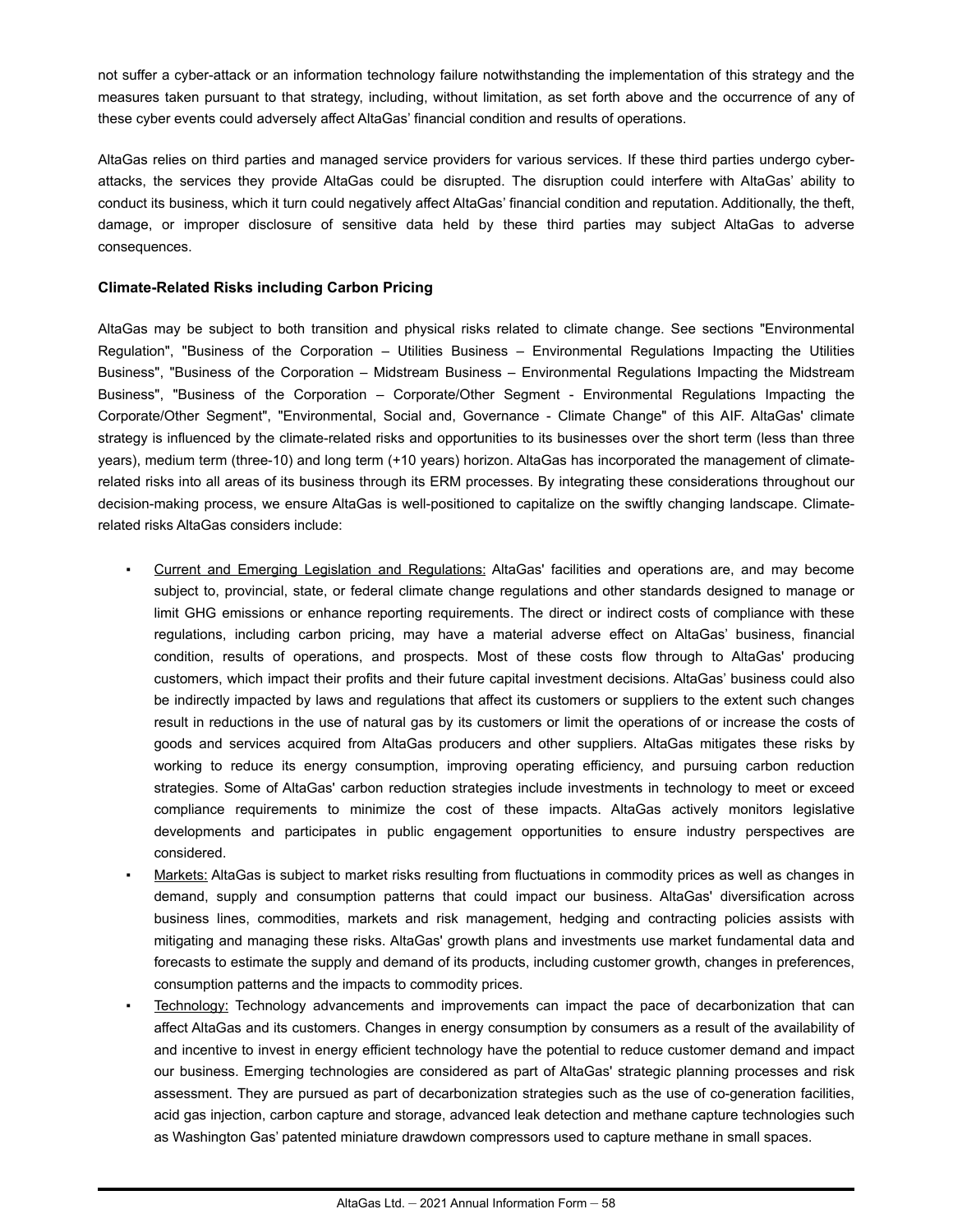- Reputational Risks: AltaGas places great importance on establishing and maintaining positive relationships with all stakeholders, including regulators, customers, and local Indigenous Peoples within its communities of operation. With increased public scrutiny relating to natural resource activities, opposition in the sector can impact our business and reputation. AltaGas engages proactively with its key stakeholders and the relationships the Company builds are core to the ability to execute on its strategy.
- Physical: Climate-related physical risks such as wildfires, floods, and storms or from progressive shifts in climate patterns such as increasing temperatures, sea level rise and changes in precipitation are monitored as such events may impact our assets, capital investments, operations or supply chain. Such risks are factored into capital investment, project design, logistics planning of AltaGas' supply chains, such as shipping distances and routes, and emergency response planning. These risks are also mitigated though optimizing the ways in which AltaGas handles and moves products and through appropriate insurance coverage.

### **Regulatory**

AltaGas' businesses are subject to extensive and complex laws and regulations in the jurisdictions in which they carry on business. Regulations and laws are subject to ongoing policy initiatives, and AltaGas cannot definitively predict the future course of regulations. Changes in the regulatory environment may be beyond AltaGas' control and may significantly affect AltaGas' businesses, results of operations, and financial conditions. Pipelines and facilities can be subject to common carrier and common processor applications and to rate setting by the regulatory authorities in the event an agreement on fees or tariffs cannot be reached with producers. The export and import of energy is also subject to regulatory approvals. Power facilities are subject to regulatory approvals and regulatory changes in tariffs, market structure, and penalties. Washington Gas, SEMCO Gas, ENSTAR, and CINGSA operate in regulated marketplaces where regulatory approval is required to afford the utilities the opportunity to earn their regulated returns that provide for recovery of costs and a return on capital and may limit the ability to make and implement independent management decisions, including, without limitation, setting rates charged to customers, determining methods of cost recovery, and issuing debt. Earnings of AltaGas' regulated utilities may be impacted by a number of factors, including, without limitation, (i) changes in the regulator-approved allowed return on equity and common equity component of capital structure; (ii) changes in rate base; (iii) changes in gas delivery volumes; (iv) changes in the number and composition of customers; (v) variances between actual expenses incurred and forecast expenses used to determine revenue requirements and set customer rates; and (vi) recovery of unplanned costs through rate cases. Changes to regulatory and environmental laws could increase AltaGas' operating costs and require enhanced disclosures. Increased expenditures could include capital expenditures, operating expenditures, and decommissioning, abandonment, and reclamation costs, which may not be recoverable in the marketplace or through rate cases. These changes could adversely affect AltaGas, resulting in current operations and projects becoming less profitable or uneconomic and could require significant investment to develop new technologies.

### **Litigation**

In the course of its business, AltaGas is subject to lawsuits and other claims. Defense and settlement costs associated with such lawsuits and claims can be substantial, even with respect to lawsuits and claims that have no merit. Due to the inherent uncertainty of the litigation process, the resolution of any particular legal proceeding could have a material adverse effect on the financial position or operating results of AltaGas.

### **Changes in Laws**

Applicable laws, including, without limitation, international trade laws and tariffs, environmental laws, policies, or government incentive programs may be changed in a manner that adversely affects AltaGas through the imposition of restrictions on its business activities or by the introduction of regulations that increase AltaGas' operating costs. There can be no assurance that applicable laws, policies, or government incentive programs relating to energy infrastructure will not be changed in a manner which adversely affects AltaGas.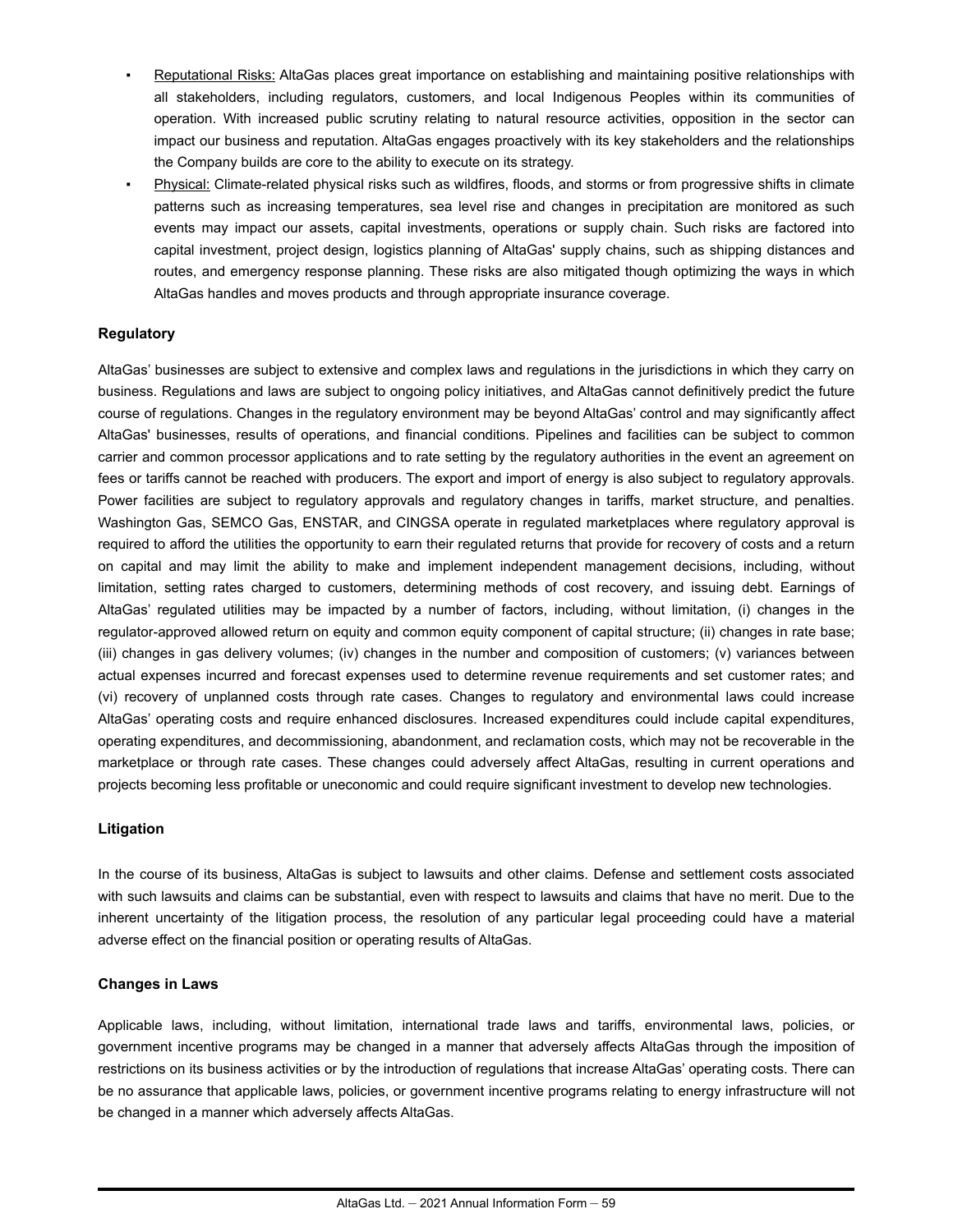Regulatory and environmental laws affecting AltaGas have changed, and will continue to change, over time. Concerns over climate change, including GHG emissions, fossil fuels, and land use, could lead to the introduction of additional or more stringent laws and regulation that would impact AltaGas, increasing AltaGas' exposure to legal risk.

Income tax laws relating to AltaGas may be changed in a manner that adversely affects its shareholders. This includes, without limitation, taxation and tax policy changes, tax rate changes, new tax laws, and revised tax law interpretations that may individually or collectively cause an increase in AltaGas' effective tax rate.

AltaGas may face regulatory and financial risks related to pipeline safety legislation seeking to require increased oversight over pipeline operations and increased investment in and inspections of pipeline. Additional operating expenses and capital expenditures may be necessary to remain in compliance with the increased federal oversight resulting from such proposals. While AltaGas cannot predict with certainty the extent of these expenses and expenditures or when they will become effective, the adoption of such proposals could result in significant additional costs to AltaGas' businesses. AltaGas' utilities may be unable to recover from customers through the regulatory process all or some of these costs which could impact the ability to earn its authorized rate of return on these costs.

### **Political Uncertainty, Civil Unrest, Terrorist Attacks and Threats, Escalation of Military Activity in Response to these Attacks or Acts of War, and other Civil Unrest or Activism**

Uncertainty exists with regard to the political climate in the jurisdictions where AltaGas operates. Changes in social, political, regulatory, or economic conditions, or in laws and policies governing environment, development, tax, foreign trade, investment or energy could materially adversely affect AltaGas' business and operations.

Recently there have been significant incidents of civil unrest in areas where AltaGas operates. To the extent that civil unrest is accompanied by disruption to transportation routes, damage to infrastructure, violence or destruction, AltaGas' personnel, physical facilities, and operations may be placed at risk and financial and operational results may be adversely impacted.

Terrorist attacks and threats, escalation of military activity or acts of war, or other civil unrest or activism may have significant effects on general economic conditions and may cause fluctuations in consumer confidence and spending and market liquidity, each of which could adversely affect AltaGas' business. Future terrorist attacks, rumors or threats of war, actual conflicts involving the US or Canada, or military or trade disruptions may significantly affect AltaGas' operations and those of its customers. Strategic targets, such as energy related assets, may be at greater risk of future attacks than other targets in the US and Canada. In addition, increased environmental activism against pipeline construction and operation could potentially result in work delays, reduced demand for AltaGas' products and services, increased legislation or denial or delay of permits and rights-of-way. Finally, the disruption or a significant increase in energy prices could result in government-imposed price controls. It is possible that any of these occurrences, or a combination of them, could adversely affect AltaGas' business, operations or financial results.

### **Decommissioning, Abandonment, and Reclamation Costs**

AltaGas is responsible for compliance with all applicable laws and regulations regarding the decommissioning, abandonment and reclamation of its facilities at the end of their economic life, the costs of which may be substantial. It is not possible to predict these costs with certainty since they are a function of regulatory requirements at the time of decommissioning, abandonment and reclamation and the actual costs may exceed current estimates which are the basis of the asset retirement obligation shown in AltaGas' financial statements. In particular, management has identified environmental issues associated with the prior activities of Harmattan and the Utilities. There are indications of significant groundwater and soil contamination resulting from Harmattan's prior activities. There is a risk that the costs of addressing these environmental issues could be significant.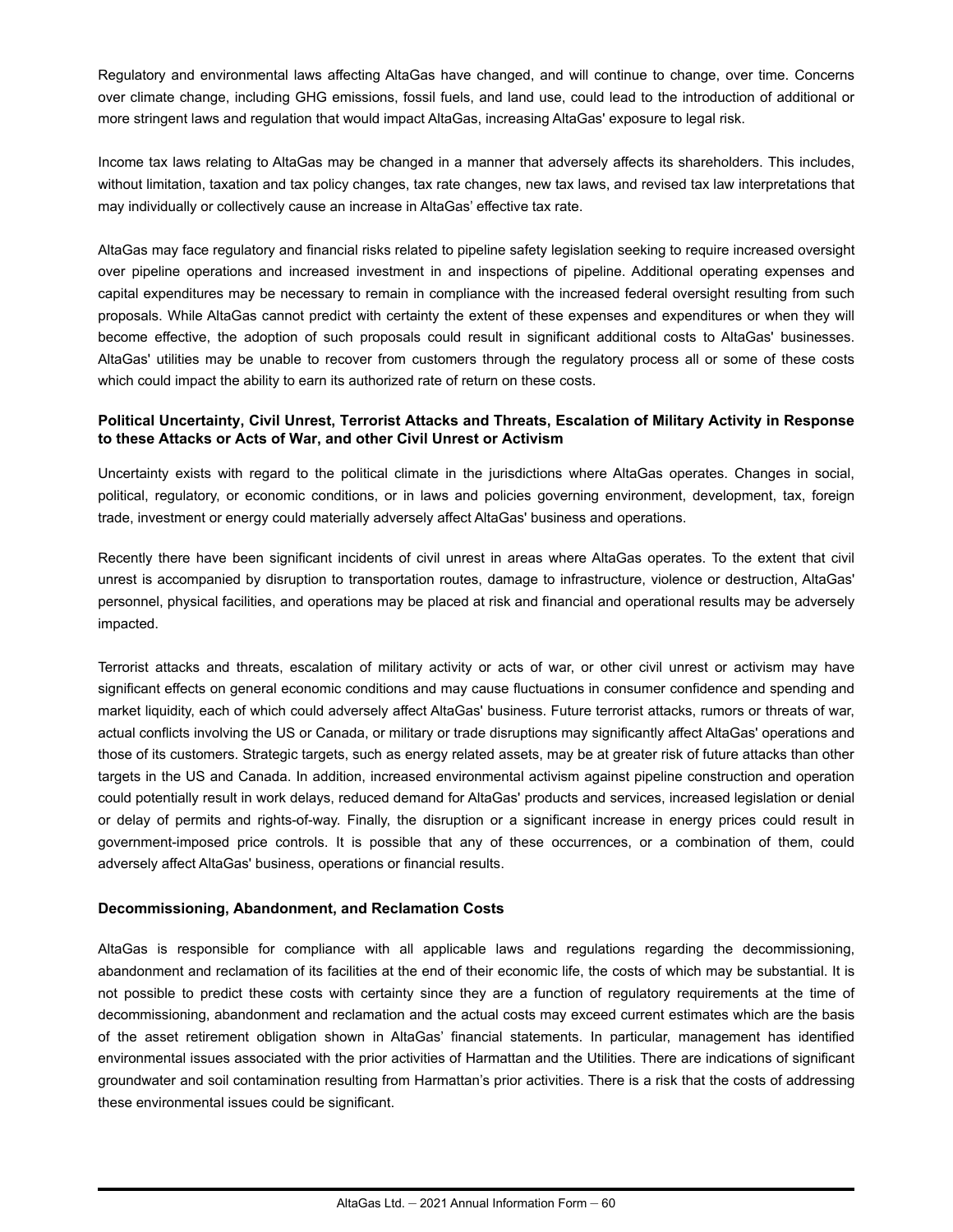As well, Washington Gas has recorded environmental liabilities for costs expected to be incurred to remediate sites where Washington Gas or a predecessor affiliate operated manufactured gas plants (MGPs). Estimates of liabilities for environmental response costs are difficult to determine with precision because of the various factors, including the likely effects of inflation, that can affect their ultimate level. See the section "Environmental Regulation", "Business of the Corporation – Utilities Business – Environmental Regulations Impacting the Utilities Business".

#### **Reputation**

AltaGas places great importance on establishing and maintaining positive relationships with its stakeholders, including, without limitation, within the communities in which AltaGas operates, regulators, and local Indigenous peoples. There is an increasing level of public concern and scrutiny relating to the perceived effect of natural resources activities, including, without limitation: exploration, development, production, processing, and transportation; on certain environmental and social aspects such as overall environmental performance, emissions, air and water quality, noise, dust, land, and ecological disturbance; and employment and economic development opportunities. Opposition to natural resources activities by communities, special interest groups (including non-governmental organizations), or Indigenous peoples may ultimately impact AltaGas, including its ability to obtain or maintain permits, the anticipated timing and costs associated with capital projects, its operations, shareholder confidence, and its reputation. Recent and proposed regulatory changes could increase the ability of special interest groups to object to and/or delay certain capital projects. See "Changes in Laws" above. Publicity adverse to AltaGas' operations, AltaGas' partners, or others operating in the energy industry generally, could have an adverse effect on AltaGas and its operations. While AltaGas is committed to operating in a socially responsible manner, there can be no assurance that its efforts in this respect will mitigate this potential risk.

#### **Weather Data**

The utilities and natural gas distribution business is highly seasonal, with the majority of natural gas demand occurring during the winter heating season, the length of which varies in each jurisdiction in which AltaGas' utilities operate. Natural gas distribution revenue during the winter typically accounts for the largest share of annual revenue in the Utilities business. There can be no assurance that the long-term historical weather patterns will remain unchanged. Annual and seasonal deviations from the long-term average can be significant. In Maryland and Virginia, Washington Gas has in place regulatory mechanisms and rate designs intended to stabilize the level of net revenues that it collects from customers by eliminating the effect of deviations in customer usage caused by variations in weather from normal levels and other factors such as conservation. If Washington Gas' rates and tariffs are modified to eliminate these provisions, then Washington Gas would be exposed to significant risk associated with weather.

The operations of AltaGas' retail energy-marketing business, are weather sensitive and seasonal, with a significant portion of revenues derived from the sale of natural gas to retail customers for space heating during the winter months, and from the sale of electricity to retail customers for cooling during the summer months. Weather conditions directly influence the volume of natural gas and electricity delivered to customers. Weather conditions can also affect the short-term pricing of energy supplies that the retail energy-marketing business may need to procure to meet the needs of its customers. Similarly, the business of AltaGas' Midstream business is seasonal due to the tendency of storage and transportation spreads to increase during the winter. Deviations from normal weather conditions and the seasonal nature of these businesses can create large fluctuations in short-term cash requirements and earnings for these businesses.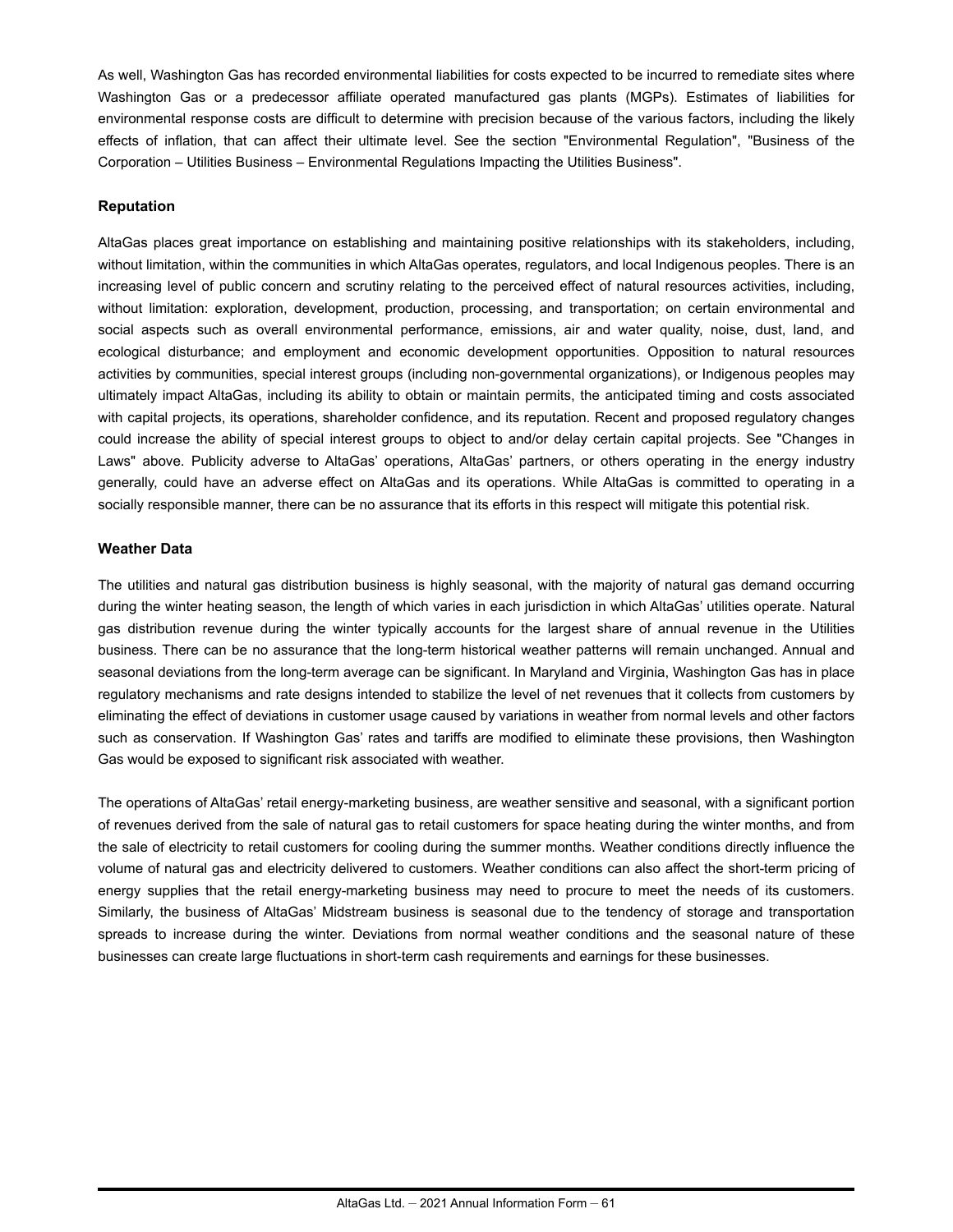### **Indigenous and Treaty Rights**

Indigenous peoples assert and claim Indigenous (as defined under S.35 of the Canadian Charter of Rights and Freedoms) and Treaty rights in relation to a substantial portion of the lands in Canada and the United States. Governments in Canada and the United States have a duty to consult with and, where appropriate, accommodate Indigenous peoples where the rights of Indigenous peoples may be affected by a government action or decision. AltaGas operates in territories in which such claims have been advanced. Such claims, if advanced, could conflict with development activity and, if successful, could have a significant adverse effect on matters, including, without limitation, natural gas production, the development of natural gas and NGL extraction projects in Alberta and British Columbia, and the operations of RIPET in British Columbia and Ferndale in Washington State, which could have a materially adverse effect on AltaGas' business and operations, including, without limitation, the volume of natural gas processed at AltaGas' facilities, or on the operation or development of facilities for gathering and processing, energy exports, natural gas distribution, storage, power generation, or extraction and transmission.

In 2021, AltaGas enacted an Indigenous Engagement Guideline, which supports an approach of active engagement with Indigenous communities that serves to ensure the identification of issues and facilitates constructive problem-solving. Further, AltaGas has taken a proactive approach to enhance the economic participation of Indigenous peoples in its operations where feasible and reasonable. The Guideline, agreements enacted with Indigenous governments, and other measures undertaken by AltaGas strengthen relationships between the parties while respecting the ever evolving regulatory and judicial relationship between governments and Indigenous peoples. However, AltaGas cannot predict whether future Indigenous land claims and the assertion of other rights will affect its ability to conduct its business and operations as currently undertaken or as may be undertaken in the future in such regions. Furthermore, any failure to reach an agreement, or a conflict or disagreement, with an Indigenous group could have a material adverse effect on AltaGas' business, financial condition, and results of operations.

In June 2021, the British Columbia Supreme Court ruled in the case of *Yahey vs. British Columbia* that B.C.'s regulatory mechanisms for assessing and taking into account the cumulative effects of development on rights conveyed to Indigenous peoples under Treaty 8 were lacking, and that B.C. may not continue to authorize activities that breach the promises included in the Treaty. AltaGas operates natural gas processing facilities in the Treaty 8 region of B.C., and requires continued volumes of natural gas production in this region in order to grow and sustain these developments. The Court has required B.C. to consult with Treaty 8 Nations for the purpose of establishing timely enforceable mechanisms to assess and manage the cumulative impact of industrial development on Treaty rights. These consultations, as of this writing, are proceeding. While AltaGas is optimistic that a new regulatory framework that is supportive of continued natural gas development in the Treaty 8 region will ultimately be negotiated and implemented, AltaGas cannot predict the outcomes of these negotiations and the resulting regulatory framework.

### **Capital Market and Liquidity Risks**

AltaGas may have restricted access to capital and increased borrowing costs. As AltaGas' future capital expenditures will be financed out of cash generated from operations, borrowings, and possible future equity sales, AltaGas' ability to finance such expenditures is dependent on, among other factors, the overall state of capital markets and investor demand for investments in the energy industry generally and AltaGas' securities in particular.

To the extent that external sources of capital become unavailable or available on onerous terms or otherwise limited, AltaGas' ability to make capital investments and maintain existing assets may be impaired, and its assets, liabilities, business, financial condition, results of operations, and dividends may be materially and adversely affected as a result.

If cash flow from operations is lower than expected or capital costs for these projects exceed current estimates, or if AltaGas incurs major unanticipated expenses related to construction, development, or maintenance of its existing assets, AltaGas may be required to seek additional capital to maintain its capital expenditures at planned levels. Failure to obtain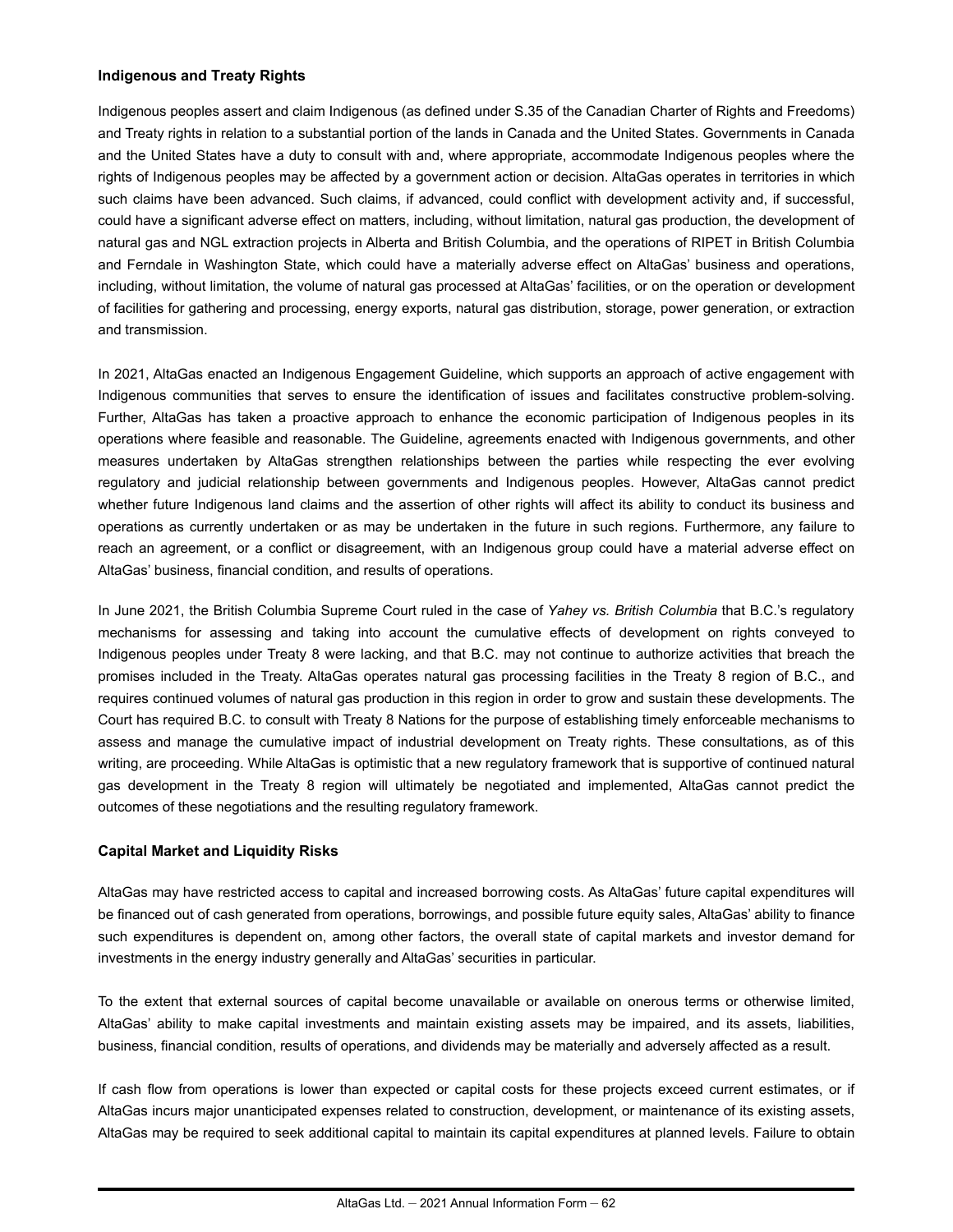financing necessary for AltaGas' capital expenditure plans may result in a delay in AltaGas' capital program or a decrease in dividends.

Washington Gas and the SPE made certain ring-fencing commitments, such that the assets of the Ring-Fenced Entities will not be available to satisfy the debt or contractual obligations of any Non-Ring-Fenced Entity.

### **General Economic Conditions**

AltaGas' operations are affected by the condition and overall strength of the global economy and, in particular, the economies of Canada and the U.S. During economic downturns, the demand for the products and services that AltaGas provides and the supply of or demand for power, natural gas, and NGLs may be adversely affected. The occurrence of periods of poor economic conditions or low or negative economic growth could have an adverse impact on AltaGas' results and restrict AltaGas' ability to make dividends to Shareholders.

### **Internal Credit Risk**

Credit ratings affect AltaGas' ability to obtain short-term and long-term financing and the cost of such financing. Additionally, the ability of AltaGas to engage in ordinary course derivative or hedging transactions and maintain ordinary course contracts with customers and suppliers on acceptable terms depends on AltaGas' credit ratings.

A reduction in the current rating on AltaGas' debt by one or more of its rating agencies below an investment grade rating would adversely affect AltaGas' cost of financing and its access to sources of liquidity and capital.

In addition, a downgrade in AltaGas' credit ratings may affect AltaGas' ability to, and the associated costs to, (i) enter into ordinary course derivative or hedging transactions and may require AltaGas to post additional collateral under certain of its contracts, and (ii) enter into and maintain ordinary course contracts with customers and suppliers on acceptable terms.

Additionally, with respect to WGL, a reduction in credit rating could lead to higher borrowing costs. Merger-related commitments placed limitations on Washington Gas' ability to recover increased costs of financing from customers if caused by the ongoing affiliation of AltaGas and its affiliates. Therefore, a downgrade in AltaGas' or WGL's credit ratings could adversely affect earnings or cash flows by limiting Washington Gas' ability to earn its allowed rate of return. Credit ratings are intended to provide investors with an independent measure of credit quality of any issuer of securities. The credit ratings assigned to AltaGas' securities by the rating agencies are not recommendations to purchase, hold, or sell the securities in as much as such ratings do not comment as to market price or suitability for a particular investor. Any rating may not remain in effect for any given period of time or may be revised or withdrawn entirely by a rating agency in the future if in its judgment circumstances so warrant.

### **Foreign Exchange Risk**

AltaGas' functional currency is the Canadian dollar. AltaGas is exposed to foreign exchange risk through its investments in the U.S. and is exposed to foreign exchange risk through its export business. Changes in the Canadian dollar/U.S. dollar exchange rate could impact the earnings of AltaGas, the value of the U.S. investments, and the cash generated from the U.S. businesses. AltaGas operates internationally, with an increasing amount of the Corporation's net income earned outside of Canada. As a result, AltaGas may experience a discrepancy between the currencies in which liabilities are incurred and the currency in which revenues are generated. This could adversely affect AltaGas' results due to the imposition of additional taxes and cost of currency exchange.

### **Integration of Petrogas**

AltaGas acquired its controlling interest in Petrogas with the expectation that the acquisition will be accretive to certain financial metrics and result in other operational benefits, including, among other things, cost savings and operating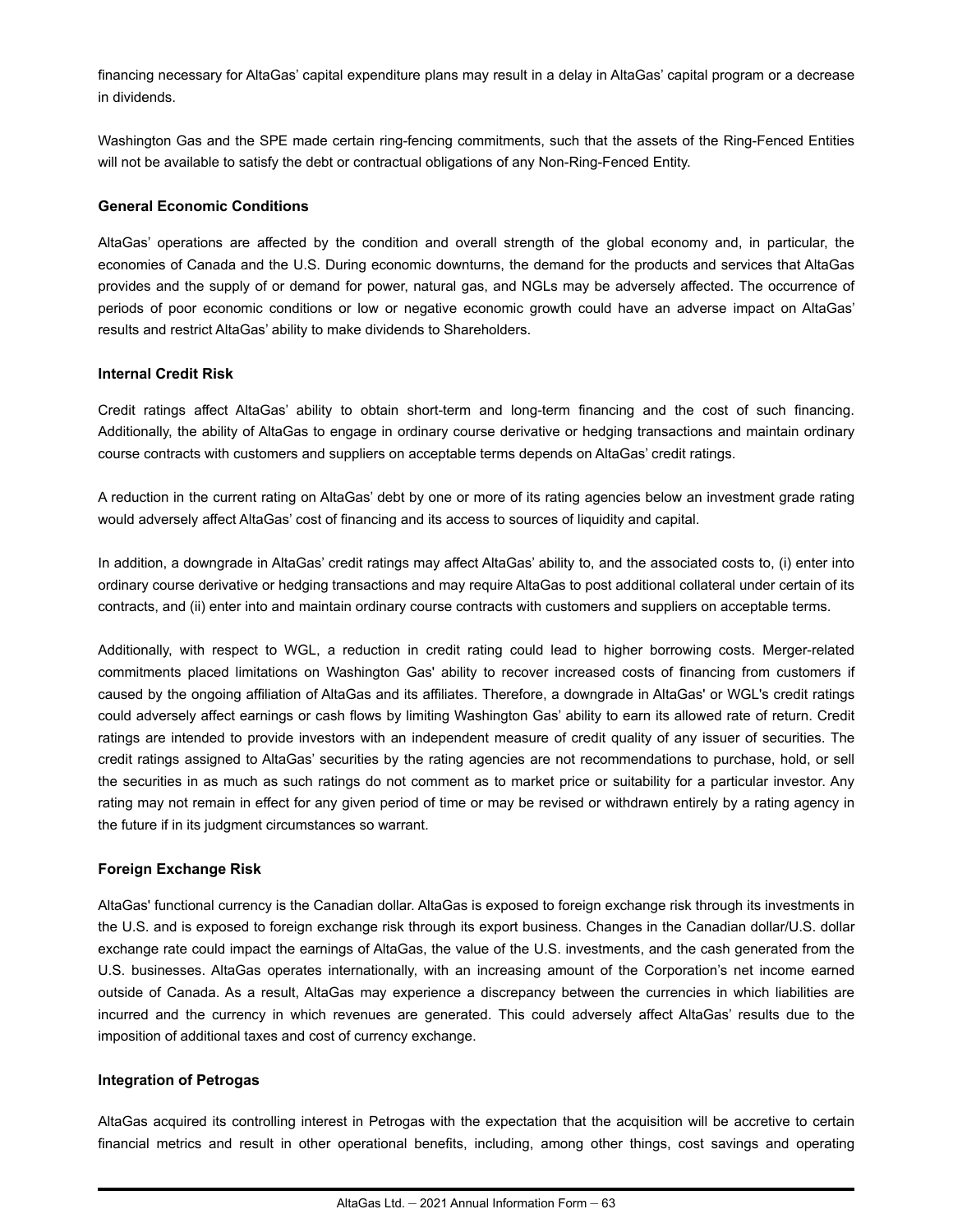efficiencies. Achieving the anticipated benefits of the acquisition of Petrogas is subject to a number of uncertainties, including whether AltaGas is able to realize the anticipated growth opportunities and synergies from such integration. The overall combination of the businesses may also result in material unanticipated problems, expenses, liabilities, competitive responses and loss of customer and other business relationships. Failure to achieve the anticipated benefits or the incurrence of unanticipated expenses and liabilities could materially adversely affect AltaGas' business, financial condition, operating results and prospects.

#### **Debt Financing, Refinancing, and Debt Service**

AltaGas relies on debt financing for some of its business activities, including capital and operating expenditures. The credit facilities and long-term senior unsecured notes have defined terms and there are no assurances that AltaGas will be able to refinance any or all of the borrowings at their maturity. In addition, there are no assurances that AltaGas will be able to comply at all times with the covenants applicable under its current borrowings, nor are there assurances that AltaGas will be able to secure new financing that may be necessary to finance its operations and capital growth program. Any failure of AltaGas to secure refinancing, to obtain new financing, or to comply with applicable covenants under its borrowings could have a material adverse effect on AltaGas' financial results, including its ability to maintain dividends to Shareholders. Further, any inability of AltaGas to obtain new financing may limit its ability to support future growth.

Borrowings or additional borrowings made by or on behalf of AltaGas will affect the leverage of the business. Interest and principal payments on such borrowings will take precedence over cash dividends and may increase the level of financial risk in the operations of AltaGas. AltaGas' debt prohibits the payment of dividends at any time at which a default or event of default would exist under such debt, or if a default or event of default would exist as a result of paying a dividend.

If AltaGas is unable to refinance debt obligations at the time of maturity or is unable to refinance on equally favorable terms, the level of cash dividends to Shareholders may be affected. Details regarding the maturity dates of debt facilities can be found in Note 16 to AltaGas' audited Consolidated Financial Statements as at and for the year ended December 31, 2021.

AltaGas believes that the existing credit facilities will be sufficient for its immediate requirements and has no reason to believe that it will not be able to renew its existing credit facilities or refinance its long-term senior unsecured notes on commercially reasonable terms. However, continued uncertainty in the global economic situation means AltaGas, along with other energy companies, may have restricted access to capital and increased borrowing costs. AltaGas' ability to raise debt is dependent upon, among other factors, the overall state of the capital markets, the quality of AltaGas' credit ratings, and investor appetite for investments in the energy industry and AltaGas' securities in particular. The ability to make scheduled payments on or to refinance debt obligations depends on the financial condition and operating performance of AltaGas, which is subject to prevailing economic and competitive conditions and to certain financial, business, and other factors beyond its control. As a result, AltaGas may be unable to maintain a level of cash flow from operations sufficient to permit it to pay the principal, premium, if any, and interest on its indebtedness. These conditions could have an adverse effect on the industry in which AltaGas operates and its business, including future operating and financial results. There can be no assurance that AltaGas' cash flow will be adequate for future financial obligations or that additional funds will be able to be obtained.

### **Interest Rates**

AltaGas is exposed to interest rate fluctuations on variable rate debt. Interest rates are influenced by Canadian, U.S., and global economic conditions beyond AltaGas' control and, accordingly, could have a material adverse effect on AltaGas' business, financial condition and cash flow.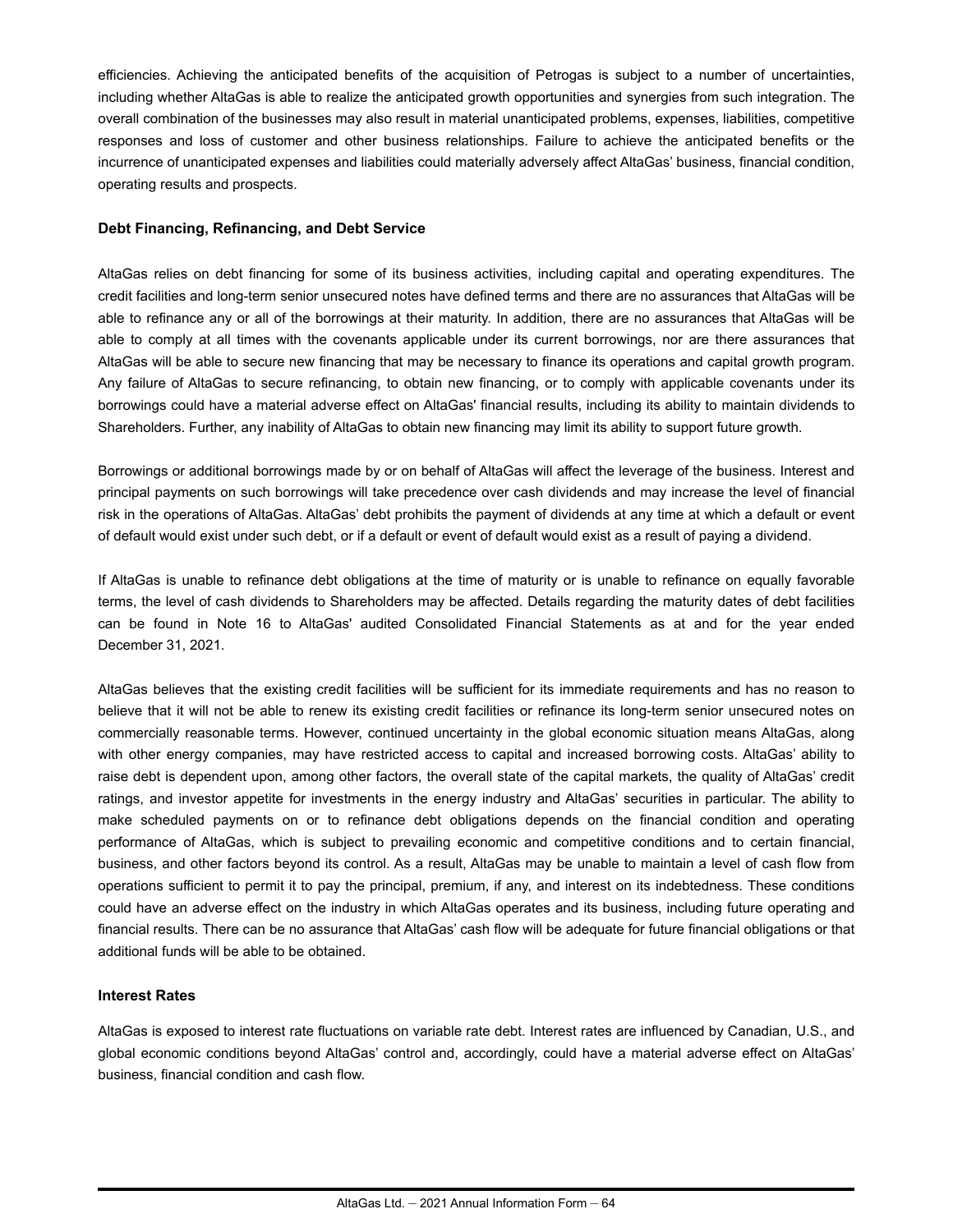#### **Counterparty and supplier risk**

Currently there are significant delays and disruption in global supply chains, resulting in part from mitigation strategies employed in response to COVID-19. As the global economy recovers, these supply challenges may lead to a shortage of available products and higher prices. To the extent AltaGas is unable to secure products required for its operations at acceptable pricing or at all, it may result in delays in planned operational activities and higher costs of doing business. AltaGas could also face increased exposure that contract counterparties could fail to meet their obligations to AltaGas. Such non-performance by a significant counterparty could adversely affect AltaGas' operations and financial results. To date, any cases of force majeure invoked by counterparties related to the AltaGas' assets as a result of COVID-19 have not been material.

### **Technical Systems and Processes Incidents**

Failure of key technical systems and processes to effectively support information requirements and business processes may lead to AltaGas' inability to effectively and efficiently measure, record, access, analyze, and accurately report key data. This could result in increased costs and missed business opportunities.

### **Dependence on Certain Partners**

AltaGas co-owns certain facilities with joint venture partners. Failure by the operators of these facilities to operate at the cost or in the manner projected by AltaGas could negatively affect AltaGas' results. In addition, for non-wholly owned subsidiaries, AltaGas relies on other investors to fulfill their commitments and obligations in respect of the project or facility. AltaGas has entered into various types of arrangements with joint venture partners for any or all of the construction, operation or ownership of certain facilities. Certain of these partners may have or develop interests or objectives which are different from or even in conflict with the objectives of AltaGas. AltaGas does not have the sole power to direct the business and operations of such facilities and AltaGas faces the risk of being impacted by partners' decisions and by potential disagreements regarding operations and other business decisions. Any such differences could have a negative impact on the success of such facilities.

### **Growth Strategy Risk**

It is possible that the strategy AltaGas has implemented and plans to continue implementing in 2022 and onwards will not be as successful as projected. A failure to fully realize the anticipated benefits of AltaGas' strategy could have a negative impact on AltaGas' results, including causing the failure to achieve all or any targets provided in its financial guidance.

### **Construction and Development**

The construction and development of AltaGas' projects and their future operations are subject to changes in the policies and laws of both Canadian and U.S. federal, provincial, state, and local governments, including, without limitation, regulatory approvals and regulations relating to the environment, land use, health, culture, conflicts of interest with other parties, and other matters beyond the direct control of AltaGas.

The construction of AltaGas' pipeline assets have experienced and may continue to experience legislative and regulatory obstacles, and the construction and operation of these assets are subject to hazards, equipment failures, supply chain disruptions, personnel issues, and related risks, which could result in decreased values of these investments, including impairments, and/or delays to their in-service dates, which would negatively affect results of operations. For instance, AltaGas is required to test certain assets for impairment on either an annual basis or when events or circumstances occur which indicate that the carrying value of such assets might be impaired. That testing might result in the impairment of assets, including goodwill, property, plant and equipment, intangible assets, or certain investments.

Because these assets are interconnected with facilities of third parties, the operation of these facilities could also be adversely affected by unexpected or uncontrollable events occurring on the systems of such third parties. These events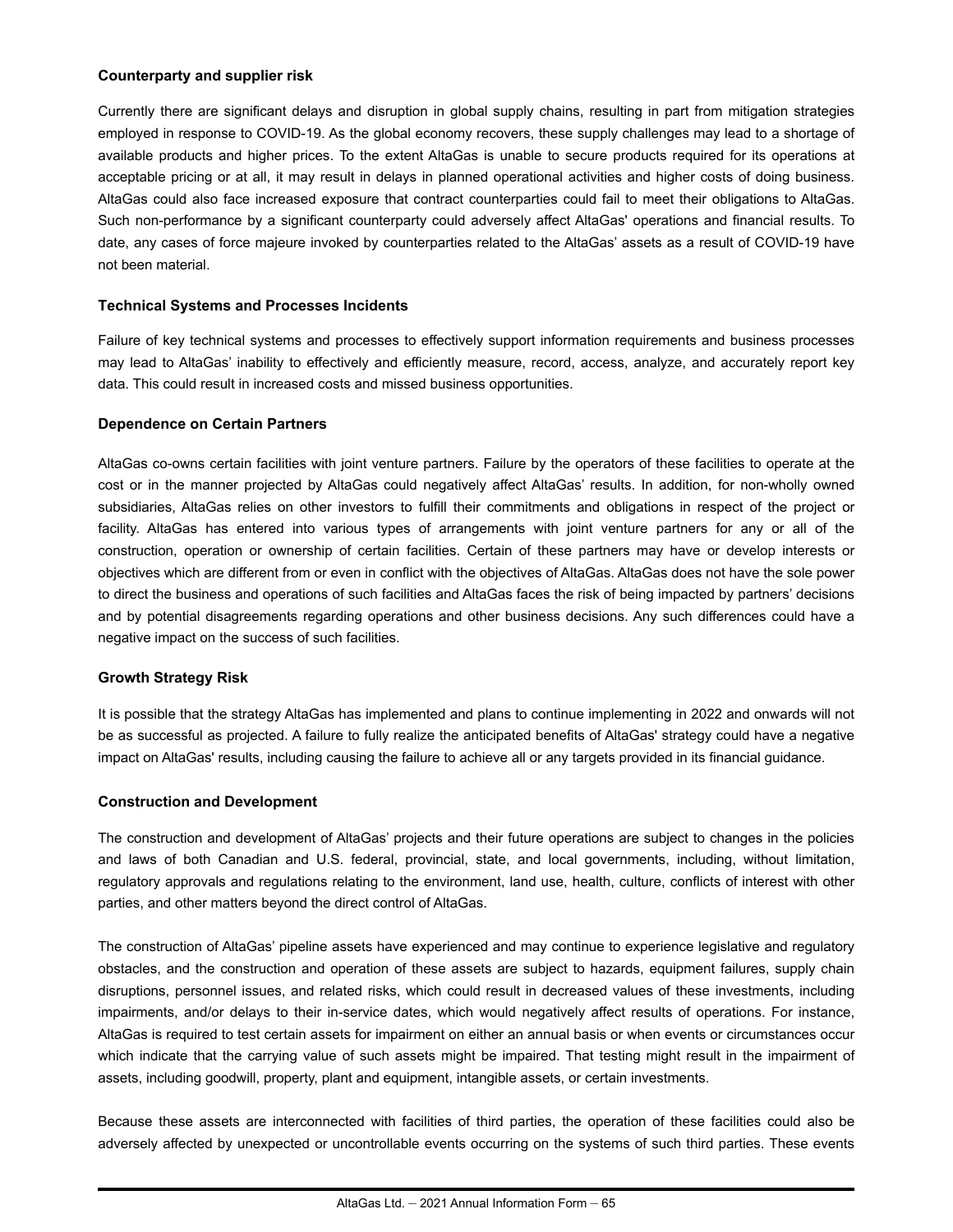could further delay the in-service date of AltaGas' projects or disrupt operations on these projects, which could have an adverse effect on AltaGas' financial results.

### **Transportation of Petroleum Products**

AltaGas' operations include transportation by truck and rail of petroleum products, including NGLs, crude oil, and other refined products. Natural Gas Liquids are transported from natural gas producers to RIPET and Ferndale by rail and truck and are delivered to customers by marine transport. Shipments may be impacted by protests, activist activities, strikes, service delays, inclement weather, rail car availability, rail car derailment, or other transport incidents and could adversely impact volumes or the price received for product or impact its reputation or result in legal liability, loss of life or personal injury, loss of equipment or property, or environmental damage. Costs for environmental damage, damage to property, and/or personal injury in the event of a transportation incident involving petroleum products have the potential to be significant. Major Canadian railways have adopted standard contract provisions designed to shift liability for third-party claims to shippers. In the event that AltaGas is ultimately held liable for any damages resulting from its activities relating to rail or marine transport of petroleum products, and for which insurance is not available, or increased costs or obligations are imposed on AltaGas as a result of new regulations, AltaGas' business, operations, and financial condition may be adversely impacted. In addition, in instances where transport is not available, AltaGas may not be able to procure substitute transportation and, as a result, may experience an adverse impact on its operations at RIPET, Ferndale or other assets.

### **Underinsured and Uninsured Losses**

There can be no assurance that AltaGas will be able to obtain or maintain adequate insurance coverage at all or at rates it considers reasonable. Further, there can be no assurance that available insurance will cover all losses or liabilities that might arise in the conduct of AltaGas' business. The occurrence of a significant uninsured claim, a claim in excess of the insurance coverage limits maintained by AltaGas, or a claim that falls within a significant self-insured retention could have a material adverse effect on AltaGas' business or its results. Further, significant insured claims could lead to an increased cost of operating and insuring AltaGas' assets in the future.

#### **Impact of Competition in AltaGas' Businesses**

AltaGas faces strong competition in its Retail Energy Marketing business. It competes with other non-regulated retail suppliers of natural gas and electricity, as well as with the commodity rate offerings of electric and gas utilities. Increases in competition, including utility commodity rate offers that are below prevailing market rates, may result in a loss of sales volumes or a reduction in growth opportunities. AltaGas' Midstream business competes with other midstream infrastructure and energy services companies, wholesale energy suppliers, and other non-utility affiliates of regulated utilities to acquire natural gas storage and transportation assets. AltaGas' Corporate/Other segment faces many competitors in the commercial energy systems business, including, for government customers, companies that contract with customers under Energy Savings Performance Contracting (ESPC) and other utilities providing services under UESC and, in the renewable energy market, other developers, tax equity investors, distributed generation asset owner firms and lending institutions. These competitors may have diversified energy platforms with multiple marketing approaches; broader geographic coverage, greater access to credit and other financial resources, or lower cost structures, and may make strategic acquisitions or establish alliances among themselves. There can be no assurances that AltaGas can compete successfully, and its failure to do so could have an adverse impact on AltaGas' results of operations and cash flow.

### **Counterparty Credit Risk**

AltaGas is exposed to credit-related losses in the event that counterparties to contracts fail to fulfill their present or future obligations to AltaGas. AltaGas has credit risk relating to, among others, counterparties to the sale, purchase, and delivery of commodity, transportation capacity, energy system design and construction, investment terms, as well as long-term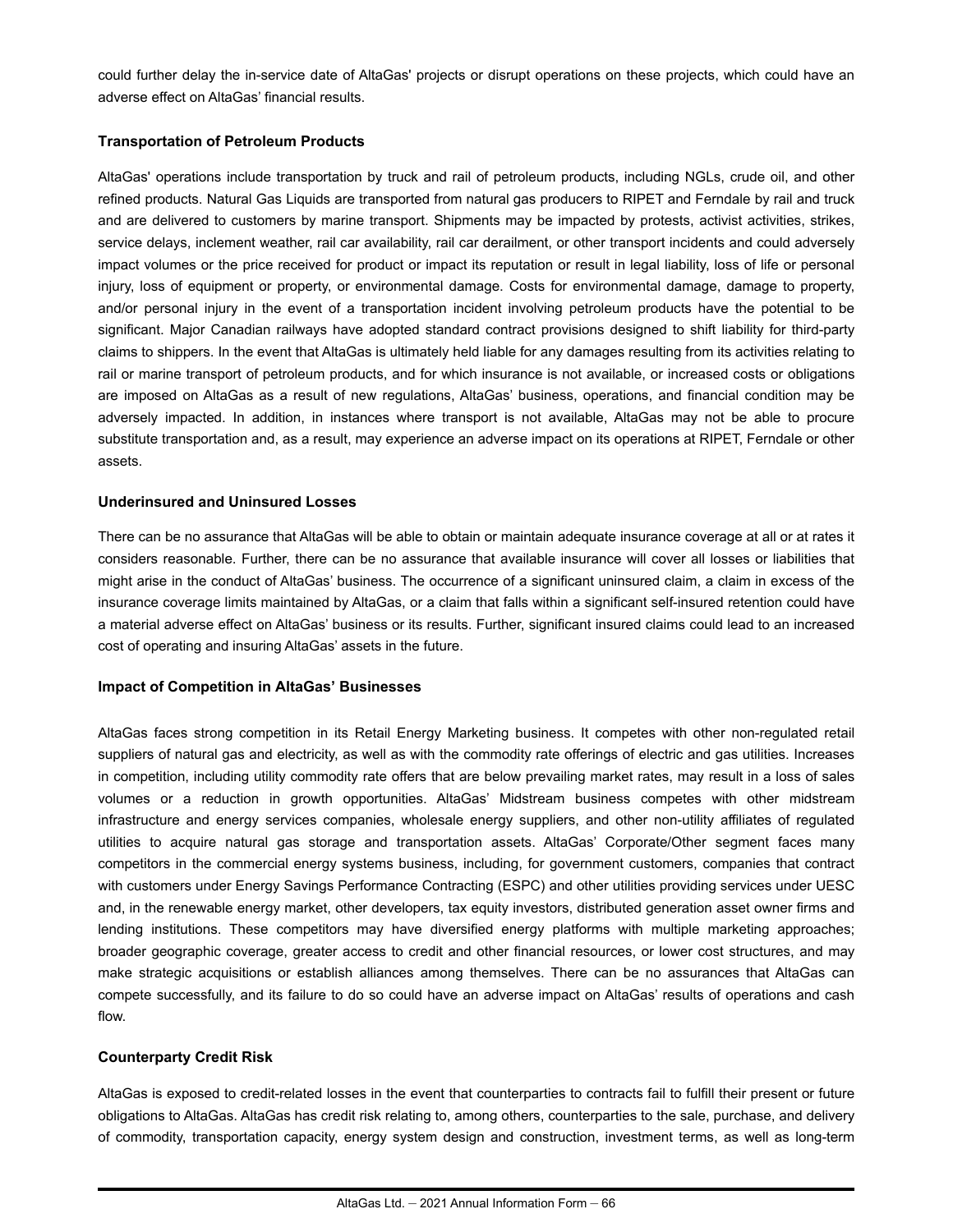contracts including PPAs, EPAs, and take-or-pay agreements. While the majority of AltaGas' counterparties are of investment grade quality, AltaGas can provide no assurance as to whether the credit quality of its counterparties will remain at current levels or decline. In addition, for non-wholly owned subsidiaries, AltaGas relies on other investors to fulfill their commitments and obligations in respect of the project or facility. In the event such entities fail to meet their contractual obligations to AltaGas, such failures may have a material adverse effect on AltaGas' business, financial condition, results of operations, and prospects. AltaGas mitigates these increased risks through diversification and a review process of the creditworthiness of their counterparties.

#### **Market Risk**

AltaGas is exposed to market risks resulting from fluctuations in commodity prices and interest rates, in both North American markets and, with respect to the export business, offshore markets. In these markets, commodity supply and demand is affected by a number of factors including, without limitation: the significant cost of inflation, the amount of the commodity available to specific market areas either from the wellhead or from storage facilities; prevailing weather patterns; the U.S., Canadian and Asian economies; the occurrence of natural disasters; and pipeline restrictions. In addition, the retail energy marketing business is exposed to pricing of certain ancillary services provided by the power pool in which it operates. The fluctuations in commodity prices are beyond AltaGas' control and, accordingly, could have a material adverse effect on AltaGas' business, financial condition, and cash flow.

### **Composition Risk**

The extraction business is influenced by the composition of natural gas produced in the WCSB and processed at AltaGas' facilities. The composition of the gas stream has the potential to vary over time due to factors such as the level of processing done at plants upstream of AltaGas' facilities and the composition of the natural gas produced from reservoirs upstream of AltaGas' facilities.

#### **Collateral**

AltaGas is able to obtain unsecured credit limits from its counterparties in order to procure natural gas and NGL supply and services for its energy services business. If counterparties' credit exposure to AltaGas exceeds the unsecured credit limits granted, AltaGas may have to provide collateral such as letters of credit.

### **Rep Agreements**

If AltaGas becomes insolvent or is in material default under the terms of the Rep Agreements for an extended period, effective ownership of the natural gas processing plant within Harmattan can be claimed by the original Harmattan owners for a nominal fee. Accordingly, under these circumstances, AltaGas could lose its investment in the natural gas processing plant, excluding the facilities that are owned 100 percent by AltaGas.

#### **Market Value of Common Shares and Other Securities**

AltaGas cannot predict at what price the Common Shares, Preferred Shares, or other securities issued by AltaGas will trade in the future. Common Shares, Preferred Shares, and other securities of AltaGas will not necessarily trade at values determined solely by reference to the underlying value of the Corporation's assets. One of the factors that may influence the market price of such securities is the annual yield on such securities. An increase in market interest rates may lead purchasers of securities of AltaGas to demand a higher annual yield and this could adversely affect the market price of such securities. In addition, the market price for securities of AltaGas may be affected by announcements of new developments, changes in AltaGas' operating results, differences between results and analysts' expectations, changes in credit ratings, changes in general market conditions, fluctuations in the market for securities, and numerous other factors beyond the control of AltaGas.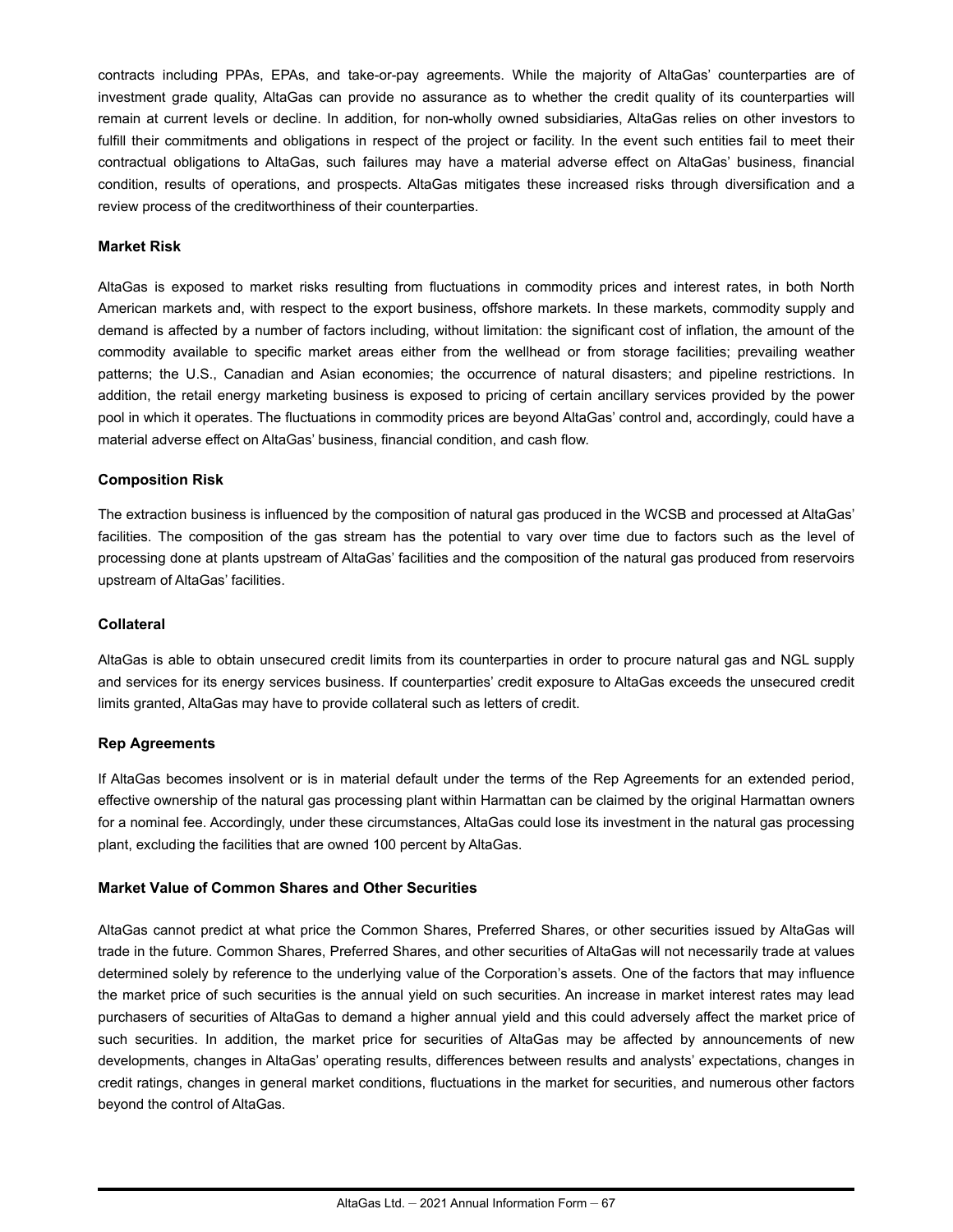### **Variability of Dividends**

The declaration and payment of dividends on Common Shares by AltaGas are at the discretion of the Board of Directors. The cash available for dividends to Shareholders is a function of numerous factors, including, without limitation, AltaGas' financial performance, the impact of interest rates, electricity prices, natural gas, NGL, LNG and LPG prices, debt covenants and obligations, working capital requirements, liquidity, and future capital requirements. Dividends may be reduced or suspended entirely depending on the operations of AltaGas and the performance of its assets. The market value of AltaGas' shares may deteriorate if AltaGas is unable to meet or otherwise chooses to modify its dividend targets, and that deterioration may be material.

### **Potential Sales of Additional Shares**

AltaGas may issue additional shares in the future to directly or indirectly fund, among other things, capital expenditure requirements of entities now or hereafter owned directly or indirectly by AltaGas, including financing acquisitions by those entities. Such additional shares may be issued without the approval of Shareholders. Shareholders will have no preemptive rights in connection with such additional issuances. The Board of Directors has discretion in connection with the price and the other terms of the issue of such additional shares. Any issuance of Common Shares or securities convertible into Common Shares may have a dilutive effect on existing Shareholders.

### **Labor Relations**

The operations and maintenance staff at the Blythe Energy Center and Younger, as well as some employees of Washington Gas and SEMCO Energy, are members of a labor union. Aspects of RIPET's operations are also performed by employees that are members of a labor union. Labor disruptions could restrict the ability of the Blythe Energy Center to generate power, the ability of Younger to process natural gas and produce NGLs, operations at RIPET, or could affect Washington Gas and SEMCO Energy's operations and therefore could affect AltaGas' cash flow and net income.

### **Key Personnel**

AltaGas' success has been largely dependent on the skills and expertise of its key personnel. The continued success of AltaGas will be dependent on its ability to retain such personnel and to attract additional talented personnel to the organization. Access to a sustained labor market from which to attract the required expertise, knowledge, and experience is a critical factor to AltaGas' success. Costs associated with attracting and retaining key personnel could adversely affect AltaGas' business operations and financial results.

#### **Risk Management Costs and Limitations**

AltaGas uses derivative financial instruments to hedge risks associated with exchange rates, interest rates, and commodity price fluctuations. AltaGas does not enter into derivatives transactions for speculative purposes. AltaGas' derivative transactions cannot mitigate all risk associated with AltaGas' business nor the risk of unauthorized activities notwithstanding appropriate oversight through AltaGas' risk management function. Any such unauthorized activities could materially adversely affect AltaGas' business, operations, and financial condition.

#### **Commitments Associated with Regulatory Approvals for the Acquisition of WGL**

As a result of the process to obtain any consents required of each of the PSC of DC, the PSC of MD, the SCC of VA, and FERC, as well as to obtain CFIUS approval for the acquisition of WGL, AltaGas is committed to various programs, contributions, and investments in several agreements and regulatory approval orders. It is possible that AltaGas may encounter delays, unexpected difficulties, or additional costs in meeting these commitments in compliance with the terms of the relevant agreements and orders. Failure to fulfill the commitments in accordance with their terms could result in increased costs or result in penalties or fines that could materially adversely affect AltaGas' business, financial condition, operating results, and prospects.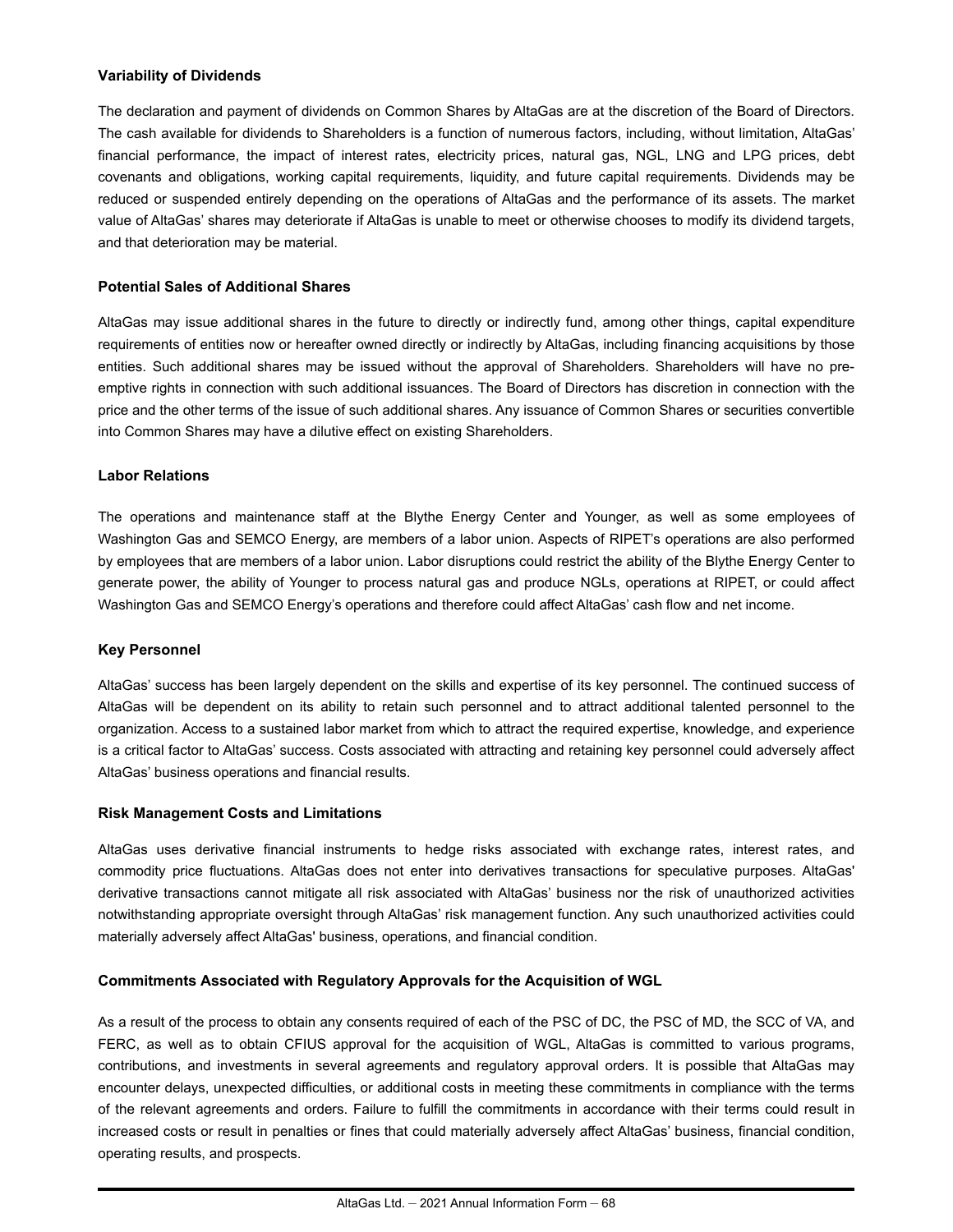### **Cost of Providing Retirement Plan Benefits**

The cost of providing retirement plan benefits to eligible current and former employees is subject to changes in the market value of AltaGas' retirement plan assets, changing bond yields, changing demographics and changing assumptions. Any sustained declines in equity markets, reductions in bond yields, increases in health care cost trends, or increases in life expectancy of beneficiaries may have an adverse effect on AltaGas' retirement plan liabilities, assets and benefit costs. Additionally, AltaGas may be required to increase its contributions in future periods in order to preserve the current level of benefits under the plans and/or due to U.S. federal funding requirements.

#### **Failure of Service Providers**

Certain of AltaGas' information technology, customer service, supply chain, pipeline and infrastructure installation and maintenance, engineering, payroll, and human resources functions that AltaGas relies on are provided by third party vendors. Some of these services may be provided by vendors from centers located outside of Canada or the U.S. Services provided pursuant to these agreements could be disrupted due to events and circumstances beyond AltaGas' control. AltaGas' reliance on these service providers could have an adverse effect on AltaGas' business, results of operations and financial condition.

# **ENVIRONMENTAL, SOCIAL AND GOVERNANCE**

#### *Values*

AltaGas' core values form the foundation from which AltaGas does business with its customers, partners, and other stakeholders, and serve as a blueprint to fulfill the Company's vision and strategy. AltaGas' core values are:

- Work Safely, Think Responsibly;
- Act with Integrity;
- Make Informed Decisions:
- Achieve Results; and
- **Invest in People and Foster Diversity.**

The initiatives that AltaGas is focused on to advance each ESG priority are:

- Safety and Reliability;
- Energy Affordability
- **Energy Evolution**
- **Cybersecurity**
- Diversity and Inclusion
- **Culture**
- Community Partnerships

AltaGas' commitment to ESG means upholding its core values and operating with purpose towards a shared mission; providing safe and reliable service; protecting the environment and minimizing its impact including actively reducing GHG emissions; investing in its people and culture; being the energy service partner of choice for its customers; investing in its communities; building long-term relationships with Indigenous Peoples, local communities, governments and regulatory bodies; ensuring sound leadership and oversight with clear roles, responsibilities and accountabilities; adhering to robust risk management practices; and being disciplined in capital deployment.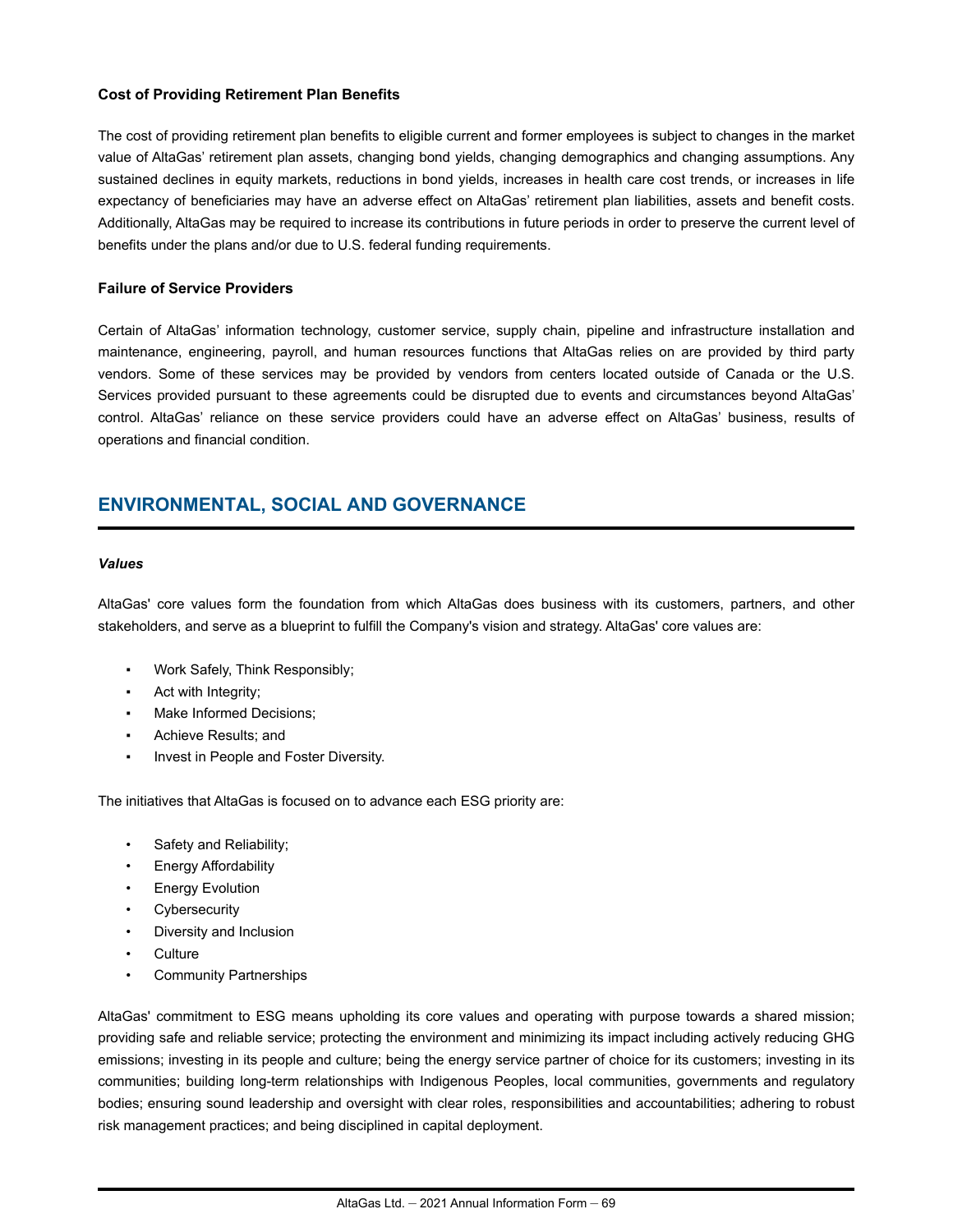In December 2021, AltaGas released its 2021 ESG Report, highlighting its 2020 performance against material ESG performance indicators and outlining a number of sustainability goals within the core areas of climate, diversity and inclusion, and safety. This report covers AltaGas' consolidated enterprise-wide ESG performance (with the exception of Petrogas, due to the timing of the acquisition close in mid-December 2020) and presents a consolidated look at several key areas relevant to the long-term sustainability of AltaGas' business. The ESG Report can be accessed at www.altagas.ca.

#### **Governance**

AltaGas' governance, policies, and procedures are the framework and foundation that support sound decision making. The Board oversees social and environmental strategies, initiatives, goals, and risk management, and each standing committee of the Board assists in defining ESG strategies and managing related risks within their mandates and functional areas of responsibility. For more details on the role of each standing committee, see page 16 of the ESG Report. The Board also evaluates and measures progress made towards strategy execution, including ESG initiatives, and short, medium and long-term risks to meet strategic objectives.

#### *Policies*

AltaGas has a number of policies in place with respect to environmental stewardship, health and safety, and social responsibility. Notably, AltaGas' Code of Business Ethics (COBE) ensures it upholds its core values and conducts business in a safe, respectful, and ethical manner. The COBE and its related policies are approved by the Board. Directors, officers and employees of AltaGas, and its contractors, consultants and other representatives, are required to certify that they have read, understand and will comply with the COBE and its key policies when joining AltaGas and on an annual basis thereafter. The Board monitors compliance with the COBE and its key policies and related procedures and oversees training initiatives implemented to support compliance. Training includes specific initiatives throughout the year, based on new or updated policies or procedures or to mitigate emerging risks. With continued remote working and the evolving cybersecurity landscape, there was an increased focus on cybersecurity training in 2021, including a series of mandatory sessions for all employees. In addition, virtual training modules on a variety of topics are part of the annual COBE certification process. Modules that are introduced are informed by external and internal factors and designed to provide practical examples and guidance to ensure a deeper understanding of the COBE. AltaGas' COBE related policies include:

- Anti-Bribery and Anti-Corruption;
- Alcohol and Drug;
- Conflicts of Interest;
- Disclosure;
- Environment, Health and Safety;
- Human Rights;
- Information Security;
- Privacy;
- Respectful Workplace;
- Securities Trading and Reporting;
- Social Media and Acceptable Use; and
- Whistleblower.

### **Environment**

#### *Environment, Health and Safety*

AltaGas' focus is on operational excellence to minimize environmental impacts throughout the lifecycle of its operations while meeting the energy needs of its customers. The Board of Directors has established the Environment, Health and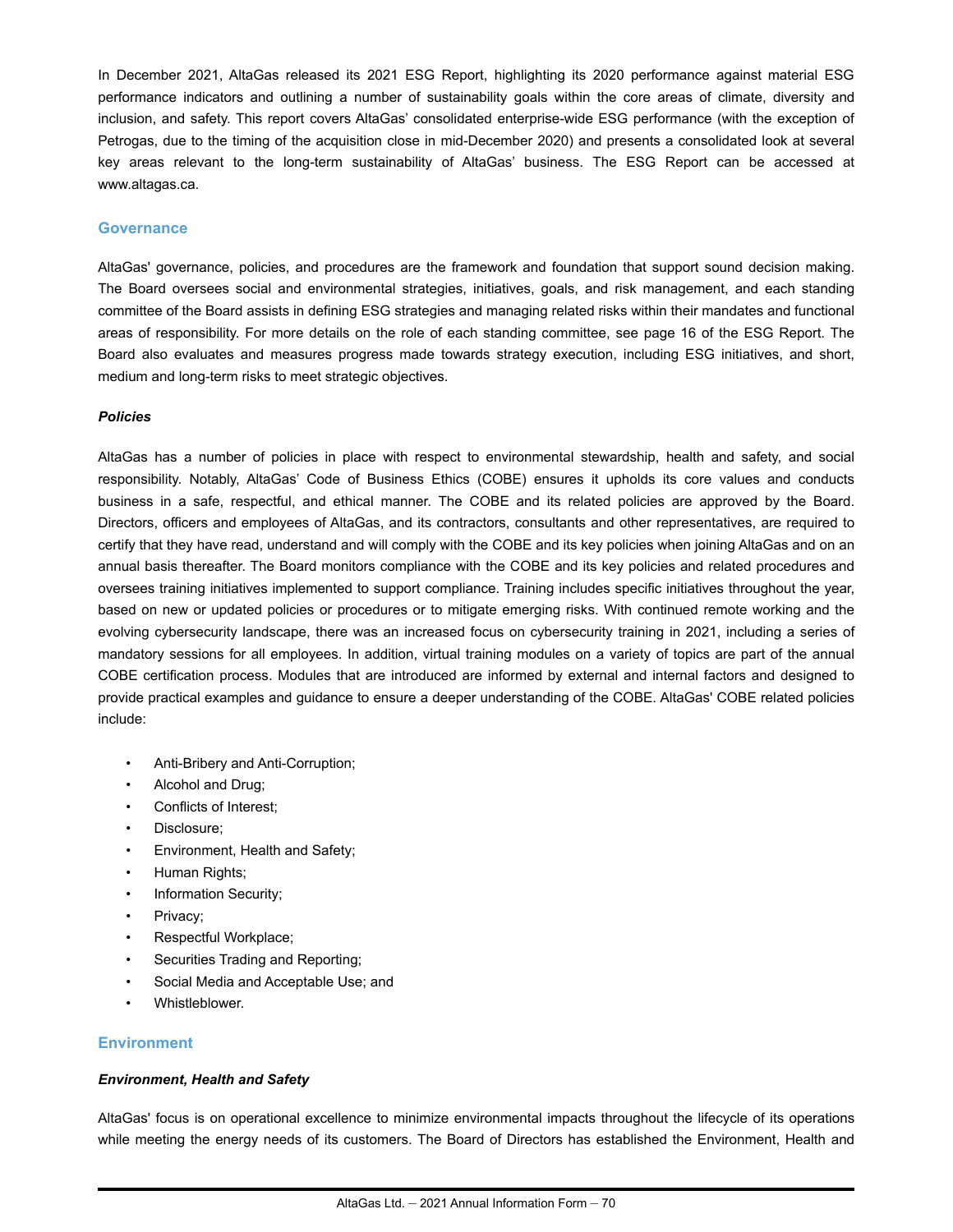Safety Committee to review, monitor, and make recommendations to the Board of Directors regarding Environment, Health and Safety strategy, policy, compliance, and risk (including climate related risks and opportunities).

AltaGas' EHS policy guides its commitment to managing and minimizing its environmental impacts and enabling a strong, environmentally conscious culture. This includes implementing programs to safeguard the environment by proactively identifying and managing risks, using innovative technology, and applying lessons learned and best practices to improve its performance. AltaGas' EHS Management System provides a traceable and transparent framework that can be consistently applied across its operations to drive accountability, operational excellence, and manage risk. Each business division is responsible for its internal policies and adhering to jurisdictional requirements specific to areas of operation.

To ensure AltaGas is prepared and its teams are equipped to quickly and safely respond to emergency situations, it maintains comprehensive emergency response plans for each of its facilities, and for all lines of business. It conducts regular emergency response tabletops, drills and exercises coordinated with its Incident Command System (ICS) involving first responders. These exercises offer a better understanding of each party's roles and responsibilities in the event of an emergency, resulting in a more effective response.

#### *Environmental Regulation*

AltaGas faces uncertainties related to future environmental laws and regulations affecting its business and operations. Existing environmental laws and regulations may be revised or interpreted more strictly, and new laws or regulations may be adopted or become applicable to AltaGas, which may result in increased compliance costs or additional operating restrictions, each of which could reduce AltaGas' earnings and adversely affect AltaGas' business.

The Midstream and Utilities segments are subject to environmental regulation pursuant to local, provincial, state, territorial, and federal legislation. Environmental legislation places restrictions and prohibitions on various substances discharged to the air, land, and water in association with certain Utilities and Midstream operations, as well as restrictions on land and water use in association with certain operations. AltaGas' operations are required to obtain and comply with a variety of environmental licenses, permits, approvals, and registrations. In addition to the license and permit requirements, provincial, state, territorial, and federal legislation may require that end of life assets be abandoned, remediated, and reclaimed to the satisfaction of provincial, state, or territorial authorities. Failure to comply with applicable environmental legislation can result in civil or criminal penalties, environmental contamination clean-up requirements, and government orders affecting future operations. It is possible that increasingly strict environmental laws, regulations, and enforcement policies, and potential claims for damages and injuries to property, employees, other persons, and the environment resulting from current or discontinued operations, could result in substantial costs and liabilities in the future. Environmental risks from AltaGas' operations can typically include, but are not limited to: air emissions, such as sulphur dioxide, nitrogen oxides, particulate matter and greenhouse gases; potential impacts on land; the use, storage, or release of chemicals or hydrocarbons; the generation, handling, and disposal of wastes and hazardous wastes; and water impacts. AltaGas assesses its environmental risk on an ongoing basis and strategically manages its liabilities to meet jurisdictional requirements while reducing risk exposure. AltaGas may also be subject to opposition from special interest groups resulting in regulatory process delays, which can impact schedules and increase cost.

Please also refer to the "Risk Factors – Reputation", "Risk Factors – Regulatory", "Risk Factors – Climate-Related Risks including Carbon Pricing", "Risk Factors - Changes in Laws" and "Risk Factors – Decommissioning, Abandonment, and Reclamation Costs" sections of this AIF.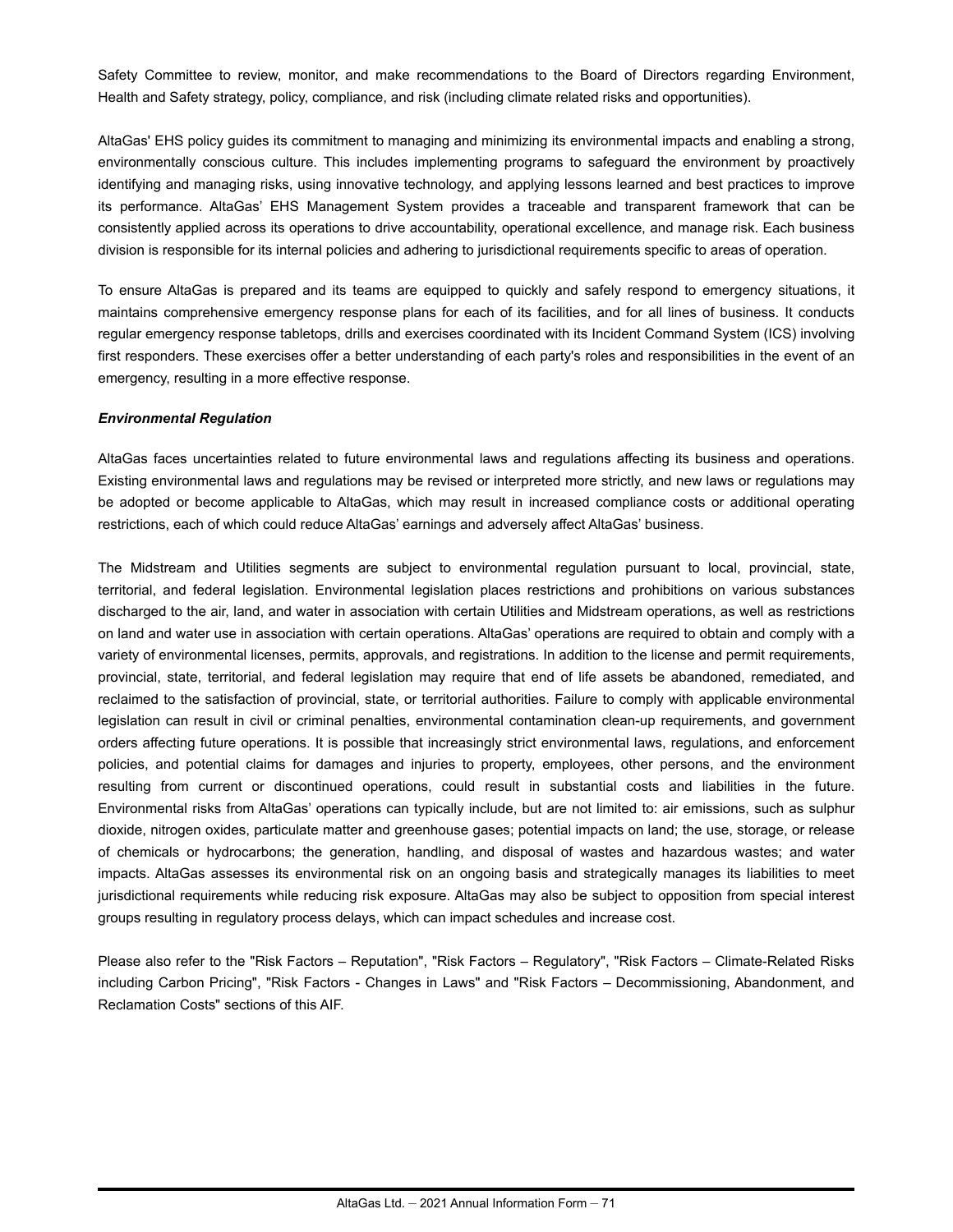### *Climate Change*

Changes in laws and regulations relating to GHG emissions could require AltaGas, in addition to complying with monitoring and reporting requirements applicable to its operations, to do one or more of the following: (i) comply with stricter emissions standards for internal combustion engines; (ii) take additional steps to control transmission and distribution system leaks; (iii) retrofit existing equipment with pollution controls or replace such equipment; or (iv) reduce AltaGas' GHG emissions or, depending on the requirements enacted, acquire emissions offsets, credits, or allowances or pay taxes on the emissions emitted in connection with its operations. AltaGas' business could also be indirectly impacted by laws and regulations that affect its customers or suppliers to the extent such changes result in reductions in the use of natural gas by its customers or limit the operations of or increase the costs of goods and services acquired from AltaGas suppliers.

Certain climate change regulations specific to AltaGas' business segments are discussed under the sections "Business of the Corporation – Utilities Business – Environmental Regulations Impacting the Utilities Business", "Business of the Corporation – Midstream Business – Environmental Regulations Impacting the Midstream Business", and "Business of the Corporation – Corporate/Other – Environmental Regulations Impacting the Corporate/Other Business" of this AIF.

### **Social**

#### *Indigenous Groups*

AltaGas recognizes the value of building enduring, trusting, and mutually beneficial relationships with Indigenous Peoples. In 2021, AltaGas enacted an Indigenous Engagement Guideline to ensure in applying a consistent approach to engagement practices, areas of focus for economic and social benefit, and record keeping. As part of AltaGas' engagement, the Company may enter into agreements with Indigenous Peoples. These agreements range from shortterm arrangements enabling Indigenous Peoples to learn more about AltaGas' proposed developments and participate in regulatory processes, to agreements that define how AltaGas and Indigenous communities can collaborate over the longterm. AltaGas' longer-term initiatives include training, employment, contracting, supplier procurement, environmental protection, and community investment.

### *Communities*

AltaGas operates in many diverse jurisdictions and recognizes that each community has unique needs. To meet each community's individual needs, AltaGas strives to build long-term collaborative relationships that are based on trust and a willingness to listen, learn and adapt. AltaGas' commitment to communities is visible through several programs including: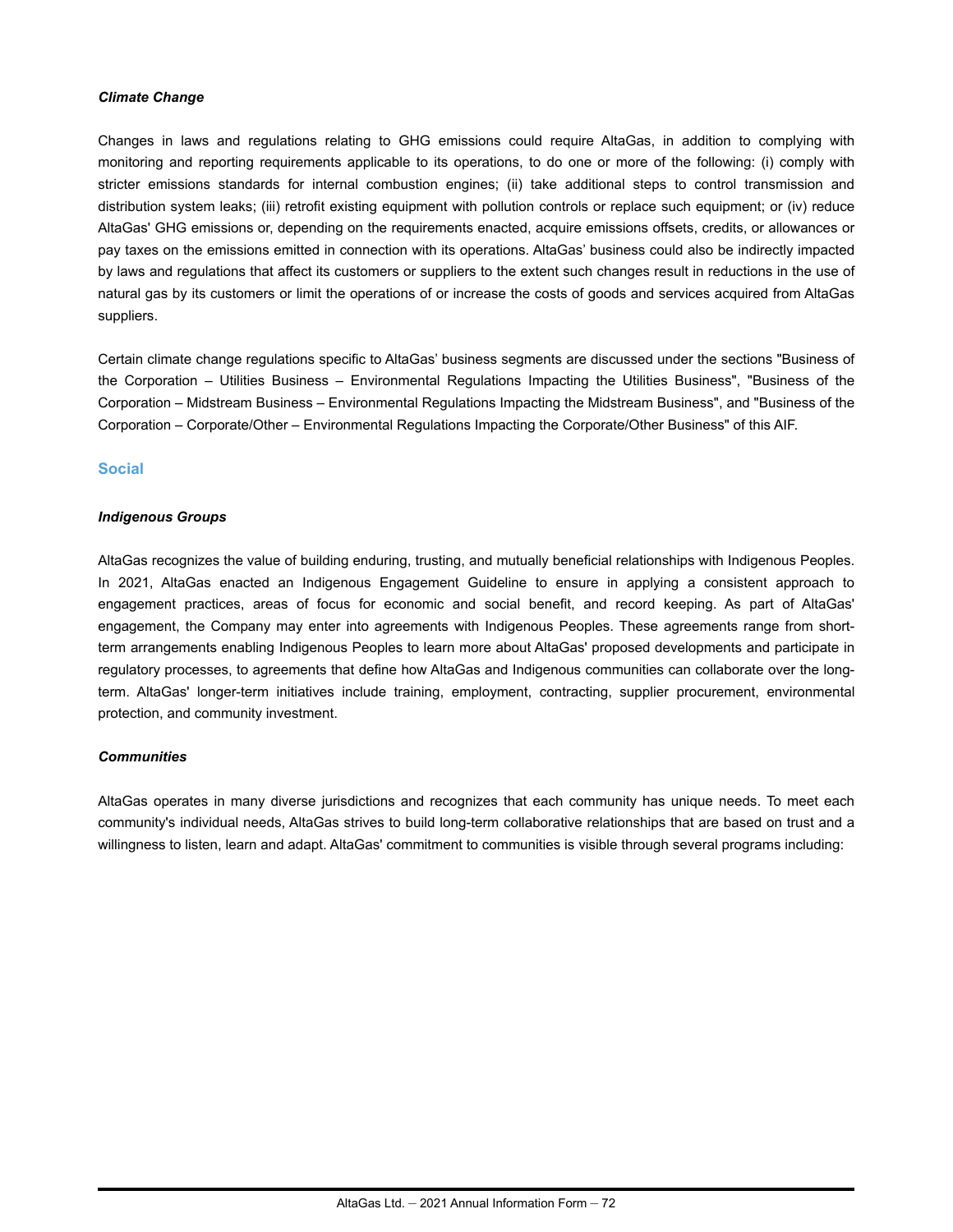| Program                                                                                                                     | <b>Description</b>                                                                                                                                                                                                                                                                                                                                                                                                                                                                                                                                                                       |
|-----------------------------------------------------------------------------------------------------------------------------|------------------------------------------------------------------------------------------------------------------------------------------------------------------------------------------------------------------------------------------------------------------------------------------------------------------------------------------------------------------------------------------------------------------------------------------------------------------------------------------------------------------------------------------------------------------------------------------|
| <b>Community Investment</b>                                                                                                 | AltaGas' corporate giving is focused on three pillars: healthy and safe<br>$\bullet$<br>communities, bright futures, and environmental champions.<br>AltaGas contributed through direct financial contributions, volunteer time and in-<br>$\bullet$<br>kind donations to charitable organizations across operating regions.<br>The focus in 2021 was to help communities with food security. Meeting the basic<br>needs of food security is a common concern across all our jurisdictions with<br>demand rising through the pandemic.                                                   |
| <b>Energy affordability and</b>                                                                                             |                                                                                                                                                                                                                                                                                                                                                                                                                                                                                                                                                                                          |
| assistance programs for<br>customers                                                                                        | Utilities provide energy assistance and affordability programs through direct<br>programming and gifts of warmth.                                                                                                                                                                                                                                                                                                                                                                                                                                                                        |
| <b>Workforce training</b><br>development and employment<br>opportunities                                                    | AltaGas is committed to training and hiring locally, leading to a workforce that<br>reflects the diversity of the communities where it operates.<br>$\bullet$<br>AltaGas has developed and funded workforce training programs to provide<br>opportunities for local participants to gain skills in the energy sector.                                                                                                                                                                                                                                                                    |
| <b>Public awareness and safety</b><br>programs                                                                              | AltaGas conducts regular emergency response tabletops, drills and exercises<br>$\bullet$<br>that involve first responders so that the Company and communities can<br>collectively respond more effectively.<br>Customer outreach, education and public information campaigns relating to<br>$\bullet$<br>pipeline safety and damage prevention.                                                                                                                                                                                                                                          |
| <b>Building economic value</b><br>within local communities<br>through business development<br>and contracting opportunities | AltaGas incorporates diverse supplier practices to enhance opportunities for local<br>$\bullet$<br>diverse communities to participate through the supply of goods and services.<br>To expand the reach of programs, AltaGas partners with Indigenous<br>communities, external supplier diversity organizations, chambers and community<br>based advisory boards. AltaGas leverages these groups to identify and source<br>new diverse suppliers, enhance the visibility of new developments in the supply<br>base, and maintain a strong network with influential leaders in the sector. |
| <b>Employee engagement</b><br>through volunteerism and<br>giving                                                            | AltaGas Cares is the tool which empowers employees to support the causes they<br>$\bullet$<br>are passionate about in their communities through donations and volunteering.<br>As part of AltaGas Cares, a \$250 match is provided to each employee through<br>the "Dollars for Dollars" and "Dollars for Doers" programs.                                                                                                                                                                                                                                                               |

## *Workforce*

AltaGas' people are the heart of the Company and are key to delivering operational excellence. Spanning North America, AltaGas' diverse workforce of approximately 3,000 employees is guided by one set of Core Values and a common mission. This connection to a common set of principles provides the basis for how AltaGas does business and executes its strategic priorities. AltaGas' model for a high-performance culture is based on attracting, developing, and retaining great people. AltaGas invests in its people through talent development, diversity and inclusion initiatives and engagement strategies.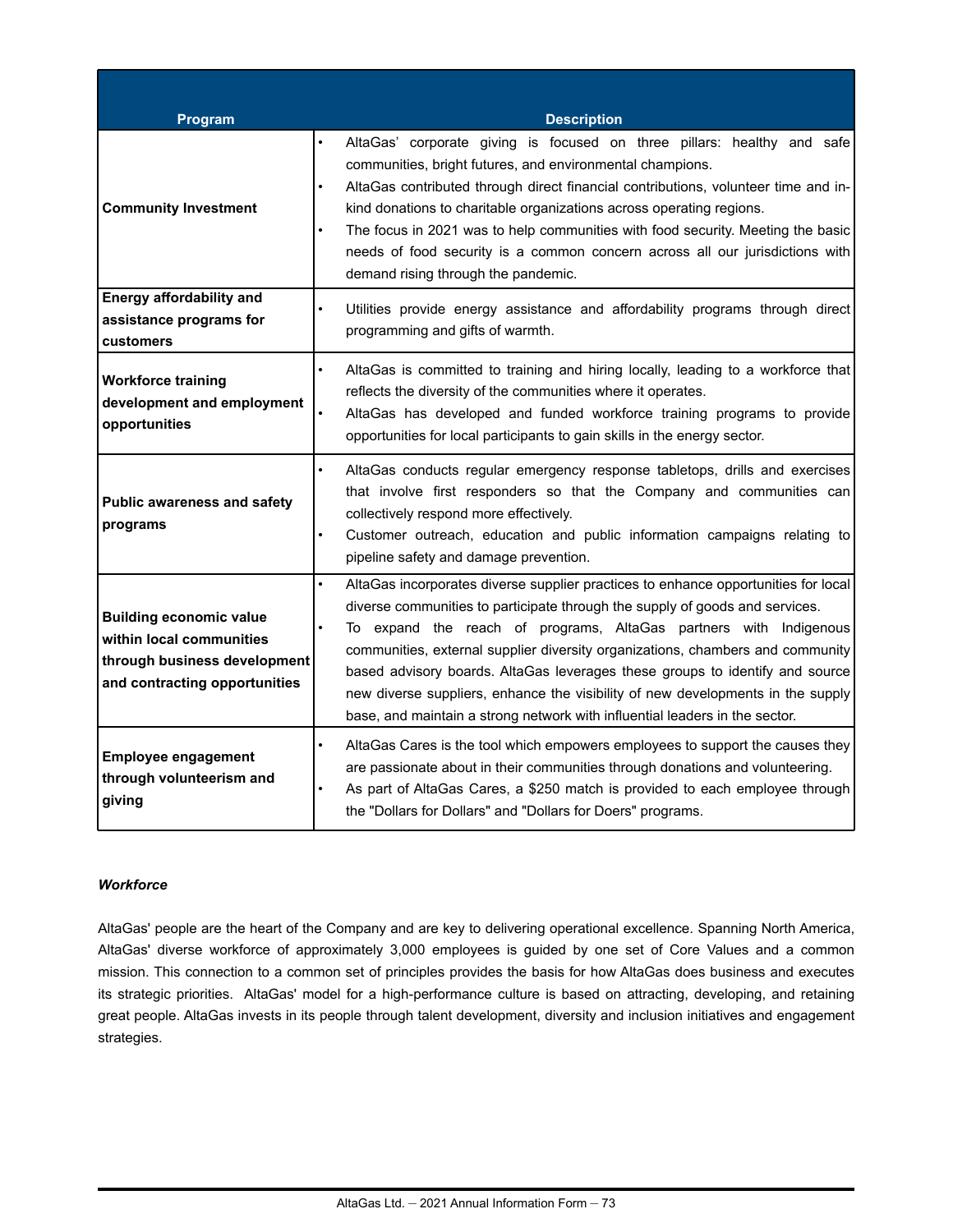# **DIVIDENDS**

Dividends are declared at the discretion of the Board of Directors and dividend levels are reviewed periodically by the Board of Directors, giving consideration to the ongoing sustainable cash flow as impacted by the consolidated net income, maintenance and growth capital and debt repayment requirements of AltaGas. The Corporation targets to pay a portion of its ongoing cash flow through regular monthly dividends made to Shareholders.

During 2021, AltaGas paid cash dividends on the Common Shares monthly. On December 3, 2021, AltaGas announced that effective March 31, 2022, common share dividends will be declared and paid on a quarterly basis, instead of monthly. Dividends on the Series A Shares, Series B Shares, Series C Shares, Series E Shares, Series G Shares, Series H, and Series K Shares are paid quarterly.

AltaGas' payment of dividends may be limited by covenants under its credit agreements, including, without limitation, in circumstances when a default or event of default exists or would be reasonably expected to exist upon or as a result of making such dividend payment. In the event of liquidation, dissolution, or winding-up of AltaGas, the preferred shareholders have priority in the payment of dividends over the common shareholders.

The table below shows the cash dividends paid by AltaGas on Common Shares and Preferred Shares for the three most recently completed financial years and the cash dividends paid by Washington Gas on Washington Gas Preferred Shares for the period from the close of the WGL Acquisition until redemption on December 20, 2019.

| \$ per share                     | 2021     | 2020     | 2019     |
|----------------------------------|----------|----------|----------|
| <b>Common Shares</b>             | 1.082900 | 0.963300 | 0.960000 |
| Series A Shares                  | 0.765000 | 0.825000 | 0.845000 |
| Series B Shares                  | 0.694360 | 0.894890 | 1.084641 |
| Series C Shares <sup>(1)</sup>   | 1.322500 | 1.322500 | 1.322500 |
| Series E Shares                  | 1.348252 | 1.348252 | 1.348252 |
| Series G Shares                  | 1.060500 | 1.060500 | 1.155750 |
| Series H Shares                  | 0.794372 | 0.994890 | 0.296040 |
| Series I Shares <sup>(2)</sup>   |          | 1.312500 | 1.312500 |
| Series K Shares                  | 1.250000 | 1.250000 | 1.250000 |
| Washington Gas \$4.25 Series (1) |          |          | 2.125000 |
| Washington Gas \$4.80 Series (1) |          |          | 2.400000 |
| Washington Gas \$5.00 Series (1) |          |          | 2.500000 |

(1) Amounts disclosed are in U.S. dollars. Washington Gas preferred shares were redeemed on December 20, 2019.

(2) Series I shares were redeemed on December 31, 2020.

On December 3, 2021, AltaGas announced that its Board of Directors approved a 6 percent increase to its annual common share dividends. Concurrently, AltaGas is moving from a monthly to quarterly payment schedule with dividends expected to be paid in March, June, September and December of the 2022 calendar year at the rate of \$0.265 per common share (\$1.06 per common share annually). This change will be effective for the March dividend that will be paid on March 31, 2022.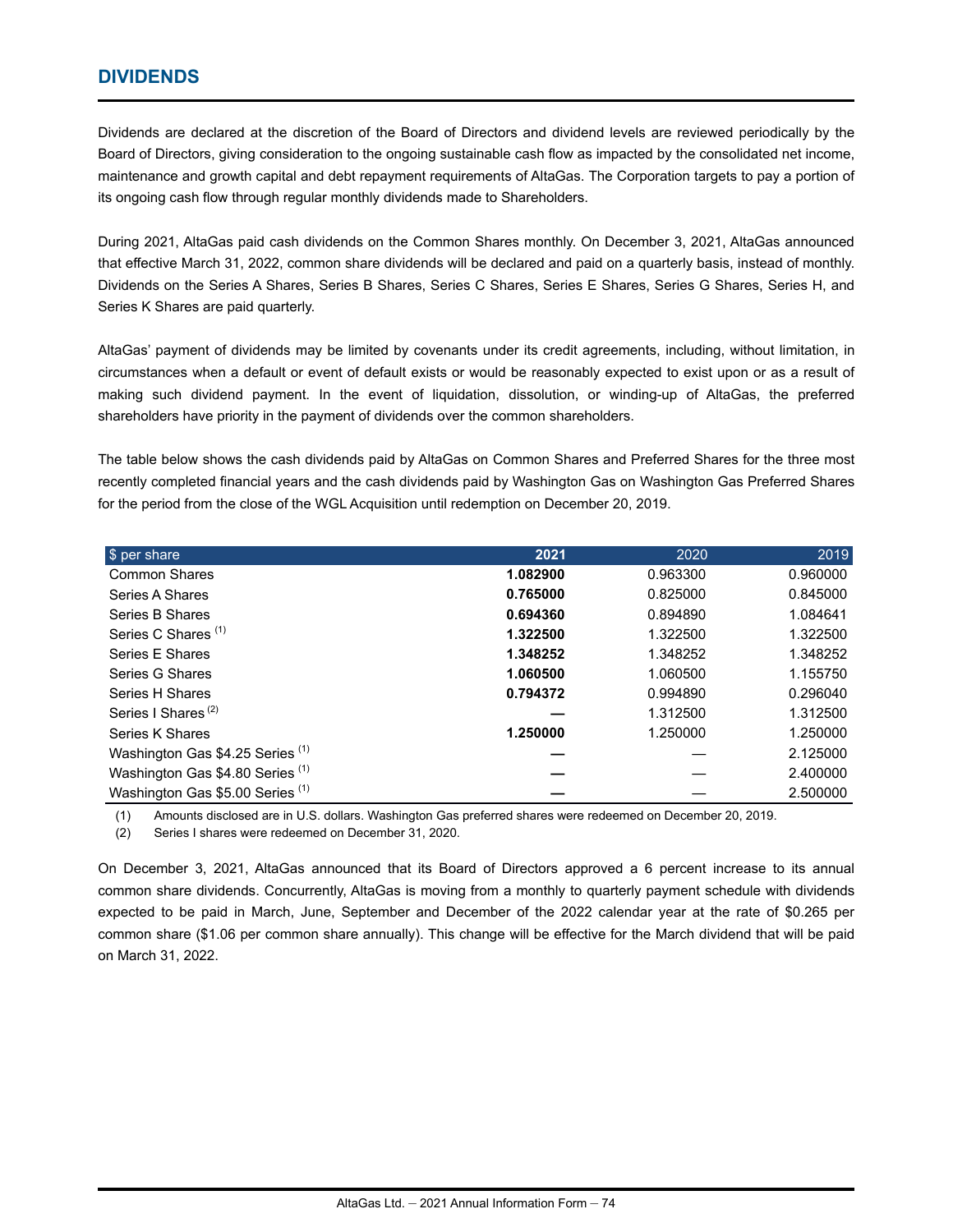# **MARKET FOR SECURITIES**

The following chart provides the reported high and low trading prices and volume of Common Shares, traded on the TSX under the symbol ALA, traded by month from January to December 2021 as reported by the TSX:

| Month     | <b>High</b> | Low   | <b>Volume Traded</b> |
|-----------|-------------|-------|----------------------|
| January   | 20.21       | 18.75 | 13,650,533           |
| February  | 20.06       | 19.21 | 16,480,155           |
| March     | 21.39       | 19.26 | 19,782,128           |
| April     | 22.97       | 20.92 | 16,131,623           |
| May       | 24.24       | 23.19 | 20,325,718           |
| June      | 26.33       | 24.07 | 16,320,422           |
| July      | 26.54       | 25.83 | 11,265,334           |
| August    | 26.63       | 24.89 | 11.146.512           |
| September | 26.20       | 24.98 | 13,990,276           |
| October   | 26.78       | 24.94 | 14, 147, 393         |
| November  | 25.75       | 24.30 | 15,464,598           |
| December  | 27.31       | 24.26 | 26.939.551           |

Series A Shares are traded on the TSX under the symbol ALA.PR.A. The following table sets forth the monthly price range and volume traded for Series A Shares from January to December 2021 as reported by the TSX:

| Month     | High  | Low   | <b>Volume Traded</b> |
|-----------|-------|-------|----------------------|
| January   | 16.32 | 14.07 | 812,674              |
| February  | 17.50 | 16.18 | 257,495              |
| March     | 17.64 | 17.16 | 228,058              |
| April     | 18.57 | 17.19 | 340,098              |
| May       | 19.20 | 18.40 | 91.456               |
| June      | 19.75 | 19.00 | 86,243               |
| July      | 19.40 | 18.69 | 84,435               |
| August    | 20.14 | 19.25 | 144.707              |
| September | 20.20 | 19.60 | 89,117               |
| October   | 20.95 | 20.00 | 104.063              |
| November  | 21.35 | 20.69 | 84,332               |
| December  | 20.70 | 19.48 | 41,596               |

Series B Shares are traded on the TSX under the symbol ALA.PR.B. The following table sets forth the monthly price range and volume traded for Series B Shares for the period from January to December 2021 as reported by the TSX:

| Month     | <b>High</b> | Low   | <b>Volume Traded</b> |
|-----------|-------------|-------|----------------------|
| January   | 15.60       | 13.50 | 42,900               |
| February  | 16.70       | 15.36 | 83,945               |
| March     | 16.77       | 16.26 | 145,313              |
| April     | 17.65       | 16.51 | 20,858               |
| May       | 18.44       | 17.43 | 8,165                |
| June      | 19.27       | 17.53 | 59,106               |
| July      | 19.11       | 18.23 | 45,918               |
| August    | 18.64       | 18.15 | 24,600               |
| September | 18.85       | 18.33 | 22,018               |
| October   | 19.95       | 18.90 | 18,823               |
| November  | 20.64       | 19.99 | 15,443               |
| December  | 20.05       | 19.00 | 43,100               |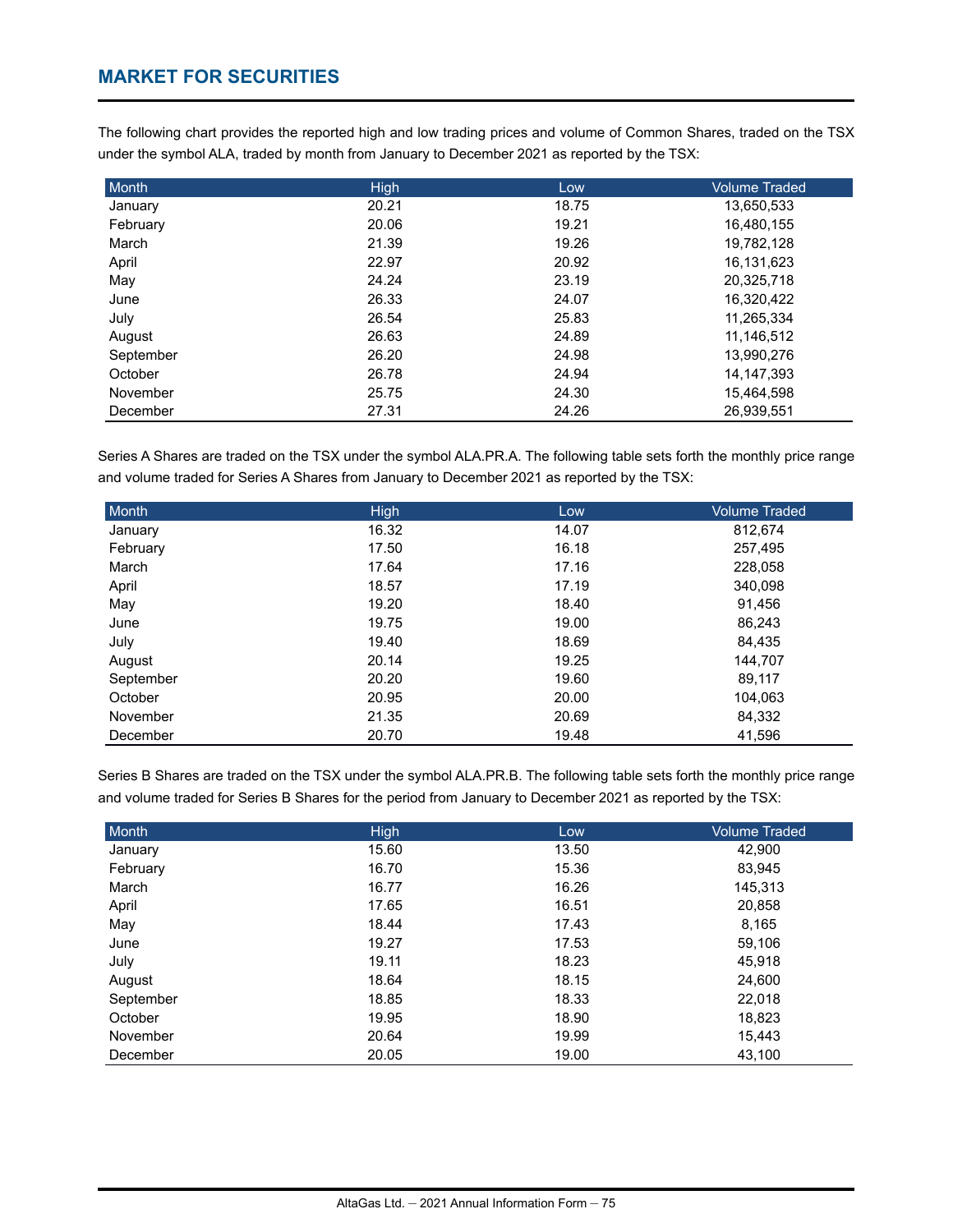Series C Shares are traded on the TSX under the symbol ALA.PR.U. The following table sets forth the monthly price range (in US dollars) and volume traded for Series C Shares from January to December 2021 as reported by the TSX:

| Month     | High  | Low   | <b>Volume Traded</b> |
|-----------|-------|-------|----------------------|
| January   | 20.61 | 18.75 | 89,584               |
| February  | 21.00 | 19.81 | 129,271              |
| March     | 21.82 | 20.70 | 189,650              |
| April     | 22.89 | 21.40 | 150,808              |
| May       | 23.60 | 22.98 | 156,468              |
| June      | 24.00 | 23.30 | 147,659              |
| July      | 24.38 | 23.62 | 132,878              |
| August    | 24.80 | 24.28 | 437,737              |
| September | 24.99 | 23.92 | 145,743              |
| October   | 25.05 | 24.40 | 242,336              |
| November  | 25.00 | 24.55 | 110,499              |
| December  | 24.75 | 24.35 | 130.040              |

Series E Shares are traded on the TSX under the symbol ALA.PR.E. The following table sets forth the monthly price range and volume traded for Series E Shares from January to December 2021 as reported by the TSX:

| Month     | <b>High</b> | Low   | <b>Volume Traded</b> |
|-----------|-------------|-------|----------------------|
| January   | 20.92       | 19.23 | 317,504              |
| February  | 21.73       | 20.69 | 360,466              |
| March     | 22.81       | 21.40 | 228,290              |
| April     | 23.35       | 21.88 | 98,889               |
| May       | 24.39       | 23.10 | 273,479              |
| June      | 24.90       | 24.27 | 212,775              |
| July      | 25.11       | 24.44 | 404,455              |
| August    | 25.19       | 24.78 | 383,701              |
| September | 25.87       | 24.96 | 452,721              |
| October   | 26.68       | 25.27 | 217,345              |
| November  | 26.60       | 25.33 | 158,858              |
| December  | 25.91       | 24.60 | 109,896              |

Series G Shares are traded on the TSX under the symbol ALA.PR.G. The following table sets forth the monthly price range and volume traded for Series G Shares from January to December 2021 as reported by the TSX:

| Month     | <b>High</b> | Low   | <b>Volume Traded</b> |
|-----------|-------------|-------|----------------------|
| January   | 19.74       | 18.09 | 502,673              |
| February  | 20.25       | 19.27 | 100,306              |
| March     | 20.45       | 19.95 | 169,111              |
| April     | 21.60       | 20.30 | 60.244               |
| May       | 22.96       | 21.60 | 140,540              |
| June      | 23.58       | 22.53 | 79,533               |
| July      | 23.39       | 22.62 | 93,055               |
| August    | 24.03       | 23.36 | 93,864               |
| September | 24.30       | 23.90 | 93,476               |
| October   | 25.26       | 24.31 | 68.237               |
| November  | 25.12       | 24.40 | 310,550              |
| December  | 24.60       | 23.59 | 67,131               |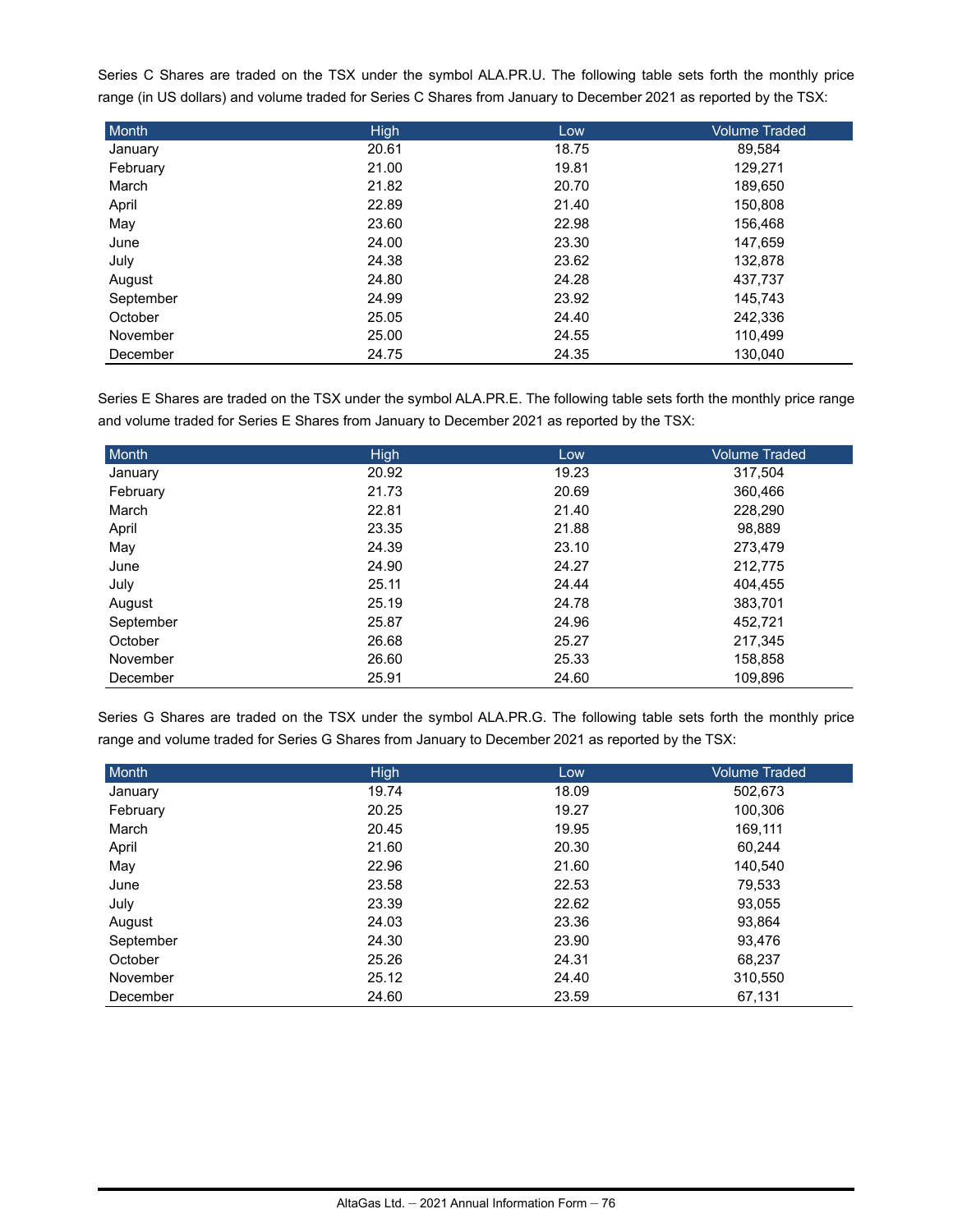Series H Shares are traded on the TSX under the symbol ALA.PR.H. The following table sets forth the monthly price range and volume traded for Series H Shares for the period of January to December 2021 as reported by the TSX:

| Month     | <b>High</b> | Low   | <b>Volume Traded</b> |
|-----------|-------------|-------|----------------------|
| January   | 16.88       | 14.83 | 8,194                |
| February  | 17.75       | 16.88 | 37,772               |
| March     | 17.75       | 17.50 | 12,661               |
| April     | 19.00       | 17.55 | 28,007               |
| May       | 20.45       | 19.70 | 44,192               |
| June      | 22.06       | 20.45 | 15,802               |
| July      | 22.06       | 20.00 | 12,547               |
| August    | 21.80       | 20.00 | 60,400               |
| September | 22.14       | 21.80 | 86,900               |
| October   | 23.96       | 22.90 | 20,133               |
| November  | 24.00       | 23.00 | 30,200               |
| December  | 23.00       | 23.00 | 23,000               |

Series K Shares are traded on the TSX under the symbol ALA.PR.K. The following table sets forth the monthly price range and volume traded for Series K Shares for the period of January to December 2021 as reported by the TSX:

| Month     | <b>High</b> | Low   | <b>Volume Traded</b> |
|-----------|-------------|-------|----------------------|
| January   | 24.60       | 24.60 | 244,184              |
| February  | 24.95       | 24.95 | 150,021              |
| March     | 24.96       | 24.96 | 196,969              |
| April     | 25.13       | 25.13 | 105,050              |
| May       | 25.30       | 25.30 | 257,979              |
| June      | 25.23       | 25.23 | 172,404              |
| July      | 25.25       | 25.25 | 143,552              |
| August    | 25.25       | 25.25 | 192,318              |
| September | 25.09       | 25.09 | 153,637              |
| October   | 25.33       | 25.33 | 160,163              |
| November  | 25.00       | 25.00 | 76,115               |
| December  | 25.33       | 25.00 | 89.944               |

On December 31, 2020, AltaGas redeemed all of its outstanding Series I preferred shares. On February 16, 2022, AltaGas announced that it intends to redeem all of its outstanding Series K Preferred Shares on March 31, 2022 for a redemption price equal to \$25.00 per Series K share.

# **CREDIT RATINGS**

Credit ratings are intended to provide investors with an independent measure of credit quality of an issue of securities and are indicators of the likelihood of payment and of the capacity and willingness of a company to meet its financial commitment on an obligation in accordance with the terms of an obligation. This information concerning AltaGas' credit ratings relates to AltaGas' financing costs, liquidity, and operations. The availability of AltaGas' funding options may be affected by certain factors, including the global capital markets environment and outlook as well as AltaGas' financial performance. AltaGas' access to capital markets at competitive rates is influenced by credit ratings and rating outlook, as determined by credit rating agencies such as S&P, Fitch, and Moody's, and if AltaGas' ratings were downgraded, AltaGas' financing costs and future debt issuances could be unfavorably impacted.

S&P, Fitch, and Moody's are rating agencies that provide credit ratings. Ratings for debt instruments from S&P, and Fitch range from a high of AAA to a low of D. Moody's ratings for debt instruments range from a high of AAA to a low of C. S&P,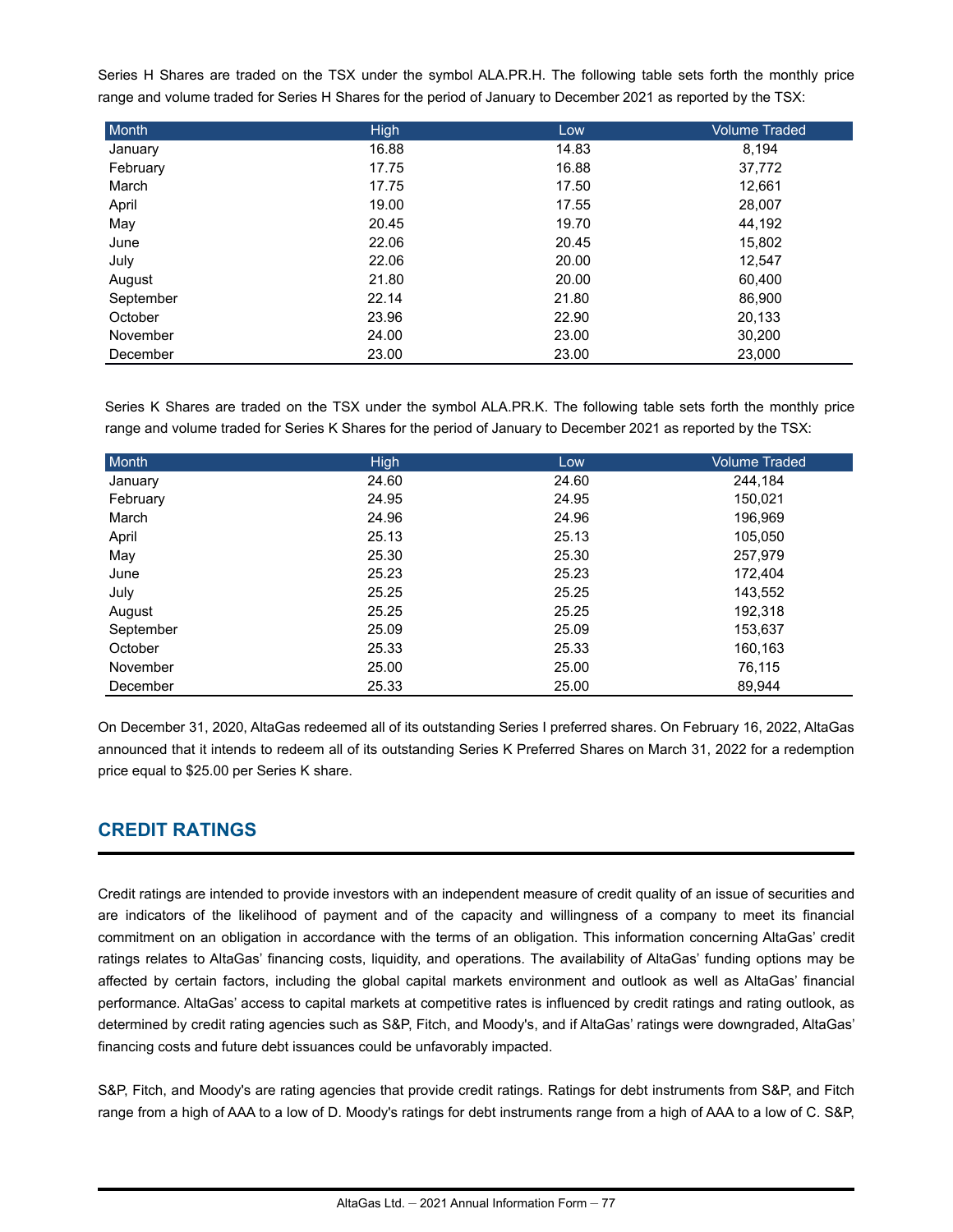and Fitch also provide credit ratings for preferred shares. S&P ratings for preferred shares range from a high of P-1 to a low of D. Fitch ratings for preferred shares range from a high of AAA to a low of D.

| <b>Entity</b>     | <b>Rating Agency</b> | <b>Debt Rated</b>                           | <b>Most Recent</b><br>Rating | <b>Comments</b>                                                                   |
|-------------------|----------------------|---------------------------------------------|------------------------------|-----------------------------------------------------------------------------------|
|                   |                      | Issuer rating                               | BBB-                         | Last reviewed December 20, 2021.                                                  |
|                   | Standard &           | Senior unsecured                            | BBB-                         | Last reviewed December 20, 2021.                                                  |
| <b>AltaGas</b>    | Poor's (S&P)         | Preferred shares and<br>Junior Subordinated | $P-3$ / BB                   | Last reviewed December 20, 2021, Junior<br>Subordinated added on January 5, 2022. |
|                   | <b>Fitch Ratings</b> | Issuer                                      | <b>BBB</b>                   | Affirmed on March 31, 2021.                                                       |
|                   | (Fitch)              | Preferred shares and<br>Junior Subordinated | BB+                          | Affirmed on March 31, 2021, Junior<br>Subordinated added on January 5, 2022.      |
| Washington<br>Gas | S&P                  | Issuer and unsecured<br>debt                | A-                           | Last reviewed December 20, 2021.                                                  |
|                   |                      | Commercial paper                            | $A-2$                        | Last reviewed December 20, 2021.                                                  |
|                   | Fitch                | <b>Issuer</b>                               | А-                           | Affirmed on April 3, 2020.                                                        |
|                   | S&P                  | Issuer                                      | BBB-                         | Last reviewed December 20, 2021.                                                  |
| <b>WGL</b>        |                      | Senior unsecured                            | BB+                          | Last reviewed December 20, 2021.                                                  |
|                   |                      | Commercial paper                            | $A-3$                        | Last reviewed December 20, 2021.                                                  |
|                   | Fitch                | Issuer                                      | <b>BBB</b>                   | Affirmed on April 3, 2020.                                                        |
|                   |                      | Long-term issuer                            | A <sub>3</sub>               | Raised from Baa1 to A3 on January 22, 2021<br>with stable outlook.                |
| <b>SEMCO</b>      | Moody's              | Senior secured notes                        | A <sub>1</sub>               | Raised from A2 to A1 on January 22, 2021 with<br>stable outlook.                  |
|                   | S&P                  | Long-term issuer                            | <b>BBB</b>                   | Last reviewed May 21, 2021.                                                       |
|                   |                      | Senior secured notes                        | А-                           | Last reviewed May 21, 2021.                                                       |

The below table summarizes the most recent credit ratings for AltaGas and subsidiaries:

According to the S&P rating system, an obligor rated BBB has adequate protection parameters. However, adverse economic conditions or changing circumstances are more likely to lead to a weakened capacity of the obligor to meet its financial commitments. The ratings from AA to CCC may be modified by the addition of a plus (+) or minus (-) sign to show relative standing within the major rating categories.

According to the Fitch rating system, 'BBB' ratings indicate that expectations of default risk are currently low. The capacity for payment of financial commitments is considered adequate, but adverse business or economic conditions are more likely to impair this capacity.

According to the Moody's rating system, A3 ratings indicate low credit risk. Obligations rated A3 are considered uppermedium grade.

A P-3 rating by S&P is the third highest of eight categories granted by S&P under its Canadian preferred share rating scale and a P-3 rating directly corresponds with a BB rating under its global preferred rating scale. The Canadian preferred share rating scale is fully determined by the global preferred rating scale and there are no additional analytical criteria associated with the determination of ratings on the Canadian preferred share rating scale. According to the S&P rating system, while securities rated P-3 are regarded as having significant speculative characteristics, they are less vulnerable to non-payment than other speculative issues. However, it faces major ongoing uncertainties or exposure to adverse business, financial, or economic conditions which could lead to the obligor's inadequate capacity to meet its financial commitment on the obligation. The ratings from P-1 to P-5 may be modified by "high" and "low" grades which indicate relative standing within the major rating categories.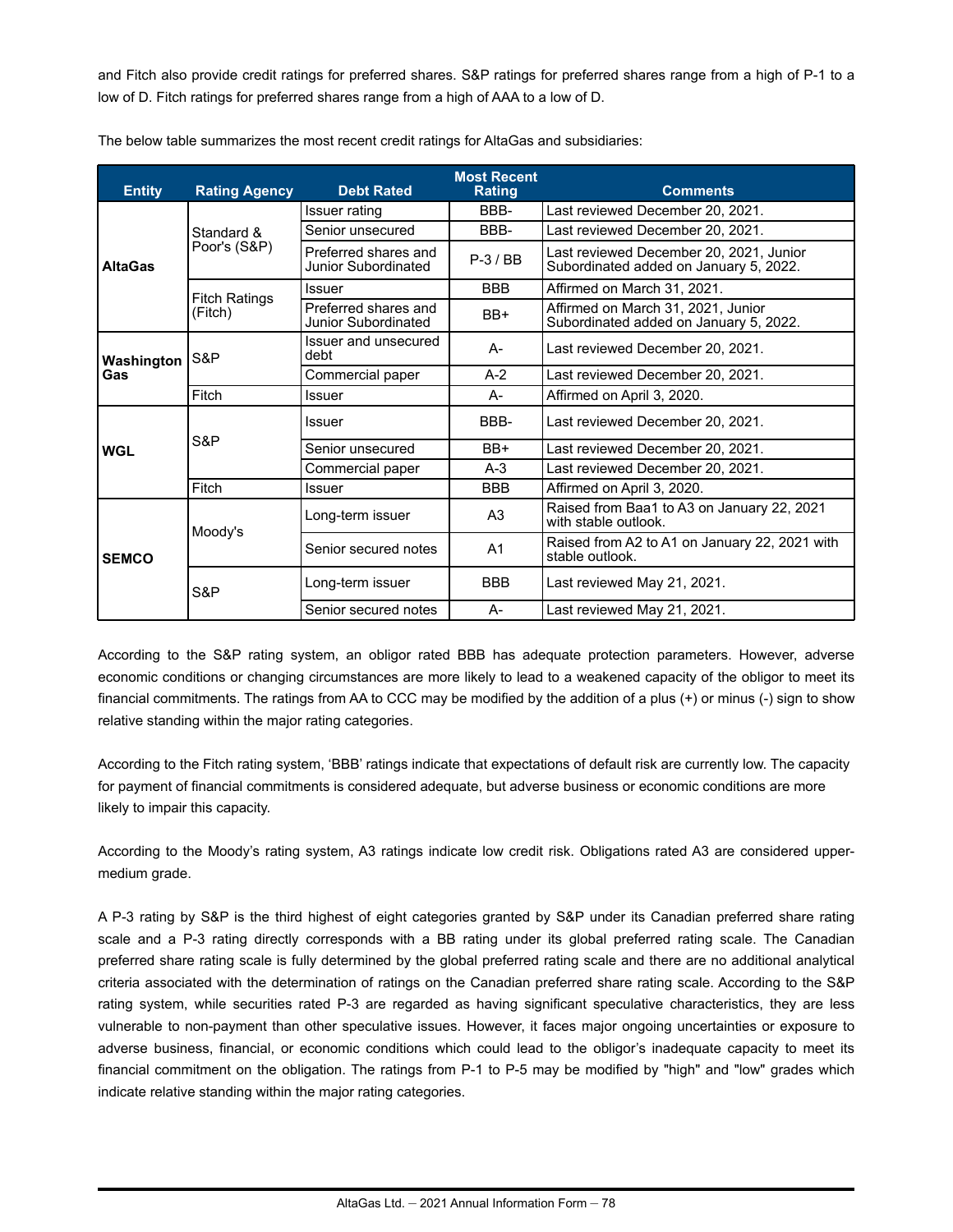A 'BB' rating by Fitch indicates an elevated vulnerability to default risk, particularly in the event of adverse changes in business or economic conditions over time; however, business or financial flexibility exists that support the servicing of financial commitments.

A P-2 rating by Moody's is the second highest of four categories granted by Moody's under its global short-term rating scale. According to the Moody's rating definitions, issuers rated P-2 have a strong ability to repay short-term debt obligations. P-2 ratings generally correspond with A2 to Baa2 under the long-term rating scale.

The credit ratings accorded to the securities by the rating agencies are not recommendations to purchase, hold, or sell the securities in as much as such ratings do not comment as to market price or suitability for a particular investor. There is no assurance that any rating will remain in effect for any given period of time or that any rating will not be revised or withdrawn entirely by a rating agency in the future if, in its judgment, circumstances so warrant.

Except as set forth above, none of S&P, Fitch, nor Moody's has announced that it is reviewing or intends to revise or withdraw the ratings on AltaGas.

AltaGas provides an annual fee to S&P, Fitch, and Moody's for credit rating services. AltaGas has paid each of S&P, Fitch, and Moody's its respective fees in connection with the provision of the above ratings. Over the past two years, in addition to the aforementioned fees, AltaGas has made payments in respect of certain other services provided to the Corporation by S&P, Fitch, and Moody's.

# **MATERIAL CONTRACTS**

Except for contracts entered into in the ordinary course of business, the only material contracts entered into by AltaGas within the most recently completed financial year, or before the most recently completed financial year but which are still material and are still in effect, are the following:

- The trust indenture between AltaGas and Computershare Trust Company of Canada dated July 1, 2010, as supplemented, related to the issuance and sale of MTNs pursuant to AltaGas' medium term note program;
- The trust indenture between AltaGas and Computershare Trust Company of Canada dated September 26, 2017, as supplemented, related to the issuance and sale of MTNs pursuant to AltaGas' medium term note program;
- The letter agreement dated October 15, 2020 among AIJVLP, SAM and Petrogas, related to AltaGas' acquisition of SAM's approximately 37 percent interest in Petrogas; and
- The Amended and Restated Credit Agreement dated May 4, 2021 among AltaGas Ltd., AltaGas Services (U.S.) Inc., Royal Bank of Canada as agent and certain financial institutions as lenders.

Copies of each of these documents have been filed on SEDAR at www.sedar.com.

# **INTEREST OF MANAGEMENT AND OTHERS IN MATERIAL TRANSACTIONS**

AltaGas is not aware of any material interest, direct or indirect, of any director or officer of AltaGas, any director or officer of a corporation that is an insider or subsidiary of AltaGas, or any other insider of AltaGas, or any associate or affiliate of any such person, in any transaction since the commencement of AltaGas' last three completed financial years, or in any proposed transaction, that has materially affected or would materially affect AltaGas or any of its subsidiaries.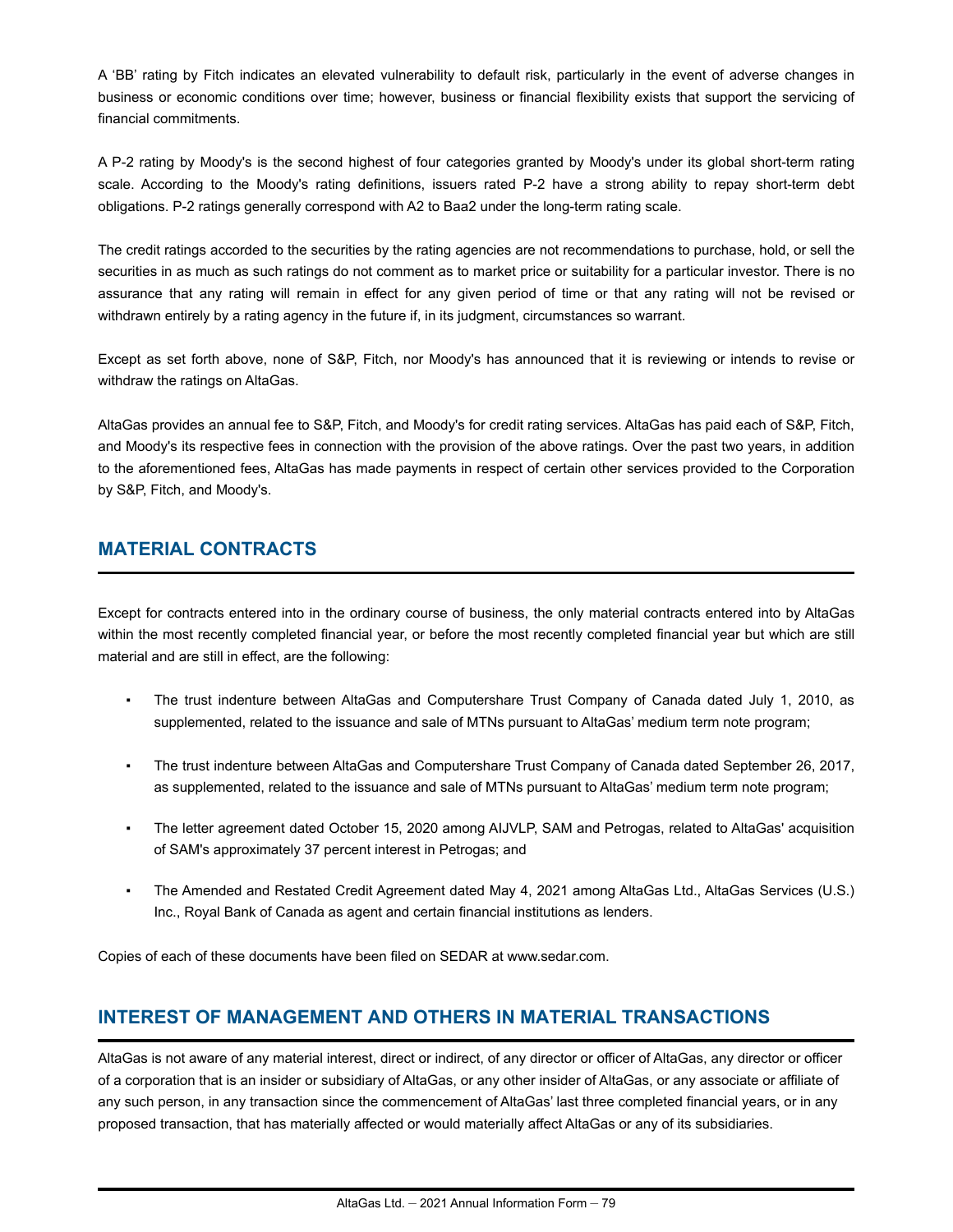# **LEGAL PROCEEDINGS**

AltaGas is not aware of any material legal proceedings to which the Corporation or its affiliates are party or to which their property is subject during AltaGas' most recently completed financial year and AltaGas is not aware of any such material legal proceedings being contemplated. See "Risk Factors – Litigation".

# **REGULATORY ACTIONS**

AltaGas is not aware of any (i) penalties or sanctions imposed against it by a court relating to securities legislation or by a securities regulatory authority during its most recently completed financial year, or (ii) other penalties or sanctions imposed by a court or regulatory body against it that would likely be considered important to a reasonable investor in making an investment decision. There were no settlement agreements entered into by AltaGas before a court relating to securities legislation or with a securities regulatory authority during AltaGas' most recently completed financial year.

## **INTERESTS OF EXPERTS**

The auditors of the Corporation are Ernst & Young LLP, Chartered Accountants, 2200 – 215 2nd Street SW, Calgary, Alberta T2P 1M4. Ernst & Young LLP is independent in accordance with the Rules of Professional Conduct as outlined by the Chartered Professional Accountants of Alberta.

## **ADDITIONAL INFORMATION**

Additional information, including, without limitation, directors' and officers' remuneration and indebtedness, principal holders of AltaGas' securities, Share Options, and interests of insiders in material transactions, where applicable, is contained in AltaGas' management information circular for AltaGas' most recent annual meeting of Shareholders that involved the election of directors.

Additional financial information is contained in AltaGas' audited Consolidated Financial Statements as at and for the year ended December 31, 2021 and Management's Discussion and Analysis for the year ended December 31, 2021.

The Corporation routinely files all required documents through the SEDAR system and on its own website. Internet users may retrieve such material through the SEDAR website www.sedar.com. AltaGas' website is located at www.altagas.ca, but AltaGas' website is not incorporated by reference into this AIF.

# **TRANSFER AGENTS AND REGISTRARS**

The registrar and transfer agent for the Common Shares and the Preferred Shares is Computershare Investor Services Inc., Home Oil Tower 800, 324-8th Avenue SW, Calgary, Alberta T2P 2Z2, Tel: 1-800-564-6253.

The registrar and trustee for AltaGas' MTNs is Computershare Trust Company of Canada, Home Oil Tower 800, 324-8th Avenue SW, Calgary, Alberta T2P 2Z2, Tel: 1-800-564-6253.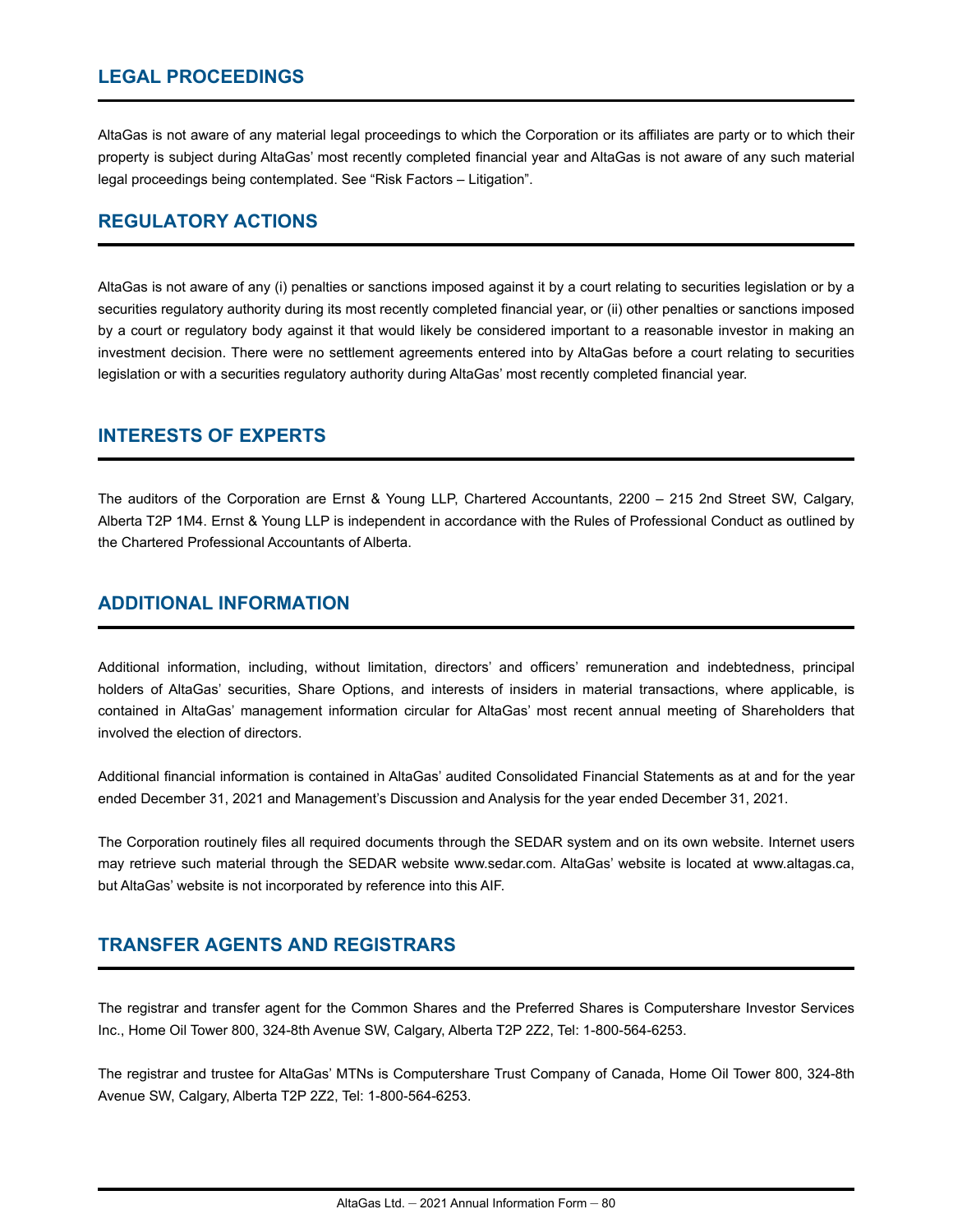The following table sets forth certain standard conversions between Standard Imperial Units and the International System of Units (or metric units).

| To Convert From | To             | Multiply by | To Convert From | To            | Multiply by |
|-----------------|----------------|-------------|-----------------|---------------|-------------|
| Mcf             | cubic meters   | 28.174      | feet            | meters        | 0.305       |
| cubic meters    | cubic feet     | 35.494      | meters          | feet          | 3.281       |
| <b>Bbls</b>     | cubic meters   | 0.159       | miles           | km            | 1.609       |
| cubic meters    | <b>Bbls</b>    | 6.29        | km              | miles         | 0.621       |
| tonnes          | long tons      | 0.98        | gigajoule       | Mcf           | 0.9482      |
| metric tonnes   | Bbls (propane) | 12.40       | metric tonnes   | Bbls (butane) | 10.90       |

# **GLOSSARY**

Unless the context otherwise requires, terms used in this AIF have the following meanings and references to agreements include any amendments, restatements, modifications, or supplements in effect as of the date hereof:

**"ACI"** means AltaGas Canada Inc., which has since been renamed TriSummit Utilities Inc.;

**"AER"** means the Alberta Energy Regulator;

**"AESO"** means the Alberta Electric System Operator;

**"AIF"** means this Annual Information Form;

**"AIJVLP"** means AltaGas Idemitsu Joint Venture Limited Partnership;

**"AltaGas",** the **"Company",** or the **"Corporation"** means AltaGas Ltd., including, where the context requires, the affiliates of AltaGas Ltd.;

**"ARB"** means the California Air Resources Board;

**"AMP"** means Arrearage Management Plan;

**"ARPA Funds"** means American Rescue Plan Act Funds;

**"ASC"** means the Alberta Securities Commission;

**"B.C."** or **"BC"** means the province of British Columbia in Canada;

**"Bbls"** means stock tank barrels of ethane and other NGLs, expressed in standard 42 U.S. gallon barrels or 34.972 imperial gallon barrels;

**"Bbls/d"** means Bbls per day;

**"Bcf"** means billion cubic feet or 1,000,000 Mcf of natural gas;

**"Bcf/d"** means Bcf per day;

**"Birchcliff"** means Birchcliff Energy Ltd.;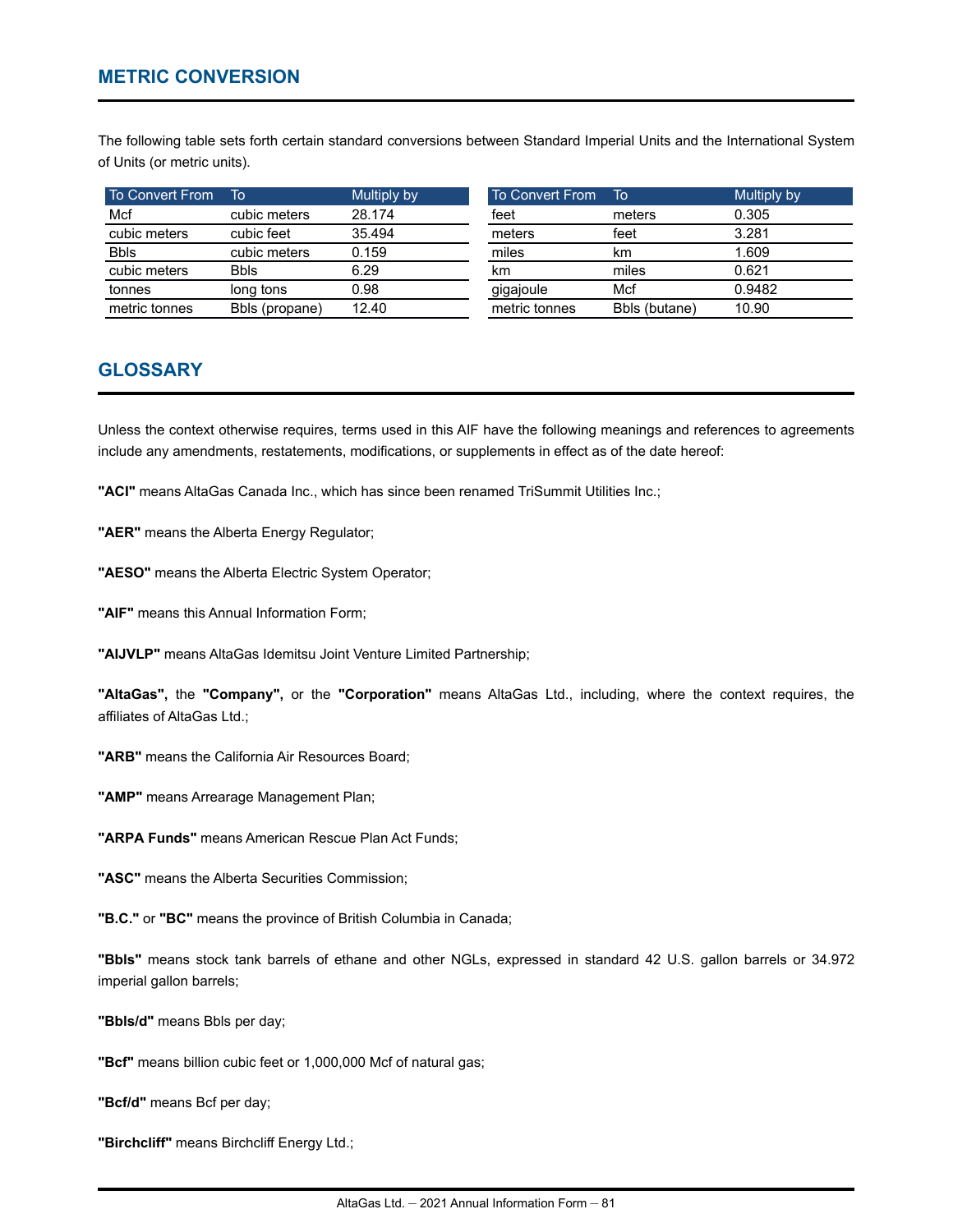**"Black Swan"** means Black Swan Energy Ltd.;

**"Blair Creek facility"** means the Blair Creek processing facility located approximately 140 km northwest of Fort St. John, British Columbia, owned by AltaGas' indirect wholly-owned subsidiary AltaGas Northwest Processing Limited Partnership;

**"Blythe"** means Blythe Energy Inc.;

**"Blythe Energy Center"** means the 507 MW gas-fired generation facility located near Blythe, California, together with the related 67 miles transmission lines, owned by AltaGas' indirect wholly-owned subsidiary Blythe;

**"Board of Directors"** means the board of directors of AltaGas, as from time to time constituted;

**"Brush II"** means the 70 MW gas-fired generation facility in Colorado, owned by AltaGas' indirect wholly-owned subsidiary AltaGas Brush Energy Inc., which is pending sale;

**"C&I"** means commercial and industrial;

**"CAISO"** means the California Independent System Operator;

**"CARES Act"** means Coronavirus Aid, Relief, and Economic Security Act;

**"CBCA"** means the *Canada Business Corporations Act*, R.S.C. 1985, c. C 44, as amended from time to time, including the regulations from time to time promulgated thereunder;

**"CCAA"** means the *Companies' Creditors Arrangement Act*, R.S.C. 1985, c. C 36, as amended from time to time, including the regulations from time to time promulgated thereunder;

**"CCEMA"** means the *Climate Change and Emissions Management Act*, S.A. 2003, C-16.7, as amended from time to time, including the regulations from time to time promulgated thereunder;

**"CCIR"** means the *Carbon Competitiveness Incentive Regulation*, A.R. 255/2017 under the CCEMA, as amended from time to time;

**"Central Penn"** means the Central Penn pipeline, a 185-mile pipeline originating in Susquehanna County, Pennsylvania and extending to Lancaster County, Pennsylvania;

**"CFIUS"** means the Committee on Foreign Investment in the United States;

**"CINGSA"** means Cook Inlet Natural Gas Storage Alaska, LLC;

**"CINGSA Storage facility"** means the in-field storage facility in the Cook Inlet area of Alaska owned and operated by CINGSA;

**"CN"** means Canadian National Railway Company;

**"CO2"** means carbon dioxide;

**"CO2e"** means carbon dioxide equivalent;

**"Common Shares"** means common shares of AltaGas Ltd.;

**"Constitution"** means Constitution Pipeline Company, LLC, an entity formed to create a pipeline to transport natural gas from the Marcellus region in northern Pennsylvania to northeastern markets;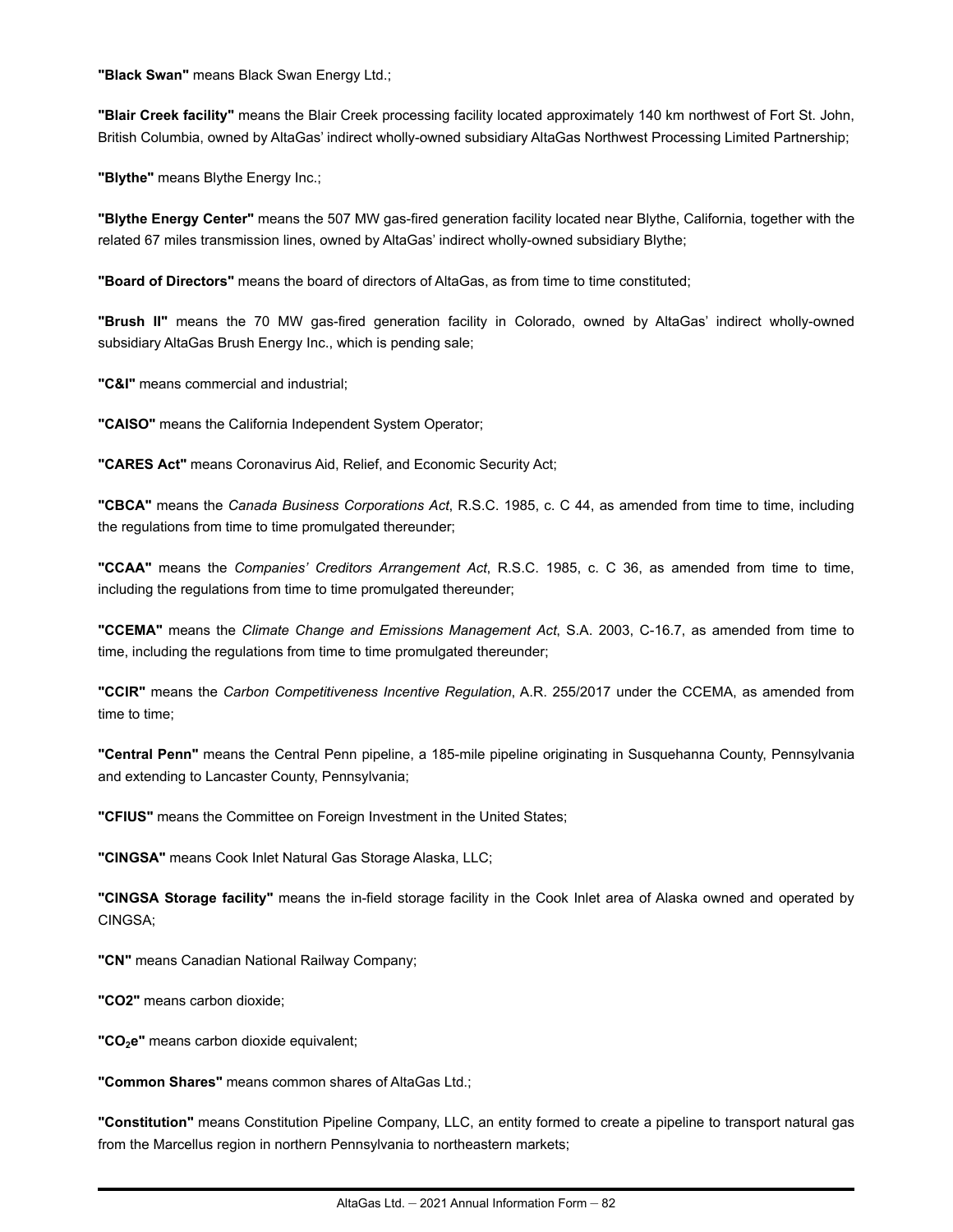**"COVID-19"** means the 2019 novel coronavirus;

**"CPI"** means the Consumer Price Index;

**"Degree Day"** means the amount that the daily mean temperature deviates below 65 degrees Fahrenheit at SEMCO Gas, ENSTAR, and Washington Gas, such that a one degree difference equates to one Degree Day;

**"Dekatherm (Dth)"** means 10 Therms;

**"DOEE"** means the Department of Energy and Environment;

**"EEEP"** means the Edmonton ethane extraction plant and related facilities, AltaGas' interest being owned by its indirect wholly-owned subsidiary AltaGas Extraction and Transmission Limited Partnership;

**"EH&S Committee"** means the Environment, Health and Safety Committee of the Board of Directors;

**"EHS Management System"** means AltaGas' Environmental, Health & Safety Management System;

**"Enerchem"** means Enerchem International Inc., a wholly owned subsidiary of Petrogas;

**"ENSTAR"** means the natural gas distribution business conducted by SEMCO Energy in Alaska under the name ENSTAR Natural Gas Company;

**"EPA"** means electricity purchase agreement;

**"EQM"** means EQM Gathering Opco, LLC;

**"EQT"** means EQT Midstream Partners, LP;

**"ERM"** means Enterprise Risk Management;

**"ESG"** means Environment, Social & Governance;

**"EWR"** means Energy Waste Reduction;

**"FERC"** means the United States Federal Energy Regulatory Commission;

**"Ferndale terminal"** means the storage, distribution, and export facility for bulk shipments of propane, and butane located on the west coast near Ferndale, Washington, and owned by a subsidiary of Petrogas;

**"Fitch"** means Fitch Ratings Inc.;

**"Fixed-to-Fixed Rate Subordinated Notes, Series 1"** means the 5.25 percent Fixed-to-Fixed Rate Subordinated Notes, Series 1 of AltaGas;

**"FRM"** means formula rate methodology;

**"g"** means grams;

**"GHG"** means greenhouse gas;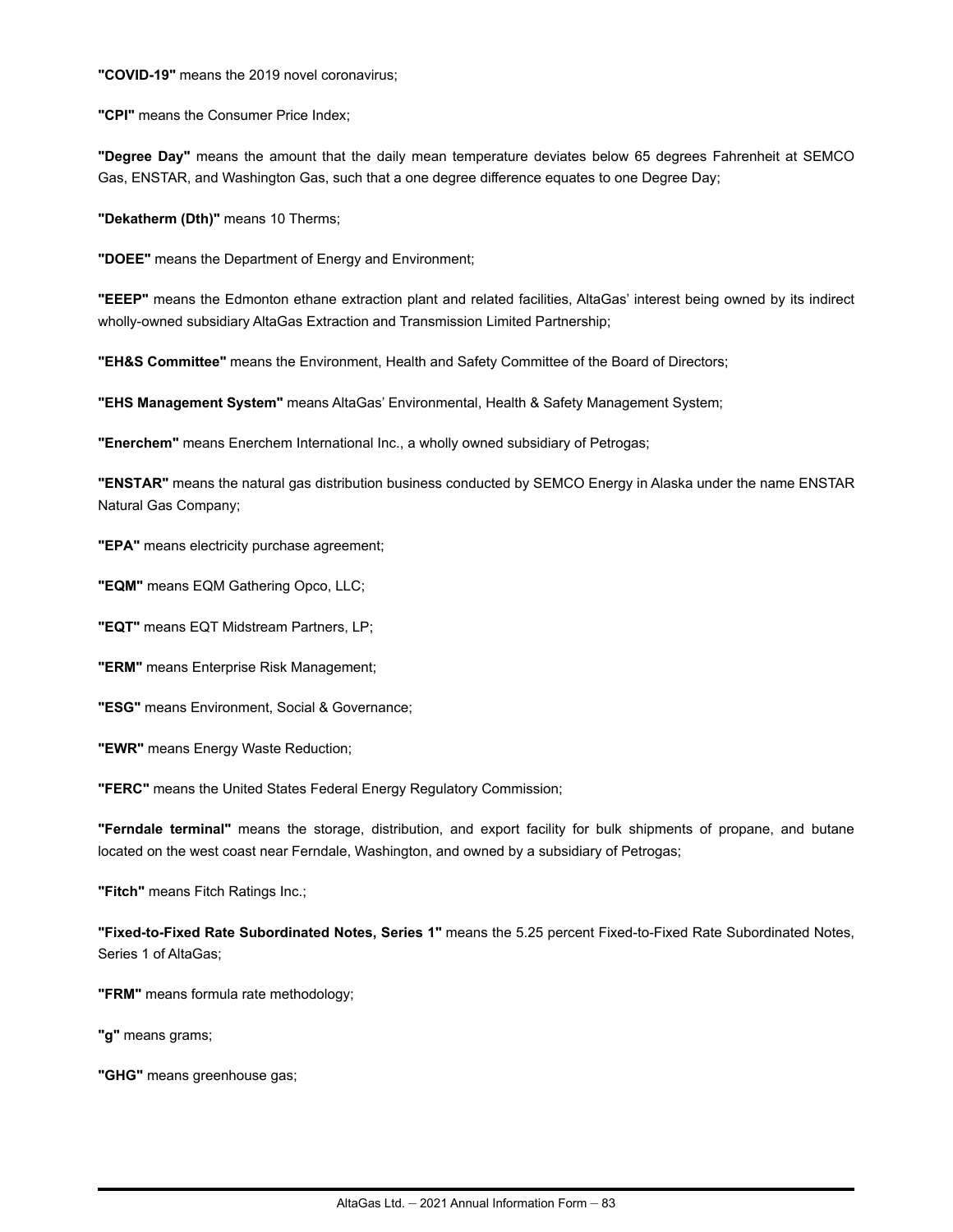**"Gordondale facility"** means the Gordondale Gas processing facility in the Gordondale area of the Montney reserve area approximately 100 km northwest of Grande Prairie, Alberta, owned by AltaGas' indirect wholly-owned subsidiary AltaGas Northwest Processing Limited Partnership;

**"GSAs"** means Groundwater Sustainability Agencies;

**"Hampshire"** or **"Hampshire Gas"** means Hampshire Gas Company, a subsidiary of WGL that provides regulated interstate natural gas storage services to Washington Gas under a FERC approved interstate storage service tariff;

**"Harmattan"** means the combined Harmattan gas processing facility and extraction plant and associated facilities, owned by AltaGas' indirect wholly-owned subsidiary Harmattan Gas Processing Limited Partnership;

**"HE"** means Hearing Examiner;

**"Idemitsu"** means Idemitsu Kosan Co., Ltd.;

**"IRIP"** means the Infrastructure Reliability Improvement Program;

**"JEEP"** means the Joffre ethane extraction plant and related facilities;

**"Kelt"** means Kelt Exploration (LNG) Ltd;

**"km"** means kilometer;

**"kWh"** means kilowatt hour;

**"LNG"** means liquefied natural gas;

**"LPG"** means liquefied petroleum gas;

**"Marquette Connector Pipeline"** means the recently completed pipeline that is owned and operated by SEMCO Gas and connects the Great Lakes Gas Transmission pipeline to the Northern Natural Gas pipeline in Marquette, Michigan;

**"Mcf"** means a thousand cubic feet of natural gas at standard imperial conditions of measurement;

**"Mcf/d"** means Mcf per day;

**"MDth"** means millions of Dekatherms;

**"MD OPC"** means Maryland Office of People's Counsel

**"Merger Agreement"** means the agreement and plan of merger dated as of January 25, 2017, among AltaGas, Merger Sub and WGL;

**"Merger Sub"** means Wrangler Inc., a Virginia corporation and an indirect wholly-owned subsidiary of AltaGas;

**"MGP"** means manufactured gas plant;

**"Mmcf"** means a million cubic feet of natural gas at standard conditions of measurement;

**"Mmcf/d"** means Mmcf per day;

**"Moody's"** means Moody's Investor Service;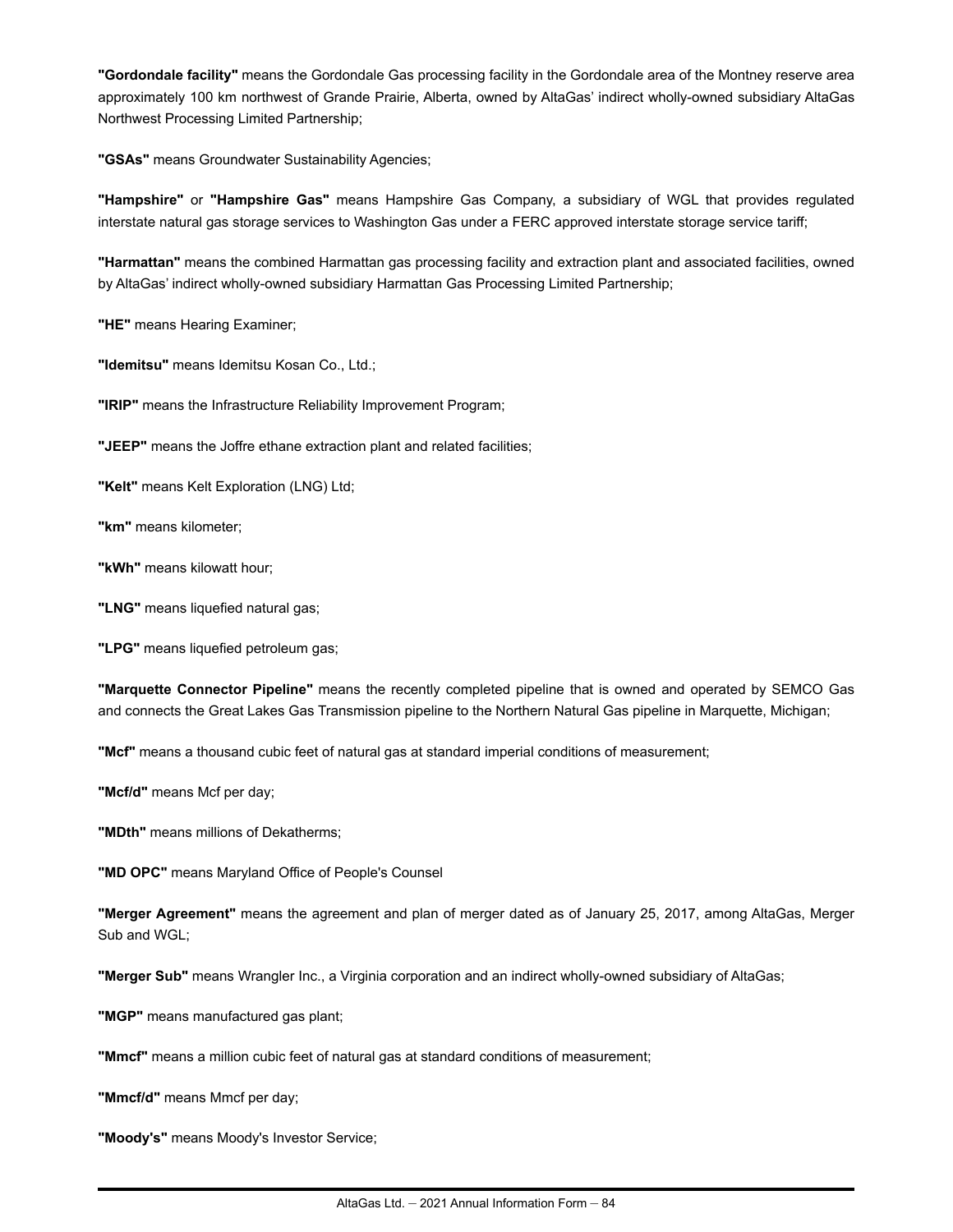**"Mountain Valley"** or **"MVP"** means Mountain Valley pipeline, an equity investment of Washington Gas Resources;

**"MPSC"** means the Michigan Public Service Commission;

**"MRP"** means Main Replacement Program;

**"MTN"** means medium term notes issued from time to time under either the amended and restated trust indenture dated July 1, 2010 between AltaGas and Computershare Trust Company of Canada, as further amended, restated, supplemented or otherwise modified from time to time or the trust indenture dated September 26, 2017 between AltaGas and Computershare Trust Company of Canada, as amended, restated, supplemented or otherwise modified from time to time, as the case may be;

**"MW"** means megawatt; one MW is 1,000,000 watts; the watt is the basic electrical unit of power;

**"MWh"** means megawatt-hour or 1,000,000 watt-hours; the watt-hour is equal to one watt of power flowing steadily for one hour;

**"NAESB"** means North American Energy Standards Board;

**"NEBC"** means Northeast British Columbia;

**"NFA"** means No Further Action;

**"NGL"** or **"NGLs"** means natural gas liquids, which includes primarily propane, butane, and condensate;

**"NGTL"** means NOVA Gas Transmission Ltd.;

**"Non-Ring-Fenced Entities"** means AltaGas and its affiliates other than Washington Gas and the SPE;

**"NGQSS"** means Natural Gas Quality of Service Standards

**"North Pine facility"** means the NGL separation facility, located approximately 40 km northwest of Fort St. John, British Columbia.

**"North Pine pipelines"** means two eight-inch diameter NGL supply pipelines, each approximately 40 km in length, which run from the existing Alaska Highway truck terminal to the North Pine facility;

**"Northwest Hydro facilities"** means the three previously owned run-of-river hydroelectric facilities in northwest British Columbia;

**"Nova Chemicals"** means NOVA Chemicals Corporation;

**"NOx"** means nitrogen oxides;

**"NTSB"** means the National Transportation Safety Board;

**"O2"** means oxygen;

**"PEEP"** means the Pembina Empress extraction plant and related facilities;

**"Pembina"** means Pembina Infrastructure and Logistics LP;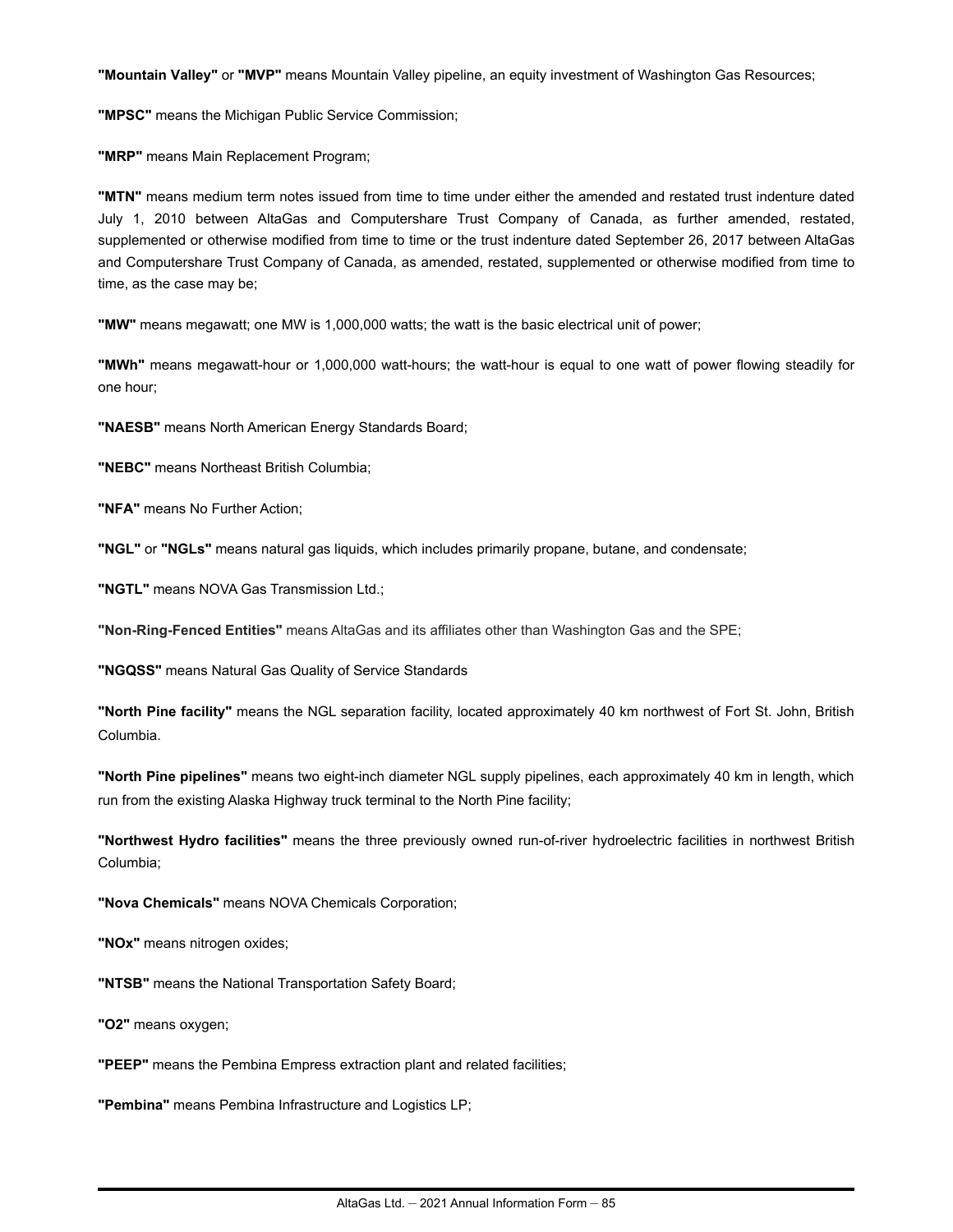**"Petrogas"** means Petrogas Energy Corp., a North American integrated midstream company in which AltaGas acquired a controlling interest on December 15, 2020;

**"Petrogas Acquisition"** means AltaGas' acquisition of a controlling interest in Petrogas on December 15, 2020;

**"Plan"** means the Premium Dividend™, Dividend Reinvestment, and Optional Cash Purchase Plan of the Corporation;

**"Pomona"** means the 44.5 MW gas-fired generation facility located in Pomona, California, which was sold during 2020;

**"Pool"** means the scheme operated by the AESO for (i) exchanges of electric energy, and (ii) financial settlement for the exchange of electric energy;

**"PPA"** means power purchase agreement;

**"Preferred Shares"** means the preferred shares of AltaGas Ltd. as a class, including, without limitation, the Series A Shares, Series B Shares, Series C Shares, Series E Shares, Series G Shares, Series H Shares, Series I Shares, Series K Shares, and Fixed-to-Fixed Rate Subordinated Notes, Series 1;

**"PROJECT***pipes***"** means Washington Gas' 40-year accelerated pipeline replacement program, that was launched in 2014 in the District of Columbia and is designed to enhance the safety and reliability of its system;

**"PRPA"** means Prince Rupert Port Authority;

**"PSC of DC"** means the Public Service Commission of the District of Columbia;

**"PSC of MD"** means the Maryland Public Service Commission;

**"PULJ"** means the Public Utility Law Judge;

**"Put Notice"** means the notice received by AIJVLP from SAM of its exercise of a put option with respect to its approximate one-third interest in Petrogas;

**"Put Option"** means the put option with respect to SAM's approximate one-third interest in Petrogas;

**"RCA"** means the Regulatory Commission of Alaska;

**"Rep Agreements"** mean the Representation, Management and Processing Agreements at Harmattan;

**"RELIEF Act"** means the Recovery for the Economy, Livelihoods, Industries, Entrepreneurs and Families Act;

**"Ring-Fenced Entities"** means Washington Gas and the SPE;

**"RIPET"** means the Ridley Island Propane Export Terminal, the propane export terminal constructed by AltaGas' subsidiary, Ridley Island LPG Export Limited Partnership, to ship up to 1.2 million tonnes of propane per annum and to be located on a portion of land leased by Ridley Terminals Inc. from the PRPA, located on Ridley Island, near Prince Rupert, British Columbia;

**"Ripon"** means the 49.5 MW gas-fired generation facility in Ripon, California, which was sold during 2020;

**"ROE"** means return on equity;

**"Royal Vopak"** means Koninklijke Vopak N.V., a public company incorporated under the laws of the Netherlands;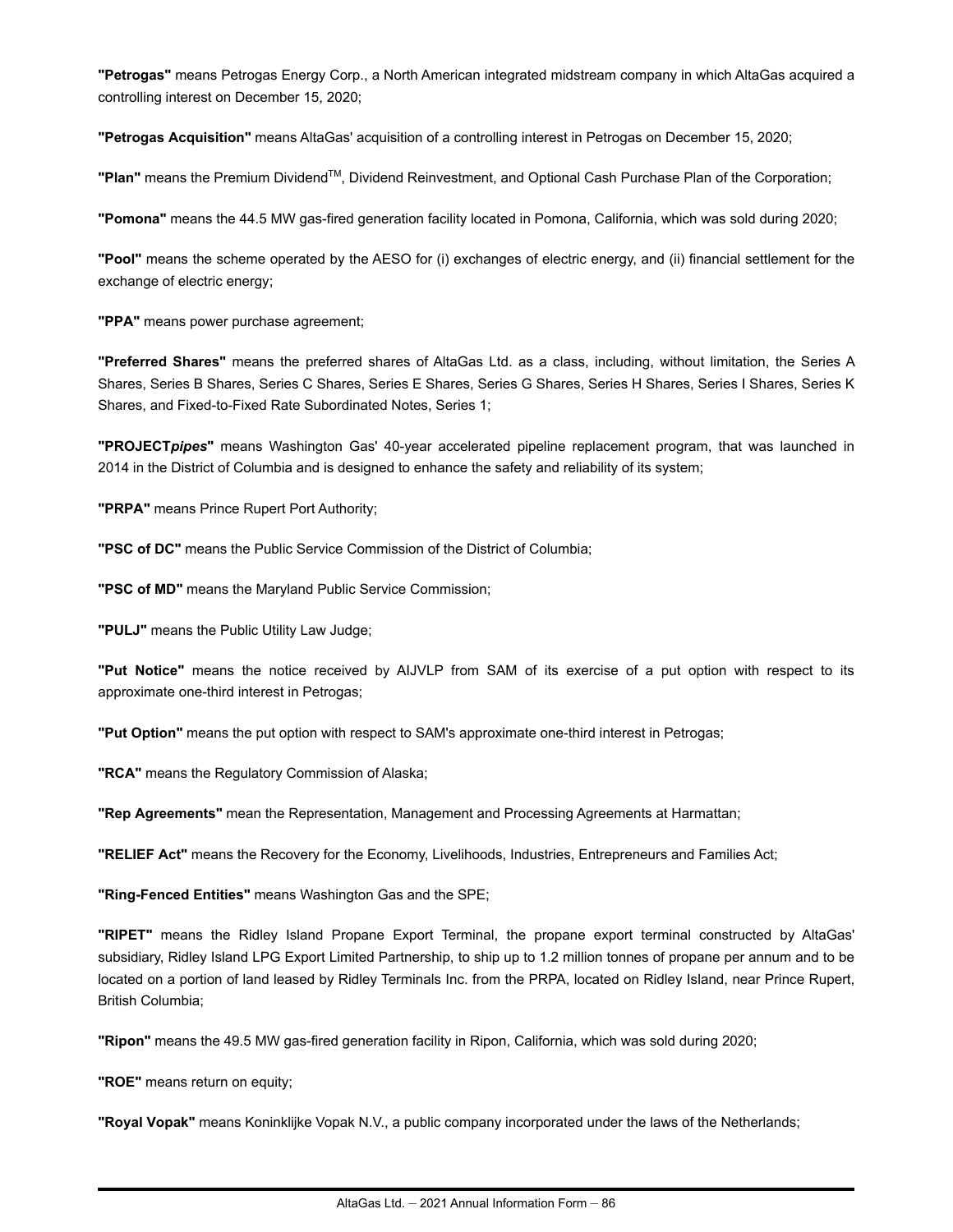**"RTI"** means Ridley Terminals Inc.;

**"S&P"** means Standard & Poor's Ratings Services and its successors;

**"SAM"** means Sam Holdings Ltd.;

**"Sarbanes-Oxley"** means the *Sarbanes-Oxley Act of 2002*;

**"SAVE"** means Steps to Advance Virginia's Energy Plan;

**"SCC of VA"** means the Commonwealth of Virginia State Corporation Commission;

**"SCE"** means Southern California Edison Company;

**"SEDAR"** means System for Electronic Document Analysis and Retrieval, at www.sedar.com;

**"SEMCO Energy"** means SEMCO Energy, Inc.;

**"SEMCO Gas"** means the Michigan natural gas distribution business conducted by SEMCO Energy in Michigan under the name SEMCO Energy Gas Company;

**"Series A Shares"** means the cumulative redeemable 5-year fixed rate reset preferred shares, Series A, of AltaGas;

**"Series B Shares"** means the cumulative redeemable floating rate preferred shares, Series B, of AltaGas

**"Series C Shares"** means the cumulative redeemable 5-year fixed rate reset preferred shares, Series C, of AltaGas (US dollar);

**"Series E Shares"** means the cumulative redeemable 5-year fixed rate reset preferred shares, Series E, of AltaGas;

**"Series G Shares"** means the cumulative redeemable 5-year fixed rate reset preferred shares, Series G, of AltaGas;

**"Series H Shares"** means the cumulative redeemable floating rate preferred shares, Series H, of AltaGas;

**"Series I Shares"** means the cumulative redeemable 5-year minimum fixed rate reset preferred shares, Series I, of AltaGas, which were redeemed by AltaGas on December 31, 2020;

**"Series K Shares"** means the cumulative redeemable 5-year minimum fixed rate reset preferred shares, Series K, of AltaGas, which are to be redeemed by AltaGas on March 31, 2022;

**"SGMA"** means the *Sustainable Groundwater Management Act*;

**"Share Options"** means options to acquire Common Shares granted pursuant to AltaGas' share option plan;

**"Shareholders"** mean the holders of Common Shares;

**"Shell Energy"** means Shell Energy North America (US), LP;

**"SOS"** means Standard offer Service;

**"SPE"** means Wrangler SPE LLC, a wholly-owned special purpose entity subsidiary of WGL incorporated as a bankruptcy remote entity;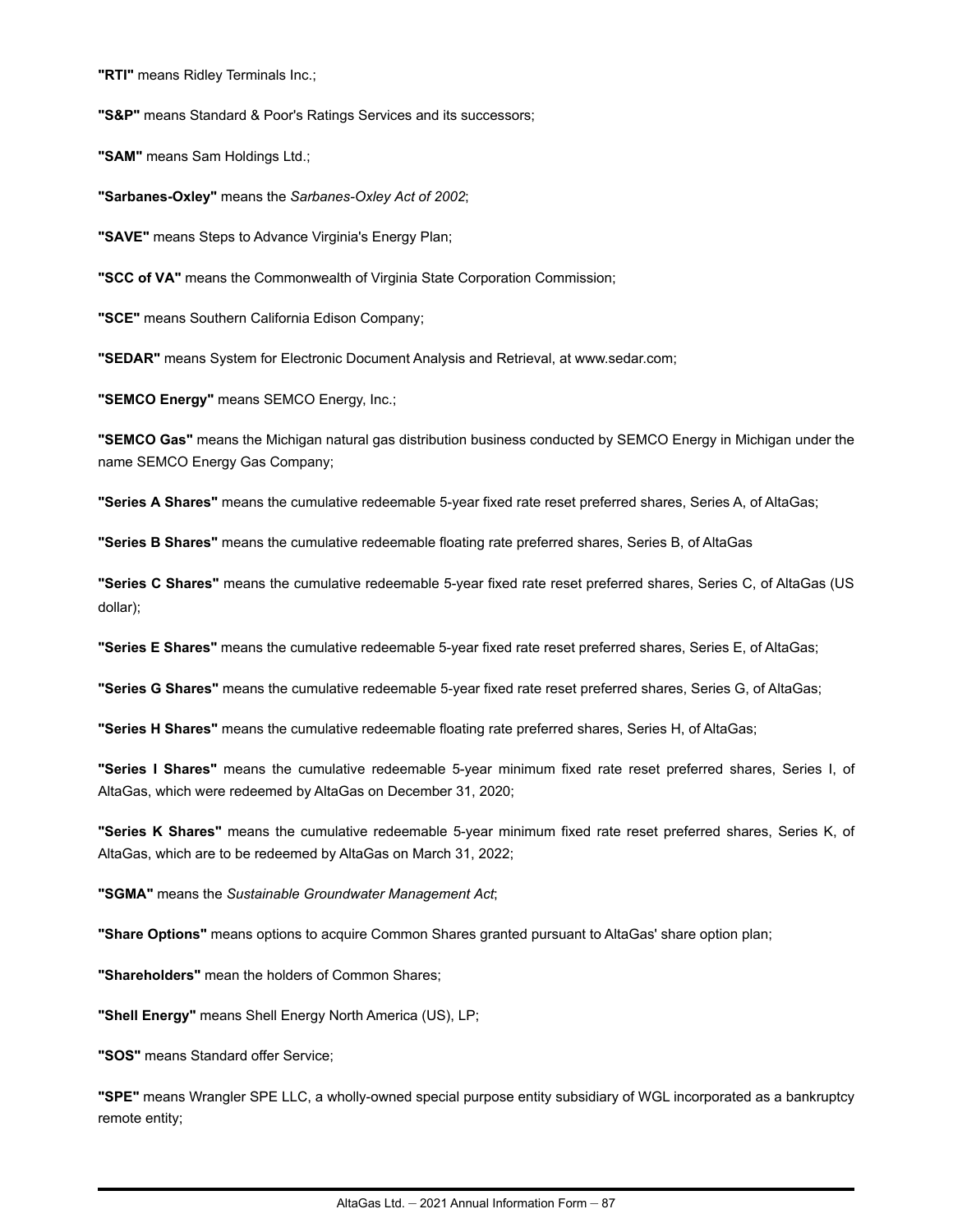**"Stonewall System"** means the Stonewall Gas Gathering System;

**"STRIDE"** means Strategic Infrastructure Development Enhancement Plan;

**"TCJA"** means the *Tax Cuts and Jobs Act of 2017*;

**"TIER"** means Technology Innovation and Emissions Reduction;

**"Tourmaline"** means Tourmaline Oil Corp.;

**"Townsend 2B"** means the 198 Mmcf/d C3+ deep cut gas processing facility located on the existing Townsend complex;

**"Townsend complex"** means the 550 Mmcf/d gas processing facility, including shallow cut and deep cut processing;

**"Transco"** means Transcontinental Gas Pipeline Company LLC;

**"TSX"** means the Toronto Stock Exchange;

**"UESC"** means Utility Energy Savings Contracts;

**"United States", "US",** or **"U.S."** means the United States of America;

**"US dollar"** or **"US\$"** means currency in the form of United States dollars;

**"USEPA"** means United States Environmental Protection Agency;

**"VLGCs"** means Very Large Gas Carriers;

**"Vopak"** means Vopak Development Canada Inc., a wholly-owned subsidiary of Royal Vopak;

**"Washington Gas"** means Washington Gas Light Company, a subsidiary of WGL that sells and delivers natural gas primarily to retail customers in the District of Columbia, Maryland and Virginia in accordance with tariffs approved by the PSC of DC, the PSC of MD and the SCC of VA;

**"Washington Gas \$4.25 Shares"** means the US\$4.25 series cumulative preferred shares of Washington Gas that were redeemed by Washington Gas on December 20, 2019;

**"Washington Gas \$4.80 Shares"** means the US\$4.80 series cumulative preferred shares of Washington Gas that were redeemed by Washington Gas on December 20, 2019;

**"Washington Gas \$5.00 Shares"** means the US\$5.00 series cumulative preferred shares of Washington Gas that were redeemed by Washington Gas on December 20, 2019;

**"Washington Gas Preferred Shares"** means the preferred shares of Washington Gas as a class, including, without limitation, the Washington Gas \$4.25 Shares, Washington Gas \$4.80 Shares and Washington Gas \$5.00 Shares;

**"Washington Gas Resources"** means Washington Gas Resources Corporation, a subsidiary of WGL that owns the majority of the non-utility subsidiaries;

**"WCSB"** means Western Canada Sedimentary Basin;

**"WGL"** means WGL Holdings, Inc., an indirect subsidiary of AltaGas;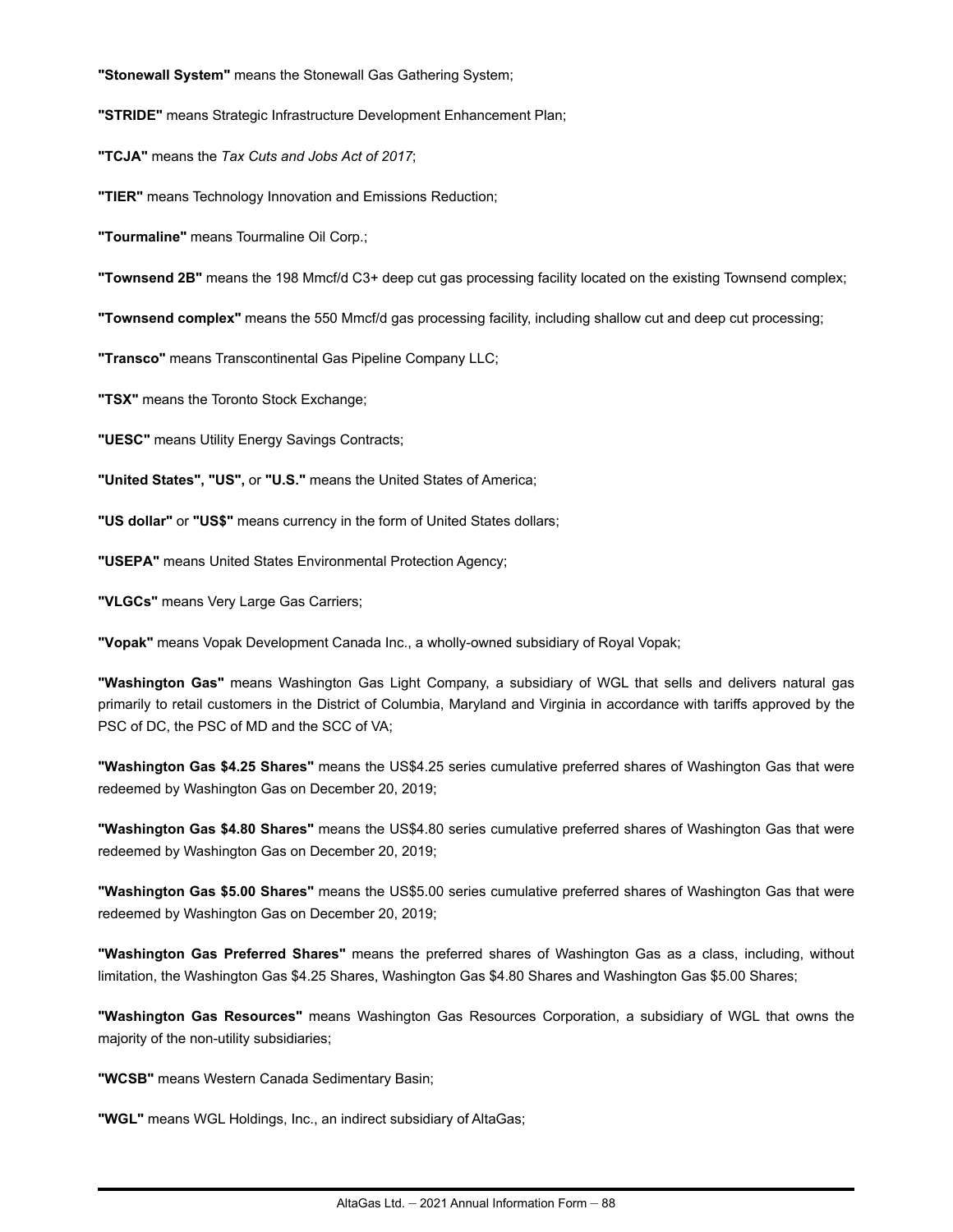**"WGL Acquisition"** means the acquisition by AltaGas, indirectly through Merger Sub, of WGL through a merger of Merger Sub with and into WGL pursuant to the Merger Agreement, which closed on July 6, 2018;

**"WGL Energy Services"** means WGL Energy Services, Inc. (formerly Washington Gas Energy Services, Inc.), a subsidiary of Washington Gas Resources that sells natural gas and electricity to retail customers on an unregulated basis;

**"WGL Energy Systems"** means WGL Energy Systems, Inc. (formerly Washington Gas Energy Systems, Inc.), a subsidiary of Washington Gas Resources, which provides commercial energy efficient and sustainable solutions to government and commercial clients;

**"WGL Midstream"** means WGL Midstream, Inc., a former subsidiary of Washington Gas Resources that, prior to the divisive merger and sale of the majority of its assets on April 23, 2021, engaged in acquiring and optimizing natural gas storage and transportation assets;

**"WGSW"** means WGSW, Inc., a subsidiary of Washington Gas Resources that was formed to invest in certain renewable energy projects; and

**"Younger"** means the Younger extraction plant and related facilities, AltaGas' interest being owned by its indirect whollyowned subsidiary AltaGas Extraction and Transmission Limited Partnership.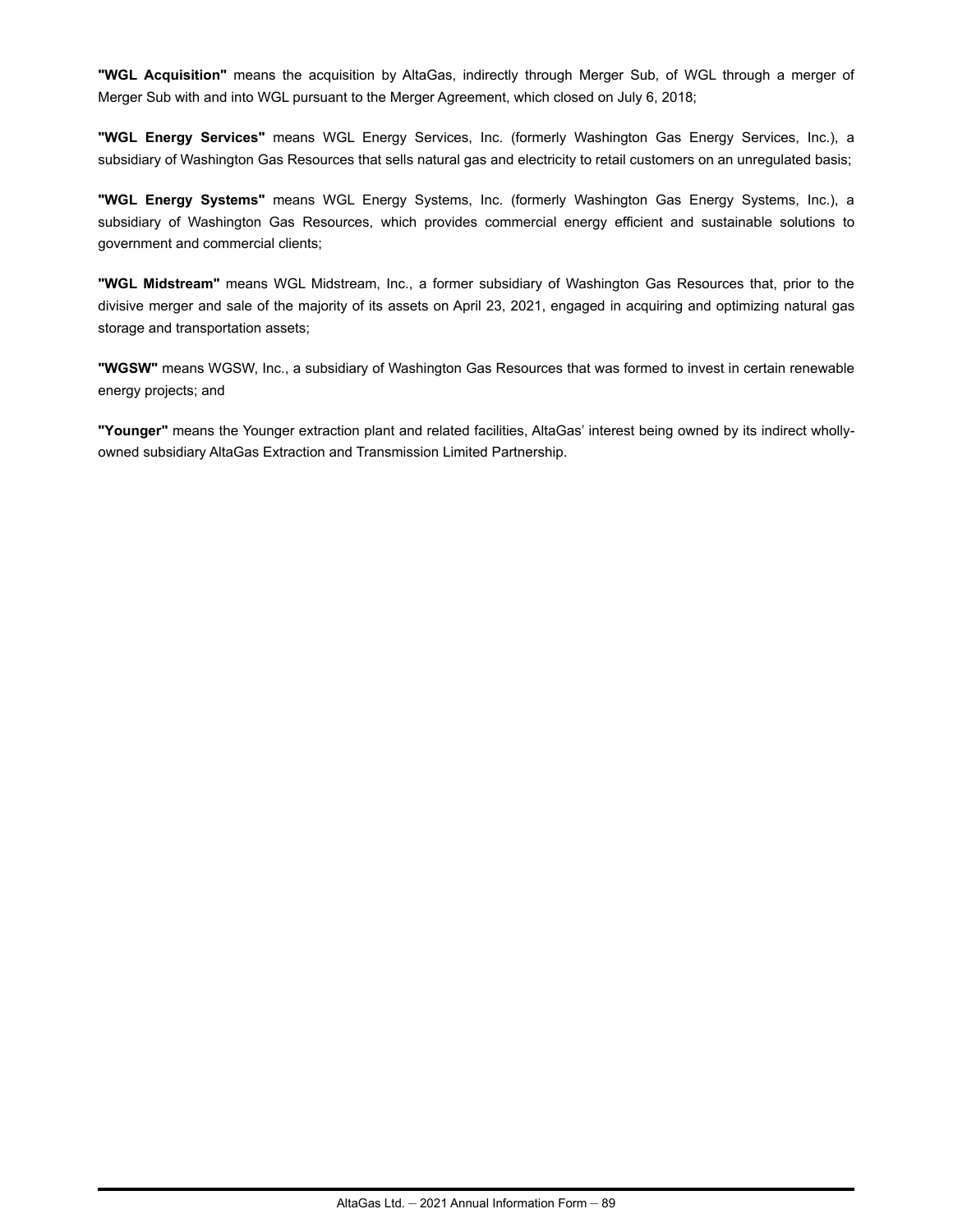## **I. PURPOSE**

The Board of Directors (the "Board") of AltaGas Ltd. ("AltaGas" or the "Corporation") has established an Audit Committee (the "Committee") to serve as the Audit Committee of the Board. The Committee is responsible for performing such duties as delegated by the Board to assist the Board in fulfilling its oversight role in relation to financial reporting. This oversight role includes reviewing the quality and integrity of the Corporation's financial statements, financial disclosure, and internal controls over financial reporting; reviewing the qualifications, independence, and performance of the external and internal auditors and assessing the Corporation's risks associated with financial reporting and other enterprise risk.

## **II. MEMBERSHIP**

The Board shall elect from its members not less than three (3) Directors to serve on the Committee (the "Members") and shall appoint one such Member as Chair of the Committee.

Every Member must be:

- independent (in accordance with National Instrument 52-110 *Audit Committees* of the Canadian Securities Administrators ("NI 52-110") and, if AltaGas is at such time an SEC Issuer, the rules of the SEC); and
- financially literate (in accordance with NI 52-110).

For so long as the Corporation has a class of securities registered under section 12 of the United States *Securities Exchange Act of 1934* (the "1934 Act") or is required to file reports under section 15(d) of the 1934 Act (at such time, an "SEC Issuer"), at least one Member shall be an "audit committee financial expert" as such term is defined under applicable SEC rules.

No Member shall be an officer or employee of AltaGas or any subsidiary or affiliate of AltaGas.

Each Member shall hold office until the Member resigns or is replaced, whichever first occurs. Any Member may be removed or replaced at any time by the Board and shall cease to be a Member upon ceasing to be a Director of the Corporation. Where a vacancy occurs at any time in the membership of the Audit Committee, it may be filled by the Board on the recommendation of the Governance Committee, provided that the proposed Member meets the above criteria (and, if applicable in the circumstances where the vacancy was in relation to the sole "audit committee financial expert", the proposed Member is also an "audit committee financial expert"). Provided the Committee includes three Members, including an "audit committee financial expert" if required, it may continue to act in the event of a vacancy. When appointing a Member to the Committee, the Board shall take into consideration the number of other audit committees upon which the proposed Member sits.

The Corporate Secretary of AltaGas shall be secretary to the Committee unless the Committee directs otherwise.

## **III. MEETINGS**

The Committee shall convene no less than four times per year at such times and places designated by its Chair or whenever a meeting is requested by a Member, the Board, or an officer of the Corporation. A minimum of twenty-four (24) hours' notice of each meeting, plus a copy of the proposed agenda, shall be given to each Member. Members may waive notice of the meeting in any manner, including through their attendance at the meeting. Members of management of the Corporation or any subsidiary or affiliate of the Corporation shall attend whenever requested to do so by a Member. The Committee shall have the right to determine who shall be present at any time during a meeting of the Committee.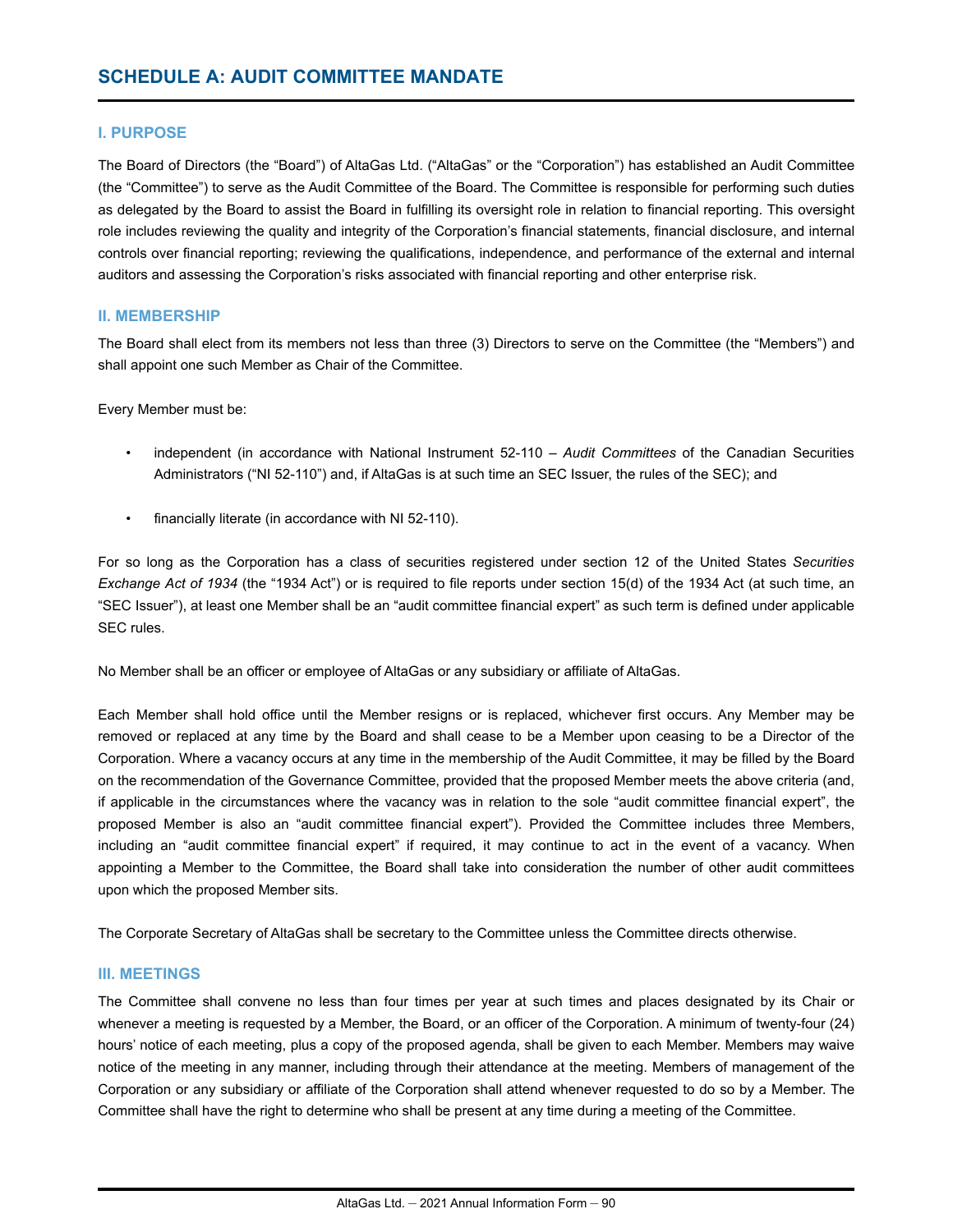A meeting of the Committee shall be duly convened if a majority of Members are present. Members may participate in a meeting of the Committee by means of such telephonic, electronic or other communication facilities as permits all persons participating in the meeting to communicate adequately with each other, and a Member participating in such a meeting by any such means is deemed to be present at that meeting.

In the absence of the Chair of the Committee, the Members may choose one of the Members to be the chair of the meeting.

The external auditor will be given notice of all Committee meetings and be provided the opportunity to attend every meeting relating to financial reporting.

The Committee will hold *in camera* sessions without management present, including with internal and external auditors, as may be deemed appropriate by the Members.

Minutes shall be kept of all meetings of the Committee by the Corporate Secretary of the Corporation or a designate of the Corporate Secretary, as approved by the Chair.

## **IV. DUTIES AND RESPONSIBILITIES OF THE CHAIR**

The Chair of the Committee is responsible for:

- 1. providing leadership to the Committee and assisting the Committee in reviewing and monitoring its responsibilities;
- 2. working with management on the development of agendas;
- 3. ensuring, to the extent possible, the Committee has sufficient information to properly discharge its duties and responsibilities;
- 4. presiding over meetings and ensuring such meetings are conducted in an efficient, effective and focused manner;
- 5. advising the Committee of any finance, accounting or misappropriation matters brought to the Chair's attention;
- 6. facilitating information sharing with other Board committees as required to address matters of mutual interest or concern; and
- 7. reporting to the Board on the activities, decisions and recommendations of the Committee after each meeting.

## **V. DUTIES AND RESPONSIBILITIES OF THE COMMITTEE**

The Committee is hereby delegated by the Board, as permitted and in accordance with the requirements of the *Canada Business Corporations Act*, the Articles and By-Laws of the Corporation and any legal or regulatory authority having jurisdiction, the authority to perform the following functions:

### *Financial Reporting and Public Disclosure*

- 1. Approve and recommend to the Board for approval, the annual consolidated financial statements, including management's discussion and analysis and press release containing annual financial results.
- 2. Approve or recommend to the Board for approval, the interim consolidated financial statements, including management's discussion and analysis and press release containing interim financial results (provided that any declaration of dividends incorporated in the press release has been approved by the Board).
- 3. Review the analysis by management and the external auditor regarding financial reporting made in connection with the preparation of the consolidated financial statements.
- 4. Approve the financial information and financial related matters contained in public disclosure documents including information on audited or unaudited financial statements and external auditor appointment, services or fees, including such information contained in, prospectuses, annual information forms, and management information circulars.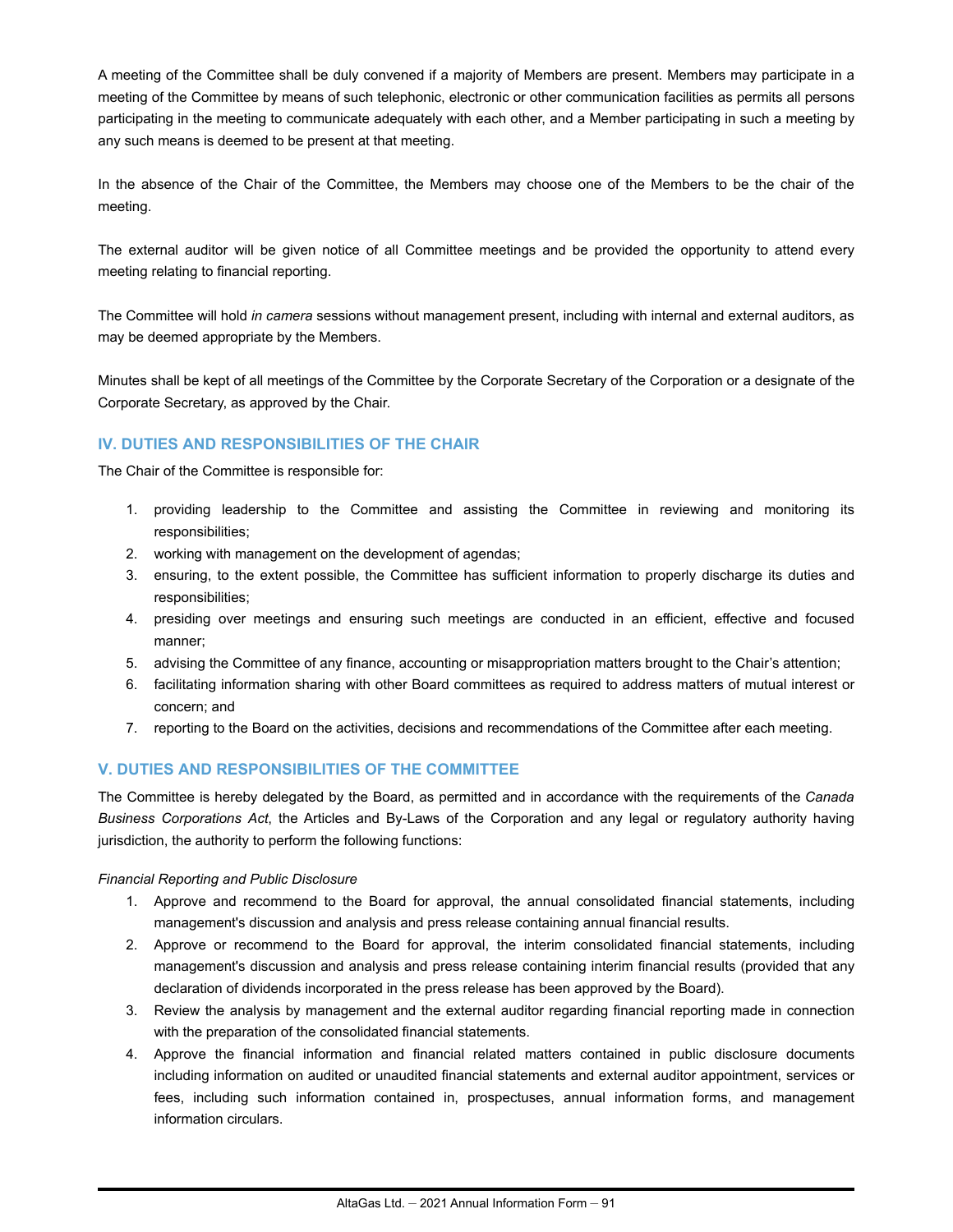- 5. Satisfy itself that adequate procedures are in place for review of public disclosure of financial information and periodically assess the adequacy of such procedures.
- 6. Approve any significant changes to the Corporation's accounting principles and procedures.
- 7. Review reports from auditors, and the audit committee or board of directors of subsidiaries that produce audited financial statements, relating to financial reporting of such subsidiaries.

## *External Auditors*

- 8. On an annual basis, approve and recommend to the Board for approval, the appointment of the external auditor subject to shareholder approval.
- 9. Approve and recommend to the Board for approval the retention and any termination of the external auditor of the Corporation.
- 10. Approve the terms of the external auditor's annual engagement letter, including the proposed audit fee for the Corporation and its subsidiaries.
- 11. Review and pre-approve all non-audit services to be provided to the Corporation and its' subsidiaries by the external auditor.
- 12. Approve the Corporation's policies with respect to the hiring of current and former partners and employees of the external auditors.
- 13. Review the experience and qualifications of the audit team and assess the performance and effectiveness of the external auditor in its provision of services.
- 14. Review the report pertaining to auditor independence prepared by the external auditor on an annual basis, which report shall delineate all relationships between the external auditor and the Corporation and its subsidiaries, and determine the auditor's independence.
- 15. Review and pre-approve the audit plans (and any changes) of the external auditor and determine the degree of coordination with the internal audit plan.
- 16. Oversee the work of the external auditor in the preparation of the auditor's report, including the resolution of any disagreements between management and the auditors regarding financial reporting.
- 17. Review other reports from the external auditor, as necessary.
- 18. Regularly meet independently with external auditor in the absence of management on matters of interest, including matters that the external auditor recommends bringing to the attention of the Committee or the Board.

## *Internal Auditor*

- 19. Review the responsibilities, budget and staffing of the Corporation's internal audit function.
- 20. Approve the Internal Audit Charter and the internal audit plan and any changes thereto.
- 21. Assess the performance and effectiveness of the internal audit function and participate in succession planning for the head of internal audit.
- 22. Review the reports prepared periodically by the head of internal audit regarding the activities of the internal audit function, including any significant disagreements between internal auditor and management.
- 23. Receive summaries of significant reports to management prepared by the internal auditors and managements' responses (or the full report if requested).
- 24. Regularly meet independently with internal auditor in the absence of management on matters of interest, including matters that the internal auditor recommends bringing to the attention of the Board.

## *Internal Control over Financial Reporting and Disclosure Controls*

- 25. Review the adequacy and effectiveness of the accounting and internal control policies and procedures, including internal controls over financial reporting, through inquiry and discussions with the external auditor, management and the internal auditor, including about the extent to which the scope of the internal and external audit plans can be relied upon to detect weakness in internal control policies, fraud or other illegal acts.
- 26. Review the effectiveness of procedures for the receipt, retention and resolution of complaints regarding accounting, internal accounting controls or auditing matters, and review any complaints raised by employees or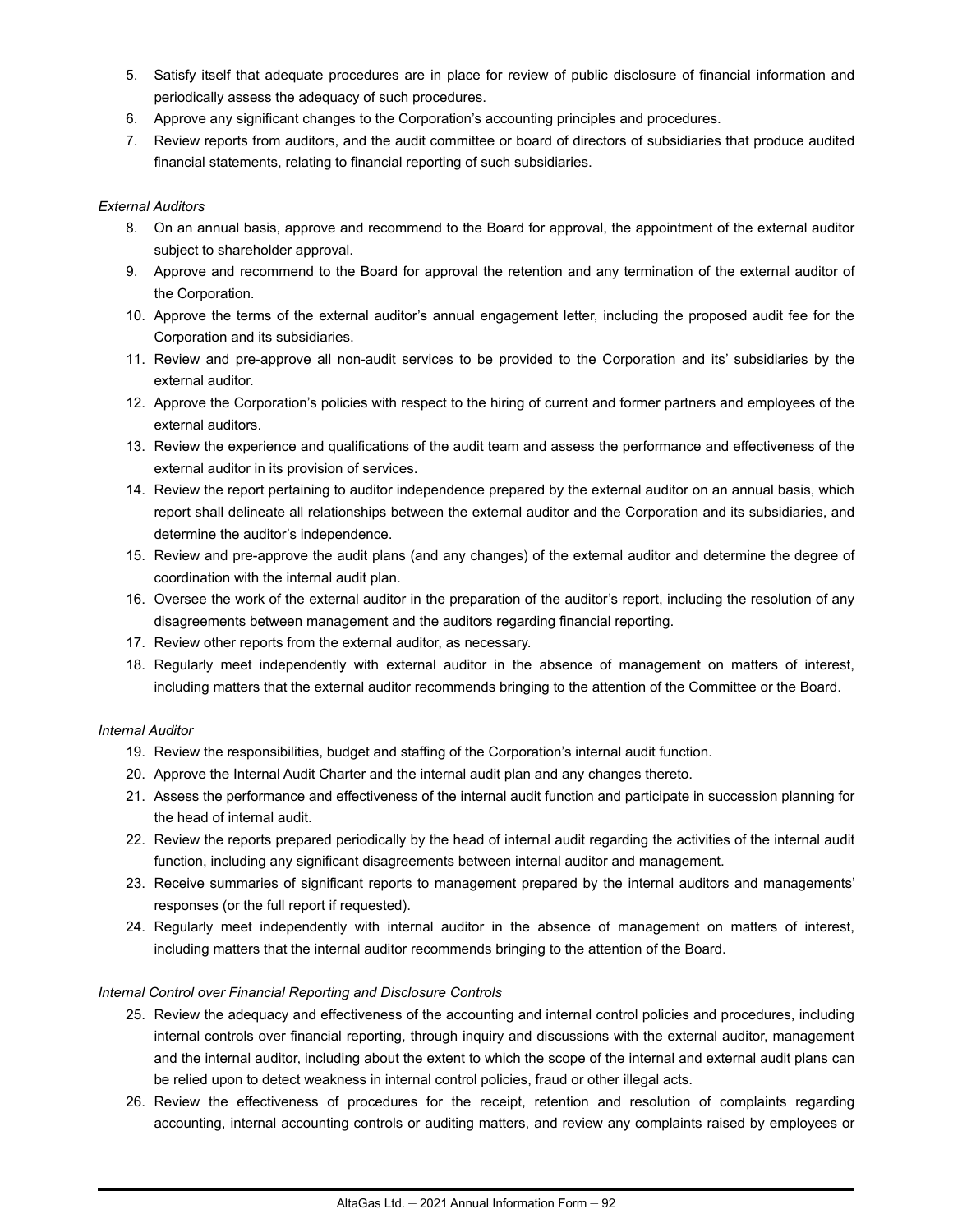others regarding accounting, internal accounting controls, financial reporting, auditing matters or otherwise relating to matters within the Committee's mandate.

- 27. Review management's periodic reports on the adequacy and effectiveness of the disclosure control policies and procedures of the Corporation.
- 28. Review with management and the external auditor the certification and reports of management and the external auditor required in the Corporation's periodic SEC reports concerning the Corporation's internal controls over financial reporting and disclosure controls and procedures, the adequacy of such controls and any remedial steps being undertaken to address any material weaknesses or significant deficiencies in internal control over financial reporting.

### *Risk Management*

- 29. On a quarterly basis, review the Corporation's enterprise risk management (ERM) processes, including processes relating to management's identification of material risks and methods of risk analysis.
- 30. On a quarterly basis, review management's reporting on financial risk exposures, including commodity risk, counterparty and credit risk and management's processes and practices for risk mitigation.
- 31. Review management's periodic reports on the status of material litigation, claims and contingencies.
- 32. Review the financial aspects of any transactions of the Corporation that involve related parties (other than whollyowned subsidiaries).
- 33. On a quarterly basis, review management's reporting on information security matters, including processes for identifying and managing data, cyber and other information technology related risk and processes for the development of data security, training and compliance programs and practices.
- 34. Review the Corporation's insurance programs.

### *Policies and Mandate*

- 35. Approve key policies under the Code of Business Ethics relating to the Committee's mandate.
- 36. On an annual basis, review the Committee mandate and recommend any changes.

### *Pension and Benefits*

- 37. Oversee financial aspects of pension and benefit plans that are delegated to the management Retirement and Savings Committee (the "RSC") to manage and administer.
- 38. Review, at least annually, the financial management activities of the RSC, including funding levels, investment decisions and changes to valuation assumptions performed by the RSC.
- 39. Review any proposed changes to pension or benefit plans that may impact financial matters relating to such plans and make recommendations to the Human Resources and Compensation Committee in relation thereto.
- 40. Approve the financial information that supports the calculation of financial metrics used to evaluate performance under incentive compensation plans and funding pools under compensation plans and report to the Human Resources and Compensation Committee.

### *Other*

- 41. Annually review and approve the election of the end-user exemption from mandatory clearing, as defined in the Dodd-Frank Wall Street Reform and Consumer Protection Act, by the Corporation and its subsidiaries, and the provision of swap guarantees by the Corporation to one of its subsidiaries from time to time.
- 42. Review the solvency and liquidity tests used to support dividend declarations by the Corporation.
- 43. Review asset retirement obligations in relation to decommissioning, reclamation and remediation.
- 44. Receive updates on material tax policies, tax planning initiatives and tax audits or assessments.
- 45. Review management's process for certification under the *Extractive Sector Transparency Measures Act* (Canada), if applicable.
- 46. Review, approve or make recommendations in respect of any other matters considered necessary or appropriate in the context of the mandate of this Committee, or otherwise delegated to it by the Board from time to time.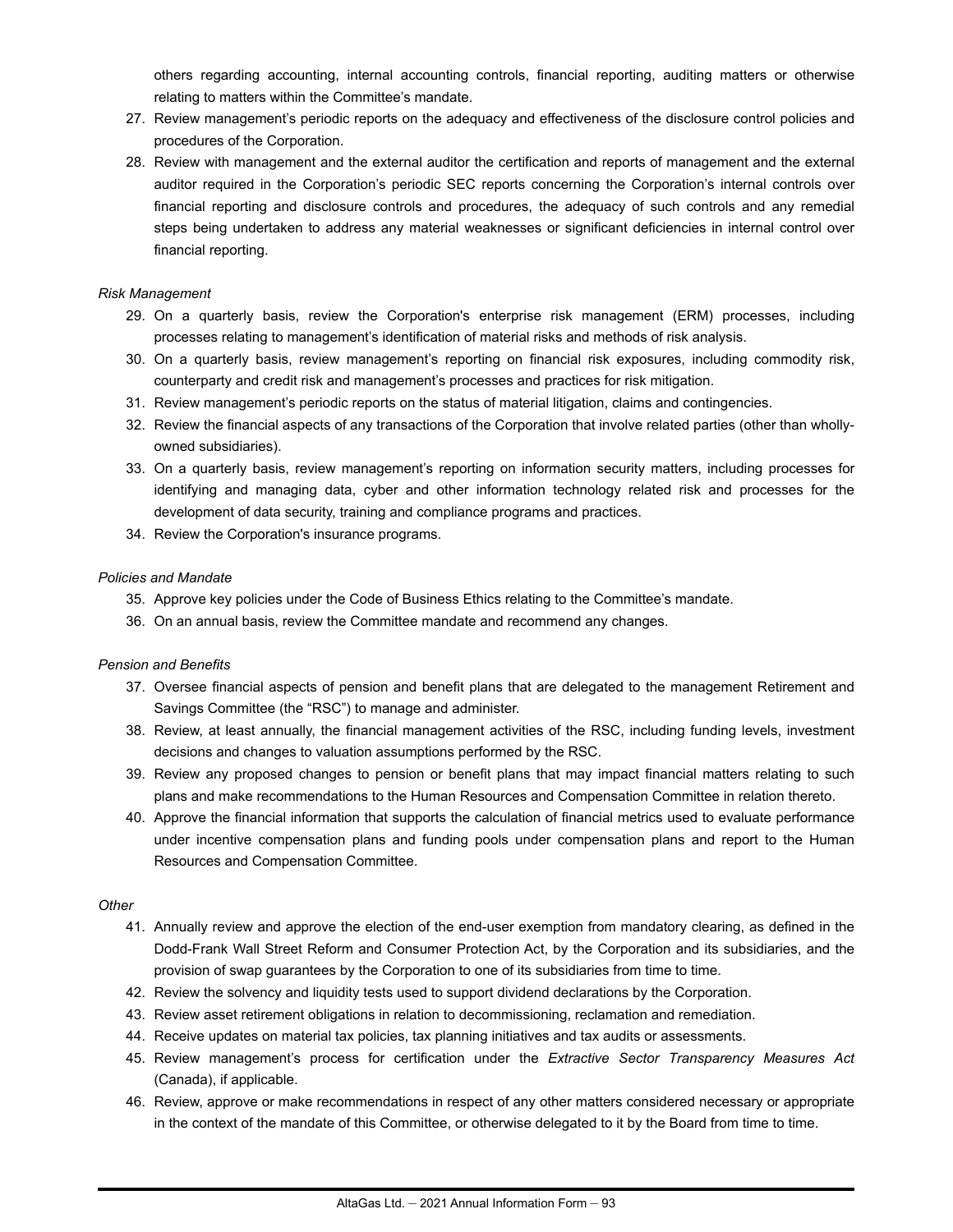## **V. OUTSIDE EXPERTS AND ADVISORS**

The Committee is authorized, when deemed necessary or desirable, to engage independent counsel, outside experts and other advisors, at the Corporation's expense, to advise the Committee on any matter.

## **VII. RELIANCE**

Absent actual knowledge to the contrary (which shall be promptly reported to the Board), each member of the Committee shall be entitled to rely on (i) the integrity of those persons or organizations within and outside the Corporation from which it receives information, (ii) the accuracy of the financial and other information provided to the Committee by such persons or organizations, and (iii) representations made by management and the external auditor, as to any information technology, internal audit and other non-audit services provided by the external auditor to the Corporation and its subsidiaries.

### **VIII. COMMITTEE TIMETABLE**

The major activities of the Committee will be outlined in an annual schedule.

*Approved by the Board on October 27, 2021.*